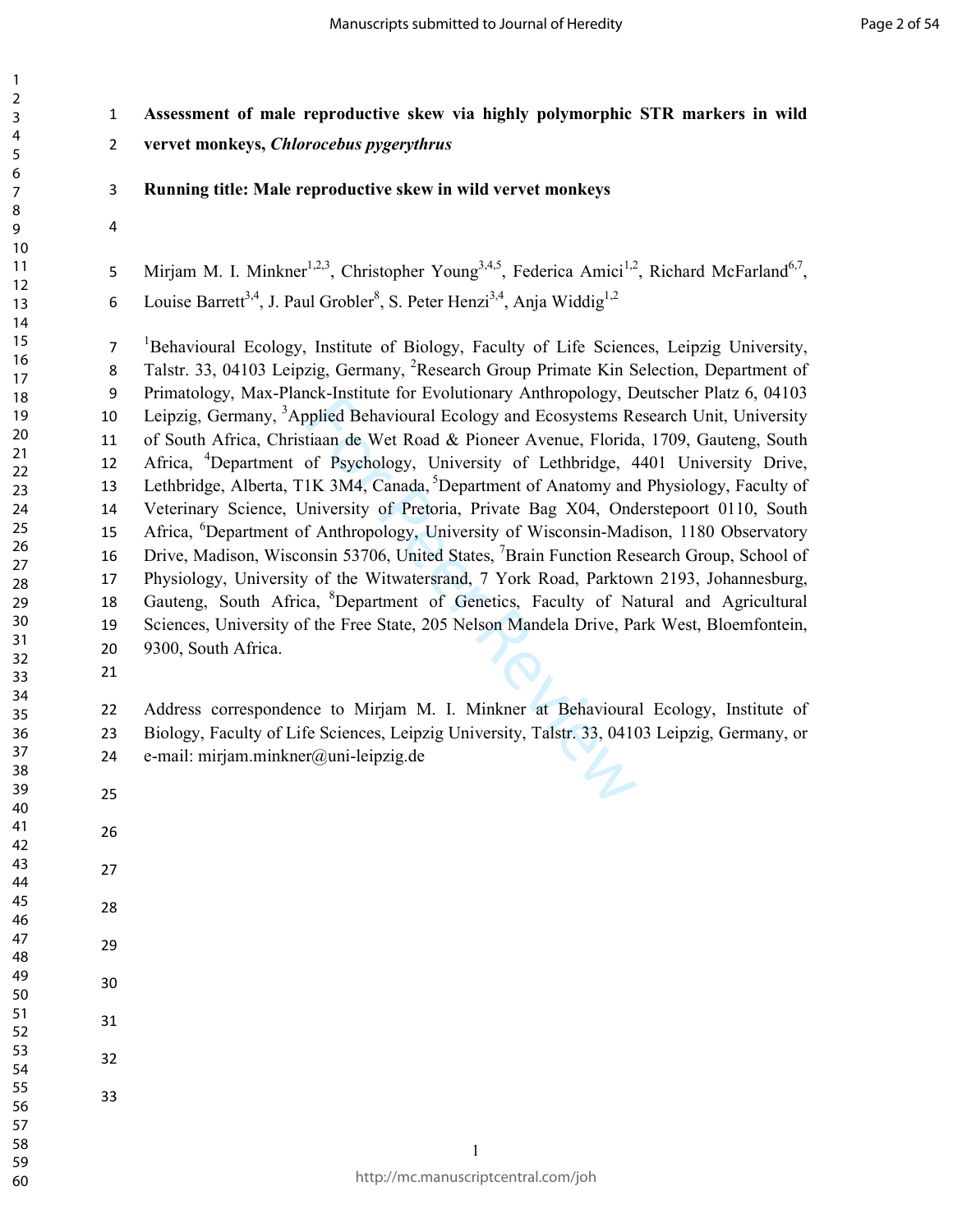# **Abstract**

olymorphic microsatellites (number of alleles<br>ty =  $0.691\pm0.138$  (mean $\pm$ SD)) and assigned<br>%) with high confidence. Matings pooled of<br>cross three groups, although skew indices were<br>ccess did not correlate with male domi Male reproductive strategies have been well-studied in primate species where males' ability to monopolize reproductive access is high. Less is known about species where males cannot monopolize mating access. Vervet monkeys (*Chlorocebus pygerythrus*) are interesting in this regard as female co-dominance reduces the potential for male monopolization. Under this condition, we assessed whether male dominance rank still influences male mating and reproductive success, by assigning paternities to infants in a population of wild vervets in the Eastern Cape, South Africa. To determine paternity, we established microsatellite markers from non-invasive fecal samples via cross-species amplification. In addition, we evaluated male mating and reproductive success for three groups over four mating seasons. We 44 identified 21 highly polymorphic microsatellites (number of alleles  $= 7.5 \pm 3.1$  (mean $\pm$ SD), 45 observed heterozygosity =  $0.691 \pm 0.138$  (mean $\pm$ SD)) and assigned paternity to 94 of 97 sampled infants (96.9%) with high confidence. Matings pooled over four seasons were significantly skewed across three groups, although skew indices were low (*B* index = 0.023 to 0.030) and mating success did not correlate with male dominance. Paternities pooled over 49 four seasons were not consistently significantly skewed ( $B$  index = 0.005 to 0.062), with high-ranking males siring more offspring than subordinates only in some seasons. We detected six cases of extra-group paternity (6.4%), and four cases of natal breeding (4.3%). Our results suggest that alternative reproductive strategies besides priority of access for dominant males are likely to affect paternity success, warranting further investigation into the determinants of paternity among species with limited male monopolization potential.

**Keywords:** Microsatellites, mating skew, non-invasive sampling, extra-group paternity, natal breeding.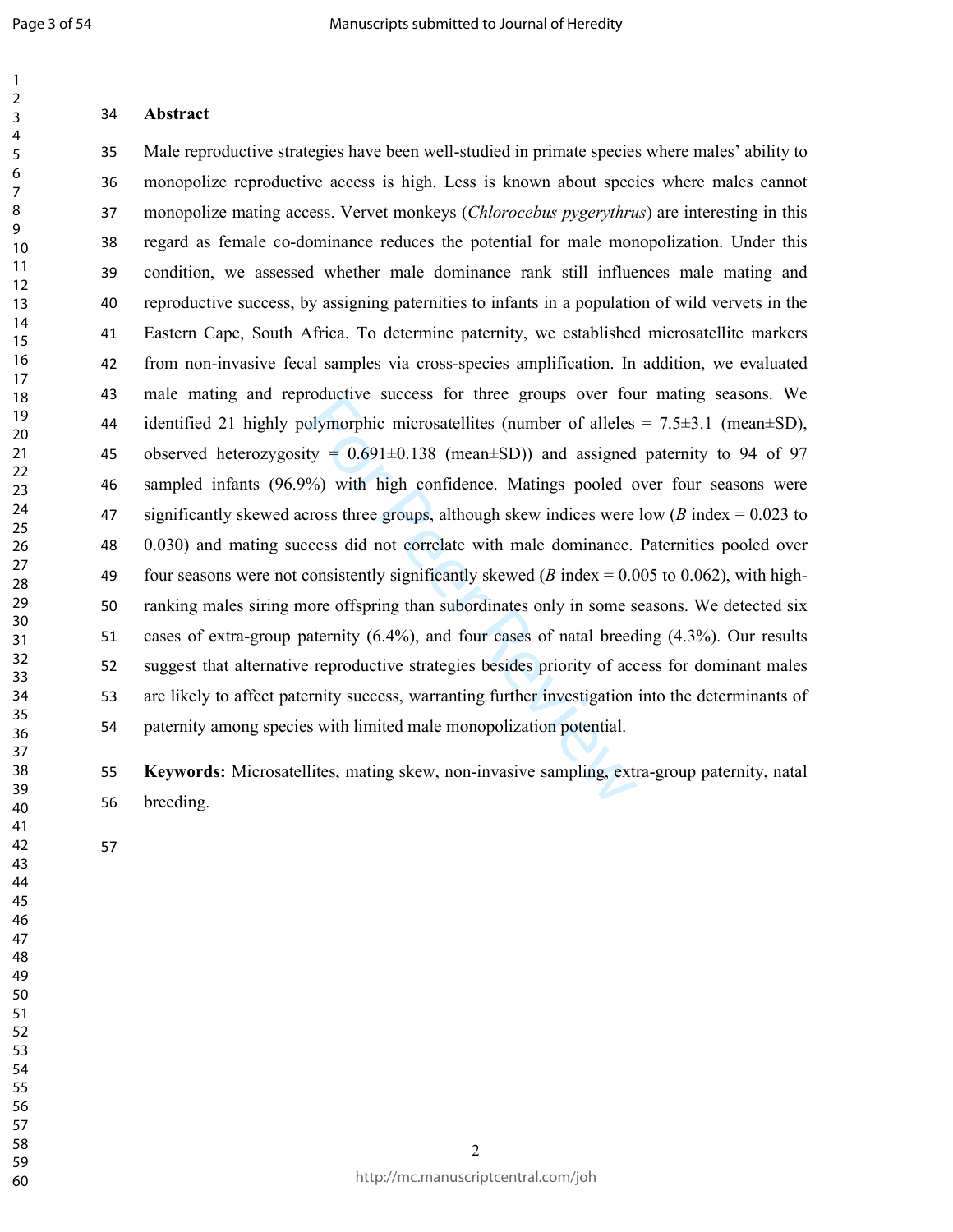food (Trivers, 1972), whereas males were limited van Schaik, 2004). More recent theoretical of females can be both choosy or indiscriminate 103) emphasizing that both sexes are under sextly, 2004). Given the varying inves Early work in evolutionary biology argued that males and females have evolved different reproductive strategies due to differential investment in their gametes (i.e., egg and sperm cells, respectively). Females typically invest more time and resources into large egg cells, produced in small quantities, while males invest relatively little in their smaller sperm cells, but produce these in large quantities (Trivers, 1972). This sex difference was suggested to be particularly pronounced in mammals where gestation and lactation place a substantial energetic burden on females, while males usually contribute little to offspring care (Kleiman and Malcolm, 1981; Trivers, 1972). As a consequence, females were thought to be mainly limited by access to food (Trivers, 1972), whereas males were limited by access to fertile females (Kappeler and van Schaik, 2004). More recent theoretical developments, however, suggest that males and females can be both choosy or indiscriminate with respect to mating partners (Gowaty, 2003) emphasizing that both sexes are under selection with respect to offspring viability (Gowaty, 2004). Given the varying investment in offspring, males and females have developed differential reproductive strategies to maximize their reproductive output.

Among social mammals living in multi-male, multi-female groups (Clutton-Brock, 1989), as seen in many primates (Alberts et al., 2006), a common male strategy is to monopolize reproductive access to females around the time of likely conception. While this strategy is mainly restricted to more dominant males who can guard females from subordinate males, other males can also increase their mating and reproductive success via opportunistic copulations (e.g., Coltman et al., 1999; Gibson, 2010), coalition formation (e.g., Feh, 1999; Young et al., 2013), or investment in friendships with females (e.g., Kulik et al., 2012).

Given that the majority of mammal and particularly primate species are characterized by promiscuous mating systems, genetic analyses are required to assess male paternity success in order to study male reproductive success. In mammals, male reproductive success mostly depends on male monopolization potential, i.e., where males are dominant over females and fight other males to obtain high dominance status which regulates access to fertile females (e.g. soay sheep, *Ovis aries*, Coltman et al., 1999; Preston et al., 2005; eastern grey kangaroo, *Macropus giganteus*, Miller et al., 2010; reindeer, *Rangifer tarandus*, Roed et al., 2002). Within the primate taxon, the majority of studies on male reproductive success have focused on species with high male monopolization potential, were mate-guarding is mainly used to monopolize fertile females (savannah baboons, *Papio cynocephalus*, Alberts et al., 2006;

http://mc.manuscriptcentral.com/joh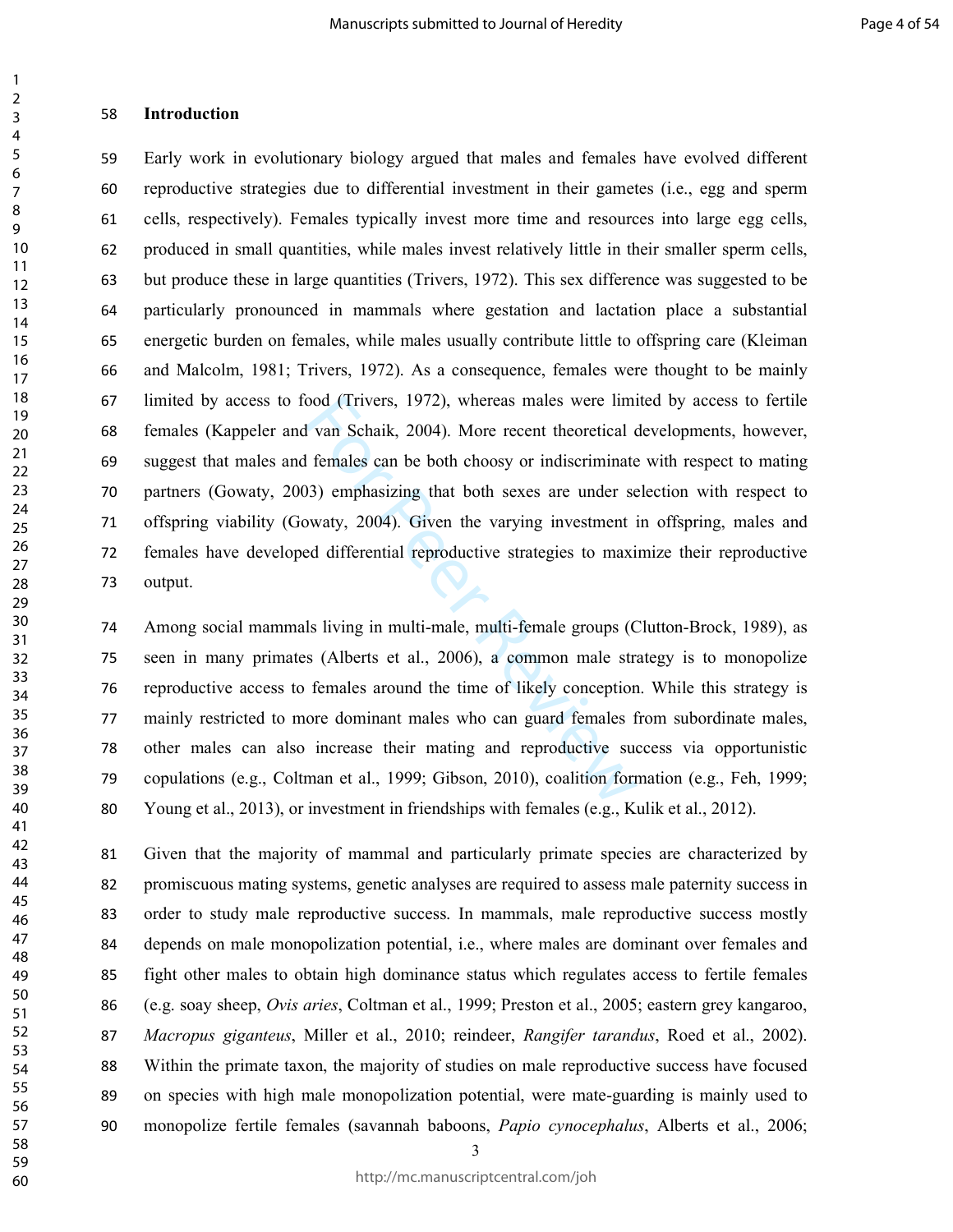$\mathbf{1}$ 

t al., 2004). For example, in rhesus macaque<br>ale monopolization potential, males have restrie ovulation (Dubuc et al., 2012). As a conseque<br>ounted for only 30 to 40% of all fertilization<br>ominance has a limited influence o chimpanzees, *Pan troglodytes*, Boesch et al., 2006; crested macaques, *Macaca nigra*, Engelhardt et al., 2017). Most of these studies have shown that male reproductive output is biased towards more dominant males (Alberts et al., 2006; Ellis, 1995; Engelhardt et al., 2006). However, there is wide inter-specific variation in alpha male paternity (Ostner et al., 2008), with dominance rank being a poor predictor of male reproductive success in some primate species (Dewsbury, 1982; Ellis, 1995). One explanation for this could be that females developed strategies to reduce male monopolization potential, confuse paternity and/or to reduce the risk of infanticide. Females may therefore mate with as many males as possible, as well as concealing ovulation and synchronizing or extending their receptive period, such that monopolization becomes prohibitively costly for males with respect to both time and energy (reviewed in Zinner et al., 2004). For example, in rhesus macaques (*Macaca mulatta*), a species with limited male monopolization potential, males have restricted information about the exact time of female ovulation (Dubuc et al., 2012). As a consequence, mate-guarding by top-ranking males accounted for only 30 to 40% of all fertilizations (Dubuc et al., 2012), suggesting that male dominance has a limited influence on male reproductive success and that females may pursue their own reproductive interests (Dubuc et al., 2011). In a mammal species with limited male monopolization potential, the spotted hyena, *Crocuta crocuta,* male reproductive success is not linked to dominance (Engh et al., 2002), however, in primate species with limited male monopolization potential, the link can be surprisingly strong (e.g., bonobos, *Pan paniscus*, Gerloff et al., 1999; sifakas, *Propithecus verreauxi*, Kappeler and Schäffler, 2008). This is particularly interesting, as males are not dominant over females in these species (females are co-dominant to males in bonobos, Vervaecke et al., 2000; while females dominate males in sifakas, Richard and Nicoll, 1987). These studies question any notion of a general influence of male dominance on reproductive success and call for more studies that can help unravel the factors that determine male reproductive success, especially when females are not dominated by males.

The successful monopolization of fertile females by one or a few males is a general characteristic of many primate species (Kutsukake and Nunn, 2009). Accordingly, the majority of offspring are produced by one or few males, while most males sire few or no offspring (reviewed in Kutsukake and Nunn, 2009; Widdig, 2013), even across their lifetime (Dubuc et al., 2014a). However, the degree of reproductive skew, commonly assessed by the 122 Nonacs' binomial skew index (hereafter *B* index, Nonacs, 2000), varies widely across species and can even be independent of male monopolization potential (high potential: chimpanzees, Surbeck et al., 2017; crested macaques, Engelhardt et al., 2017; limited potential: rhesus

http://mc.manuscriptcentral.com/joh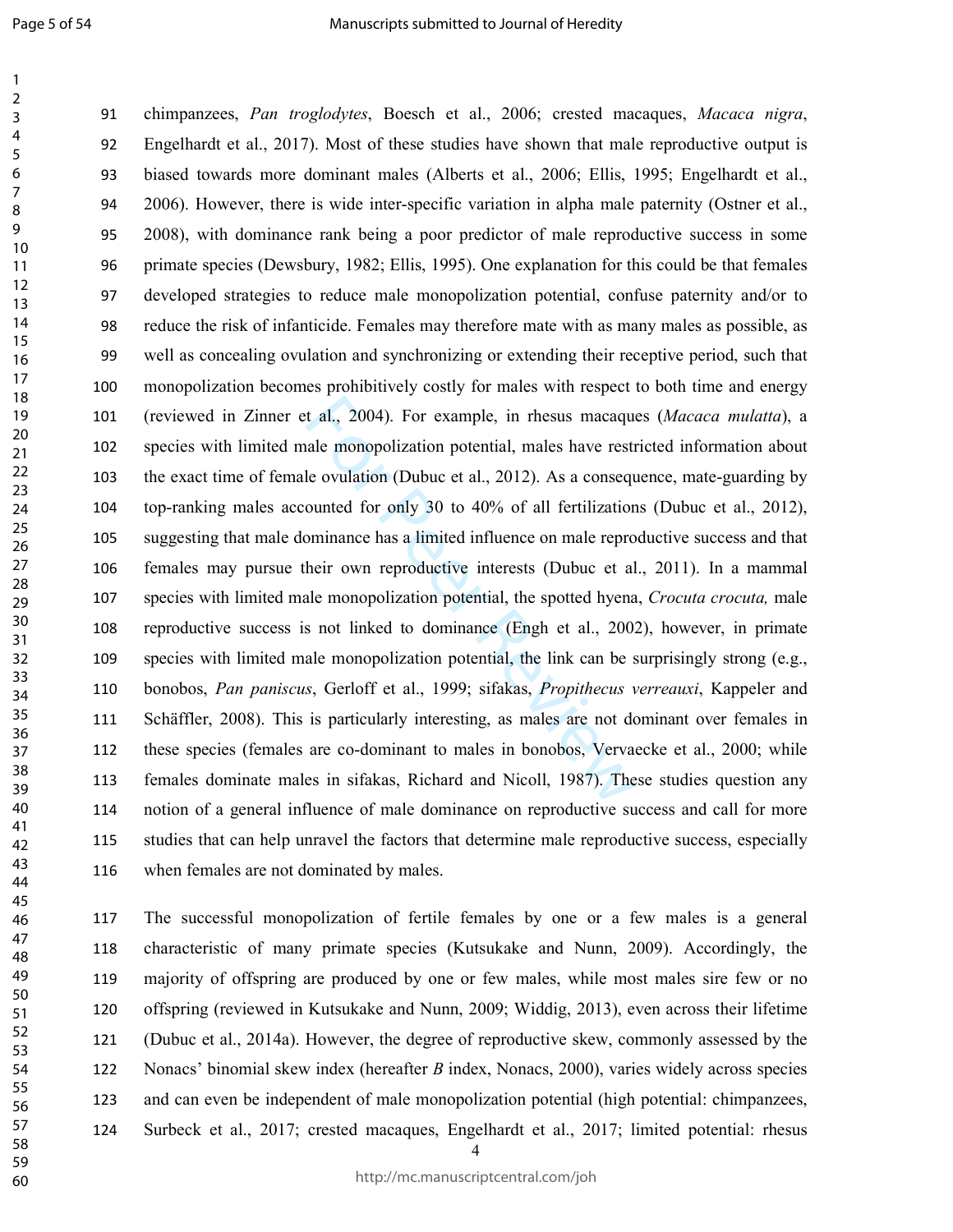macaques, Widdig et al., 2004; ring-tailed lemurs, *Lemur catta*, Parga et al., 2016). In fact, the highest level of reproductive skew is found in species with either male or female dominance, respectively (Engelhardt et al., 2017; Parga et al., 2016).

Another important consequence when male monopolization potential is limited is that females are better able to mate with males outside their group (van Noordwijk and van Schaik, 2004), such that a proportion of offspring can result from extra-group paternities (hereafter: EGPs). Previous studies on primate species with high male monopolization potential revealed lower incidences of observed EGPs (0 to 7%, Alberts et al., 2006; Engelhardt et al., 2017; Vigilant et al., 2001) than in species with limited male monopolization potential (16 to 40%, Lawler et al., 2003; Parga et al., 2016; Ruiz-Lambides et al., 2017).

2016; Ruiz-Lambides et al., 2017).<br>
1 natal dispersal should provide opportuniti<br>
2 natal dispersal should provide opportuniti<br>
2 mate monopolization potential, although me<br>
1 spected to reduce the probability of this occ Similarly, a delay in natal dispersal should provide opportunities for natal breeding, particularly with limited male monopolization potential, although mechanisms of inbreeding avoidance would be expected to reduce the probability of this occurring (cf. Widdig et al., 2017). Natal breeding is generally rare or seems to be absent in primate species with high male monopolization potential (Wikberg et al., 2017; Engelhardt et al., 2017), while evidence on natal breeding is mixed in species with limited male monopolization potential (0 to 16%, Kappeler and Schäffler, 2008; Widdig et al., 2017). Consequently, studies to date have presented mixed results with respect to whether natal breeding represents a potential male strategy to improve reproductive success.

*Chlorocebus spp.* live in multi-male, multi-female groups, where males disperse from their natal group at the time of sexual maturation and subsequently change groups on average every two years (Henzi and Lucas, 1980). After immigration, males achieve and maintain their rank through frequent agonistic interactions (Struhsaker, 1967a). Females can win encounters against males, both at the dyadic level or in coalitions (Cheney et al., 1988), and their consequent ability to reject male mating attempts underpins male mating access (Freeman, 2012; Keddy, 1986). *Chlorocebus spp*. and especially vervet monkeys (*Chlorocebus pygerythrus*) are therefore an ideal genus and species to investigate male reproductive success, being characterized by female co-dominance (Young et al., 2017), limited male monopolization potential (Cheney et al., 1988; Weingrill et al., 2011), breeding seasonality (Cheney et al., 1988), moderate sexual dimorphism (Cheney et al., 1988) and the possibility of concealed ovulation (Andelman, 1987).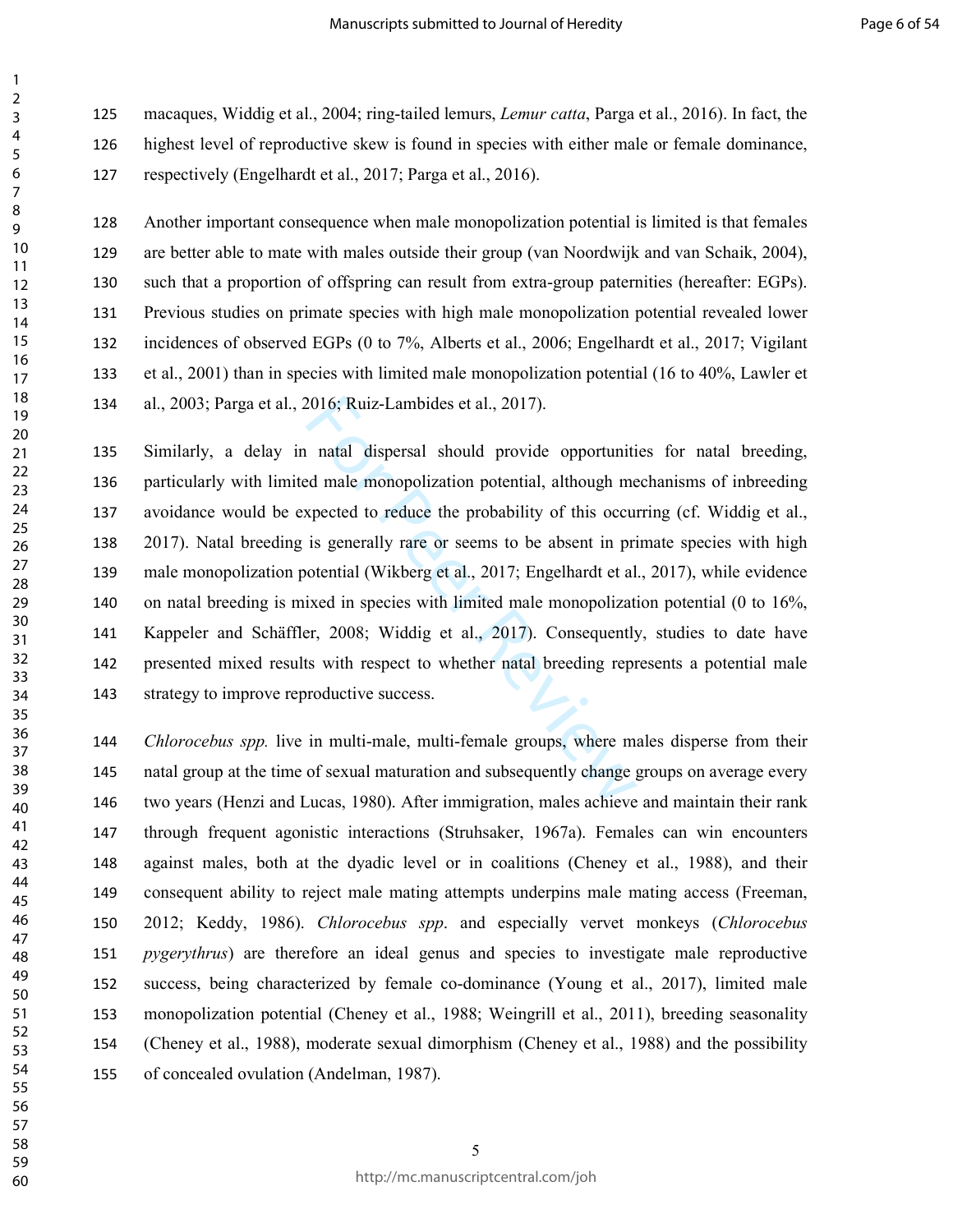The first aim of the present study was to develop a sufficient number of polymorphic microsatellite markers to allow genetic paternity analysis from non-invasive fecal samples of wild vervet monkeys. Our second aim was to assign paternities across our three study groups over four breeding seasons, in order to assess the degree of both mating and reproductive skew, along with the relationship between male dominance and skew. Our final aim is to describe the extent of extra-group paternity and natal breeding.

## **Materials & Methods**

# Study population and study period

Data were collected from three groups of wild vervet monkeys living on the Samara Private Game Reserve, Eastern Cape, South Africa (32°22'S, 24°52'E). The three study groups (RST, RBM, PT) are habituated to close range observation and all animals are individually identifiable (Pasternak et al., 2013). Between 2013 and 2016, the number of adult males (m) 168 and females (f) differed across groups, RST:  $m=12\pm 2$ ,  $f=16\pm 2$ , RBM:  $m=11\pm 3$ ,  $f=11\pm 1$  and 169 PT: m=7 $\pm 1$ , f=7 $\pm 1$  (mean  $\pm$  SD).

om three groups of wild vervet monkeys living<br>
1 Cape, South Africa (32°22'S, 24°52'E). The tl<br>
1 ated to close range observation and all ar<br>
et al., 2013). Between 2013 and 2016, the nur<br>
d across groups, RST: m=12±2, f= Vervet monkeys are seasonal breeders and the mating season at the study site extends from April to July (Freeman et al., 2012). Genetic and behavioral data for this study were collected between April 2013 and July 2017. Individual records of the date of birth and death, days of group residency, date of male migration, identity of behavioral mother (based on nursing and association) and sex of individuals were noted immediately or within two days of the event. Dates of birth and the identities of behavioral mothers were not available for some individuals born before 2012.

#### Sample collection and DNA extraction

For the development of a microsatellite panel, we used 18 blood samples previously collected during a thermoregulation study for which animals were immobilized via darts containing an anesthetic (mixture of midazolam, 2.5mg, and ketamine, 50mg, for on average weight of 4.4kg per monkey, McFarland et al., 2013, 2015). From each animal, 2ml blood samples were taken, which were immediately frozen as EDTA-blood (anticoagulant). Additionally, for non-invasive paternity analyses, we collected 620 fecal samples from a total of 197 individuals. Samples were collected immediately after defecation of known individuals. 605 fecal samples were stored with the 'two-step' storage procedure (Nsubuga et al., 2004) and additional 15 fecal samples were frozen (see supplemental material for 'Fecal sample storing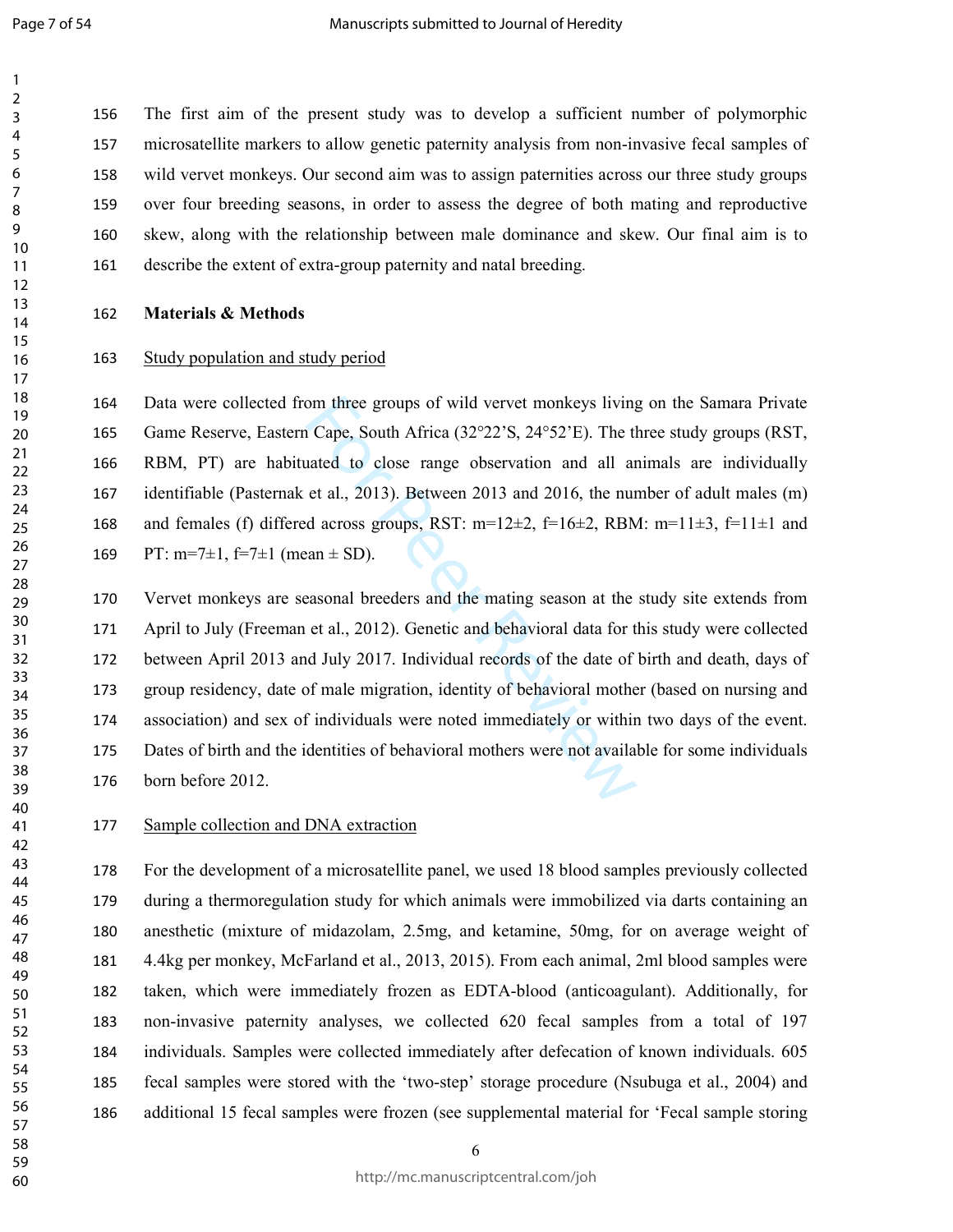procedures'). In total, we collected up to three independent fecal samples (2.93±1.20, 188 mean $\pm$ SD) for each individual. Finally, we collected small tissue samples (1x1cm, N=12) from miscarriages and deceased individuals, which were frozen immediately after collection and stored at -20°C until extraction. Of 111 infants born during our study period, we lack genetic samples for 14, as they died before potential sample collection, leading to an infant sampling success of 87.4% (2013: 96.7% with 1 infant dying, 2014: 94.3% with 2 infants dying, 2015: 88.0% with 3 infants dying and 2016: 61.9% with 8 infants dying during an extreme drought). For the 2013 season, it was not possible to sample three potential sires in PT and two potential sires in RST. For all other seasons, we were able to sample all potential sires across the three groups. In total, we sampled 51 out of 56 potential sires across groups and seasons considered (i.e., 91.1% male sampling success over all cohorts). This included all natal males and immigrants, together with a few males from unhabituated neighboring groups that were opportunistically sampled.

I (i.e., 91.1% male sampling success over all co<br>rants, together with a few males from unhabitually sampled.<br>bod and tissue samples was performed with<br>iagen, Hilden, Germany) and both dried and from<br>NA *Stool Mini Kit* (Qi 200 DNA isolation for blood and tissue samples was performed with the *OLAamp<sup>®</sup> DNeasy*<sup>®</sup> *Blood & Tissue Kit* (Qiagen, Hilden, Germany) and both dried and frozen fecal samples with the *QIAamp® Fast DNA Stool Mini Kit* (Qiagen, Hilden, Germany), respectively. We modified the provided protocol by incubating the samples in 1.2ml InhibitEX buffer overnight and adding 0.5ml of InhibitEX buffer after 24 hours. Isolated DNA was diluted and stored at 8°C.

## Establishment of a microsatellite panel and genotyping

Using DNA extracted from 18 blood samples, we investigated 45 microsatellite loci that have been found to be highly polymorphic in other primate species (for details on investigated markers see supplemental material Tab. S1). We followed the two-step multiplex approach by running two successive polymerase chain reaction (PCR) (Arandjelovic et al., 2009) to increase the amount of the PCR amplification. The first PCR (multiplex PCR) comprised up to 15 primer pairs simultaneously (15µl approach) followed by a singleplex PCR (i.e. PCR for each locus) containing diluted multiplex-products as amplification templates (10µl approach) (see supplemental material 'PCR protocol and sequencing'). All reactions were performed in a *Mastercycler® Pro* thermal cycler (Eppendorf, Hamburg, Germany). Following Engelhardt et al. (2017), the protocols were later optimized for fecal samples in order to work non-invasively (see supplemental material 'PCR protocol and sequencing'). For fragment analysis, PCR products of different allele ranges and/or different fluorescent labels were combined for cost efficiency. The sequencing was performed by using an *ABI 3730* sequencer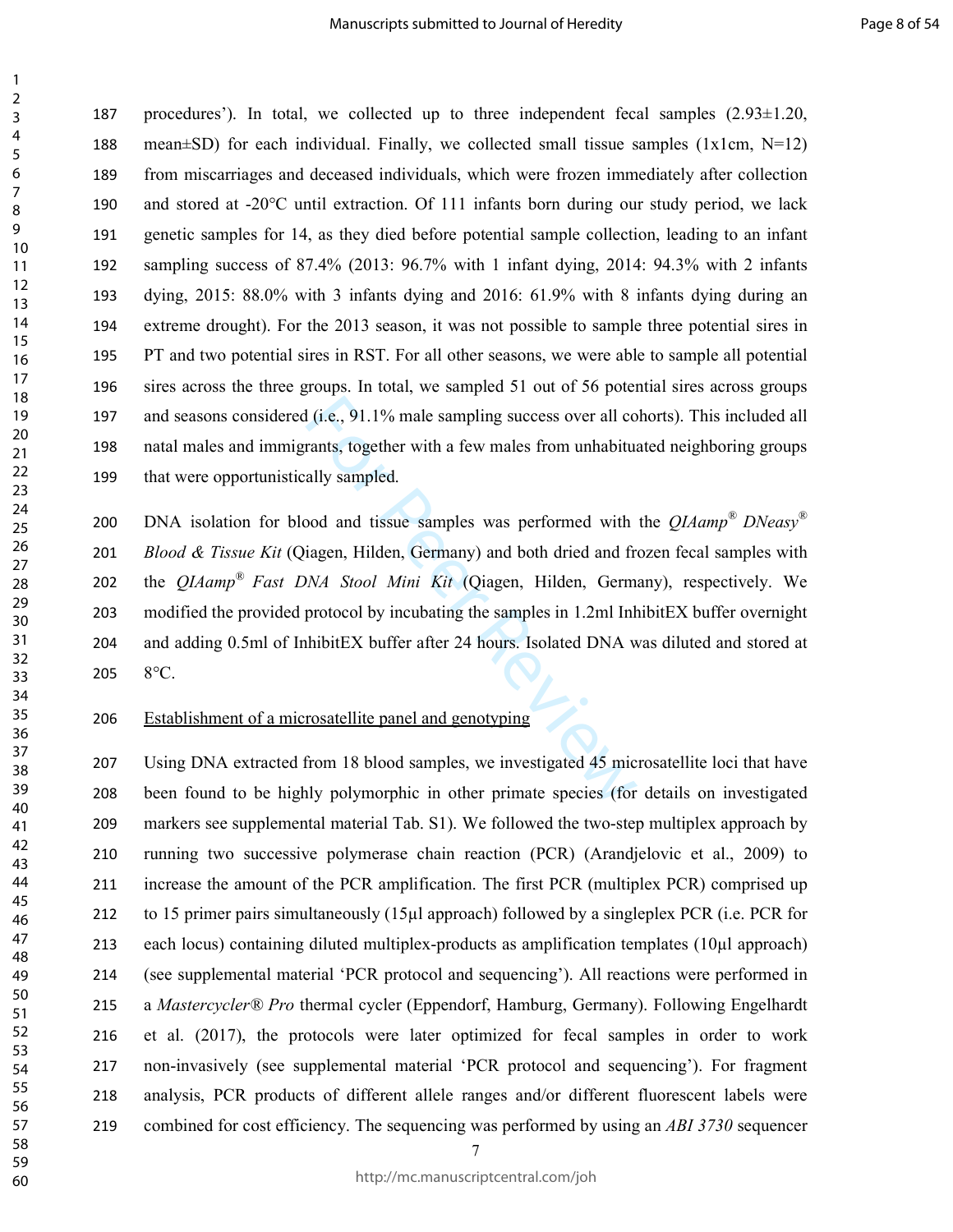#### Selection of markers

<sup>2</sup>). We used the following criteria for marker s<br>as given to 1) tetra-nucleotide repeat markers,<br>markers with reliable allele size scoring (no<br>olymorphic markers based on standard popular<br>alculated the probability that a We selected a total of 21 markers for genotyping (see Tab. 1). First, we chose 15 core markers genotyped for all 197 individuals with an average of 14.56±0.79 (mean±SD) marker typed per individual (see supplemental material Tab. S2a, b) and tested for marker suitability (see below). Later, we added six additional markers for 59 out of 197 individuals, to improve a given paternity exclusion rule or confirm unsolved paternities (see supplemental material 'Additional six marker'). We used the following criteria for marker selection based on blood samples: preference was given to 1) tetra-nucleotide repeat markers, 2) markers with at least four unique alleles, 3) markers with reliable allele size scoring (no or few stutters/multiple peaks) and 4) highly polymorphic markers based on standard population genetic parameters. To test the latter, we calculated the probability that an individual would be heterozygous at a 234 given locus (expected heterozygosity,  $H_{\text{exp}}$ ), determined the actual observed heterozygosity 235 (H<sub>obs</sub>), determined the polymorphic information content (PIC), tested for any deviation from Hardy-Weinberg equilibrium (HWE) and estimated the frequency of null alleles (F(Null)) (see supplemental material for 'Criteria thresholds'). All parameters were calculated from allele frequencies in *Cervus 3.0* (Kalinowski et al., 2007). For a heterozygous genotype to be approved, we aimed to confirm both alleles via two amplifications of two independent 240 samples (mean number  $\pm SD$  of confirmation=4.09 $\pm 2.21$ , mean number of amplification= 4.76), while for a homozygous genotype we aimed to confirm the one allele on average four 242 times using two independent samples (mean number  $\pm SD$  of confirmation=4.40 $\pm$ 2.26, mean number of amplification= 4.43). This approach was shown to produce reliable genotypes without DNA quantification (Bellemain et al., 2005; Piggott et al., 2005).

We also tested the marker suitability by confirming the Mendelian inheritance of the markers in mother-offspring pairs. Behavioral mothers were identified from long-term observations (nursing and association). To confirm them as genetic mothers, we tested Mendelian inheritance of 97 mother-offspring pairs by matching their genotypes using the 15 core markers.

- *[Table 1]*
- 251 Paternity assignment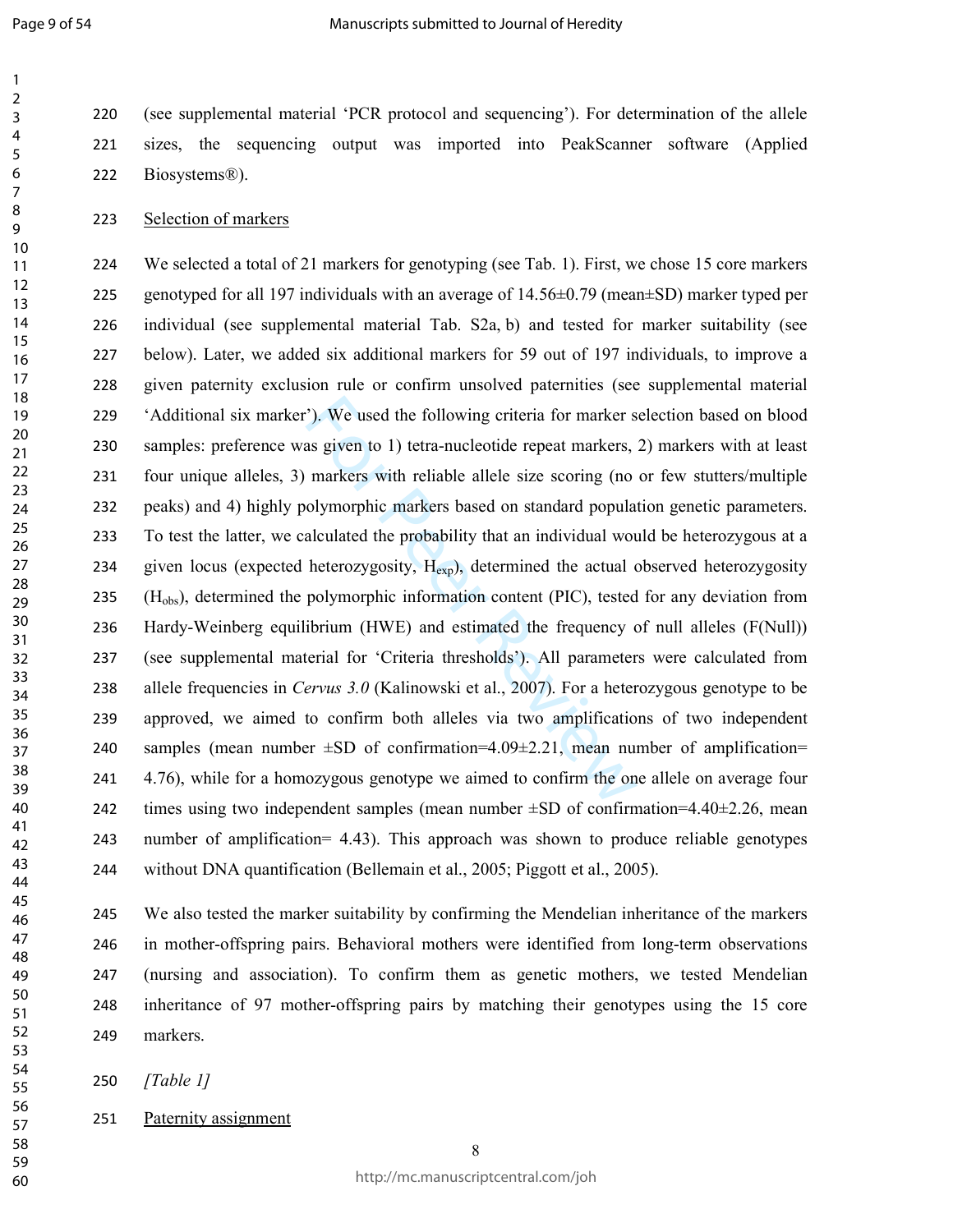ting into our study groups before the start<br>therefore also included as potential sires. On<br>re approach by considering paternity as establis<br>potential sires was based at least on the 'best<br>or a given parent-offspring trio We typed our 197 individuals at an average of 15.59±1.92 loci (mean±SD) when including all 21 markers. However, in order to be included in a paternity analysis, mother-offspring-putative father trios required genotypes at 12 common markers. We assigned paternity using a combination of an exclusion and likelihood approach. We used the program *Findsire*  (http://www.uni-kiel.de/medinfo/mitarbeiter/krawczak/download/) to exclude potential sires mismatching a given mother-offspring pair at a particular locus. While spermatogenesis starts at 3.5 years of age (Whitten and Turner, 2009), males tend to disperse from their natal group at around four to five years (Henzi and Lucas, 1980). However, given the ability to reproduce, we considered males above 1250 days at the beginning of the mating season in question as potential sires. We usually knew the age of natal males from demographic records, except for seven subjects emigrating into our study groups before the start of the systematic data collection, which we therefore also included as potential sires. Our paternity assignment followed a conservative approach by considering paternity as established only if i) paternity exclusion of all other potential sires was based at least on the 'best match' criteria *and* ii) paternity likelihood for a given parent-offspring trio was at the 95% confidence level, as calculated in *Cervus 3.0* (for details see supplemental material 'Paternity criteria' and Engelhardt et al., 2017; Widdig et al., 2017).

# Behavioral observations

During our study period (2013 to 2017), we collected mating interactions (i.e., genital sniff, grab, female refusal, mount, ejaculation) and dominance interactions (i.e., submission, displace, supplant, facial threat, vocal threat, lunge, physical contact) (cf. Freeman, 2012). Up to two observers on each group collected data for 10 hours on a near daily basis (see supplemental material 'field site'). Given the relative low frequency of mating and dominance interactions known for this species (Struhsaker, 1967b), we applied the method of *ad libitum* sampling (Altmann, 1974) with a resulting mean±SD of 2.24±1.46 mating events and 14.18±12 dominance interactions per day and group over four mating seasons. While we cannot exclude that we missed some interactions it is likely that we recorded most or all of them as the habitat of our vervet population has a good visibility and the group spread is small.

# Establishing male dominance hierarchy

To establish a male dominance hierarchy per group and season, we used decided dyadic agonistic interactions of males older than approximately 3.5 years. Dominance ranks were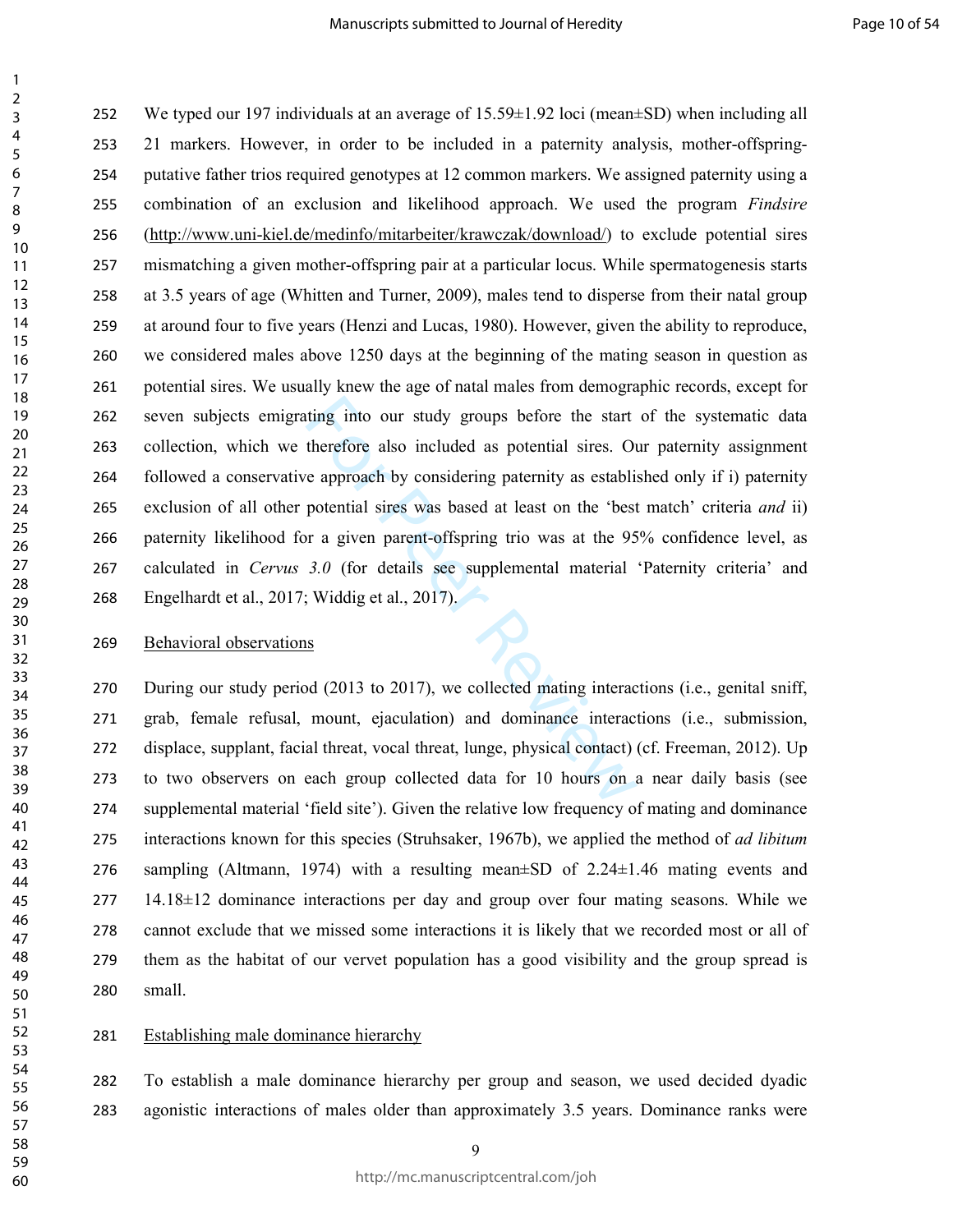calculated in R version 3.2.3 (R Core Team, 2013) with the package 'EloRating' (Neumann et al., 2011) using standardized Elo-ratings averaged over each four month mating season to allow for the comparison of ratings between groups of different sizes. For 12 potential sires in 2013 and for two each in 2014, 2015 and 2016, it was not possible to calculate a rank position, as they resided only a few days within the groups and no agonistic interactions were observed. Similarly, we did not observe agonistic interactions for extra-group males mating or reproducing in one of our study groups. Therefore, these males had to be excluded from investigations of the relationship between mating/paternity success and dominance rank.

## Mating and reproductive skew

and reproductive skew for each group and se<br>
(Nonacs, 2003, 2000) using the Sk<br>
edu/Faculty/Nonacs/pi.html). The *B* index spe<br>
antly different from random, with positive value<br>
ted, negative values down to -1 indicating To determine the mating and reproductive skew for each group and season, we calculated the Nonacs' *B* index (Nonacs, 2003, 2000) using the Skew Calculator 2013 (https://www.eeb.ucla.edu/Faculty/Nonacs/pi.html). The *B* index specifies whether a given distribution is significantly different from random, with positive values up to 1 indicating a higher skew than expected, negative values down to -1 indicating a more equal distribution of reproduction, and values around 0 indicating a random distribution. Additionally, the program calculates the lower and upper confidence intervals (CI, 95%), the minimum *B* value (equal*B*) and the maximum *B* value (monopol*B*) via simulations which further help to interpret the results. When the CIs include zero, the distribution is not significantly different from random. In cases where the lower CI is smaller than the minimum *B* value, we cannot reject the possibility of an equal distribution. In cases where the upper CI is larger than the maximum *B* value, then a complete monopolization by one individual cannot be excluded (cf. Strier et al., 2011). As the *B* index accounts for the time spent within a group, we included information of male group residency based on existing demographic data of our study population (Henzi and Barrett, unpublished data). To calculate the mating skew, we used the number of successful matings per male observed relative to his tenure for the respective season in a given group (April to July between 2013 and 2016, respectively). We defined male reproductive success as the number of genetically assigned born or miscarried offspring per male. To compute reproductive skew, we used the number of offspring sired per male relative to his tenure for the respective season in the birth group of the respective offspring. For certain groups and seasons it was not reasonable to calculate the reproductive skew as the number of infants or potential sires were too low to produce a meaningful *B* index.

To investigate the influence of dominance rank on mating and paternity success, respectively, we ran Spearman rank correlations per group and season in R (R Core Team, 2013). As some

http://mc.manuscriptcentral.com/joh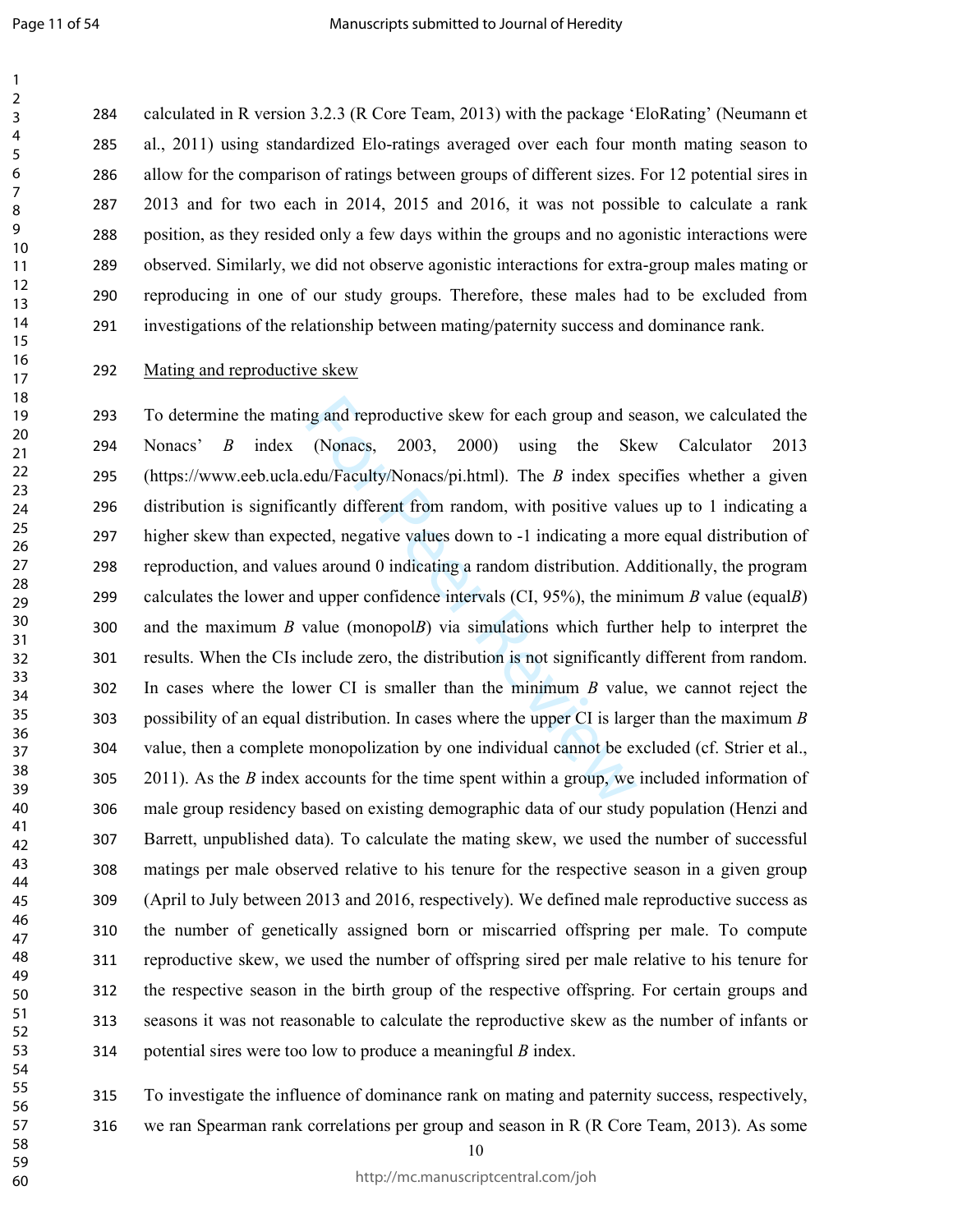males were included in multiple groups and seasons, skew data were not entirely independent, 318 hence, we adjusted the  $\alpha$ -levels  $(\alpha')$  for the mating and reproductive skew as well as for the correlations between dominance rank vs. mating or paternity success respectively based on the number of carried out tests and the number of significant tests (Cross and Chaffin, 1982) 321 and only considered p values as significant when they were smaller than the adjusted  $\alpha$ -level.

# Extra-group paternity and natal breeding

Although we have no data on group compositions before 2008, we assessed group membership and immigration on a near daily basis from collected demographic data (2008 to 2017) with young males (below 3.5 years of age) generally considered as natal males unless we observed a migratory event.

ry event.<br>
f EGPs, we confirmed group membership of the<br>
of the infant under consideration. In the case conmigrated when they constantly resided for at<br>
first day seen on the new group as immigrat<br>
by subtracting 161 and 1 To assess the degree of EGPs, we confirmed group membership of the assigned sires around the time of conception of the infant under consideration. In the case of a migratory event, we considered males as immigrated when they constantly resided for at least 14 days in a new group, and noted the first day seen on the new group as immigration date. A conception window was estimated by subtracting 161 and 165 days, respectively from the date of birth of a given infant (163±2 days, *Chlorocebus* gestation length according to Bramblett et al., 1975), resulting in a 5-day conception window. To avoid assigning an EGP to a possible migratory event, we set a window of 14 days prior and 14 days after the conception window, in total a 33-day window for the assignment of EGPs (adapted from Ruiz-Lambides et al., 2017). Infants sired by males who were members of a different social group than the infants' birth group outside of the above defined 33-day window were assigned as EGPs.

Based on demographic data, we were also able to estimate whether sires were natal to the infants' birth group or not. Breeding events in which infants were sired by males still residing within their natal group (i.e. prior to natal dispersal) were defined as natal breeding.

**Results** 

# Marker characteristics

Table 1 presents the 15 best markers (core markers) selected by confirming all criteria described above together with the 6 additional markers we used to enhance paternity exclusion for some trios. Based on the 197 individuals genotyped, alleles per marker ranged from 4 to 15 and the observed mean heterozygosity was similar to the expected mean heterozygosity (0.691 vs. 0.708, see Tab. 1). The mean PIC of 0.661 indicated a high power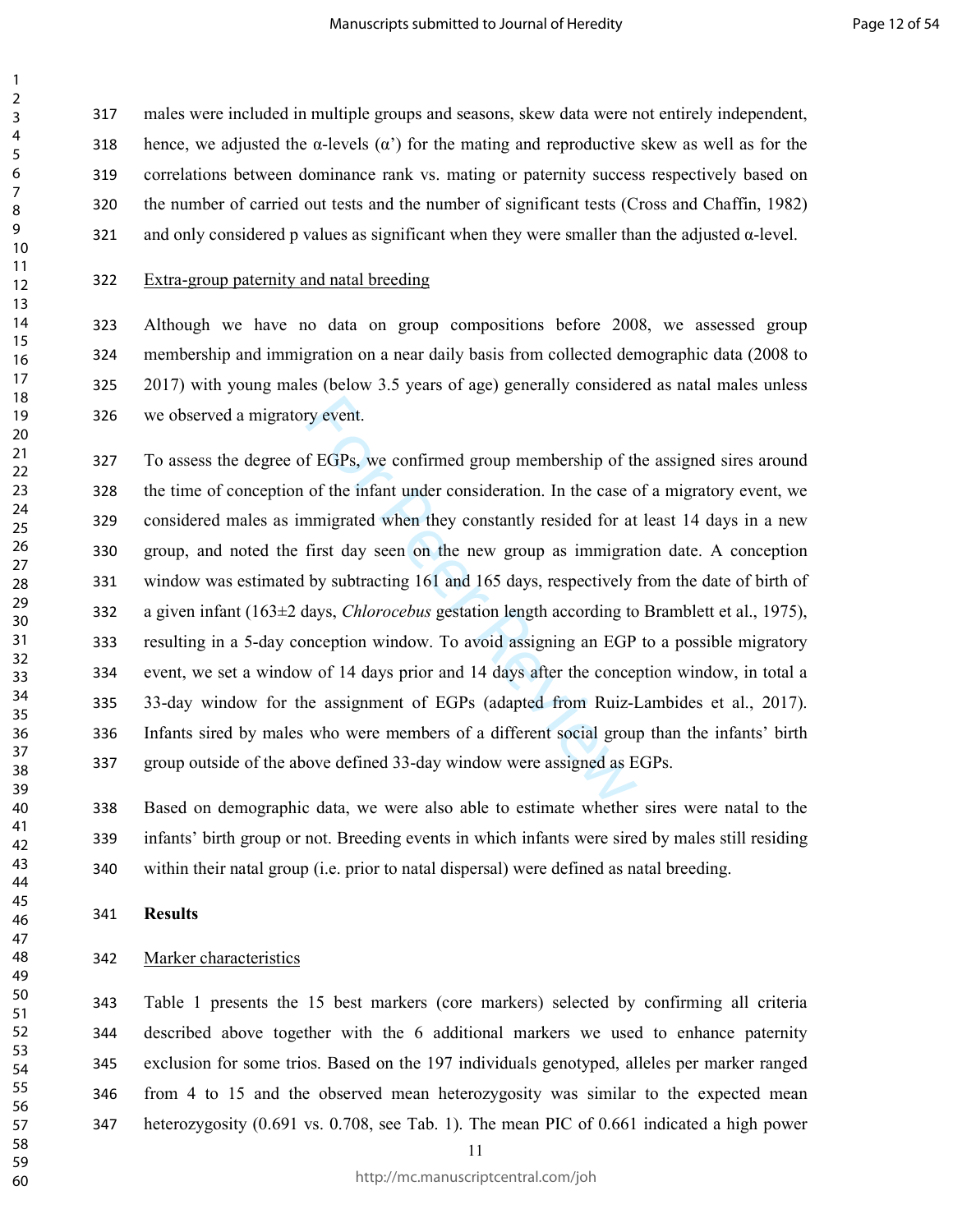$\overline{2}$ 

for discrimination of our microsatellites; we also found no signs of null alleles (mean F(Null)=0.015). There was no significant deviation from Hardy-Weinberg equilibrium, except for one marker (D6S501). However, we can exclude the possibility of a segregating null allele for this locus (see Tab. 1, F(Null)=-0.066) and a failure to distinguish alleles, therefore we still included this locus in our parental assignment.

We further tested marker suitability by confirming Mendelian inheritance of markers for putative mother-offspring pairs based on observations. We confirmed 95 of the 97 behavioral mothers by matching genotypes of mother-infant pairs. The two remaining infants were adopted for unknown reasons by different females, while the genetic mother was still alive in the same group. All genetically determined maternities were used for the following paternity analysis.

#### Paternity analysis

entially determined maternities were used for<br>ential sampled sires, 29 males were assigned a<br>our study period. Over three groups and<br>for 94 of 97 infants (96.91%) with high<br>d methods (for details see supplemental materia<br>n From a total of 51 potential sampled sires, 29 males were assigned as fathers to at least one offspring born during our study period. Over three groups and four birth seasons, we determined paternities for 94 of 97 infants (96.91%) with high confidence using both exclusion and likelihood methods (for details see supplemental material 'Paternity results' and Tab. S3). The remaining three infants, typed on 15 to 19 markers, could not be assigned to any of the males we sampled indicating that we probably lack a sample of the actual sire. For the 2013 cohort, we have two unsolved paternities, with missing samples from two within-group males. For the 2015 cohort, we collected samples of all potential sires within the groups, hence the unsolved paternity is most likely due to an EGP.

# Mating and reproductive skew *vs.* dominance

When we pooled the observed matings over the four seasons, all three groups showed a significantly mating skew, although *B* indices were consistently small (mating skew per 372 group, considering males present in several seasons only once,  $\alpha' = 0.05$ , *B* index:  $PT = 0.023$ , 373 p<0.001, N<sub>males</sub>=22; RBM = 0.030, p<0.001, N<sub>males</sub>=30; RST = 0.030, p<0.001, N<sub>males</sub>=31). A similar picture emerged when looking at groups and seasons separately: mating was significantly skewed for the groups PT and RBM in all seasons and for RST in 2 of 4 seasons after α-level adjustment (see Tab. 2). However, the interpretation of these results need to be treated with caution as for all groups and seasons (except for PT in 2014), the *B* indices were close to zero suggesting a random distribution. In addition, for RBM 2014 to 2016 and RST 2013 to 2014, the CIs included zero, and the lower CIs were equal to the equal*B* values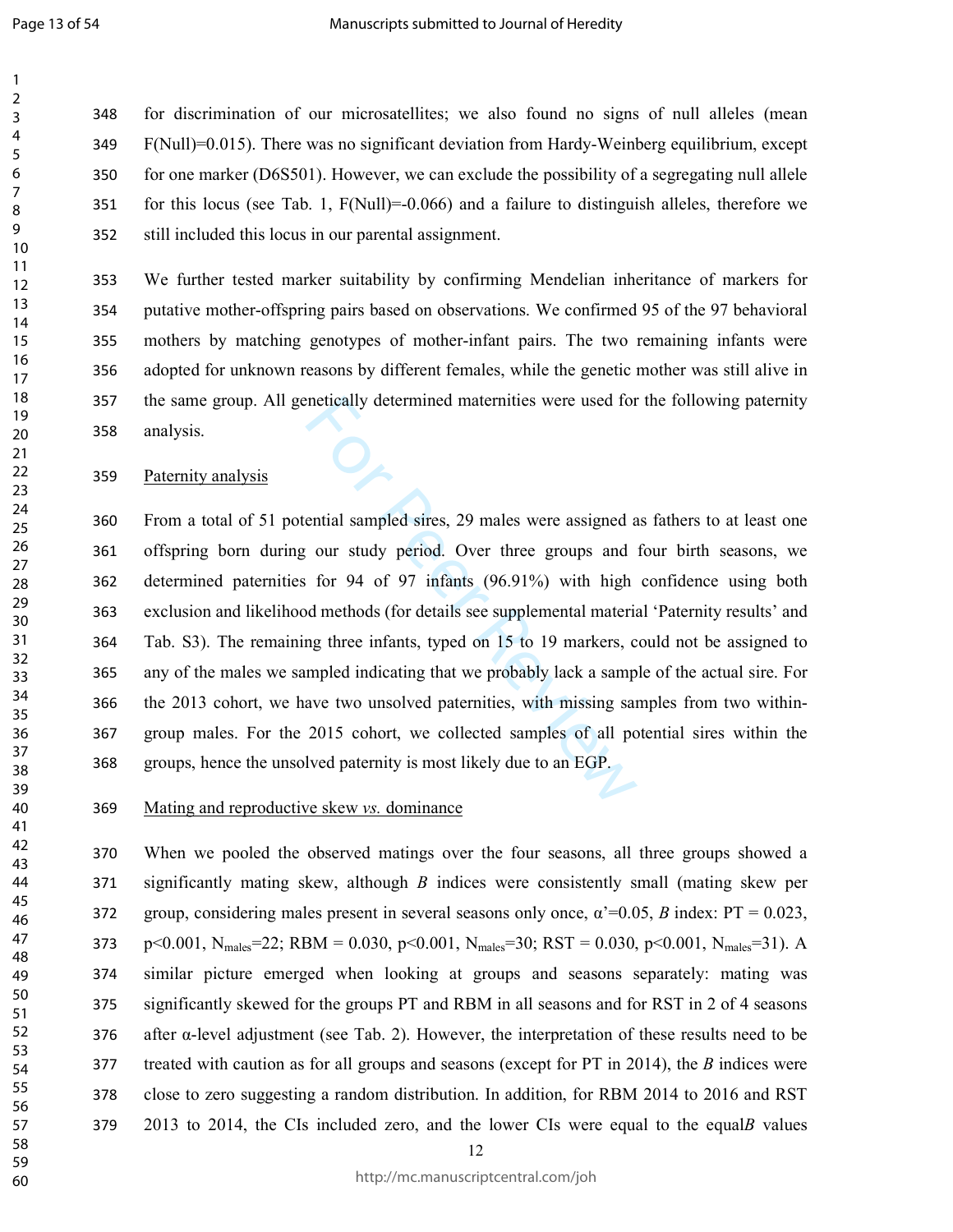indicating that, in some seasons and groups, mating either occurred at random or was equally distributed (Tab. 2).

Furthermore, over all groups and all seasons, male mating success was not significantly 383 correlated with male dominance rank after  $\alpha$ -level adjustment (see Tab. 2). Across all groups and mating seasons, the mating success of the alpha male ranged from 0% to 57.8%  $(20.3\pm18.5\%)$ , mean $\pm$ SD), which confirms the limited potential of male monopolization in vervet monkeys, at least in some seasons and groups.

sons only once,  $\alpha'$ =0.025, *B* index:  $PT = 0.00$ <br>1, N<sub>males</sub>=30; RST = 0.005, p=0.248, N<sub>males</sub>=30<br>parately, paternity was not skewed for eight o<br>of those, CIs indicated no significant dev<br>lower CIs were the same as the Paternity was not consistently skewed across groups when pooled across all four seasons, and all groups showed *B* indices close to zero (reproductive skew per group, considering males 389 present in several seasons only once,  $\alpha^2 = 0.025$ , *B* index: PT = 0.062, p<0.007, N<sub>males</sub>=23; 390 RBM =  $0.061$ , p<0.001, N<sub>males</sub>=30; RST = 0.005, p=0.248, N<sub>males</sub>=30). When we considered groups and seasons separately, paternity was not skewed for eight of a total of nine groups and seasons. In five of those, CIs indicated no significant deviation from a random distribution, and the lower CIs were the same as the equal*B*s indicating that an equal 394 distribution of paternities cannot be excluded. After  $\alpha$ -level adjustment, only the paternity distribution of PT in 2013 remained significantly skewed (see Tab. 3).

In contrast to mating success, however, paternity success was at least partly determined by male dominance. For RBM and RST in mating season 2014, we found a significant positive correlation between dominance rank and paternity success, which remained after α-level adjustment (see Tab. 3). This suggests that males of higher dominance rank produced more offspring than males of lower dominance rank, which seems not to be the case for other groups and seasons. Across all groups and seasons, alpha share of paternity success ranged 402 from 0% to 66.7% (23.7 $\pm$ 20.0%, mean $\pm$ SD) indicating that, on average, alpha males had a limited ability to monopolize paternities across seasons and groups.

# Extra-group paternity and natal breeding

Among our 94 infants with assigned paternities, we detected six offspring assigned as EGPs (6.4%) and four offspring sired by natal males (4.3%). However, due to the lack of DNA samples for some potential sires, we could have actually missed one additional EGP (see above). Note that the degree of EGP partly depends on how it was defined; if we apply a more conservative EGP assignment rule with a 30-day window before and after the conception window (data not shown), the number of EGPs would have been reduced to four EGPs (4.3%). For two of our six EGP offspring, the sires never resided in the group of their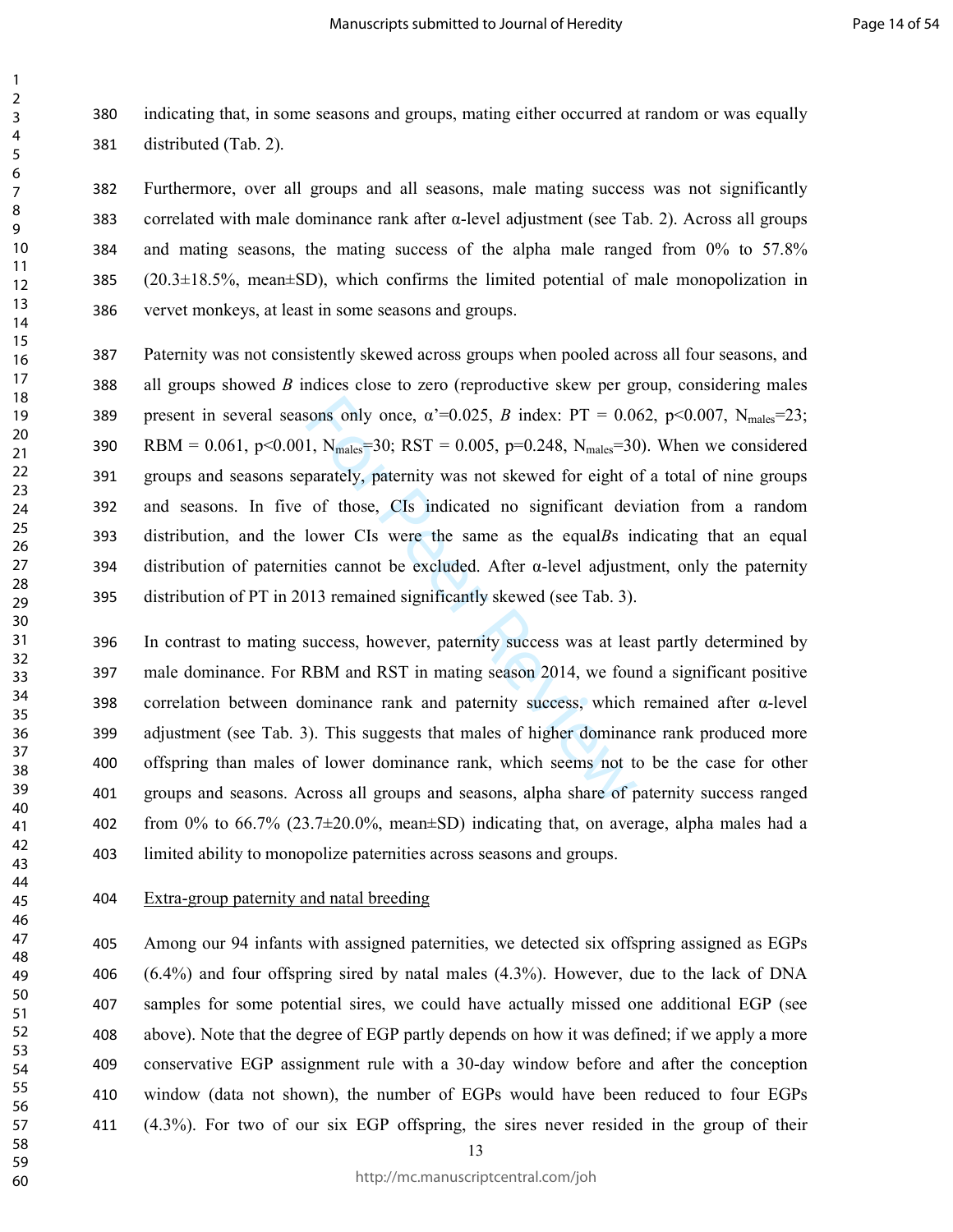offspring, two sires had emigrated from the infant's group before conception, and two sires moved afterwards into the group (19 and 50 days after end of conception window, respectively). For the three natal breeders, the date of birth was unknown, however, genetic analysis revealed that two males were still residents in the group of their mother, confirming genetically that three infants were sired via natal breeding.

*[Table 2]* 

*[Table 3]* 

#### **Discussion**

ishment of our marker panel, we were able to de<br>nfants sired between 2013 and 2016 in our stud<br>observations (Cramer, 2012; Struhsaker, 19<br>onkeys is relatively low. Furthermore, matings<br>ved over four seasons and three group After successful establishment of our marker panel, we were able to determine the paternity of 94 out of 97 sampled infants sired between 2013 and 2016 in our study population. Our study confirmed previous observations (Cramer, 2012; Struhsaker, 1967b), that the mating frequency in vervet monkeys is relatively low. Furthermore, matings in our study population were consistently skewed over four seasons and three groups, but always of low magnitude. Male mating success was not significantly influenced by male dominance rank, with males of different ranks mating equally often (over four mating seasons: mean±SE: PT: 8.3±1.4; RBM: 7.2±1.1; RST: 7.2±1.1 successful matings per male observed). However, inspection of the data revealed that for most seasons and groups, the relationship between male dominance and mating success was positive (i.e., more matings by higher-ranking males), with only RST in three out of four seasons deviating from this pattern. RST was the largest group and showed a slightly female-biased sex ratio, which might have enabled females to better exert mate choice in this group. The alpha males' share of matings was restricted to a mean of 20.3% over four seasons and three groups, which is rather low when compared to other primate species. For example, in bonobos, a species with limited male monopolization potential, the highest-ranking male in a party accounted for 40.8% of matings (Surbeck et al., 2011). However, when compared to another mammal, the spotted hyena (5% alpha male share of matings, Engh et al., 2002) in which males also have a limited male monopolization potential, the vervet alpha males' share of matings is four-fold greater. Over our study period, matings were predominately initiated by males, but females resisted male mating attempts in approximately 28.6% of all sexual interactions observed (Minkner, unpublished data). This implies the possibility that mating success, but also paternity output, can be affected by female mate choice, including cryptic choice (Kappeler and van Schaik, 2004). In vervet monkeys, the equal distribution of matings across the male hierarchy, together with the potentially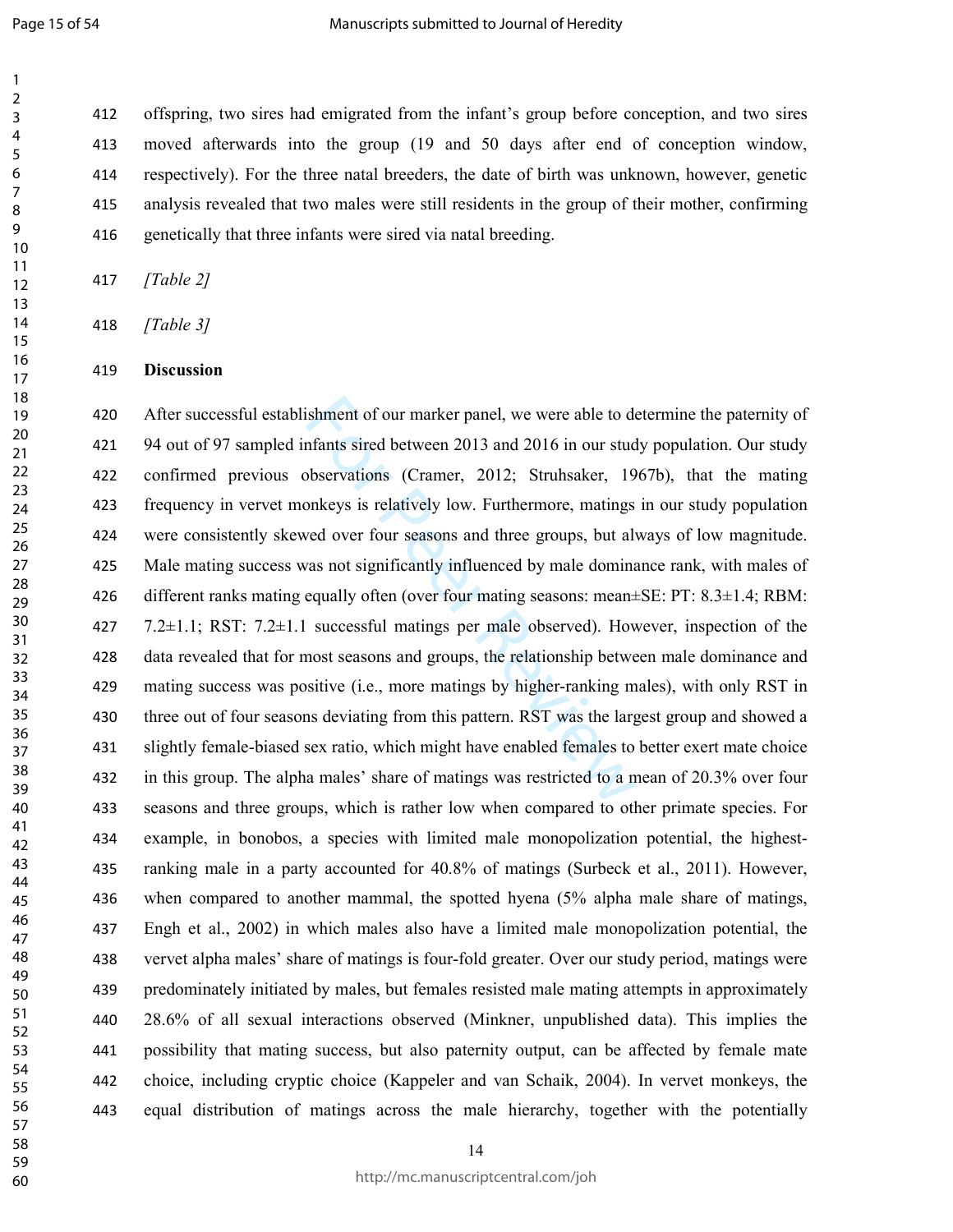concealed ovulation (Andelman, 1987) could therefore be due to females trying to confuse paternity (reviewed in Kappeler and van Schaik, 2004). Interestingly, refusals of mating attempts by females may even be more frequent around ovulation (Andelman, 1987; Young, unpublished data). Hence, females may be able to use different strategies to select the best sires for their offspring. In contrast to our results, mating seems to be skewed in favor of high-ranking and central males in other species with female co-dominance or female dominance (Surbeck et al., 2011; Sauther, 1991). This difference could be due to bonobo females advertising ovulation via sexual swellings and ring-tailed lemur females behaviorally advertising ovulation, both of which facilitate male monopolization potential. In addition, recent work revealed that male vervets being well integrated in the female networks tend to achieve higher dominance ranks (Young et al., 2017) which suggests males could gain mating access to females through positive associations rather than monopolization. This is also supported by the fact that we found no relationship between male dominance and mating success.

nce ranks (Young et al., 2017) which suggests a<br>ough positive associations rather than monot<br>that we found no relationship between male<br>that we found no relationship between male<br>ity success, our data revealed that paterni With respect to paternity success, our data revealed that paternity is not consistently skewed. This is in contrast to previous studies in species with limited male monopolization potential, where high-ranking males tend to gain a higher reproductive success than low-ranking males (Kappeler and Schäffler, 2008; Surbeck et al., 2017; see below). Over four cohorts and three groups, reproductive skew was generally low and varied across seasons and groups. In comparison to mating success, we found a consistent positive relationship between male dominance and reproductive success, although this only reached statistical significance in two groups for one season. However, similarly to the monopolization potential, reproductive skew may be affected by several key variables, such as the stability of male hierarchy (Alberts et al., 2006), the degree of female synchrony, the number of within-group competitors (Ostner et al., 2008) and the number of females within a group (Kappeler and Port, 2008) as discussed below.

Our paternity findings contrast with results from the closely related green monkey (*Chlorocebus sabaeus*), a species in which females can also reject male mating attempts (Keddy, 1986). In a study of captive green monkeys, Weingrill and colleagues (2011) demonstrated that the alpha male was able to sire 76% of all infants within the group. However, the captive setting and artificial group composition (three young males, aged three to five years and a nine-year old alpha male) may explain this difference. In captivity the male hierarchy is likely to be more stable compared to wild populations, where male emigration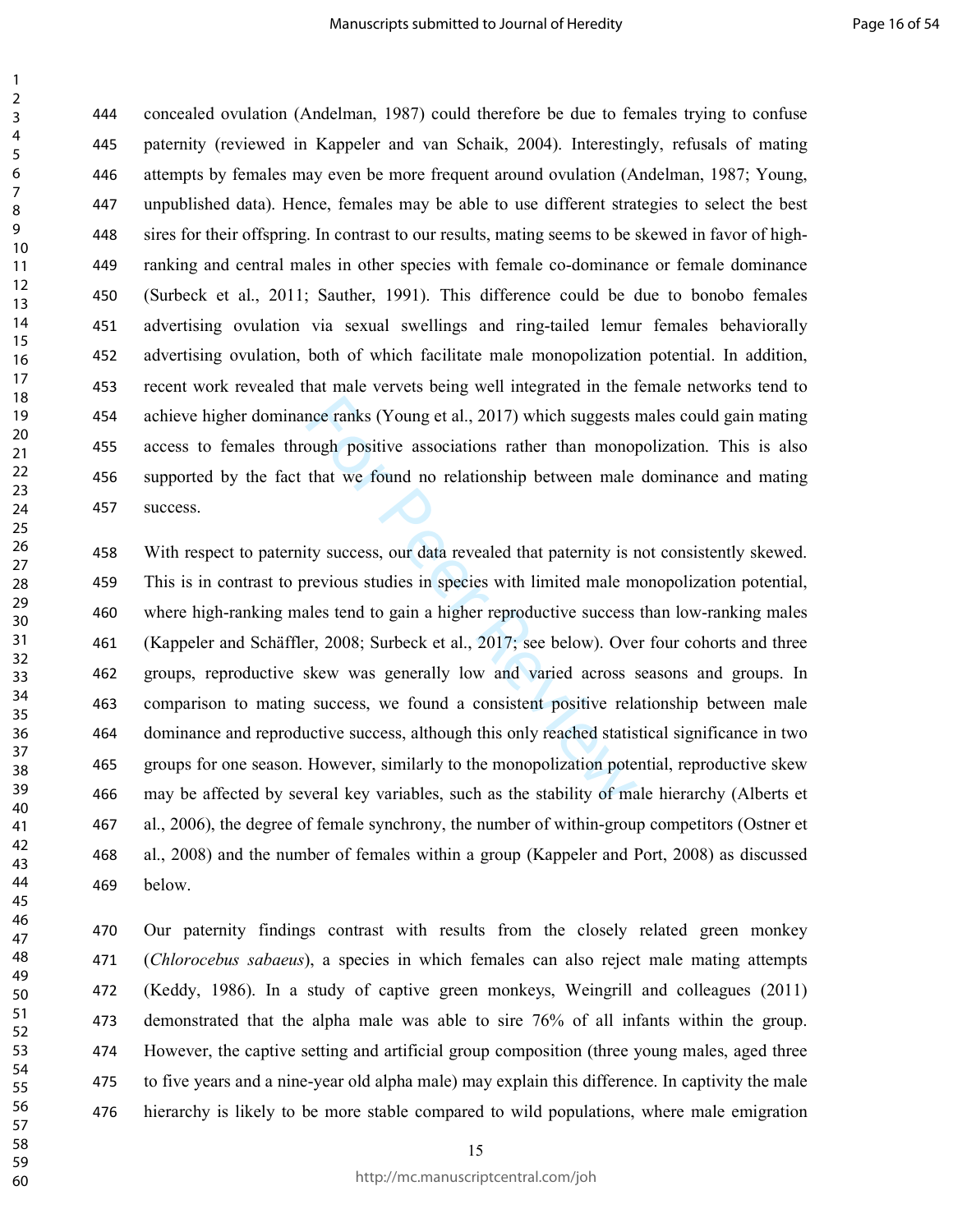and immigration is frequent. In fact, in wild Hanuman langurs (*Semnopithecus entellus*) 93% of rank changes were due to immigration of males (Borries, 2000). Hierarchy instability might explain the low alpha male share of paternity in the group PT in 2013, as the alpha male received two injuries during this mating season and died soon after the last injury. Similarly, just before the mating season 2016, the alpha male in PT dispersed and eight new males immigrated. The subsequent instability in the group hierarchy most likely served to reduce the reproductive skew.

ince, the average reproductive skew varied (over<br>beek et al., 2017), with high-ranking males siring-tailed lemurs, which perform female dominowed a rather high reproductive skew  $(B=0.42)$ .<br>I., 2016), while Assamese macaqu 484 Overall, the average reproductive skew was rather low  $(B = 0.051)$ , compared to other studies on species with limited male monopolization potential. For example, in bonobos, a species with female co-dominance, the average reproductive skew varied (over 7 years: *B*=0.22, over 487 12 years: B=0.08, Surbeck et al., 2017), with high-ranking males siring more offspring than low-ranking males. Ring-tailed lemurs, which perform female dominance and behaviorally advertise ovulation, showed a rather high reproductive skew ( *B*=0.423, mean calculated from *B* indices of Parga et al., 2016), while Assamese macaques (*Macaca assamensis*), which have a concealed ovulation, had a low paternity skew (*B*=0.087, Sukmak et al., 2014). Interestingly, there were only two studies with a comparable low reproductive skew  $(B=0.012$ , Strier et al., 2011;  $B=0.014$ , Dubuc et al., 2014a). The first one was conducted on a group of egalitarian, male philopatric northern muriquis (*Brachyteles hypoxanthus*). This study suggested that the low skew was caused by maternal kin networks between males, reducing individual reproductive success while related males benefited from shared paternities (Strier et al., 2011). The second study was conducted on rhesus macaques, where low reproductive skew was suggested to be due to the reduced male-male competition levels typical of this species (Dubuc et al., 2014a). As male vervets disperse from their natal group, networks between related males are less likely to explain our findings unless males emigrate with relatives of similar age. Additionally, low male-male competition is an unlikely explanation for the low skew found in our population, as vervet males tend to be involved in severe fights during the mating season (Freeman, 2012). Although a severe drought reduced the number of infants in RBM and PT in 2016, it is unlikely that this event explains the pattern we have found, as we find consistent results for RST over all four seasons including the year of the drought.

Furthermore, the number of EGPs in our vervet population was low (6.4%) compared to other studies. For example, in ring-tailed lemurs, a species with a similar sex ratio and limited male monopolization potential, the number of EGPs was high (21 to 33% EGPs, Parga et al., 2016).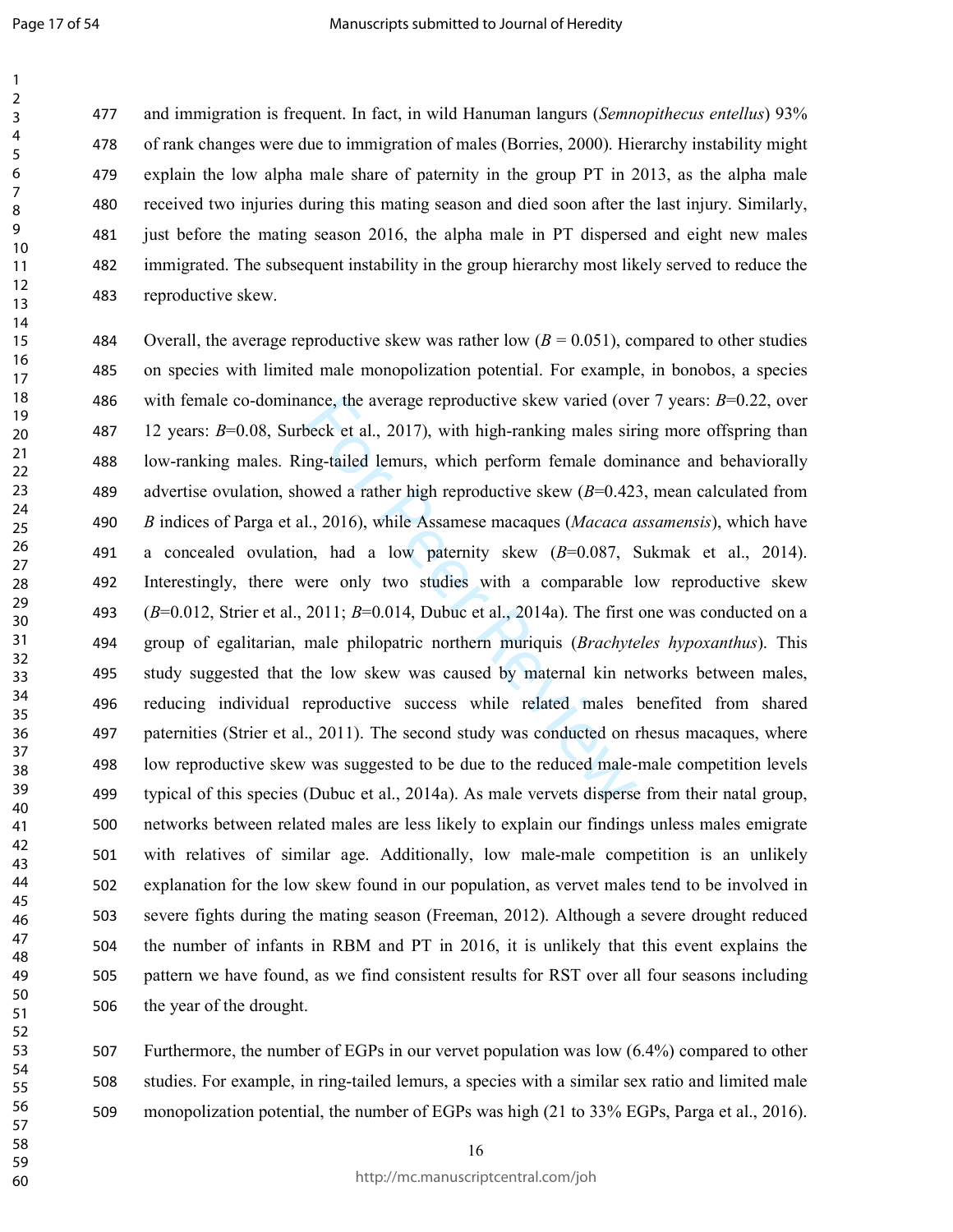However, the high number of EGPs in the study of Parga et al. (2016) might be misleading, as their sample size was relatively small (N=14 and 9 offspring, respectively) and residency data of some males was missing. The low number of EGPs in our vervet population could be due to the fact that males change groups frequently (every two years, Young, unpublished data) making outbreeding less advantageous for females, given that seeking matings outside the group exposes females to both predation risk (Kappeler, 1999) and inter-group aggression (Nichols et al., 2015). In addition, primate groups with a female-biased sex ratio show higher numbers of EGPs (Lawler et al., 2003; Ruiz-Lambides et al., 2017), suggesting that in groups with a balanced (our population) to male-biased sex ratio, the number of EGPs is likely to be smaller as males should be able to exclude extra-group males from mating. Furthermore, group instability is linked to higher numbers of EGPs (Isvaran and Clutton-Brock, 2007), which may explain four out of six EGP offspring in our population which were sired during change-overs of alpha-males.

ked to higher numbers of EGPs (Isvaran and<br>the curve of six EGP offspring in our population v<br>males.<br>tal breeding in our population was also low (for<br>the were still alive in July 2018 (969 to 1354<br>tiy due to inbreeding dep Finally, the level of natal breeding in our population was also low (four infants or 4.3%). Of these four offspring, three were still alive in July 2018 (969 to 1354 days old). It has been suggested that mortality due to inbreeding depression is still possible until maturation (Widdig et al., 2017), which suggests that these individuals are unlikely to be subject of close inbreeding as they reach reproductive age (1250 days). Hence mating partners of our natal breeding males seem to be descended from differing maternal families. In addition all four mothers were multiparous, rejecting the possibility that females, breeding with a natal male, might have been inexperienced with reproduction. In other mammal populations, natal breeding was rare (spotted hyenas, Engh et al., 2002; Japanese macaques, Inoue and Takenaka, 2008; capuchin monkeys, Wikberg et al., 2017) and the scarcity was most likely due to inbreeding avoidance. Male vervet monkeys tend to disperse for the first time around the age of maturation (Henzi and Lucas, 1980). We rarely observed matings involving natal males or even observed aggressive refusals of natal males' mating attempts in our population (Minkner, pers. observations), which is in line with the theory of inbreeding avoidance. In rhesus macaques, late dispersing males had higher life-time reproductive success probably because they started reproducing in their natal groups (Weiß et al., 2016). Consequently, late dispersal and natal breeding could be a reproductive strategy to accomplish high life-time reproductive success. However, more data are needed to assess whether this is indeed the case.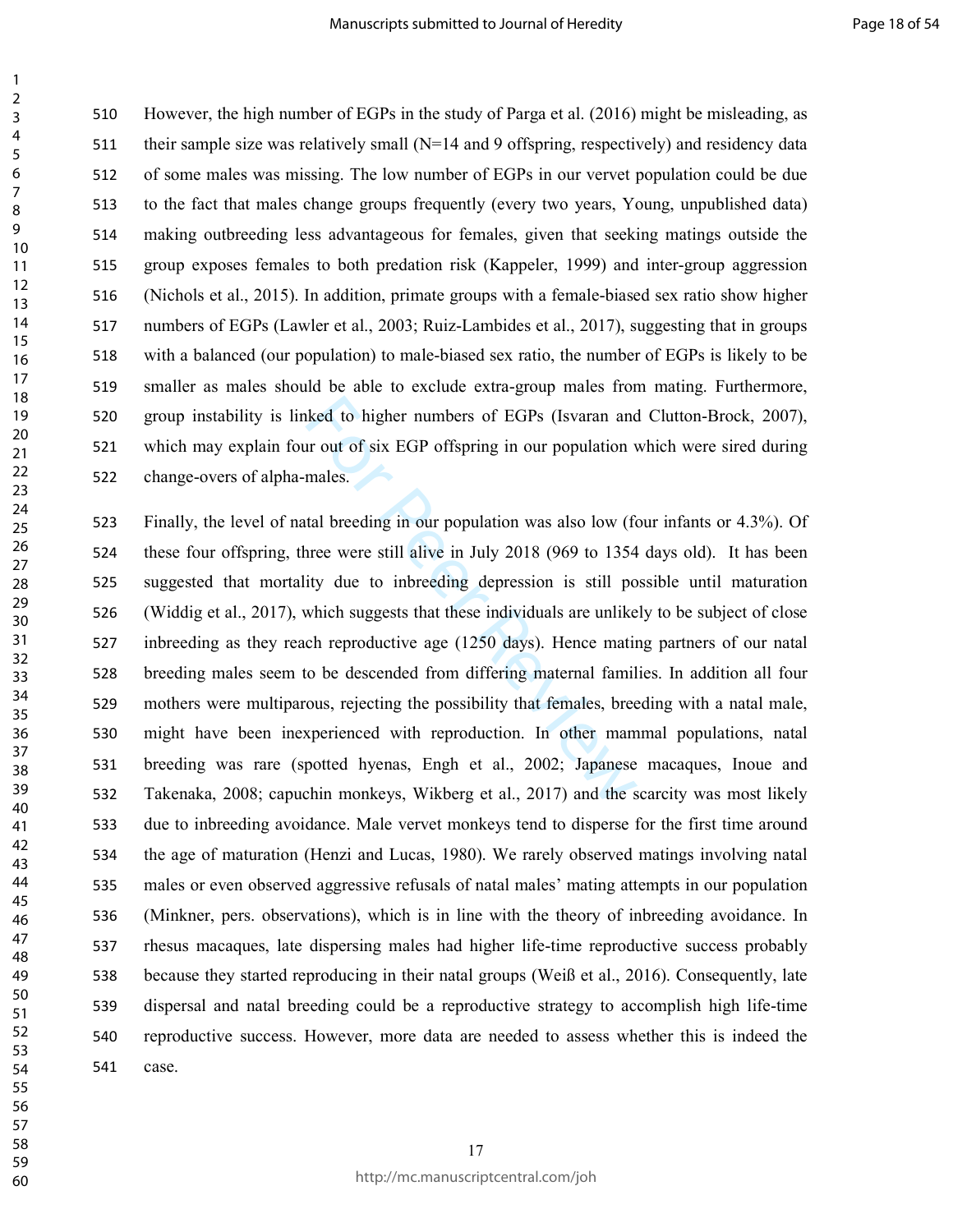Overall, while male dominance seems to be an important factor influencing mating access and paternity success in other primates with limited male monopolization potential, male dominance in our vervet population seems to be a poor predictor of the variation in mating and reproductive skew. This suggests that other factors might influence male fitness in vervet monkeys. To better understand male reproductive strategies in species with limited male monopolization potential, future studies should investigate other male characteristics such as social abilities (male care, Langos et al., 2013; Ostner et al., 2013; male-female friendship, Kulik et al., 2012; Smuts, 1985; male-male coalitions, Young et al., 2013) and proxies of health (e.g., secondary sexual traits in form of ornaments, Dixson et al., 2005; Dubuc et al., 2014b) and their impact on male reproductive success.

#### **Conclusions**

assed on 21 highly polymorphic markers in o<br>t of previous studies (Newman et al., 2002; We<br>into reproductive strategies of a species with<br>termity skew was generally of low magnitude.<br>t related to male dominance, paternity The genetic analysis based on 21 highly polymorphic markers in our population of vervet monkeys exceeded that of previous studies (Newman et al., 2002; Weingrill et al., 2011) and revealed new insights into reproductive strategies of a species with female co-dominance. Overall, mating and paternity skew was generally of low magnitude. Furthermore, while the mating success was not related to male dominance, paternity success was partly predicted by male dominance, suggesting that female choice may play a role in male vervet reproductive success. The successful cross-species amplification for the vervet monkey suggests that the proposed markers could be helpful for further investigations of other *Chlorocebus* species, e.g., to benefit conservation efforts in closely related species (e.g., vulnerable bale monkey, *Chlorocebus djamdjamensis*, Butynski et al., 2008), or to investigate determinants of male reproductive success in the light of female choice, as well as the interplay between female and male reproductive strategies in vervet monkeys.

## **Funding**

The study was funded by the Leipzig University, EUROSA (Erasmus Mundus) and the Evangelisches Studienwerk e.V..

# **Acknowledgement**

We are grateful to Chris Elwart and Maria Jentsch for their contribution to the establishment of our marker panel, to Stefanie Bley, Maren Keller, Anja Schiffner and Mary Ann Davenport for support for the genetic work and to Linda Vigilant for laboratory access. Brigitte Weiß has encouraged us with support and discussion during the preparation of the project.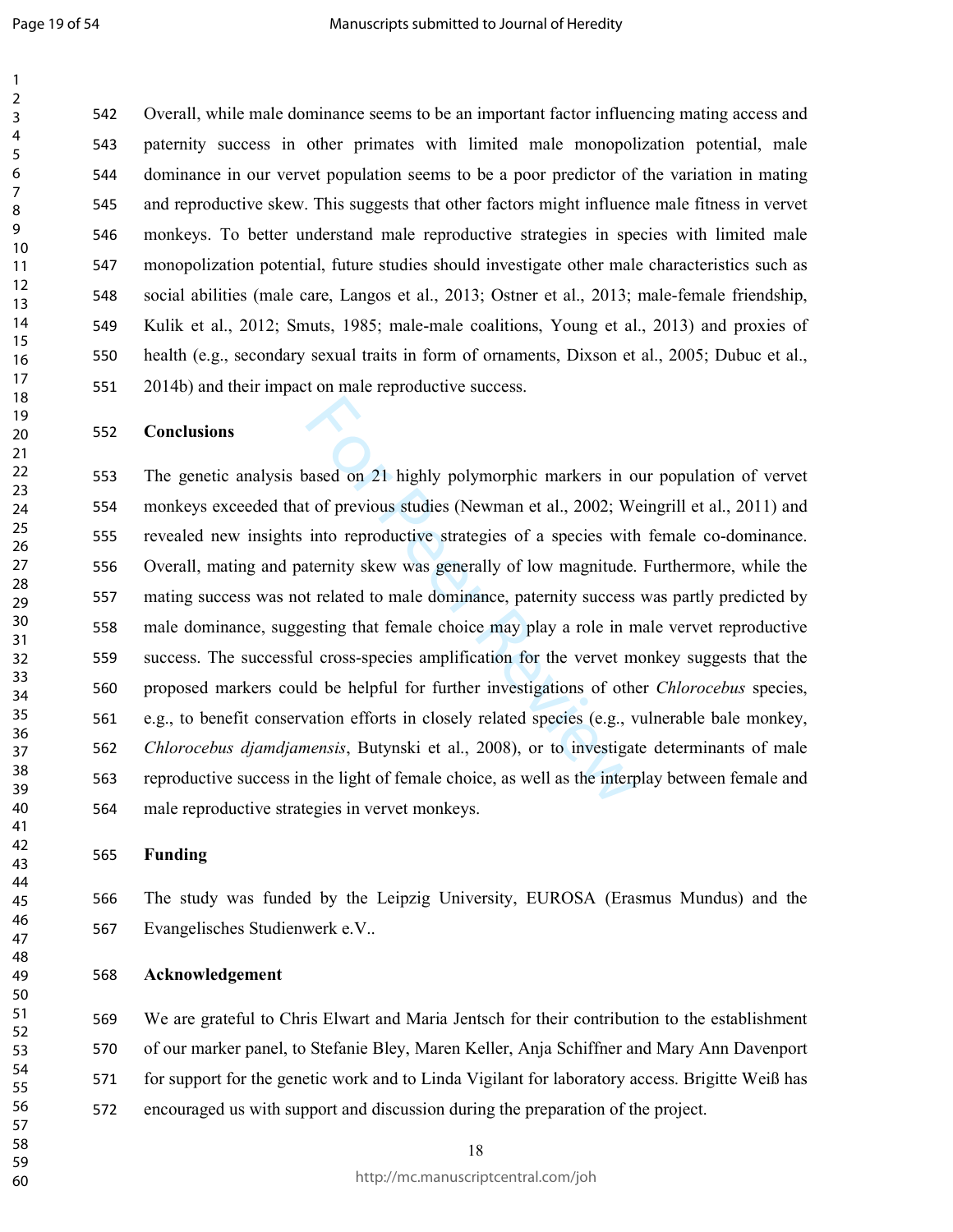Additional thanks goes to Sarah and Mark Tompkins for the permission to collect data at the Samara Private Game Reserve, to Kitty and Richie Viljeon for the constant support throughout and last but not least thanks to all the Verveteers for invaluable data collection in the field. Additionally, we are grateful to the Editor and two anonymous reviewers for their constructive comments on earlier versions of the manuscript.

granted export permits (2014: No. 142508, 201:<br>tion on International Trade in endangered Spe<br>pport permits (2014: No. E-04075/14) from E<br>vere taken earlier as part of a thermoregulation<br>watersrand, Animal Ethics Screening The department of economic development, environmental affairs and tourism of the Eastern Cape, Cacadu district, granted us permits to collect and export fecal samples from vervet monkeys for three years of sample collection (permit no. 2015: CRO 30/15CR and CRO 31/15CR, 2016: CRO 26/16CR and CRO 55/16CR, 2017: CRO 39/17CR and CRO 40/17CR. Additionally, we were granted export permits (2014: No. 142508, 2015: No. 142721) from the South African Convention on International Trade in endangered Species of Wild Fauna and Flora (CITES) and import permits (2014: No. E-04075/14) from European Union CITES. Blood samples used, were taken earlier as part of a thermoregulation project approved by the University of the Witwatersrand, Animal Ethics Screening Committee (clearance number AESC 2010/41/04, R. McFarland). The collection of non-invasive fecal DNA samples as well as behavioral data for this population was approved by the University of Lethbridge Animal Welfare (Protocol #1505, S.P. Henzi & L. Barrett) and the University of the Free State Animal Ethics Committee (#1/2015, P. Grobler).

#### **Data availability**

Details on tested markers, individual genotypes and paternities will be available online within the supplemental material.

### **References**

- Alberts, S.C., Buchan, J.C., Altmann, J., 2006. Sexual selection in wild baboons: From mating opportunities to paternity success. Anim. Behav. 72, 1177–1196.
- Altmann, J., 1974. Observational study of behavior: Sampling methods. Behaviour 49, 227– 267.
- Andelman, S.J., 1987. Evolution of concealed ovulation in vervet monkeys (*Cercopithecus aethiops*). Am. Nat. 129, 785–799.
- Arandjelovic, M., Guschanski, K., Schubert, G., Harris, T.R., Thalmann, O., Siedel, H., Vigilant, L., 2009. Two-step multiplex polymerase chain reaction improves the speed and accuracy of genotyping using DNA from noninvasive and museum samples. Mol. Ecol. Resour. 9, 28–36.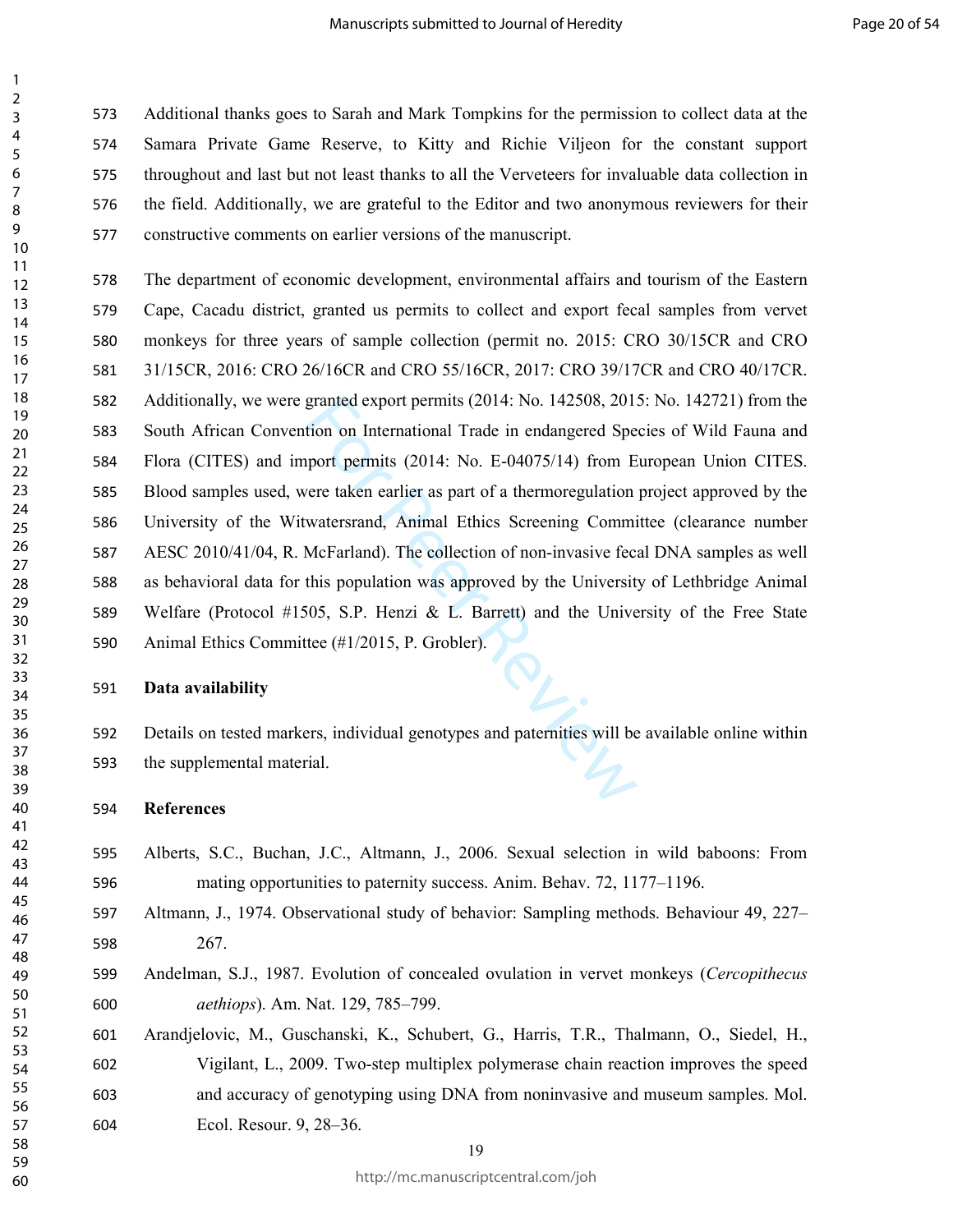$\overline{2}$ 

- Bellemain, E., Swenson, J.E., Tallmon, D., Brunberg, S., Taberlet, P., 2005. Estimating population size of elusive animals with DNA from hunter-collected feces: Four methods for brown bears. Conserv. Biol. 19, 150–161.
- Boesch, C., Kohou, G., Néné, H., Vigilant, L., 2006. Male competition and paternity in wild chimpanzees of the Taï forest. Am. J. Phys. Anthropol. 130, 103–115.
- Borries, C., 2000. Male dispersal and mating season influxes in Hanuman langurs living in multi-male groups, in: Kappeler, P.M. (Ed.), Primate Males. Causes and Consequences of Variation in Group Composition. Cambridge University Press, Cambridge, pp. 146–158.
- Bramblett, C.A., Pejaver, L.D., Drickman, D.J., 1975. Reproduction in captive vervet and Sykes' monkeys. J. Mammal. 56, 940–946.
- Butynski, T.M., Gippoliti, S., Kingdon, J., De Jong, Y., 2008. *Chlorocebus djamdjamensis*. IUCN Red List Threat. Species 2008 1–6.
- s. J. Mammal. 56, 940–946.<br>
liti, S., Kingdon, J., De Jong, Y., 2008. Chloi<br>
Threat. Species 2008 1–6.<br>
h, R.M., Andelman, S.J., Lee, P.C., 1988. R<br>
s, in: Clutton-Brock, T. (Ed.), Reproductiv<br>
ation in Contrasting Breedin Cheney, D.L., Seyfarth, R.M., Andelman, S.J., Lee, P.C., 1988. Reproductive success in vervet monkeys, in: Clutton-Brock, T. (Ed.), Reproductive Success: Studies of Individual Variation in Contrasting Breeding Systems. University Of Chicago Press, Chicago, pp. 384–403.
	- Clutton-Brock, T.H., 1989. Mammalian Mating Systems. Proc. R. Soc. Lond. Ser. B-Biol. Sci. 236, 339–372.
- Coltman, D.W., Bancroft, D.R., Robertson, A., Smith, J.A., Clutton-brock, T.H., Pemberton, J.M., 1999. Male reproductive success in a promiscuous mammal: behavioural estimates compared with genetic paternity. Mol. Ecol. 8, 1199–1209.
	- Cramer, J.D., 2012. Scrotal color and signal content among South African vervet monkeys (*Chlorocebus aethiops pygerythrus*) (PhD thesis). the University of Wisconsin-Milwaukee, Wisconsin.
	- Cross, E.M., Chaffin, W.W., 1982. Use of the binomial theorem in interpreting results of multiple tests of significance. Educ. Psychol. Meas. 42, 25–34.
- Dewsbury, D.A., 1982. Dominance rank, copulatory behavior, and differential reproduction. Q. Rev. Biol. 57, 135–159.
- Dixson, A., Dixson, B., Anderson, M., 2005. Sexual selection and the evolution of visually conspicuous sexually dimorphic traits in male monkeys, apes, and human beings. Annu. Rev. Sex Res. 16, 1–19.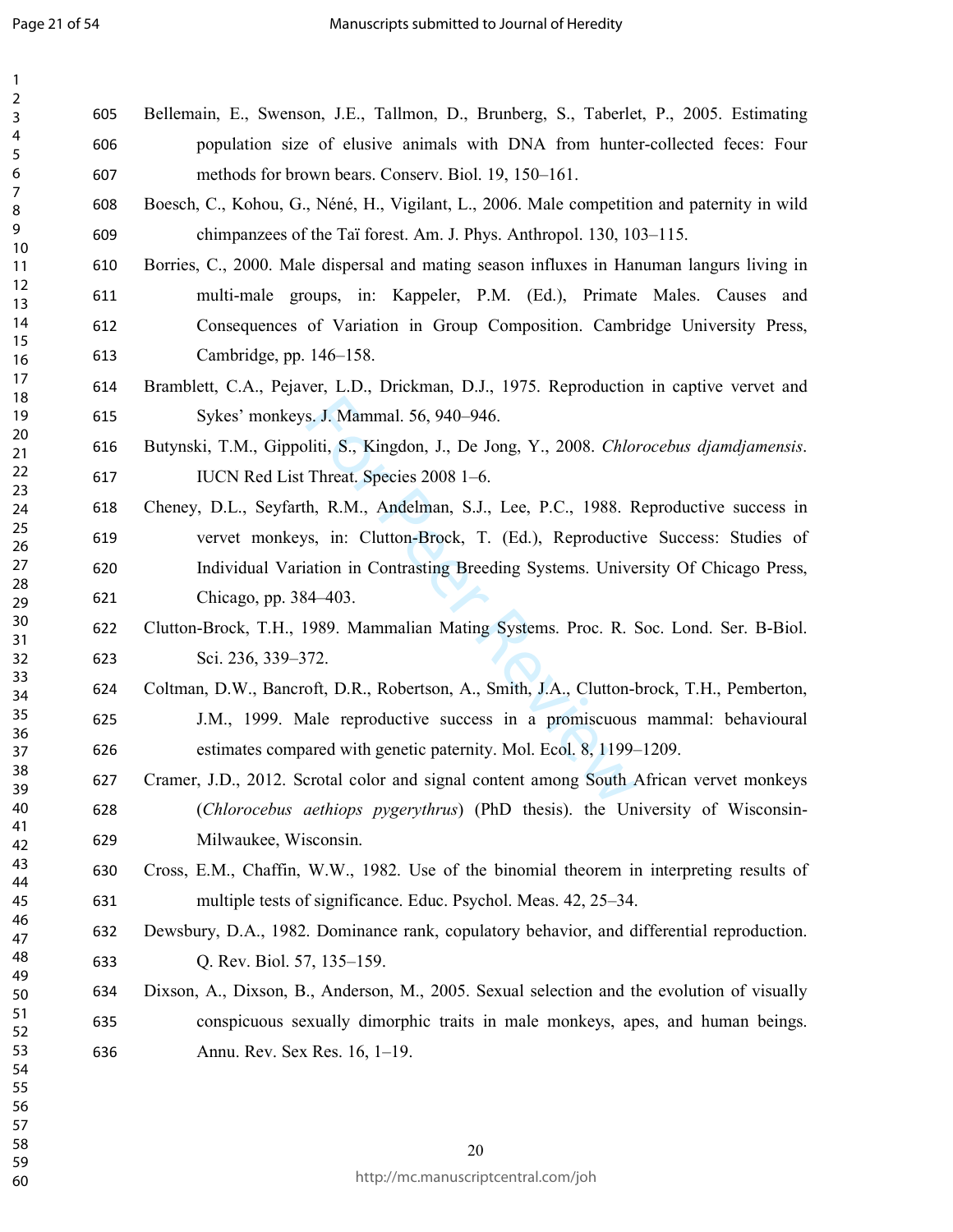- Dubuc, C., Muniz, L., Heistermann, M., Engelhardt, A., Widdig, A., 2011. Testing the Priority-of-Access model in a seasonally breeding primate species. Behav. Ecol. Sociobiol. 65, 1615–1627.
- Dubuc, C., Muniz, L., Heistermann, M., Widdig, A., Engelhardt, A., 2012. Do males time their mate-guarding effort with the fertile phase in order to secure fertilisation in Cayo Santiago rhesus macaques? Horm. Behav. 61, 696–705.
- Dubuc, C., Ruiz-Lambides, A., Widdig, A., 2014a. Variance in male lifetime reproductive success and estimation of the degree of polygyny in a primate. Behav. Ecol. 25, 878– 889.
- Dubuc, C., Winters, S., Allen, W.A., Brent, L.J.N., Cascio, J., Maestriperi, D., Ruiz-Lambides, A.V., Widdig, A., Higham, J.P., 2014b. Sexually selected skin color is heritable and related to fecundity in a non-human primate. Proc. R. Soc. B 281, 20141602.
- Ellis, L., 1995. Dominance and reproductive success among nonhuman animals a cross-species comparison. Ethol. Sociobiol. 16, 257–333.
- Engelhardt, A., Heistermann, M., Hodges, J.K., Nuernberg, P., Niemitz, C., 2006. Determinants of male reproductive success in wild long-tailed macaques (*Macaca fascicularis*)—male monopolisation, female mate choice or post-copulatory mechanisms? Behav. Ecol. Sociobiol. 59, 740–752.
- ", Widdig, A., Higham, J.P., 2014b. Sexually<br>
elated to fecundity in a non-human primate.<br>
nance and reproductive success among nonhu<br>
ison. Ethol. Sociobiol. 16, 257–333.<br>
termann, M., Hodges, J.K., Nuernberg, P<br>
of male Engelhardt, A., Muniz, L., Perwitasari-Farajallah, D., Widdig, A., 2017. Highly polymorphic microsatellite markers for the assessment of male reproductive skew and genetic variation in critically endangered crested macaques (*Macaca nigra*). Int. J. Primatol. 38, 672–691.
	- Engh, A.L., Funk, S.M., van Horn, R.C., Scribner, K.T., Bruford, M.W., Libants, S., Szykman, M., Smale, L., Holekamp, K.E., 2002. Reproductive skew among males in a female-dominated mammalian society. Behav. Ecol. 13, 193–200.
	- Feh, C., 1999. Alliances and reproductive success in Camargue stallions. Anim. Behav. 57, 705–713.
- Freeman, N.J., 2012. Some aspects of male vervet monkey behaviour (Master of Science). Lethbridge, Alta.: University of Lethbridge.
- Freeman, N.J., Pasternak, G.M., Rubi, T.L., Barrett, L., Henzi, S.P., 2012. Evidence for scent marking in vervet monkeys? Primates 53, 311–315.
- Gerloff, U., Hartung, B., Fruth, B., Hohmann, G., Tautz, D., 1999. Intracommunity relationships, dispersal pattern and paternity success in a wild living community of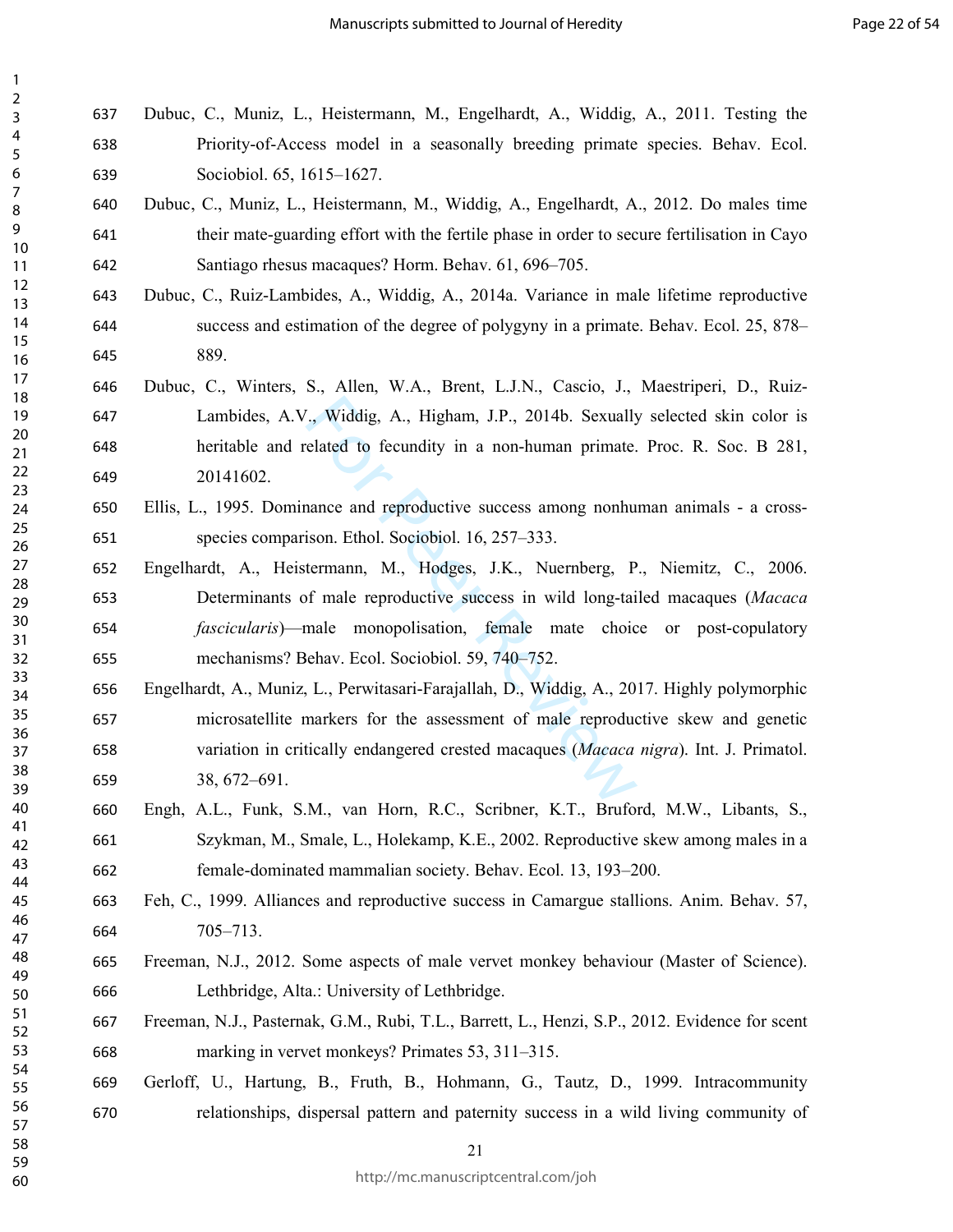| $\mathbf{1}$        |     |                                                                                                |
|---------------------|-----|------------------------------------------------------------------------------------------------|
| $\overline{2}$<br>3 | 671 | bonobos (Pan paniscus) determined from DNA analysis of faecal samples. Proc. R.                |
| 4<br>5              | 672 | Soc. B Biol. Sci. 266, 1189-1195.                                                              |
| 6                   | 673 | Gibson, K.N., 2010. Male mating tactics in spider monkeys: sneaking to compete. Am. J.         |
| $\overline{7}$<br>8 | 674 | Primatol. 72, 794-804.                                                                         |
| 9<br>10             | 675 | Gowaty, P.A., 2004. Sex roles, contests for the control of reproduction, and sexual selection, |
| 11                  | 676 | in: Kappeler, P.M., Carel van. van Schaik (Eds.), Sexual Selection in Primates - New           |
| 12<br>13            | 677 | and Comparative Perspectives. Cambridge University Press, Cambridge, UK; New                   |
| 14                  | 678 | York, pp. 37-54.                                                                               |
| 15<br>16            | 679 | Gowaty, P.A., 2003. Power asymmetries between the sexes mate preferences and components        |
| 17<br>18            | 680 | of fitness, in: Travis, C.B. (Ed.), Evolution, Gender, and Rape. MIT Press, pp. 61–86.         |
| 19                  | 681 | Henzi, S.P., Lucas, J.W., 1980. Observations on the inter-troop movement of adult vervet       |
| 20<br>21            | 682 | monkeys (Cercopithecus aethiop). Folia Primatol. (Basel) 33, 220–235.                          |
| 22<br>23            | 683 | Inoue, E., Takenaka, O., 2008. The effect of male tenure and female mate choice on paternity   |
| 24                  | 684 | in free-ranging Japanese macaques. Am. J. Primatol. 70, 62–68.                                 |
| 25<br>26            | 685 | Isvaran, K., Clutton-Brock, T., 2007. Ecological correlates of extra-group paternity in        |
| 27                  | 686 | mammals. Proc. R. Soc. B-Biol. Sci. 274, 219-224.                                              |
| 28<br>29            | 687 | Kalinowski, S.T., Taper, M.L., Marshall, T.C., 2007. Revising how the computer program         |
| 30<br>31            | 688 | CERVUS accommodates genotyping error increases success in paternity assignment.                |
| 32                  | 689 | Mol. Ecol. 16, 1099-1106.                                                                      |
| 33<br>34            | 690 | Kappeler, P., Port, M., 2008. Mutual tolerance or reproductive competition? Patterns of        |
| 35<br>36            | 691 | reproductive skew among male redfronted lemurs (Eulemur fulvus rufus). Behav.                  |
| 37                  | 692 | Ecol. Sociobiol. 62, 1477-1488.                                                                |
| 38<br>39            | 693 | Kappeler, P., Schäffler, L., 2008. The lemur syndrome unresolved: extreme male reproductive    |
| 40                  | 694 | skew in sifakas (Propithecus verreauxi), a sexually monomorphic primate with female            |
| 41<br>42            | 695 | dominance. Behav. Ecol. Sociobiol. 62, 1007-1015.                                              |
| 43<br>44            | 696 | Kappeler, P.M., 1999. Primate socioecology: New insights from males. Naturwissenschaften       |
| 45                  | 697 | 86, 18–29.                                                                                     |
| 46<br>47            | 698 | Kappeler, P.M., van Schaik, C.P., 2004. Sexual selection in primates: review and selective     |
| 48<br>49            | 699 | preview, in: Kappeler, P.M., Van Schaik, C.P. (Eds.), Sexual Selection in Primates -           |
| 50                  | 700 | New and Comparative Perspectives. Cambridge University Press, Cambridge, UK;                   |
| 51<br>52            | 701 | New York, pp. $3-23$ .                                                                         |
| 53<br>54            | 702 | Keddy, A.C., 1986. Female mate choice in vervet monkeys (Cercopithecus aethiops sabaeus).      |
| 55                  | 703 | Am. J. Primatol. 10, 125-134.                                                                  |
| 56<br>57            |     |                                                                                                |
| 58                  |     | 22                                                                                             |
| 59<br>60            |     | http://mc.manuscriptcentral.com/joh                                                            |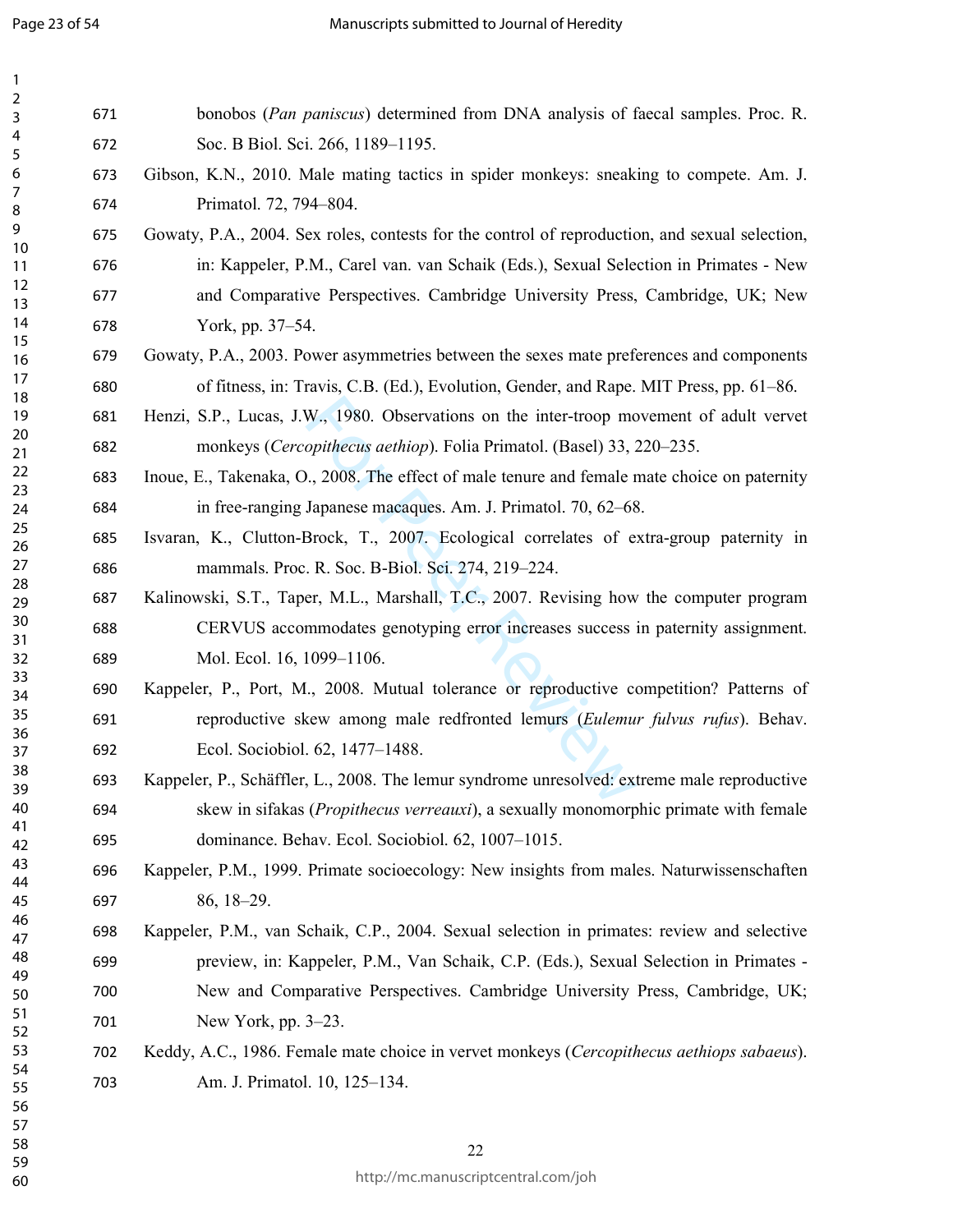| 704 | Kleiman, D.G., Malcolm, J.R., 1981. The evolution of male parental investment in mammals,       |
|-----|-------------------------------------------------------------------------------------------------|
| 705 | in: Gubernick, D.J., Klopfer, P.H. (Eds.), Parental Care in Mammals. Plenum                     |
| 706 | Publishing Corporation, pp. 347–387.                                                            |
| 707 | Kulik, L., Muniz, L., Mundry, R., Widdig, A., 2012. Patterns of interventions and the effect of |
| 708 | coalitions and sociality on male fitness. Mol. Ecol. 21, 699–714.                               |
| 709 | Kutsukake, N., Nunn, C.L., 2009. Causes and consequences of reproductive skew in male           |
| 710 | primates, in: Hager, R., Jones, C.B. (Eds.), Reproductive Skew in Vertebrates.                  |
| 711 | Cambridge University Press, pp. 165-195.                                                        |
| 712 | Langos, D., Kulik, L., Mundry, R., Widdig, A., 2013. The impact of paternity on male–infant     |
| 713 | association in a primate with low paternity certainty. Mol. Ecol. 22, 3638–3651.                |
| 714 | Lawler, R.R., Richard, A.F., Riley, M.A., 2003. Genetic population structure of the white       |
| 715 | sifaka (Propithecus verreauxi verreauxi) at Beza Mahafaly Special Reserve, southwest            |
| 716 | Madagascar (1992-2001). Mol. Ecol. 12, 2307-2317.                                               |
| 717 | McFarland, R., Fuller, A., Hetem, R.S., Mitchell, D., Maloney, S.K., Henzi, S.P., Barrett, L.,  |
| 718 | 2015. Social integration confers thermal benefits in a gregarious primate. J. Anim.             |
| 719 | Ecol. 84, 871-878.                                                                              |
| 720 | McFarland, R., Hetem, R.S., Fuller, A., Mitchell, D., Henzi, S.P., Barrett, L., 2013. Assessing |
| 721 | the reliability of biologger techniques to measure activity in a free-ranging primate.          |
| 722 | Anim. Behav. 85, 861-866.                                                                       |
| 723 | Miller, E.J., Eldridge, M.D.B., Cooper, D.W., Herbert, C.A., 2010. Dominance, body size and     |
| 724 | internal relatedness influence male reproductive success in eastern grey kangaroos              |
| 725 | (Macropus giganteus). Reprod. Fertil. Dev. 22, 539–549.                                         |
| 726 | Neumann, C., Duboscq, J., Dubuc, C., Ginting, A., Irwan, A.M., Agil, M., Widdig, A.,            |
| 727 | Engelhardt, A., 2011. Assessing dominance hierarchies: Validation and advantages of             |
| 728 | progressive evaluation with Elo-rating. Anim. Behav. 82, 911–921.                               |
| 729 | Newman, T.K., Fairbanks, L.A., Pollack, D., Rogers, J., 2002. Effectiveness of human            |
| 730 | microsatellite loci for assessing paternity in a captive colony of vervets (Chlorocebus         |
| 731 | aethiops sabaeus). Am. J. Primatol. 56, 237-243.                                                |
| 732 | Nichols, H.J., Cant, M.A., Sanderson, J.L., 2015. Adjustment of costly extra-group paternity    |
| 733 | according to inbreeding risk in a cooperative mammal. Behav. Ecol. 26, 1486–1494.               |
| 734 | Nonacs, P., 2003. Measuring the reliability of skew indices: is there one best index? Anim.     |
| 735 | Behav. 65, 615–627.                                                                             |
| 736 | Nonacs, P., 2000. Measuring and using skew in the study of social behavior and evolution.       |
| 737 | Am. Nat. 156, 577–589.                                                                          |
|     | 23                                                                                              |
|     | http://mc.manuscriptcentral.com/joh                                                             |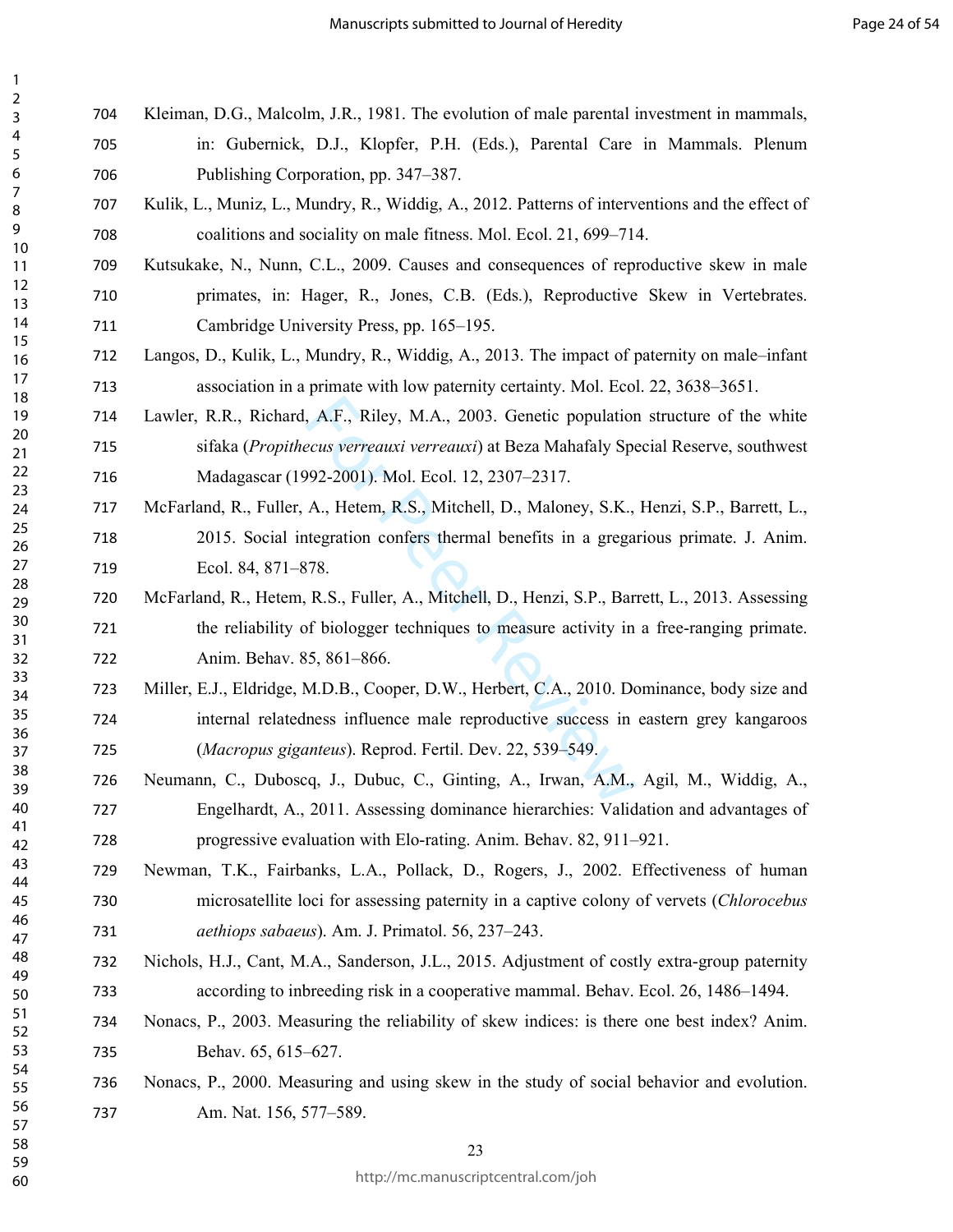$\mathbf{1}$ 

| $\mathbf{1}$ |     |                                                                                                 |
|--------------|-----|-------------------------------------------------------------------------------------------------|
| 2<br>3       | 738 | Nsubuga, A.M., Robbins, M.M., Roeder, A.D., Morin, A., Boesch, C., Vigilant, L., 2004.          |
| 4<br>5       | 739 | Factors affecting the amount of genomic DNA extracted from ape faeces and the                   |
| 6            | 740 | identification of an improved sample storage method. Mol. Ecol. 13, 2089–2094.                  |
| 7<br>8       | 741 | Ostner, J., Nunn, C.L., Schülke, O., 2008. Female reproductive synchrony predicts skewed        |
| 9<br>10      | 742 | paternity across primates. Behav Ecol 19, 1150–1158.                                            |
| 11           | 743 | Ostner, J., Vigilant, L., Bhagavatula, J., Franz, M., Schülke, O., 2013. Stable heterosexual    |
| 12<br>13     | 744 | associations in a promiscuous primate. Anim. Behav. 86, 623–631.                                |
| 14           | 745 | Parga, J.A., Sauther, M.L., Cuozzo, F.P., Youssouf Jacky, I.A., Lawler, R.R., Sussman, R.W.,    |
| 15<br>16     | 746 | Gould, L., Pastorini, J., 2016. Paternity in wild ring-tailed lemurs (Lemur catta):             |
| 17<br>18     | 747 | Implications for male mating strategies. Am. J. Primatol. 78, 1316–1325.                        |
| 19           | 748 | Pasternak, G., Brown, L.R., Kienzle, S., Fuller, A., Barrett, L., Henzi, S.P., 2013. Population |
| 20<br>21     | 749 | ecology of vervet monkeys in a high latitude, semi-arid riparian woodland. Koedoe 55,           |
| 22<br>23     | 750 | $01 - 09$ .                                                                                     |
| 24           | 751 | Piggott, M.P., Banks, S.C., Stone, N., Banffy, C., Taylor, A.C., 2005. Estimating population    |
| 25<br>26     | 752 | size of endangered brush-tailed rock-wallaby (Petrogale penicillata) colonies using             |
| 27<br>28     | 753 | faecal DNA. Mol. Ecol. 15, 81-91.                                                               |
| 29           | 754 | Preston, B.T., Stevenson, I.R., Pemberton, J.M., Coltman, D.W., Wilson, K., 2005. Male mate     |
| 30<br>31     | 755 | choice influences female promiscuity in Soay sheep. Proc. R. Soc. B Biol. Sci. 272,             |
| 32           | 756 | $365 - 373$ .                                                                                   |
| 33<br>34     | 757 | R Core Team, 2013. R: A language and environment for statistical computing. R Foundation        |
| 35<br>36     | 758 | for Statistical Computing, Vienna, Austria.                                                     |
| 37           | 759 | Richard, A.F., Nicoll, M.E., 1987. Female social dominance and basal metabolism in a            |
| 38<br>39     | 760 | Malagasy primate, Propithecus verreauxi. Am. J. Primatol. 12, 309-314.                          |
| 40           | 761 | Roed, K., Holand, O., Smith, M.E., Gjostein, H., Kumpula, J., Nieminen, M., 2002.               |
| 41<br>42     | 762 | Reproductive success in reindeer males in a herd with varying sex ratio. Mol. Ecol. 11,         |
| 43<br>44     | 763 | 1239-1243.                                                                                      |
| 45           | 764 | Ruiz-Lambides, A.V., Weiß, B.M., Kulik, L., Stephens, C., Mundry, R., Widdig, A., 2017.         |
| 46<br>47     | 765 | Long-term analysis on the variance of extra-group paternities in rhesus macaques.               |
| 48<br>49     | 766 | Behav. Ecol. Sociobiol. 71, 1-11.                                                               |
| 50           | 767 | Sauther, M.L., 1991. Reproductive behavior of free-ranging <i>Lemur catta</i> at Beza Mahafaly  |
| 51<br>52     | 768 | Special Reserve, Madagascar. Am. J. Phys. Anthropol. 84, 463–477.                               |
| 53           | 769 | Smuts, B.B., 1985. Sex and friendship in baboons. Aldine, New York.                             |
| 54<br>55     |     |                                                                                                 |
| 56<br>57     |     |                                                                                                 |
| 58           |     | 2 <sub>1</sub>                                                                                  |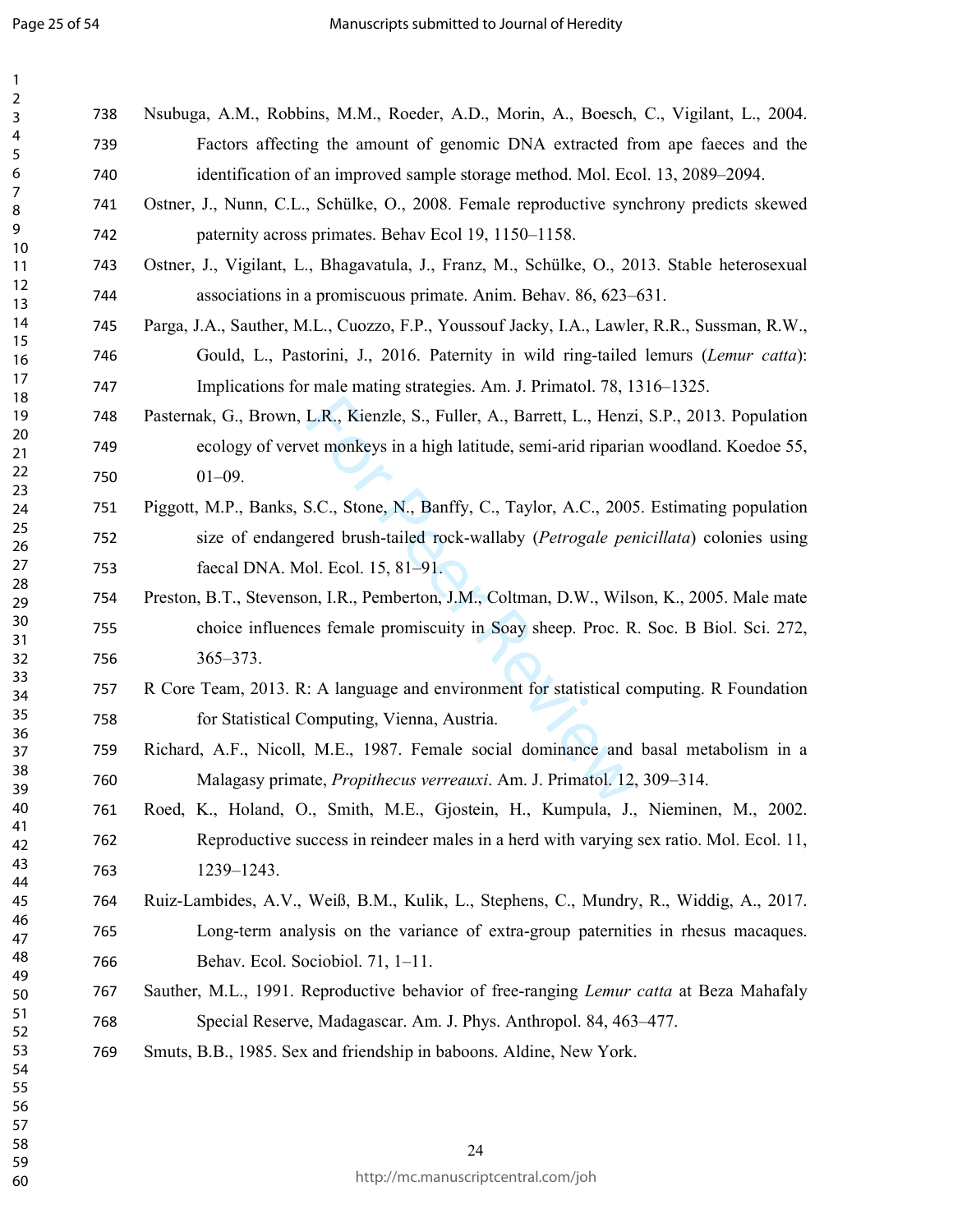- graber, K.E., Fruth, B., Vigilant, L., Hohr<br>ew is higher in bonobos than chimpanzees. Cur<br>R., Hohmann, G., 2011. Mothers matter! Mater<br>ing success in male bonobos (*Pan paniscus*).<br>590–598.<br>arental investment and sexual se Strier, K.B., Chaves, P.B., Mendes, S.L., Fagundes, V., Di Fiore, A., 2011. Low paternity skew and the influence of maternal kin in an egalitarian, patrilocal primate. Proc. Natl. Acad. Sci. 108, 18915–18919. Struhsaker, T.T., 1967a. Social structure among vervet monkeys (*Cercopithecus aethiops*). Behaviour 29, 83–121. Struhsaker, T.T., 1967b. Behavior of vervet monkeys (*Cercopihecus aethiops*). Univ. Calif. Publ. Zool. 82, 1–64. Sukmak, M., Wajjwalku, W., Ostner, J., Schülke, O., 2014. Dominance rank, female reproductive synchrony, and male reproductive skew in wild Assamese macaques. Behav. Ecol. Sociobiol. 68, 1097–1108. Surbeck, M., Langergraber, K.E., Fruth, B., Vigilant, L., Hohmann, G., 2017. Male reproductive skew is higher in bonobos than chimpanzees. Curr. Biol. 27, R640–R641. Surbeck, M., Mundry, R., Hohmann, G., 2011. Mothers matter! Maternal support, dominance status and mating success in male bonobos (*Pan paniscus*). Proc. R. Soc. Lond. B Biol. Sci. 278, 590–598. Trivers, R.L., 1972. Parental investment and sexual selection, in: Campbell, B. (Ed.), Sexual Selection and the Descent of Man. Aldine, Chicago, pp. 139–179. van Noordwijk, M.A., van Schaik, C.P., 2004. Sexual selection and the careers of primate males: Paternity concentration, dominance-acquisition tactics and transfer decisions, in: Kappeler, P.M., van Schaik, C.P. (Eds.), Sexual Selection in Primates. Cambridge University Press, Cambridge, pp. 208–229. Vervaecke, H., de Vries, H., van Elsacker, L., 2000. Dominance and its behavioural measures in a captive group of bonobos (*Pan paniscus*). Int. J. Primatol. 21, 47–68. Vigilant, L., Hofreiter, M., Siedel, H., Boesch, C., 2001. Paternity and relatedness in wild chimpanzee communities. Proc. Natl. Acad. Sci. 98, 12890–12895. Weingrill, T., Willems, E.P., Krützen, M., Noë, R., 2011. Determinants of paternity success in a group of captive vervet monkeys (*Chlorocebus aethiops sabaeus*). Int. J. Primatol. 32, 415–429. Weiß, B.M., Kulik, L., Ruiz-Lambides, A., Widdig, A., 2016. Individual dispersal decisions affect fitness via maternal rank effects in male rhesus macaques. Sci. Rep. 6, 32212. Whitten, P.L., Turner, T.R., 2009. Endocrine mechanisms of primate life history trade-offs: Growth and reproductive maturation in vervet monkeys. Am. J. Hum. Biol. 21, 754– 761.
	- http://mc.manuscriptcentral.com/joh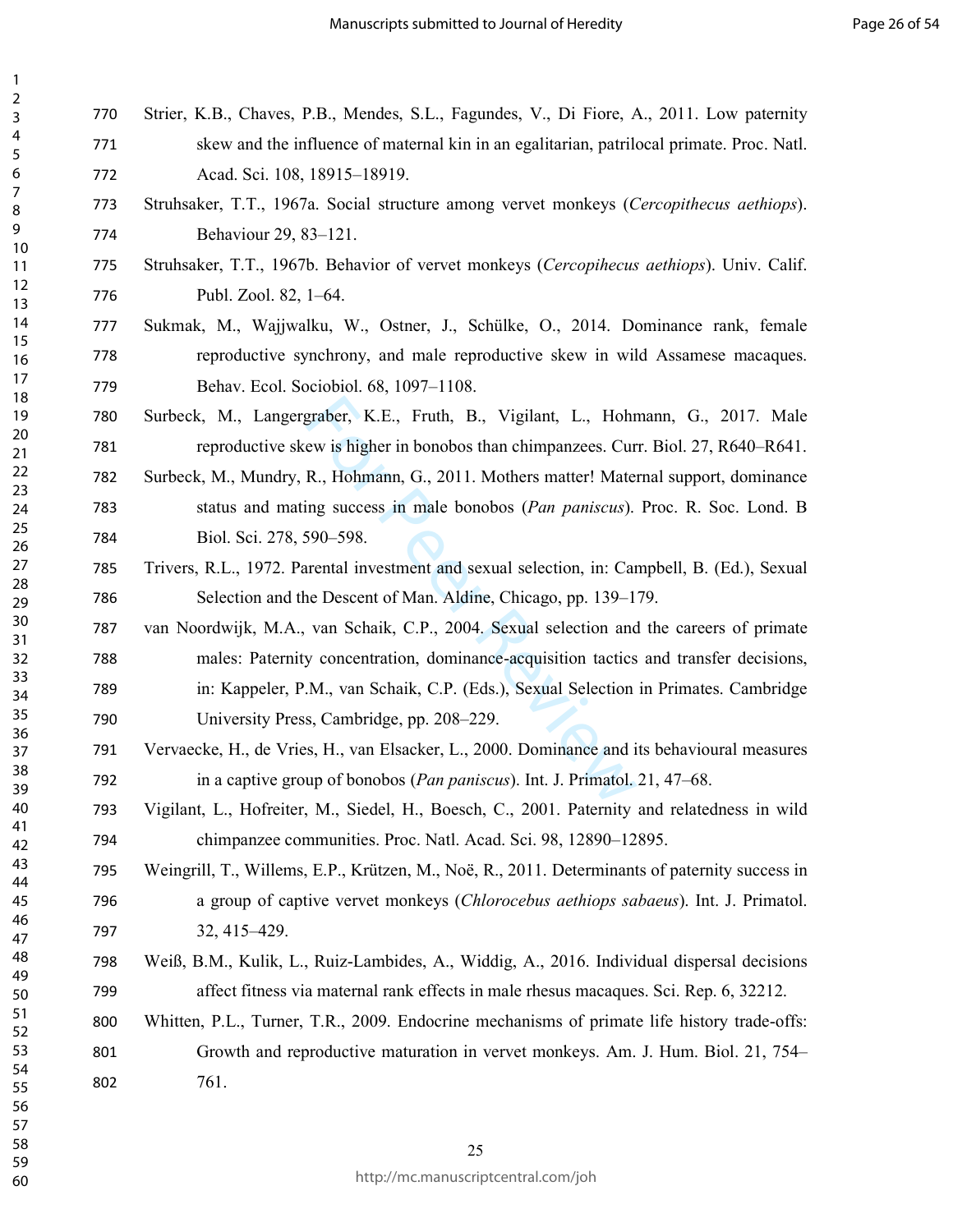$\mathbf{1}$ 

| 1                            |     |                                                                                               |
|------------------------------|-----|-----------------------------------------------------------------------------------------------|
| $\overline{\mathbf{c}}$<br>3 | 803 | Widdig, A., 2013. The Impact of male reproductive skew on kin structure and sociality in      |
| 4<br>5                       | 804 | multi-male groups. Evol. Anthropol. 22, 239-250.                                              |
| 6                            | 805 | Widdig, A., Bercovitch, F.B., Streich, W.J., Sauermann, U., Nürnberg, P., Krawczak, M.,       |
| 7<br>8                       | 806 | 2004. A longitudinal analysis of reproductive skew in male rhesus macaques. Proc. R.          |
| 9<br>10                      | 807 | Soc. Lond. B Biol. Sci. 271, 819-826.                                                         |
| 11                           | 808 | Widdig, A., Muniz, L., Minkner, M., Barth, Y., Bley, S., Ruiz-Lambides, A., Junge, O.,        |
| 12<br>13                     | 809 | Mundry, R., Kulik, L., 2017. Low incidence of inbreeding in a long-lived primate              |
| 14                           | 810 | population isolated for 75 years. Behav. Ecol. Sociobiol. 71, 1–15.                           |
| 15<br>16                     | 811 | Wikberg, E.C., Jack, K.M., Fedigan, L.M., Campos, F.A., Sato, A., Bergstrom, M.L.,            |
| 17<br>18                     | 812 | Hiwatashi, T., Kawamura, S., 2017. Inbreeding avoidance and female mate choice                |
| 19                           | 813 | shape reproductive skew in capuchin monkeys ( <i>Cebus capucinus imitator</i> ). Mol. Ecol.   |
| 20<br>21                     | 814 | 26, 653-667.                                                                                  |
| 22                           | 815 | Young, C., Hähndel, S., Majolo, B., Schülke, O., Ostner, J., 2013. Male coalitions and female |
| 23<br>24                     | 816 | behaviour affect male mating success independent of dominance rank and female                 |
| 25<br>26                     | 817 | receptive synchrony in wild Barbary macaques. Behav. Ecol. Sociobiol. 67, 1665–               |
| 27                           | 818 | 1677.                                                                                         |
| 28<br>29                     | 819 | Young, C., McFarland, R., Barrett, L., Henzi, S.P., 2017. Formidable females and the power    |
| 30<br>31                     | 820 | trajectories of socially integrated male vervet monkeys. Anim. Behav. 125, 61–67.             |
| 32                           | 821 | Zinner, D., Nunn, C.L., van Schaik, C.P., Kappeler, P.M., 2004. Sexual selection and          |
| 33<br>34                     | 822 | exaggerated sexual swellings of female primates, in: Kappeler, P.M., van Schaik, C.P.         |
| 35                           | 823 | (Eds.), Sexual Selection in Primates. Cambridge University Press, Cambridge, pp. 71–          |
| 36<br>37                     | 824 | 89.                                                                                           |
| 38<br>39                     | 825 |                                                                                               |
| 40                           |     |                                                                                               |
| 41<br>42                     |     |                                                                                               |
| 43<br>44                     |     |                                                                                               |
| 45                           |     |                                                                                               |
| 46<br>47                     |     |                                                                                               |
| 48                           |     |                                                                                               |
| 49<br>50                     |     |                                                                                               |
| 51<br>52                     |     |                                                                                               |
| 53                           |     |                                                                                               |
| 54<br>55                     |     |                                                                                               |
| 56                           |     |                                                                                               |
| 57<br>58                     |     | 26                                                                                            |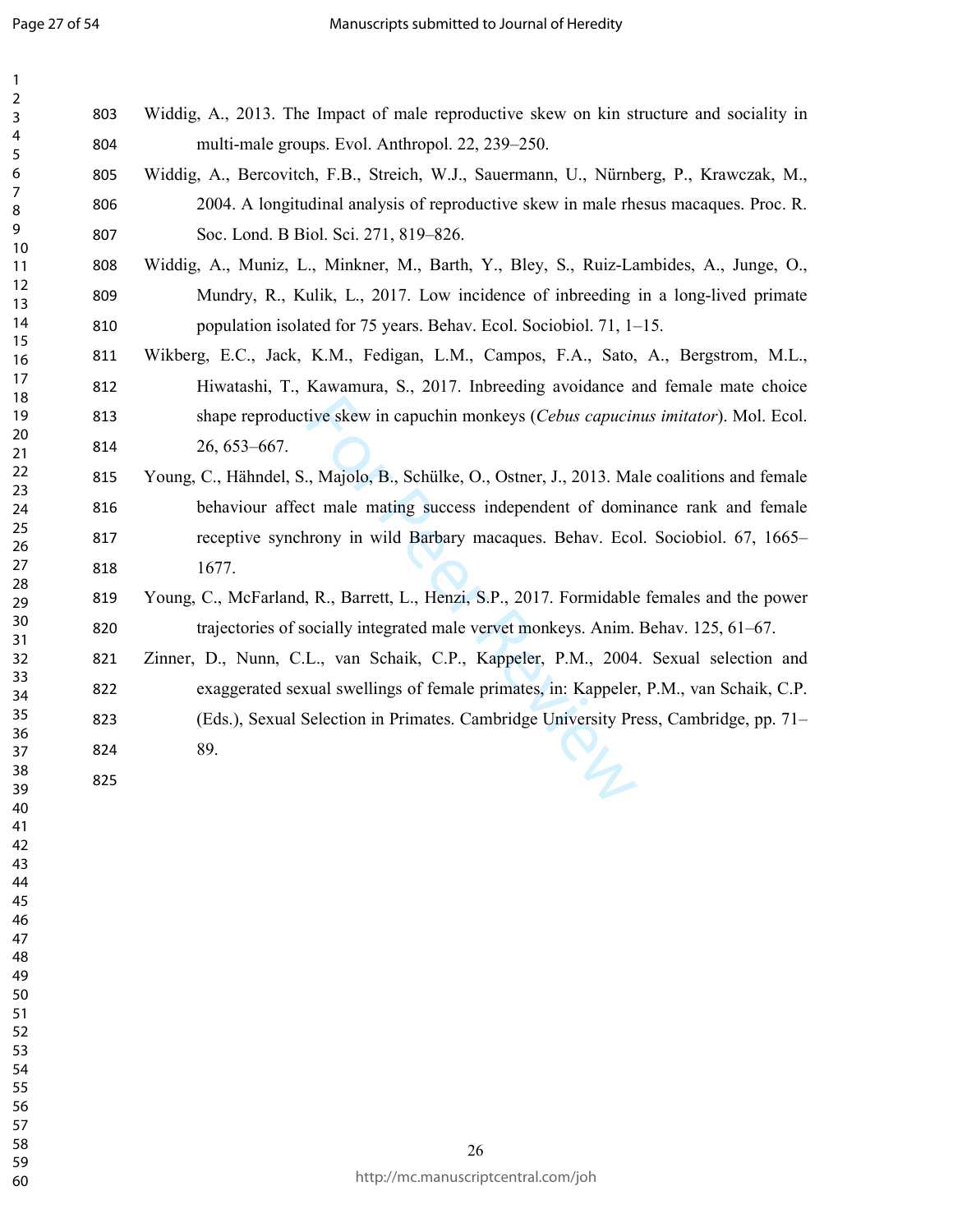#### Manuscripts submitted to Journal of Heredity

 

# **Supplemental material**

# **Assessment of male reproductive skew via highly polymorphic STR markers in wild vervet monkeys,** *Chlorocebus pygerythrus*

# **Running title: Male reproductive skew in wild vervet monkeys**

5 Mirjam M. I. Minkner<sup>1,2,3</sup>, Christopher Young<sup>3,4,5</sup>, Federica Amici<sup>1,2</sup>, Richard McFarland<sup>6,7</sup>,

6 Louise Barrett<sup>3,4</sup>, J. Paul Grobler<sup>8</sup>, S. Peter Henzi<sup>3,4</sup>, Anja Widdig<sup>1,2</sup>

# Field site

The field site was established in 2008 and census data are recorded on a near daily basis (for RST and RBM collected since 2008 and for PT collected since 2012). During winter data were collected from 0730 to 1730 and during summer the data collection was evenly distributed with days starting at 0400 for the following 10 hours (early days) or latest ending at 1900 and beginning 10 hours earlier (late days).

## Fecal sample storing procedure

ted since 2008 and for PT collected since 20<br>0730 to 1730 and during summer the data<br>tarting at 0400 for the following 10 hours (earl<br>10 hours earlier (late days).<br>cocedure<br>samples of which 605 were dried and 15 were<br>foll We collected 620 fecal samples of which 605 were dried and 15 were frozen samples. To dry the fecal samples we followed the 'two-step' storage procedure (Nsubuga et al., 2004) by immediately transferring the fresh sample into a tube containing 40ml of 95% ethanol. After ethanol treatment of 24 to 36 hours, we transferred the samples into 50ml tubes filled with approximately 20g of silica beads and stored them at room temperature until extraction. In addition to the 605 dried samples, we used 15 fecal samples of potential sires and mothers, 20 collected for other purposes that were immediately frozen at  $-20^{\circ}$ C until extraction.

# PCR protocol and sequencing

The multiplex reaction for DNA isolated from tissue and fecal samples contained 2.25µl 23 distilled water, 7.5µl  $MyTag^{TM}$  HS Mix (Bioline) and 2.25µl primer-mix (all 15 unlabelled 24 primer pairs) as a 12 $\mu$ l master-mix. PCR reagents such as buffer, dNTPs, MgCl<sub>2</sub>, Taq 25 polymerase and enhancers are included in the  $MyTag^{TM}$  HS Mix. Finally, 3.0µl of diluted 26 DNA (1:100) was added into each well. The cycling protocol included a hot start at  $94^{\circ}$ C for two minutes followed by 30 cycles with denaturation at 94°C for 20 seconds, annealing temperature at 56°C for 30 seconds and elongation at 72°C for 30 seconds and ended with 10 29 minutes at  $72^{\circ}$ C for final elongation. The extracts were stored at  $8^{\circ}$ C. The multiplex PCR products were diluted 1:100.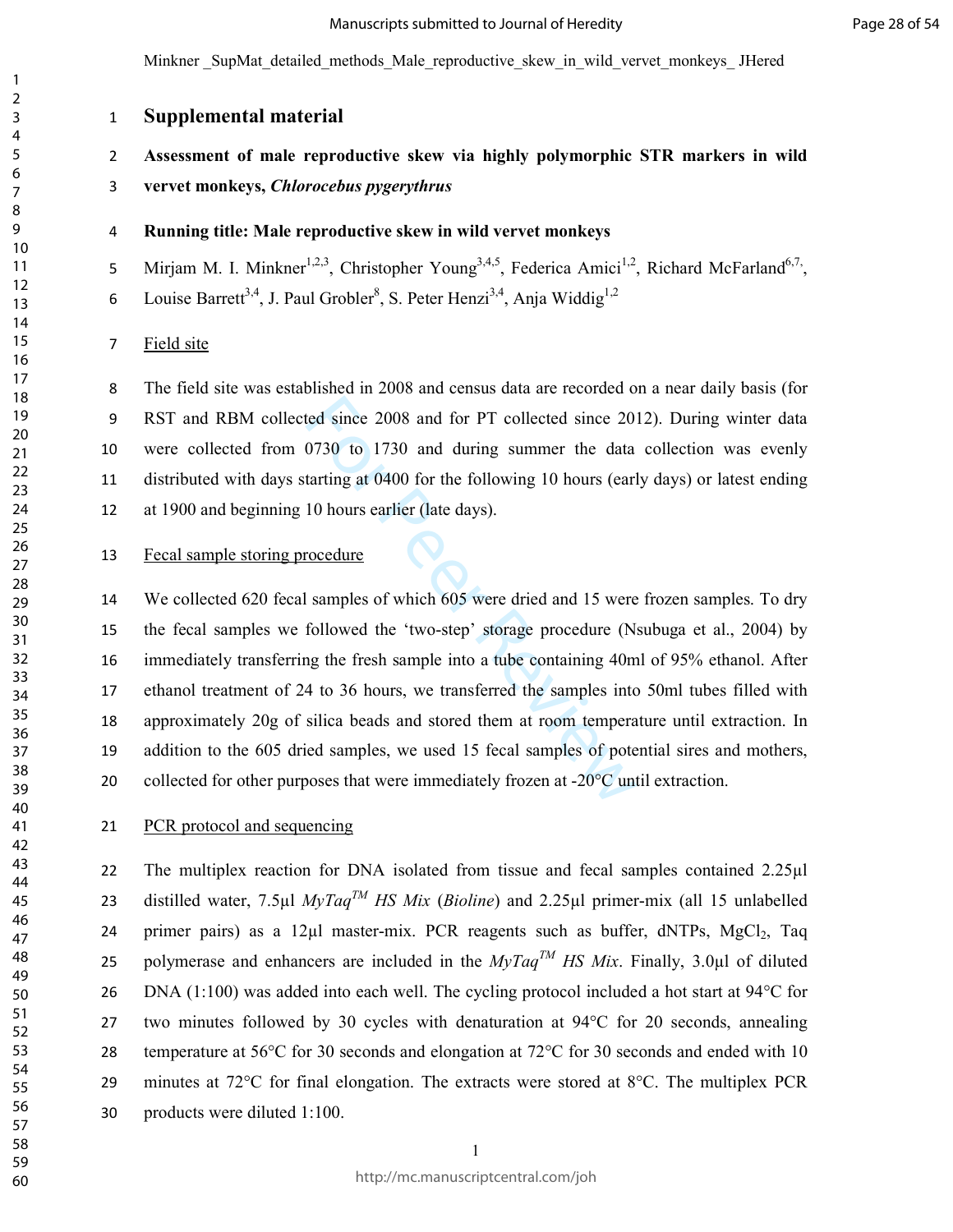$\overline{2}$ 

#### Manuscripts submitted to Journal of Heredity

Minkner SupMat detailed methods Male reproductive skew in wild vervet monkeys JHered

The singleplex reaction for DNA of tissue and fecal samples was done in a 10µl approach, containing 3.4 or 3.2µl distilled water, 5.0µl MyTaq, and 0.6 or 0.8µl of primer mix with 3 or 4 reverse and labeled forward primer pairs (10pmol). Finally, 1.0µl of diluted multiplex PCR product was added into each well. The singleplex reaction protocol was the same as for the multiplex PCR for tissue and fecal samples, except that the annealing temperature was executed at 58°C. Again, the PCR products were stored at 8°C.

The sequencing plates for fragment analysis were prepared with 0.5µl combined PCR product 38 of each singleplex and 0.1 $\mu$ l Rox (HD400 from Applied Biosystems®) as a size standard.

# Criteria thresholds for highly polymorphic marker

polymorphic marker, we calculated the proba<br>at a given locus (expected heterozygosity,  $H_{\text{ex}}$ <br>ty ( $H_{\text{obs}}$ ) and selected only markers with an H<br>e determined the polymorphic information cor<br>as they are highly informati For selection of highly polymorphic marker, we calculated the probability that an individual 41 would be heterozygous at a given locus (expected heterozygosity,  $H_{\text{exp}}$ ), determined the actual 42 observed heterozygosity  $(H_{obs})$  and selected only markers with an  $H_{exp} > 0.5$  (Botstein et al., 1980). Furthermore, we determined the polymorphic information content (PIC) and selected markers with PIC>0.5 as they are highly informative for marker discrimination (Botstein et al., 1980). Moreover, we tested for any deviation from Hardy-Weinberg equilibrium (HWE) with a significant deviation from HWE suggesting genotyping problems, e.g. segregating null alleles or incorrectly distinguished alleles. Finally, we estimated the frequency of null alleles (F(Null)), with values <0.05 indicating a negligible frequency of null alleles (Chapuis and Estoup, 2007).

# Paternity criteria

Paternities were considered as i) strictly solved cases if the parent-offspring trio had no mismatches in all common markers, while all other potential sires had at least two mismatches, (ii) relaxed solved cases if the parent-offspring trio had no mismatch in all common markers, while the next putative sire had one mismatch or (iii) best match cases, if we determined one mismatch between parent-offspring trio and the next putative father had at least two mismatches (cf. Widdig et al., 2017). In addition, we used *Cervus 3.0* (Kalinowski et al., 2007) to determine paternity using the likelihood approach by selecting the most likely parent-offspring trio based on the 95% confidence level. Paternities were only considered as assigned when criteria of both, exclusion and likelihood approach, were fulfilled. We used the following parameters for calculation: proportion of potential sires sampled 0.80, proportion loci typed 0.98 and the proportion loci mistyped 0.01.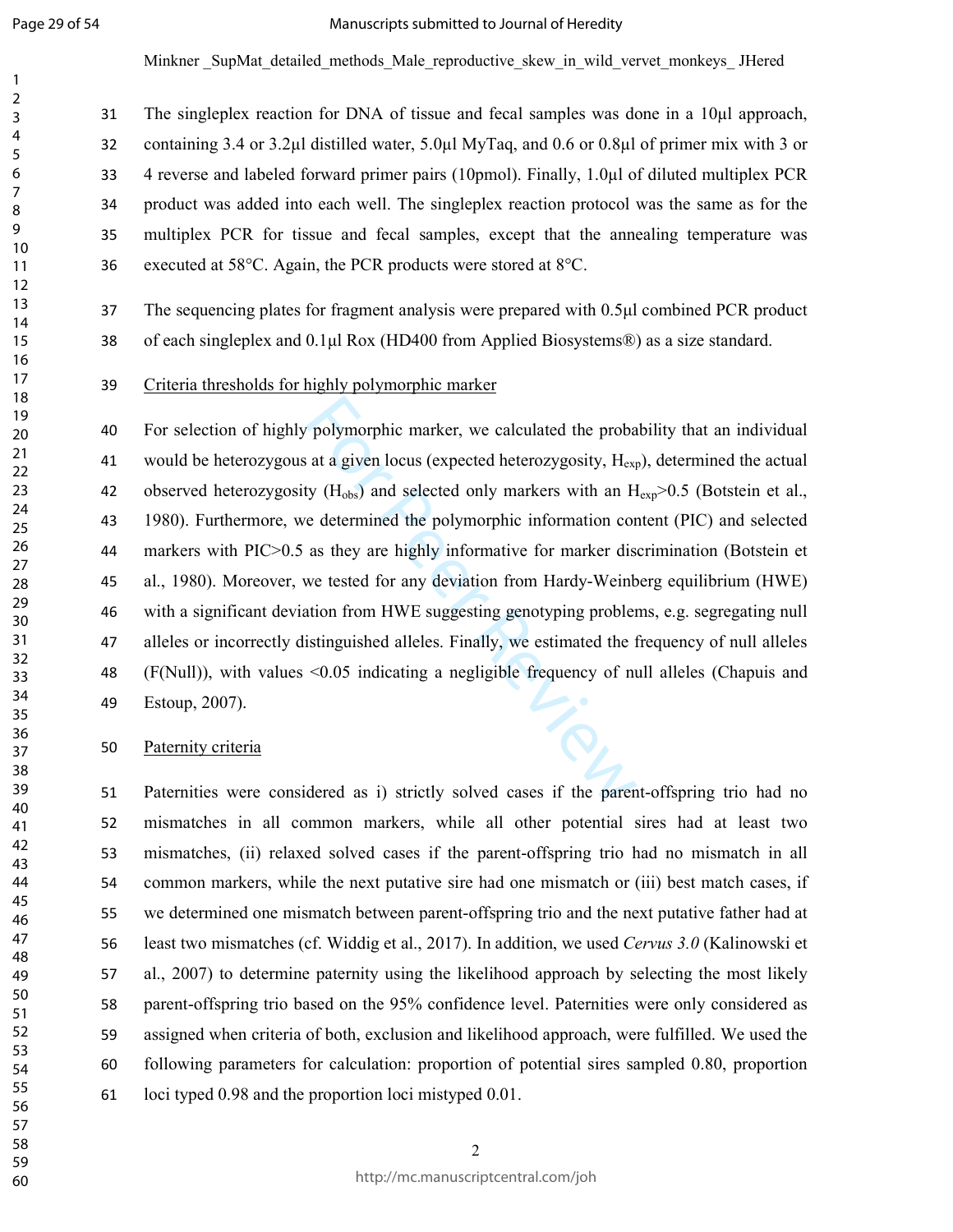Minkner SupMat detailed methods Male reproductive skew in wild vervet monkeys JHered

# Additional six markers

All paternities were solved based on the 15 core markers, but for some infants the paternity 64 exclusion rule was improved  $(N=3)$  or confirmed  $(N=4)$  with six additional markers. For example when a paternity was solved based on the 'relaxed rule' only (i.e. parent-offspring trio had no mismatch in all common markers, while the next putative sire had one mismatch), the added six markers would confirm this case now with the strict rule (i.e. parent-offspring trio had no mismatches in all common markers, while all other potential sires had at least two mismatches). Furthermore, we confirmed the results of paternity analyses for the three unsolved cases (no father found within our sample of potential sires). For the conformation of these six markers, we applied more relaxed rules for cost efficiency (amplifications of 72 heterozygous genotypes  $1.25 \pm 0.43$ ; homozygous genotypes  $1.21 \pm 0.41$ , mean $\pm$ SD).

# Paternity results

Examplied more relaxed rules for cost efficies<br>
s 1.25±0.43; homozygous genotypes 1.21±0.41<br>
ities, we were able to solve paternity of 84 in<br>
1 infant applying our relaxed criteria. Furth<br>
providing the best match as defi Of 94 assigned paternities, we were able to solve paternity of 84 infants applying our strict exclusion criteria and 1 infant applying our relaxed criteria. Furthermore, we assigned 9 paternities to the male providing the best match as defined above. Again, all paternities were additionally confirmed at the 95% confidence level.

*Table S1: 45 tested microsatellite markers (primer), 15 core markers highlighted in dark grey and 6 additional markers highlighted in light grey used for paternity analysis with used dye, reference species, annealing temperature [°C] and reference study* 

| Primer  | dye        | species                     | annealing $[°C]$ | reference                                                                                           |
|---------|------------|-----------------------------|------------------|-----------------------------------------------------------------------------------------------------|
| D1S518  | Fam        | Ch. sabaeus                 | 58               | (Almeida et al., 2011;<br>Jasinska et al., 2007;<br>Newman et al., 2002;<br>Weingrill et al., 2011) |
| D1S548  | <b>Hex</b> | Macaca mulatta;<br>M. nigra | 58               | (Engelhardt et al., 2017;<br>Widdig et al., 2017)                                                   |
| D4S2408 | Hex        | Ch. sabaeus                 | 58               | (Almeida et al., 2011)                                                                              |
| D4S243  | Fam        | Ch. sabaeus                 | 58               | (Newman et al., 2002)                                                                               |
| D5S1457 | Fam        | M. mulatta; M. nigra        | 58               | (Engelhardt et al., 2017;<br>Kanthaswamy et al., 2010;<br>Widdig et al., 2017)                      |
| D5S1467 | Hex        | Ch. sabaeus                 | 58               | (Almeida et al., 2011)                                                                              |
| D6S474  | Fam        | M. mulatta                  | 58               | (Nürnberg et al., 1998)                                                                             |
| D6S501  | Fam        | M. nigra; M. mulatta        | 59               | (Engelhardt et al., 2017;<br>Widdig et al., 2017)                                                   |
| D7S2204 | Fam        | M. nigra                    | 58               | (Engelhardt et al., 2017)                                                                           |
| D8S1106 | Ned        | Ch. sabaeus                 | 58               | (Almeida et al., 2011;<br>Jasinska et al., 2007;                                                    |

|                         | 14                        |
|-------------------------|---------------------------|
| $\mathbf{l}$            |                           |
|                         | 5                         |
|                         |                           |
| 16<br>17<br>18          | $\overline{\mathbf{3}}$   |
| 1                       | $\ddot{\phantom{0}}$<br>∢ |
| $\overline{2}$          | $\mathbf{C}$              |
|                         | $\overline{21}$           |
| $\overline{2}$          | $\overline{2}$            |
| $\overline{2}$          | $\overline{\mathbf{3}}$   |
|                         | $\frac{24}{5}$            |
|                         | 25                        |
|                         |                           |
| $\overline{26}$         | 5                         |
| $\overline{2}$          |                           |
|                         | 28                        |
| $\overline{2}$          | 9                         |
|                         | 30                        |
|                         | $\overline{\textbf{3}}$   |
| 3                       | $\overline{2}$            |
| $\overline{\mathbf{3}}$ | $\overline{\mathbf{3}}$   |
|                         | 34                        |
|                         | .<br>35                   |
| $\frac{1}{2}$           | 5                         |
|                         |                           |
|                         |                           |
| $\overline{\mathbf{3}}$ | 7                         |
|                         | .<br>38                   |
| 3s                      | 9                         |
|                         | $^{40}$                   |
|                         | 41                        |
| 4                       | $\overline{2}$            |
| $\overline{4}$          | $\overline{\mathbf{3}}$   |
|                         | 44                        |
|                         | 45                        |
| 46                      | 5                         |
|                         |                           |
|                         | →∽<br>47<br>48            |
|                         | 49                        |
|                         | -<br>50                   |
|                         | -<br>51                   |
|                         | )                         |
|                         | i                         |
|                         | 1                         |
|                         |                           |
|                         | ١F                        |
|                         |                           |
|                         | ر<br>֧֛֛֓֜֜               |
| ï                       | ĺ<br>ر                    |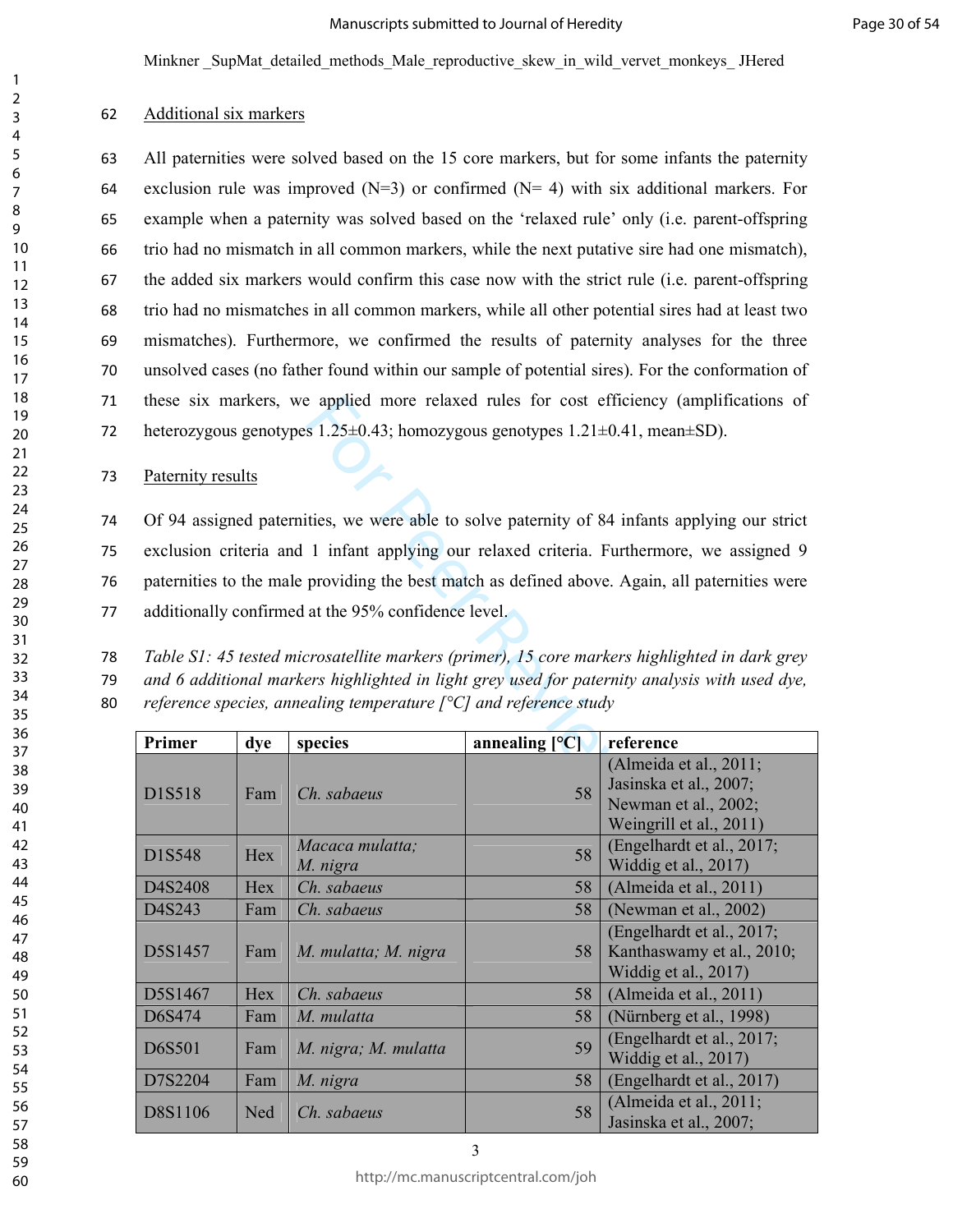|  |  | Minkner SupMat detailed methods Male reproductive skew in wild vervet monkeys JHered |  |  |  |
|--|--|--------------------------------------------------------------------------------------|--|--|--|
|  |  |                                                                                      |  |  |  |

|                |     |                      |    | Widdig et al., 2017)                                                           |
|----------------|-----|----------------------|----|--------------------------------------------------------------------------------|
| D10S1432       | Hex | Ch. sabaeus          | 58 | (Jasinska et al., 2012)                                                        |
| D10S611        | Hex | Papio cynocephalus   | 58 | (Bayes et al., 2000)                                                           |
| D13S765        | Fam | M. mulatta M. nigra; | 57 | (Engelhardt et al., 2017;<br>Kanthaswamy et al., 2010;<br>Widdig et al., 2017) |
| D17S1304       | Hex | Chlorocebus sabaeus  | 58 | (Almeida et al., 2011)                                                         |
| D19S245        | Hex | Ch. sabaeus          | 58 | (Almeida et al., 2011)                                                         |
| D2S1333        | Hex | M. mulatta           | 58 | (Rogers et al., 2005)                                                          |
| D6S1017        | Fam | Ch. sabaeus          | 58 | (Almeida et al., 2011)                                                         |
| D6S493         | Fam | M. nigra             | 58 | (Engelhardt et al., 2017)                                                      |
| D11S2002       | Hex | Pan troglodytes      | 58 | (Bradley et al., 2000)                                                         |
| D12S67         | Fam | M. nigra             | 58 | (Engelhardt et al., 2017)                                                      |
| D18S536        | Hex | M. nigra             | 58 | (Engelhardt et al., 2017)                                                      |
| D1S415         | Fam | Ch. sabaeus          | 58 | (Jasinska et al., 2007)                                                        |
| D2S1326        | Hex | Gorilla gorilla      | 58 | (Zhang et al., 2001)                                                           |
| D2S135         | Fam | Ch. sabaeus          | 58 | (Jasinska et al., 2007)                                                        |
| D2S367         | Fam | Human                | 58 | (Gyapay et al., 1994)                                                          |
| D3S1312        | Fam | Ch. sabaeus          | 58 | (Jasinska et al., 2007)                                                        |
| D3S1768        | Fam | Human                | 58 | (Pokorny et al., 1997)                                                         |
| D4S1645        | Fam | Ch. sabaeus          | 58 | (Jasinska et al., 2007)                                                        |
| D5S1466        | Hex | Ch. sabaeus          | 58 | (Newman et al., 2002)                                                          |
| D5S1470        | Hex | Human                | 58 | (Xu et al., 1996)                                                              |
| D5S820         | Fam | M. mulatta           | 58 | (Kayser et al., 1996)                                                          |
| D6S1705        | Hex | Ch. sabaeus          | 58 | (Jasinska et al., 2007)                                                        |
| D6S266         | Fam | Human                | 58 | (Weissenbach et al., 1992)                                                     |
| D6S405         | Hex | Ch. sabaeus          | 58 | (Jasinska et al., 2007)                                                        |
| D6S493         | Fam | M. mulatta           | 58 | (Nürnberg et al., 1998)                                                        |
| D8S271         | Fam | Human                | 58 | (Weissenbach et al., 1992)                                                     |
| D8S601         | Fam | Human                | 58 | (Xu et al., 1996)                                                              |
| D11S925        | Fam | M. nigra             | 60 | (Engelhardt et al., 2017)                                                      |
| D12S67         | Fam | M. mulatta           | 58 | (Kayser et al., 1995)                                                          |
| D14S255        | Fam | M. mulatta           | 58 | (Kayser et al., 1996)                                                          |
| D15S823        | Fam | M. mulatta           | 60 | (Rogers et al., 2005)                                                          |
| D16S403        | Hex | M. mulatta           | 60 | (Kanthaswamy et al., 2010)                                                     |
| D20S206        | Fam | M. mulatta           | 58 | (Nürnberg et al., 1998)                                                        |
| D20S484        | Fam | Ch. sabaeus          | 58 | (Jasinska et al., 2007)                                                        |
| <b>SCA1REP</b> | Hex | Human                | 58 | (Orr et al., 1993)                                                             |

81

4 http://mc.manuscriptcentral.com/joh

53 54 55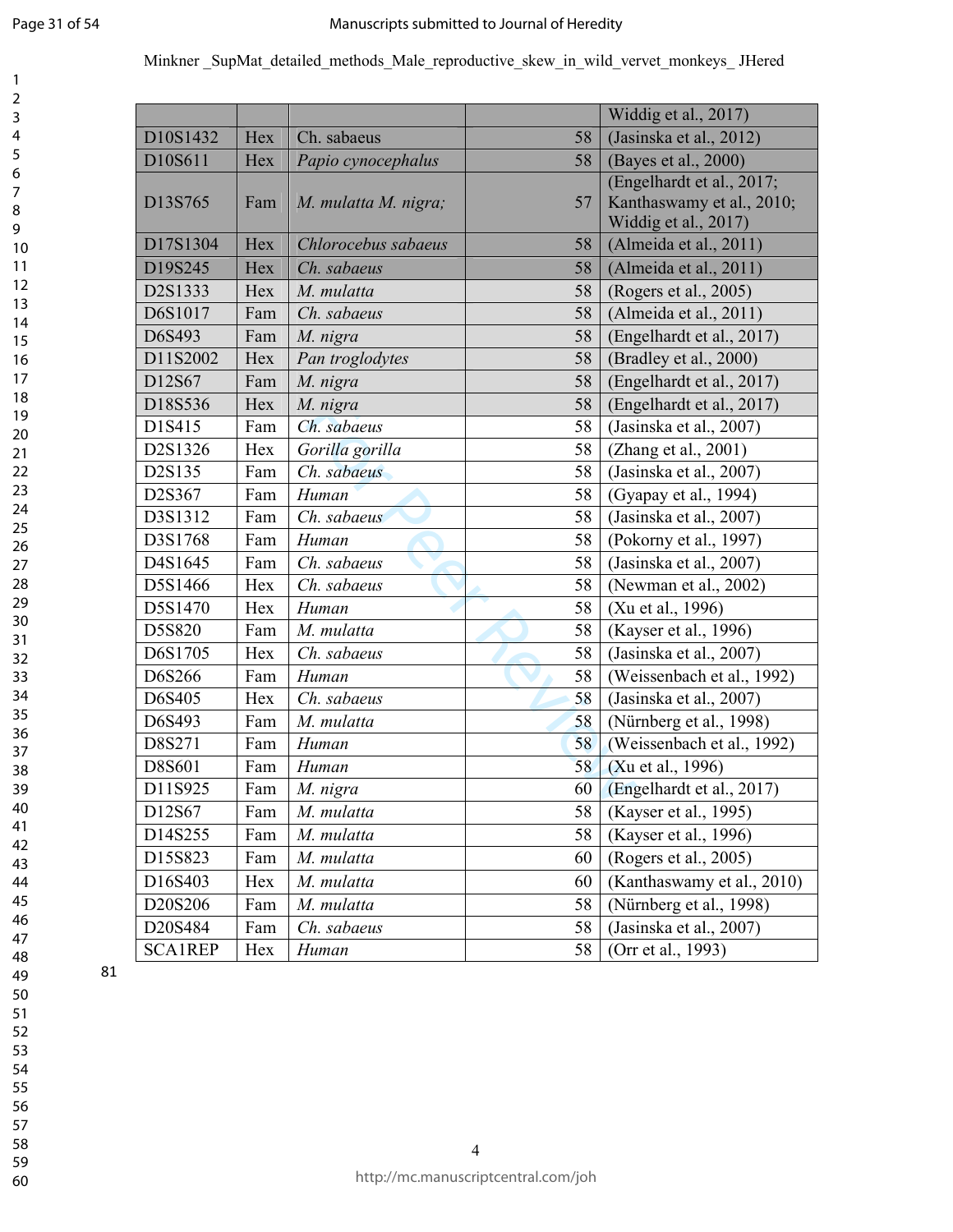Minkner SupMat detailed methods Male reproductive skew in wild vervet monkeys JHered

*Table S2a: Genotypes of 211 individuals for marker D10s1432, D10s611, D13s765, D17s1304, D19s245, D1s518, D1s548, D4s2408, D4s243, D5s1457 and D5s1467 with 'number'/'number' indicating two alleles of genotype and 0/0 indicating no genotype available. Individual identifier*  84 with S= potential sire, M= potential mother, O= offspring (ID), birth cohort year with unkn= unknown birth cohort (cohort), number of typed *marker per individual (# typed)* 

| ID             | cohort | # typed        | D <sub>10</sub> S <sub>1432</sub> | D <sub>10</sub> S611 | D13S765 | D17S1304 | D19S245 | D1S518  | D1S548  | D4S2408 | D4S243  | D5S1457 | D5S1467 |
|----------------|--------|----------------|-----------------------------------|----------------------|---------|----------|---------|---------|---------|---------|---------|---------|---------|
| S1             | unkn   | 19             | 155/163                           | 158/162              | 236/240 | 207/211  | 241/257 | 190/194 | 216/216 | 362/362 | 243/263 | 122/130 | 184/184 |
| S <sub>2</sub> | unkn   | 17             | 171/175                           | 154/158              | 194/194 | 187/211  | 221/229 | 194/198 | 212/220 | 366/366 | 231/235 | 126/126 | 184/188 |
| S <sub>3</sub> | unkn   | 15             | 163/175                           | 154/158              | 186/186 | 187/187  | 209/233 | 178/178 | 216/216 | 354/354 | 243/251 | 130/130 | 184/192 |
| O <sub>1</sub> | 2013   | 15             | 155/171                           | 150/150              | 194/240 | 207/211  | 221/241 | 186/190 | 212/220 | 362/366 | 235/235 | 126/130 | 184/188 |
| O2             | 2015   | 14             | 171/179                           | 150/158              | 0/0     | 187/207  | 217/241 | 186/190 | 220/220 | 362/366 | 235/235 | 122/130 | 188/188 |
| M1             | unkn   | 15             | 171/171                           | 150/158              | 236/240 | 187/211  | 221/241 | 186/194 | 212/220 | 362/366 | 235/243 | 130/130 | 188/188 |
| O <sub>3</sub> | 2014   | $\overline{0}$ | 0/0                               | 0/0                  | 0/0     | 0/0      | 0/0     | 0/0     | 0/0     | 0/0     | 0/0     | 0/0     | 0/0     |
| <b>O4</b>      | 2013   | 14             | 155/175                           | 154/158              | 0/0     | 187/211  | 217/257 | 182/190 | 212/216 | 366/370 | 247/251 | 118/130 | 184/188 |
| S <sub>4</sub> | unkn   | 15             | 171/183                           | 150/158              | 232/236 | 207/207  | 217/253 | 182/194 | 212/220 | 362/362 | 231/239 | 122/126 | 188/188 |
| O <sub>5</sub> | 2014   | 13             | 155/175                           | 154/154              | 0/0     | 207/207  | 0/0     | 182/194 | 216/216 | 366/366 | 235/239 | 118/126 | 188/192 |
| S <sub>5</sub> | 2009   | 15             | 171/175                           | 150/150              | 194/236 | 211/219  | 217/221 | 182/190 | 212/212 | 366/370 | 235/251 | 122/122 | 184/188 |
| M <sub>2</sub> | unkn   | 16             | 155/171                           | 154/162              | 186/190 | 207/211  | 209/241 | 182/186 | 216/216 | 366/366 | 235/251 | 118/130 | 188/192 |
| O <sub>6</sub> | 2015   | 15             | 155/175                           | 162/162              | 0/0     | 0/0      | 217/221 | 182/194 | 216/216 | 362/362 | 231/247 | 122/126 | 184/188 |
| O <sub>7</sub> | 2014   | 15             | 155/167                           | 154/158              | 198/232 | 207/211  | 225/229 | 190/198 | 216/224 | 362/366 | 243/251 | 126/126 | 184/188 |
| M <sub>3</sub> | unkn   | 15             | 155/167                           | 154/154              | 198/232 | 207/207  | 217/229 | 190/198 | 212/216 | 362/362 | 243/251 | 126/126 | 184/188 |
| O <sub>8</sub> | 2015   | 14             | 155/155                           | 154/162              | 0/0     | 207/211  | 221/229 | 190/194 | 216/216 | 362/362 | 239/243 | 126/126 | 184/196 |
| S <sub>6</sub> | unkn   | 15             | 155/155                           | 154/158              | 194/236 | 187/207  | 221/225 | 182/194 | 212/216 | 366/370 | 235/251 | 118/126 | 184/188 |
| S7             | unkn   | 15             | 155/179                           | 154/154              | 236/236 | 207/219  | 221/221 | 182/190 | 216/220 | 362/362 | 239/243 | 126/126 | 184/188 |
| O <sub>9</sub> | 2013   | 15             | 155/171                           | 150/154              | 232/236 | 207/211  | 229/241 | 190/194 | 212/216 | 362/378 | 251/251 | 126/126 | 188/188 |
| S <sub>8</sub> | unkn   | 15             | 155/159                           | 158/158              | 236/236 | 207/207  | 209/229 | 190/190 | 216/224 | 362/362 | 243/243 | 122/122 | 184/188 |
| M <sub>4</sub> | 2010   | 18             | 155/175                           | 154/162              | 232/236 | 187/207  | 217/229 | 182/186 | 212/216 | 362/362 | 243/247 | 118/122 | 184/188 |
| O10            | 2016   | 14             | 155/175                           | 158/162              | 0/0     | 207/207  | 217/221 | 186/194 | 216/216 | 362/362 | 239/243 | 122/126 | 184/196 |
| <b>O11</b>     | 2014   | 15             | 155/171                           | 154/158              | 232/236 | 187/207  | 217/229 | 182/194 | 212/220 | 362/362 | 247/251 | 118/130 | 184/184 |

47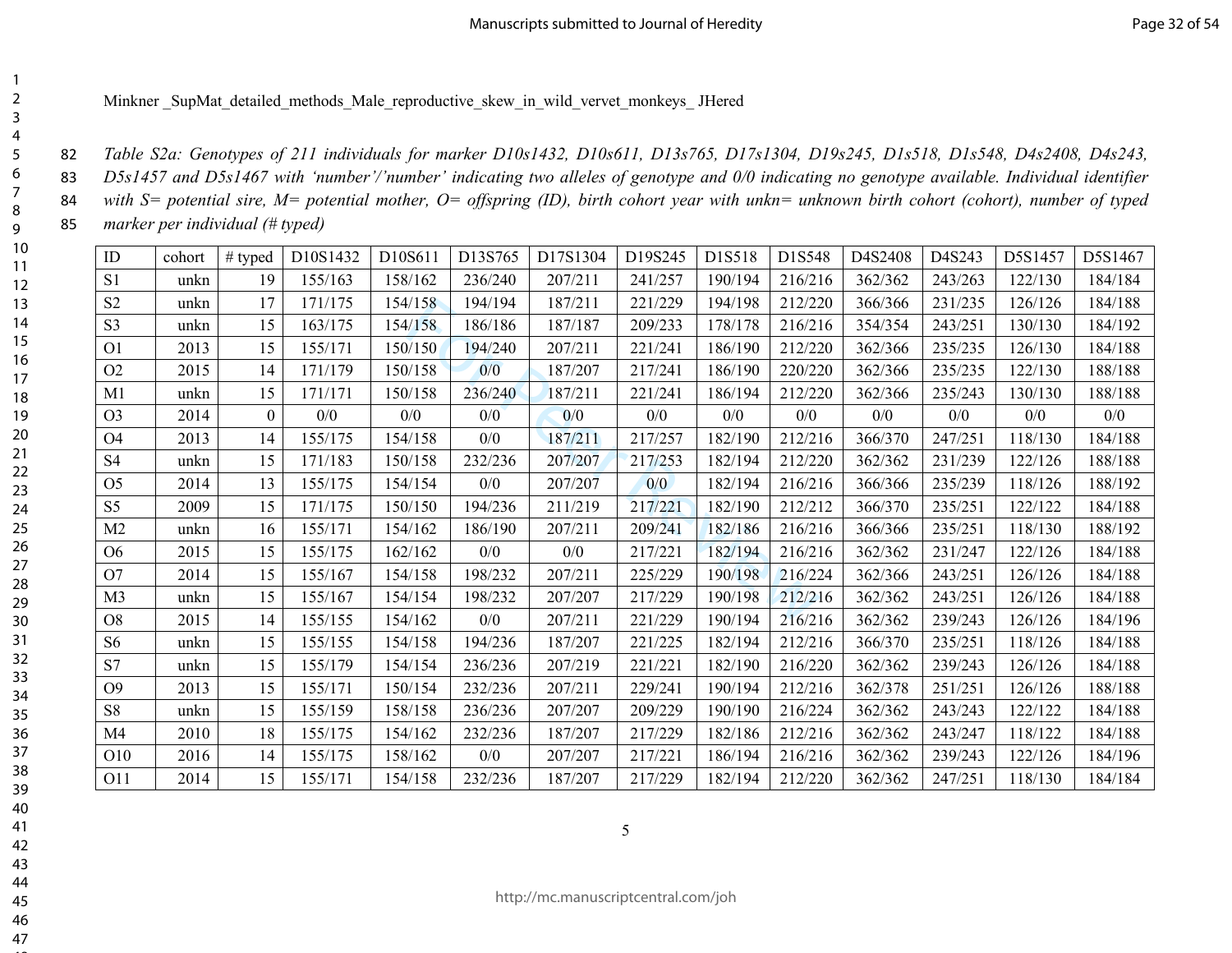|  |  | Minkner SupMat detailed methods Male reproductive skew in wild vervet monkeys JHered |  |  |  |
|--|--|--------------------------------------------------------------------------------------|--|--|--|
|  |  |                                                                                      |  |  |  |

| O12             | 2014 | 15               | 155/171 | 150/158 | 194/194 | 187/211 | 221/221 | 198/202 | 212/220 | 366/378 | 235/239 | 122/126 | 184/184 |
|-----------------|------|------------------|---------|---------|---------|---------|---------|---------|---------|---------|---------|---------|---------|
| M5              | unkn | 15               | 155/179 | 150/158 | 194/236 | 187/211 | 221/241 | 190/202 | 212/216 | 370/378 | 239/239 | 122/126 | 184/184 |
| O13             | 2015 | $\boldsymbol{0}$ | 0/0     | $0/0$   | 0/0     | 0/0     | $0/0$   | 0/0     | 0/0     | 0/0     | 0/0     | $0/0$   | $0/0$   |
| O14             | 2016 | 15               | 171/179 | 150/158 | 194/194 | 211/211 | 221/221 | 190/190 | 212/212 | 370/378 | 239/251 | 122/126 | 184/184 |
| O15             | 2014 | 15               | 155/175 | 158/162 | 232/236 | 203/215 | 221/241 | 178/190 | 212/216 | 362/362 | 235/239 | 118/122 | 184/188 |
| M6              | unkn | 15               | 155/155 | 154/158 | 194/236 | 219/223 | 221/241 | 190/198 | 212/216 | 358/370 | 239/239 | 126/126 | 188/188 |
| O16             | 2014 | 15               | 155/171 | 150/158 | 194/236 | 207/219 | 221/241 | 194/198 | 216/216 | 370/370 | 239/251 | 126/126 | 188/188 |
| <b>S9</b>       | unkn | 14               | 171/179 | 150/154 | 232/232 | 203/207 | 221/221 | 182/190 | 220/220 | 0/0     | 239/239 | 126/126 | 184/184 |
| O17             | 2013 | 15               | 171/179 | 158/158 | 194/236 | 203/207 | 217/257 | 190/194 | 212/216 | 366/370 | 235/239 | 122/126 | 184/188 |
| O18             | 2014 | 15               | 175/179 | 158/158 | 194/236 | 203/211 | 221/241 | 186/194 | 212/216 | 362/374 | 227/239 | 126/130 | 184/188 |
| <b>S10</b>      | unkn | 13               | 155/171 | 158/162 | 0/0     | 0/0     | 221/229 | 182/202 | 212/224 | 370/374 | 227/243 | 118/126 | 184/192 |
| O19             | 2015 | 15               | 171/175 | 158/158 | 194/194 | 187/187 | 221/221 | 190/194 | 212/212 | 366/370 | 231/251 | 126/126 | 184/188 |
| O <sub>20</sub> | 2015 | 15               | 155/171 | 154/158 | 186/236 | 203/207 | 217/221 | 178/190 | 216/216 | 362/370 | 239/243 | 126/126 | 184/188 |
| O21             | 2013 | 15               | 155/171 | 154/158 | 194/236 | 207/223 | 241/241 | 190/194 | 212/216 | 370/370 | 239/239 | 126/126 | 188/188 |
| <b>S11</b>      | unkn | 15               | 155/163 | 150/154 | 194/232 | 207/211 | 221/237 | 194/202 | 216/216 | 362/378 | 239/243 | 122/126 | 184/188 |
| M7              | unkn | 15               | 155/155 | 154/158 | 236/236 | 207/215 | 221/225 | 178/190 | 212/216 | 362/362 | 239/243 | 122/126 | 184/184 |
| O22             | 2016 | $\theta$         | 0/0     | 0/0     | 0/0     | 0/0     | 0/0     | 0/0     | 0/0     | 0/0     | 0/0     | 0/0     | 0/0     |
| $\mathbf{M8}$   | unkn | 15               | 175/179 | 154/158 | 194/236 | 187/203 | 217/221 | 190/194 | 212/216 | 362/370 | 239/251 | 118/126 | 188/188 |
| O23             | 2016 | 14               | 155/175 | 158/158 | 0/0     | 187/215 | 221/229 | 190/194 | 216/216 | 362/370 | 231/239 | 126/126 | 188/188 |
| S12             | unkn | 12               | 0/0     | 154/154 | 194/194 | 207/207 | 221/221 | 178/178 | 216/216 | 0/0     | 239/239 | 122/126 | 188/188 |
| S13             | unkn | 15               | 175/175 | 150/158 | 194/228 | 207/207 | 217/221 | 182/186 | 220/220 | 366/370 | 239/239 | 122/126 | 184/188 |
| S <sub>14</sub> | unkn | 15               | 167/179 | 150/154 | 228/228 | 203/211 | 221/225 | 190/194 | 216/220 | 366/370 | 239/247 | 118/130 | 184/188 |
| M <sub>9</sub>  | unkn | 21               | 171/171 | 154/158 | 232/236 | 187/215 | 209/221 | 182/194 | 212/220 | 362/362 | 243/243 | 118/122 | 188/188 |
| O24             | 2016 | 19               | 155/171 | 154/154 | 0/0     | 187/187 | 217/221 | 194/194 | 212/220 | 362/370 | 243/247 | 118/122 | 188/188 |
| O25             | 2014 | $20\,$           | 155/171 | 150/154 | 194/236 | 207/215 | 221/229 | 182/190 | 212/220 | 362/366 | 231/243 | 118/126 | 184/188 |
| O <sub>26</sub> | 2015 | 14               | 171/171 | 150/154 | 0/0     | 187/211 | 217/221 | 182/182 | 212/220 | 362/366 | 243/251 | 122/122 | 184/188 |
| S15             | unkn | 13               | 155/155 | 158/162 | 194/206 | 203/207 | 209/221 | 186/202 | 212/220 | 0/0     | 235/251 | 118/126 | 188/196 |
| O27             | 2013 | 13               | 159/171 | 154/158 | 236/236 | 211/215 | 0/0     | 182/190 | 212/212 | 0/0     | 235/243 | 122/126 | 188/188 |
| S16             | unkn | 15               | 155/163 | 154/158 | 198/232 | 211/215 | 225/225 | 186/198 | 216/224 | 366/366 | 239/243 | 126/126 | 184/188 |
|                 |      |                  |         |         |         |         |         |         |         |         |         |         |         |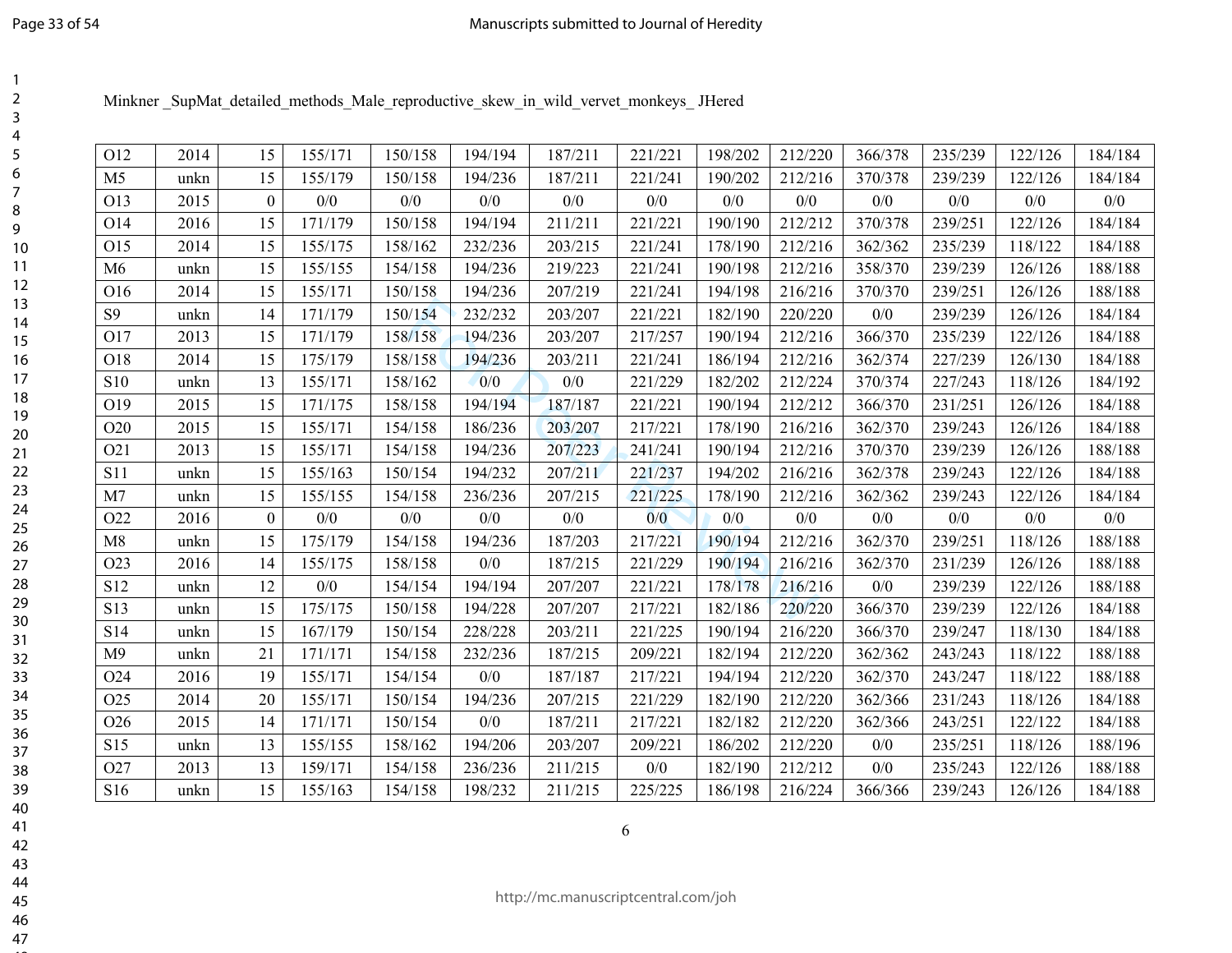|  |  | Minkner SupMat detailed methods Male reproductive skew in wild vervet monkeys JHered |  |  |  |
|--|--|--------------------------------------------------------------------------------------|--|--|--|
|  |  |                                                                                      |  |  |  |

| 15<br>188/188<br>M10<br>0/0<br>158/162<br>236/236<br>187/211<br>221/229<br>178/182<br>216/216<br>362/370<br>235/239<br>126/130<br>unkn<br>O28<br>2013<br>15<br>178/190<br>216/216<br>188/188<br>155/171<br>158/162<br>236/236<br>203/211<br>221/241<br>362/370<br>231/235<br>122/126<br>O29<br>19<br>2013<br>171/171<br>232/236<br>190/194<br>216/216<br>354/362<br>235/239<br>122/130<br>154/158<br>207/207<br>221/225<br>M11<br>18<br>155/171<br>154/154<br>232/236<br>187/207<br>229/229<br>186/190<br>212/216<br>354/370<br>235/247<br>122/130<br>unkn<br>O30<br>2014<br>$\boldsymbol{0}$<br>0/0<br>0/0<br>0/0<br>0/0<br>0/0<br>0/0<br>0/0<br>0/0<br>0/0<br>0/0<br>0/0<br>O31<br>2015<br>171/171<br>154/158<br>0/0<br>207/207<br>221/229<br>190/194<br>212/216<br>354/362<br>231/247<br>122/126<br>188/196<br>16<br>S17<br>19<br>155/171<br>158/162<br>194/232<br>221/221<br>190/194<br>216/216<br>362/362<br>122/126<br>207/211<br>231/239<br>unkn<br>15<br>O32<br>2014<br>159/175<br>232/236<br>187/211<br>221/229<br>182/202<br>212/216<br>362/362<br>239/239<br>126/130<br>188/188<br>150/158<br>O33<br>2014<br>15<br>228/236<br>190/194<br>216/220<br>362/362<br>155/171<br>150/158<br>211/211<br>221/221<br>239/247<br>126/130<br><b>S18</b><br>15<br>155/175<br>194/236<br>203/211<br>241/241<br>178/194<br>212/216<br>362/370<br>122/130<br>188/188<br>150/158<br>239/263<br>unkn<br>M12<br>15<br>155/171<br>236/236<br>207/211<br>209/221<br>190/206<br>212/216<br>362/362<br>150/162<br>239/247<br>122/130<br>unkn<br>O34<br>0/0<br>0/0<br>$0/0$<br>$0/0$<br>2016<br>$\theta$<br>0/0<br>0/0<br>0/0<br>0/0<br>0/0<br>0/0<br>0/0<br>O35<br>2013<br>14<br>155/163<br>150/150<br>236/236<br>187/211<br>190/202<br>212/212<br>362/366<br>239/247<br>122/130<br>184/188<br>221/221<br>O36<br>15<br>186/236<br>190/198<br>212/212<br>370/370<br>231/251<br>184/188<br>2014<br>171/179<br>154/154<br>207/207<br>217/229<br>122/126<br>M13<br>15<br>171/183<br>236/236<br>194/198<br>212/216<br>366/370<br>154/154<br>203/207<br>217/217<br>231/243<br>122/126<br>unkn<br>M14<br>15<br>158/158<br>194/194<br>229/241<br>190/190<br>216/220<br>366/378<br>122/126<br>184/184<br>163/179<br>203/203<br>231/239<br>unkn<br>O37<br>2013<br>15<br>194/236<br>203/203<br>229/241<br>190/194<br>212/220<br>362/366<br>231/235<br>184/188<br>171/179<br>150/158<br>126/130<br>O38<br>2013<br>15<br>175/183<br>154/154<br>236/236<br>217/229<br>194/198<br>212/212<br>118/122<br>187/207<br>366/366<br>231/239<br>O39<br>184/188<br>2014<br>15<br>155/163<br>158/158<br>194/240<br>203/203<br>241/241<br>190/194<br>212/216<br>362/378<br>231/231<br>122/122<br>184/184<br>O40<br>2015<br>13<br>171/171<br>0/0<br>207/211<br>190/194<br>216/220<br>239/251<br>122/130<br>150/162<br>209/221<br>366/366<br>S19<br>17<br>194/232<br>190/194<br>220/220<br>0/0<br>184/188<br>171/179<br>158/162<br>207/211<br>217/221<br>231/235<br>122/130<br>unkn<br>15<br>O41<br>2013<br>155/183<br>194/194<br>187/203<br>217/229<br>190/194<br>216/216<br>362/370<br>231/239<br>126/126<br>150/162<br>O42<br>15<br>212/216<br>188/192<br>2013<br>171/171<br>150/154<br>232/236<br>187/211<br>217/221<br>186/190<br>370/378<br>239/251<br>122/126<br>M15<br>19<br>236/236<br>190/194<br>216/224<br>362/370<br>155/175<br>150/158<br>203/211<br>229/229<br>239/251<br>118/126<br>unkn<br>O43<br>2014<br>19<br>163/171<br>232/236<br>187/211<br>233/237<br>186/190<br>212/212<br>366/366<br>235/239<br>126/130<br>150/150<br>17<br>155/171<br>194/232<br>190/198<br>216/220<br>354/370<br>M16<br>154/158<br>187/215<br>217/229<br>239/239<br>126/130<br>unkn<br>O44<br>0/0<br>0/0<br>0/0<br>0/0<br>0/0<br>0/0<br>0/0<br>0/0<br>2016<br>$\theta$<br>0/0<br>0/0<br>0/0<br>0/0<br>O45<br>154/158<br>194/228<br>187/215<br>190/194<br>216/220<br>362/370<br>239/251<br>2015<br>16<br>217/229<br>126/130<br>18<br>0/0<br>O46<br>2014<br>167/175<br>150/158<br>203/207<br>229/237<br>190/194<br>212/224<br>370/370<br>239/243<br>118/122 |  |  |  |  |  |  |         |
|--------------------------------------------------------------------------------------------------------------------------------------------------------------------------------------------------------------------------------------------------------------------------------------------------------------------------------------------------------------------------------------------------------------------------------------------------------------------------------------------------------------------------------------------------------------------------------------------------------------------------------------------------------------------------------------------------------------------------------------------------------------------------------------------------------------------------------------------------------------------------------------------------------------------------------------------------------------------------------------------------------------------------------------------------------------------------------------------------------------------------------------------------------------------------------------------------------------------------------------------------------------------------------------------------------------------------------------------------------------------------------------------------------------------------------------------------------------------------------------------------------------------------------------------------------------------------------------------------------------------------------------------------------------------------------------------------------------------------------------------------------------------------------------------------------------------------------------------------------------------------------------------------------------------------------------------------------------------------------------------------------------------------------------------------------------------------------------------------------------------------------------------------------------------------------------------------------------------------------------------------------------------------------------------------------------------------------------------------------------------------------------------------------------------------------------------------------------------------------------------------------------------------------------------------------------------------------------------------------------------------------------------------------------------------------------------------------------------------------------------------------------------------------------------------------------------------------------------------------------------------------------------------------------------------------------------------------------------------------------------------------------------------------------------------------------------------------------------------------------------------------------------------------------------------------------------------------------------------------------------------------------------------------------------------------------------------------------------------------------------------------------------------------------------------------------------------------------------------------------------------------------------------------------------------------------------------------------------------------------------------------------------------------------------------------------------------------------------------------------------------------------------------------------------------------------------------------------------------------------------------------------------------------------------------------------------------------------------------------------------------------------|--|--|--|--|--|--|---------|
|                                                                                                                                                                                                                                                                                                                                                                                                                                                                                                                                                                                                                                                                                                                                                                                                                                                                                                                                                                                                                                                                                                                                                                                                                                                                                                                                                                                                                                                                                                                                                                                                                                                                                                                                                                                                                                                                                                                                                                                                                                                                                                                                                                                                                                                                                                                                                                                                                                                                                                                                                                                                                                                                                                                                                                                                                                                                                                                                                                                                                                                                                                                                                                                                                                                                                                                                                                                                                                                                                                                                                                                                                                                                                                                                                                                                                                                                                                                                                                                                              |  |  |  |  |  |  |         |
|                                                                                                                                                                                                                                                                                                                                                                                                                                                                                                                                                                                                                                                                                                                                                                                                                                                                                                                                                                                                                                                                                                                                                                                                                                                                                                                                                                                                                                                                                                                                                                                                                                                                                                                                                                                                                                                                                                                                                                                                                                                                                                                                                                                                                                                                                                                                                                                                                                                                                                                                                                                                                                                                                                                                                                                                                                                                                                                                                                                                                                                                                                                                                                                                                                                                                                                                                                                                                                                                                                                                                                                                                                                                                                                                                                                                                                                                                                                                                                                                              |  |  |  |  |  |  |         |
|                                                                                                                                                                                                                                                                                                                                                                                                                                                                                                                                                                                                                                                                                                                                                                                                                                                                                                                                                                                                                                                                                                                                                                                                                                                                                                                                                                                                                                                                                                                                                                                                                                                                                                                                                                                                                                                                                                                                                                                                                                                                                                                                                                                                                                                                                                                                                                                                                                                                                                                                                                                                                                                                                                                                                                                                                                                                                                                                                                                                                                                                                                                                                                                                                                                                                                                                                                                                                                                                                                                                                                                                                                                                                                                                                                                                                                                                                                                                                                                                              |  |  |  |  |  |  | 192/196 |
|                                                                                                                                                                                                                                                                                                                                                                                                                                                                                                                                                                                                                                                                                                                                                                                                                                                                                                                                                                                                                                                                                                                                                                                                                                                                                                                                                                                                                                                                                                                                                                                                                                                                                                                                                                                                                                                                                                                                                                                                                                                                                                                                                                                                                                                                                                                                                                                                                                                                                                                                                                                                                                                                                                                                                                                                                                                                                                                                                                                                                                                                                                                                                                                                                                                                                                                                                                                                                                                                                                                                                                                                                                                                                                                                                                                                                                                                                                                                                                                                              |  |  |  |  |  |  | 192/196 |
|                                                                                                                                                                                                                                                                                                                                                                                                                                                                                                                                                                                                                                                                                                                                                                                                                                                                                                                                                                                                                                                                                                                                                                                                                                                                                                                                                                                                                                                                                                                                                                                                                                                                                                                                                                                                                                                                                                                                                                                                                                                                                                                                                                                                                                                                                                                                                                                                                                                                                                                                                                                                                                                                                                                                                                                                                                                                                                                                                                                                                                                                                                                                                                                                                                                                                                                                                                                                                                                                                                                                                                                                                                                                                                                                                                                                                                                                                                                                                                                                              |  |  |  |  |  |  |         |
|                                                                                                                                                                                                                                                                                                                                                                                                                                                                                                                                                                                                                                                                                                                                                                                                                                                                                                                                                                                                                                                                                                                                                                                                                                                                                                                                                                                                                                                                                                                                                                                                                                                                                                                                                                                                                                                                                                                                                                                                                                                                                                                                                                                                                                                                                                                                                                                                                                                                                                                                                                                                                                                                                                                                                                                                                                                                                                                                                                                                                                                                                                                                                                                                                                                                                                                                                                                                                                                                                                                                                                                                                                                                                                                                                                                                                                                                                                                                                                                                              |  |  |  |  |  |  |         |
|                                                                                                                                                                                                                                                                                                                                                                                                                                                                                                                                                                                                                                                                                                                                                                                                                                                                                                                                                                                                                                                                                                                                                                                                                                                                                                                                                                                                                                                                                                                                                                                                                                                                                                                                                                                                                                                                                                                                                                                                                                                                                                                                                                                                                                                                                                                                                                                                                                                                                                                                                                                                                                                                                                                                                                                                                                                                                                                                                                                                                                                                                                                                                                                                                                                                                                                                                                                                                                                                                                                                                                                                                                                                                                                                                                                                                                                                                                                                                                                                              |  |  |  |  |  |  | 188/196 |
|                                                                                                                                                                                                                                                                                                                                                                                                                                                                                                                                                                                                                                                                                                                                                                                                                                                                                                                                                                                                                                                                                                                                                                                                                                                                                                                                                                                                                                                                                                                                                                                                                                                                                                                                                                                                                                                                                                                                                                                                                                                                                                                                                                                                                                                                                                                                                                                                                                                                                                                                                                                                                                                                                                                                                                                                                                                                                                                                                                                                                                                                                                                                                                                                                                                                                                                                                                                                                                                                                                                                                                                                                                                                                                                                                                                                                                                                                                                                                                                                              |  |  |  |  |  |  |         |
|                                                                                                                                                                                                                                                                                                                                                                                                                                                                                                                                                                                                                                                                                                                                                                                                                                                                                                                                                                                                                                                                                                                                                                                                                                                                                                                                                                                                                                                                                                                                                                                                                                                                                                                                                                                                                                                                                                                                                                                                                                                                                                                                                                                                                                                                                                                                                                                                                                                                                                                                                                                                                                                                                                                                                                                                                                                                                                                                                                                                                                                                                                                                                                                                                                                                                                                                                                                                                                                                                                                                                                                                                                                                                                                                                                                                                                                                                                                                                                                                              |  |  |  |  |  |  | 184/184 |
|                                                                                                                                                                                                                                                                                                                                                                                                                                                                                                                                                                                                                                                                                                                                                                                                                                                                                                                                                                                                                                                                                                                                                                                                                                                                                                                                                                                                                                                                                                                                                                                                                                                                                                                                                                                                                                                                                                                                                                                                                                                                                                                                                                                                                                                                                                                                                                                                                                                                                                                                                                                                                                                                                                                                                                                                                                                                                                                                                                                                                                                                                                                                                                                                                                                                                                                                                                                                                                                                                                                                                                                                                                                                                                                                                                                                                                                                                                                                                                                                              |  |  |  |  |  |  |         |
|                                                                                                                                                                                                                                                                                                                                                                                                                                                                                                                                                                                                                                                                                                                                                                                                                                                                                                                                                                                                                                                                                                                                                                                                                                                                                                                                                                                                                                                                                                                                                                                                                                                                                                                                                                                                                                                                                                                                                                                                                                                                                                                                                                                                                                                                                                                                                                                                                                                                                                                                                                                                                                                                                                                                                                                                                                                                                                                                                                                                                                                                                                                                                                                                                                                                                                                                                                                                                                                                                                                                                                                                                                                                                                                                                                                                                                                                                                                                                                                                              |  |  |  |  |  |  | 184/184 |
|                                                                                                                                                                                                                                                                                                                                                                                                                                                                                                                                                                                                                                                                                                                                                                                                                                                                                                                                                                                                                                                                                                                                                                                                                                                                                                                                                                                                                                                                                                                                                                                                                                                                                                                                                                                                                                                                                                                                                                                                                                                                                                                                                                                                                                                                                                                                                                                                                                                                                                                                                                                                                                                                                                                                                                                                                                                                                                                                                                                                                                                                                                                                                                                                                                                                                                                                                                                                                                                                                                                                                                                                                                                                                                                                                                                                                                                                                                                                                                                                              |  |  |  |  |  |  |         |
|                                                                                                                                                                                                                                                                                                                                                                                                                                                                                                                                                                                                                                                                                                                                                                                                                                                                                                                                                                                                                                                                                                                                                                                                                                                                                                                                                                                                                                                                                                                                                                                                                                                                                                                                                                                                                                                                                                                                                                                                                                                                                                                                                                                                                                                                                                                                                                                                                                                                                                                                                                                                                                                                                                                                                                                                                                                                                                                                                                                                                                                                                                                                                                                                                                                                                                                                                                                                                                                                                                                                                                                                                                                                                                                                                                                                                                                                                                                                                                                                              |  |  |  |  |  |  |         |
|                                                                                                                                                                                                                                                                                                                                                                                                                                                                                                                                                                                                                                                                                                                                                                                                                                                                                                                                                                                                                                                                                                                                                                                                                                                                                                                                                                                                                                                                                                                                                                                                                                                                                                                                                                                                                                                                                                                                                                                                                                                                                                                                                                                                                                                                                                                                                                                                                                                                                                                                                                                                                                                                                                                                                                                                                                                                                                                                                                                                                                                                                                                                                                                                                                                                                                                                                                                                                                                                                                                                                                                                                                                                                                                                                                                                                                                                                                                                                                                                              |  |  |  |  |  |  |         |
|                                                                                                                                                                                                                                                                                                                                                                                                                                                                                                                                                                                                                                                                                                                                                                                                                                                                                                                                                                                                                                                                                                                                                                                                                                                                                                                                                                                                                                                                                                                                                                                                                                                                                                                                                                                                                                                                                                                                                                                                                                                                                                                                                                                                                                                                                                                                                                                                                                                                                                                                                                                                                                                                                                                                                                                                                                                                                                                                                                                                                                                                                                                                                                                                                                                                                                                                                                                                                                                                                                                                                                                                                                                                                                                                                                                                                                                                                                                                                                                                              |  |  |  |  |  |  | 184/184 |
|                                                                                                                                                                                                                                                                                                                                                                                                                                                                                                                                                                                                                                                                                                                                                                                                                                                                                                                                                                                                                                                                                                                                                                                                                                                                                                                                                                                                                                                                                                                                                                                                                                                                                                                                                                                                                                                                                                                                                                                                                                                                                                                                                                                                                                                                                                                                                                                                                                                                                                                                                                                                                                                                                                                                                                                                                                                                                                                                                                                                                                                                                                                                                                                                                                                                                                                                                                                                                                                                                                                                                                                                                                                                                                                                                                                                                                                                                                                                                                                                              |  |  |  |  |  |  |         |
|                                                                                                                                                                                                                                                                                                                                                                                                                                                                                                                                                                                                                                                                                                                                                                                                                                                                                                                                                                                                                                                                                                                                                                                                                                                                                                                                                                                                                                                                                                                                                                                                                                                                                                                                                                                                                                                                                                                                                                                                                                                                                                                                                                                                                                                                                                                                                                                                                                                                                                                                                                                                                                                                                                                                                                                                                                                                                                                                                                                                                                                                                                                                                                                                                                                                                                                                                                                                                                                                                                                                                                                                                                                                                                                                                                                                                                                                                                                                                                                                              |  |  |  |  |  |  |         |
|                                                                                                                                                                                                                                                                                                                                                                                                                                                                                                                                                                                                                                                                                                                                                                                                                                                                                                                                                                                                                                                                                                                                                                                                                                                                                                                                                                                                                                                                                                                                                                                                                                                                                                                                                                                                                                                                                                                                                                                                                                                                                                                                                                                                                                                                                                                                                                                                                                                                                                                                                                                                                                                                                                                                                                                                                                                                                                                                                                                                                                                                                                                                                                                                                                                                                                                                                                                                                                                                                                                                                                                                                                                                                                                                                                                                                                                                                                                                                                                                              |  |  |  |  |  |  | 184/184 |
|                                                                                                                                                                                                                                                                                                                                                                                                                                                                                                                                                                                                                                                                                                                                                                                                                                                                                                                                                                                                                                                                                                                                                                                                                                                                                                                                                                                                                                                                                                                                                                                                                                                                                                                                                                                                                                                                                                                                                                                                                                                                                                                                                                                                                                                                                                                                                                                                                                                                                                                                                                                                                                                                                                                                                                                                                                                                                                                                                                                                                                                                                                                                                                                                                                                                                                                                                                                                                                                                                                                                                                                                                                                                                                                                                                                                                                                                                                                                                                                                              |  |  |  |  |  |  |         |
|                                                                                                                                                                                                                                                                                                                                                                                                                                                                                                                                                                                                                                                                                                                                                                                                                                                                                                                                                                                                                                                                                                                                                                                                                                                                                                                                                                                                                                                                                                                                                                                                                                                                                                                                                                                                                                                                                                                                                                                                                                                                                                                                                                                                                                                                                                                                                                                                                                                                                                                                                                                                                                                                                                                                                                                                                                                                                                                                                                                                                                                                                                                                                                                                                                                                                                                                                                                                                                                                                                                                                                                                                                                                                                                                                                                                                                                                                                                                                                                                              |  |  |  |  |  |  |         |
|                                                                                                                                                                                                                                                                                                                                                                                                                                                                                                                                                                                                                                                                                                                                                                                                                                                                                                                                                                                                                                                                                                                                                                                                                                                                                                                                                                                                                                                                                                                                                                                                                                                                                                                                                                                                                                                                                                                                                                                                                                                                                                                                                                                                                                                                                                                                                                                                                                                                                                                                                                                                                                                                                                                                                                                                                                                                                                                                                                                                                                                                                                                                                                                                                                                                                                                                                                                                                                                                                                                                                                                                                                                                                                                                                                                                                                                                                                                                                                                                              |  |  |  |  |  |  |         |
|                                                                                                                                                                                                                                                                                                                                                                                                                                                                                                                                                                                                                                                                                                                                                                                                                                                                                                                                                                                                                                                                                                                                                                                                                                                                                                                                                                                                                                                                                                                                                                                                                                                                                                                                                                                                                                                                                                                                                                                                                                                                                                                                                                                                                                                                                                                                                                                                                                                                                                                                                                                                                                                                                                                                                                                                                                                                                                                                                                                                                                                                                                                                                                                                                                                                                                                                                                                                                                                                                                                                                                                                                                                                                                                                                                                                                                                                                                                                                                                                              |  |  |  |  |  |  | 184/184 |
|                                                                                                                                                                                                                                                                                                                                                                                                                                                                                                                                                                                                                                                                                                                                                                                                                                                                                                                                                                                                                                                                                                                                                                                                                                                                                                                                                                                                                                                                                                                                                                                                                                                                                                                                                                                                                                                                                                                                                                                                                                                                                                                                                                                                                                                                                                                                                                                                                                                                                                                                                                                                                                                                                                                                                                                                                                                                                                                                                                                                                                                                                                                                                                                                                                                                                                                                                                                                                                                                                                                                                                                                                                                                                                                                                                                                                                                                                                                                                                                                              |  |  |  |  |  |  |         |
|                                                                                                                                                                                                                                                                                                                                                                                                                                                                                                                                                                                                                                                                                                                                                                                                                                                                                                                                                                                                                                                                                                                                                                                                                                                                                                                                                                                                                                                                                                                                                                                                                                                                                                                                                                                                                                                                                                                                                                                                                                                                                                                                                                                                                                                                                                                                                                                                                                                                                                                                                                                                                                                                                                                                                                                                                                                                                                                                                                                                                                                                                                                                                                                                                                                                                                                                                                                                                                                                                                                                                                                                                                                                                                                                                                                                                                                                                                                                                                                                              |  |  |  |  |  |  | 184/184 |
|                                                                                                                                                                                                                                                                                                                                                                                                                                                                                                                                                                                                                                                                                                                                                                                                                                                                                                                                                                                                                                                                                                                                                                                                                                                                                                                                                                                                                                                                                                                                                                                                                                                                                                                                                                                                                                                                                                                                                                                                                                                                                                                                                                                                                                                                                                                                                                                                                                                                                                                                                                                                                                                                                                                                                                                                                                                                                                                                                                                                                                                                                                                                                                                                                                                                                                                                                                                                                                                                                                                                                                                                                                                                                                                                                                                                                                                                                                                                                                                                              |  |  |  |  |  |  | 184/188 |
|                                                                                                                                                                                                                                                                                                                                                                                                                                                                                                                                                                                                                                                                                                                                                                                                                                                                                                                                                                                                                                                                                                                                                                                                                                                                                                                                                                                                                                                                                                                                                                                                                                                                                                                                                                                                                                                                                                                                                                                                                                                                                                                                                                                                                                                                                                                                                                                                                                                                                                                                                                                                                                                                                                                                                                                                                                                                                                                                                                                                                                                                                                                                                                                                                                                                                                                                                                                                                                                                                                                                                                                                                                                                                                                                                                                                                                                                                                                                                                                                              |  |  |  |  |  |  | 188/192 |
|                                                                                                                                                                                                                                                                                                                                                                                                                                                                                                                                                                                                                                                                                                                                                                                                                                                                                                                                                                                                                                                                                                                                                                                                                                                                                                                                                                                                                                                                                                                                                                                                                                                                                                                                                                                                                                                                                                                                                                                                                                                                                                                                                                                                                                                                                                                                                                                                                                                                                                                                                                                                                                                                                                                                                                                                                                                                                                                                                                                                                                                                                                                                                                                                                                                                                                                                                                                                                                                                                                                                                                                                                                                                                                                                                                                                                                                                                                                                                                                                              |  |  |  |  |  |  |         |
|                                                                                                                                                                                                                                                                                                                                                                                                                                                                                                                                                                                                                                                                                                                                                                                                                                                                                                                                                                                                                                                                                                                                                                                                                                                                                                                                                                                                                                                                                                                                                                                                                                                                                                                                                                                                                                                                                                                                                                                                                                                                                                                                                                                                                                                                                                                                                                                                                                                                                                                                                                                                                                                                                                                                                                                                                                                                                                                                                                                                                                                                                                                                                                                                                                                                                                                                                                                                                                                                                                                                                                                                                                                                                                                                                                                                                                                                                                                                                                                                              |  |  |  |  |  |  | 184/192 |
|                                                                                                                                                                                                                                                                                                                                                                                                                                                                                                                                                                                                                                                                                                                                                                                                                                                                                                                                                                                                                                                                                                                                                                                                                                                                                                                                                                                                                                                                                                                                                                                                                                                                                                                                                                                                                                                                                                                                                                                                                                                                                                                                                                                                                                                                                                                                                                                                                                                                                                                                                                                                                                                                                                                                                                                                                                                                                                                                                                                                                                                                                                                                                                                                                                                                                                                                                                                                                                                                                                                                                                                                                                                                                                                                                                                                                                                                                                                                                                                                              |  |  |  |  |  |  | 184/184 |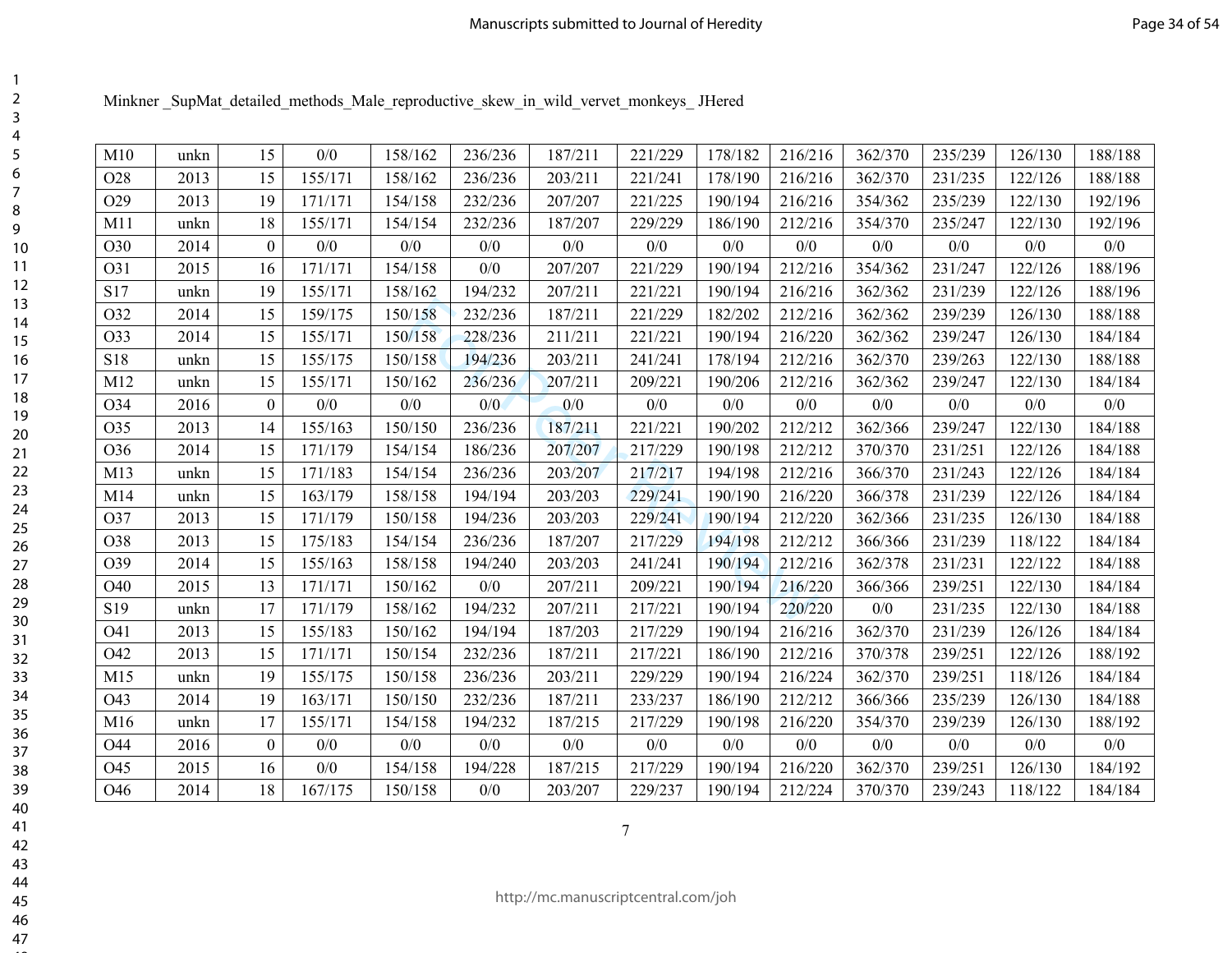| Minkner SupMat detailed methods Male reproductive skew in wild vervet monkeys JHered |  |  |  |  |  |  |  |  |  |  |  |
|--------------------------------------------------------------------------------------|--|--|--|--|--|--|--|--|--|--|--|
|--------------------------------------------------------------------------------------|--|--|--|--|--|--|--|--|--|--|--|

| S <sub>20</sub> | unkn | 17               | 155/167 | 150/154 | 186/186 | 207/207 | 237/241 | 194/194 | 212/216 | 370/370 | 243/247 | 118/126 | 184/188 |
|-----------------|------|------------------|---------|---------|---------|---------|---------|---------|---------|---------|---------|---------|---------|
| O47             | 2016 | 14               | 171/171 | 150/158 | 194/236 | 187/207 | 221/241 | 0/0     | 216/216 | 366/366 | 0/0     | 126/126 | 184/188 |
| M17             | unkn | $20\,$           | 171/179 | 150/158 | 194/194 | 187/211 | 221/229 | 194/198 | 212/216 | 362/366 | 227/251 | 118/126 | 184/188 |
| O48             | 2015 | 17               | 171/175 | 154/158 | 0/0     | 211/211 | 221/221 | 198/198 | 212/220 | 366/366 | 227/231 | 126/126 | 188/188 |
| O49             | 2013 | 19               | 171/171 | 154/154 | 186/236 | 211/215 | 229/241 | 182/194 | 212/212 | 366/370 | 235/239 | 126/130 | 184/188 |
| S21             | unkn | 18               | 155/175 | 154/158 | 0/0     | 187/207 | 217/229 | 190/194 | 212/216 | 366/370 | 239/247 | 118/126 | 184/188 |
| M18             | unkn | 14               | 171/179 | 150/158 | 194/194 | 207/219 | 229/229 | 194/202 | 216/220 | 0/0     | 227/239 | 126/126 | 188/188 |
| S22             | unkn | 9                | 155/171 | 158/162 | 194/194 | 203/219 | 0/0     | 0/0     | 216/216 | 362/362 | 0/0     | 122/126 | 184/188 |
| M19             | unkn | 19               | 171/183 | 154/158 | 194/236 | 215/219 | 225/229 | 182/190 | 212/212 | 370/370 | 235/239 | 126/130 | 184/188 |
| O50             | 2014 | 14               | 0/0     | 150/158 | 194/232 | 203/207 | 229/257 | 190/194 | 212/216 | 366/366 | 239/243 | 126/126 | 184/188 |
| O51             | 2015 | 13               | 163/171 | 154/158 | 0/0     | 187/215 | 0/0     | 182/202 | 212/224 | 362/370 | 239/239 | 122/126 | 188/188 |
| S23             | unkn | 19               | 159/171 | 150/158 | 228/236 | 207/211 | 221/221 | 190/194 | 220/220 | 362/374 | 239/247 | 126/126 | 184/188 |
| M20             | unkn | 14               | 155/175 | 150/154 | 206/214 | 207/211 | 209/241 | 186/198 | 216/216 | 0/0     | 239/243 | 122/130 | 180/184 |
| O52             | 2015 | 13               | 171/175 | 150/158 | 0/0     | 187/207 | 221/241 | 186/198 | 216/220 | 366/366 | 231/239 | 126/130 | 184/188 |
| O53             | 2016 | $\boldsymbol{0}$ | 0/0     | 0/0     | 0/0     | 0/0     | 0/0     | 0/0     | 0/0     | 0/0     | 0/0     | 0/0     | 0/0     |
| M21             | unkn | 15               | 171/171 | 154/158 | 194/236 | 187/219 | 217/257 | 190/194 | 212/216 | 362/370 | 235/243 | 118/126 | 184/192 |
| O54             | 2015 | 15               | 155/171 | 150/158 | 194/236 | 207/207 | 221/257 | 194/202 | 212/216 | 370/378 | 235/239 | 118/126 | 184/192 |
| S24             | unkn | 15               | 167/171 | 150/158 | 194/194 | 187/211 | 221/241 | 182/202 | 212/220 | 366/370 | 239/243 | 126/130 | 184/188 |
| S <sub>25</sub> | unkn | 15               | 155/179 | 154/154 | 186/206 | 207/215 | 221/229 | 190/194 | 212/216 | 362/370 | 235/251 | 122/126 | 188/188 |
| O55             | 2013 | 15               | 171/171 | 150/158 | 194/194 | 211/219 | 217/221 | 190/190 | 212/212 | 362/366 | 235/243 | 126/126 | 184/188 |
| O56             | 2013 | 15               | 171/179 | 150/150 | 194/194 | 187/203 | 221/241 | 186/194 | 212/216 | 362/370 | 235/239 | 122/126 | 188/188 |
| O57             | 2014 | 15               | 155/163 | 150/154 | 206/232 | 207/211 | 221/241 | 198/202 | 216/216 | 366/378 | 239/243 | 122/126 | 180/188 |
| M22             | unkn | 19               | 171/179 | 150/158 | 194/244 | 187/203 | 217/221 | 186/186 | 212/216 | 362/362 | 235/243 | 122/126 | 184/188 |
| O58             | 2014 | 19               | 179/179 | 150/158 | 194/236 | 187/211 | 221/221 | 186/186 | 212/216 | 362/362 | 235/235 | 122/130 | 184/188 |
| S <sub>26</sub> | unkn | 15               | 155/155 | 154/158 | 236/240 | 203/219 | 241/253 | 190/194 | 212/220 | 350/362 | 231/243 | 122/122 | 188/188 |
| O59             | 2013 | 14               | 155/163 | 150/154 | 194/206 | 207/211 | 221/241 | 186/194 | 216/216 | 0/0     | 239/243 | 122/130 | 180/188 |
| O60             | 2014 | 15               | 171/175 | 150/158 | 236/236 | 187/219 | 217/221 | 178/194 | 212/220 | 366/370 | 231/239 | 122/130 | 184/188 |
| S27             | unkn | 15               | 155/175 | 150/150 | 236/236 | 187/215 | 217/217 | 186/198 | 216/216 | 362/362 | 231/235 | 118/130 | 184/184 |
| M23             | 2010 | 18               | 155/175 | 150/158 | 194/236 | 207/219 | 221/221 | 178/186 | 212/212 | 366/370 | 231/235 | 118/130 | 188/188 |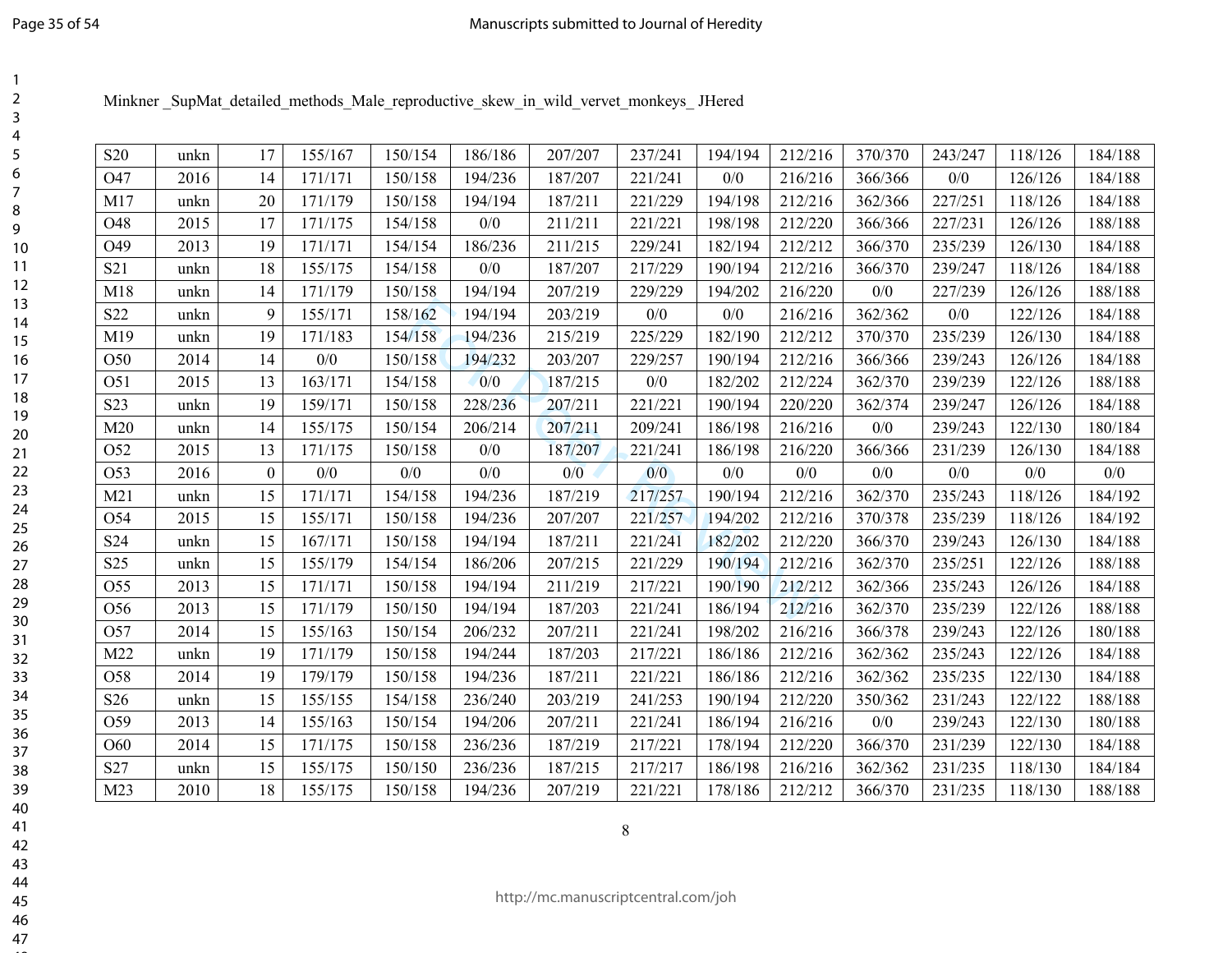| O61             | 2015 | $\overline{0}$   | 0/0     | 0/0     | 0/0     | 0/0     | 0/0     | 0/0     | 0/0     | 0/0     | 0/0     | 0/0     | 0/0     |
|-----------------|------|------------------|---------|---------|---------|---------|---------|---------|---------|---------|---------|---------|---------|
| O62             | 2016 | $\boldsymbol{0}$ | 0/0     | 0/0     | 0/0     | 0/0     | 0/0     | 0/0     | 0/0     | 0/0     | 0/0     | 0/0     | 0/0     |
| O63             | 2015 | 13               | 0/0     | 150/158 | 0/0     | 187/211 | 221/221 | 186/186 | 212/216 | 362/362 | 235/235 | 122/130 | 184/188 |
| S <sub>28</sub> | 2011 | 14               | 0/0     | 154/154 | 194/194 | 219/219 | 209/221 | 194/194 | 220/220 | 362/366 | 231/251 | 122/126 | 188/192 |
| S29             | unkn | 15               | 171/179 | 158/162 | 186/236 | 211/211 | 221/221 | 194/194 | 216/220 | 370/374 | 235/239 | 122/130 | 184/184 |
| S30             | unkn | 15               | 163/163 | 154/158 | 186/206 | 211/215 | 229/233 | 194/194 | 212/216 | 366/370 | 227/235 | 122/130 | 184/184 |
| S31             | unkn | 15               | 155/179 | 150/162 | 194/198 | 187/187 | 217/237 | 194/194 | 216/216 | 362/374 | 231/243 | 122/126 | 184/184 |
| M24             | unkn | 15               | 155/183 | 150/154 | 194/236 | 207/219 | 217/221 | 182/194 | 212/220 | 362/362 | 239/251 | 122/126 | 188/188 |
| O64             | 2016 | 14               | 155/171 | 150/154 | 0/0     | 207/219 | 221/221 | 182/194 | 212/212 | 362/362 | 235/239 | 126/126 | 188/188 |
| S32             | unkn | 15               | 155/179 | 158/158 | 190/202 | 207/211 | 237/237 | 190/190 | 216/220 | 374/374 | 243/247 | 122/126 | 184/196 |
| S33             | 2008 | 18               | 155/175 | 158/162 | 232/240 | 187/203 | 221/241 | 186/190 | 216/216 | 362/370 | 231/235 | 118/122 | 184/188 |
| M25             | unkn | 15               | 155/179 | 154/162 | 194/236 | 203/207 | 221/241 | 190/194 | 212/216 | 362/370 | 231/239 | 126/130 | 188/196 |
| M26             | unkn | 14               | 155/171 | 150/154 | 194/236 | 203/211 | 221/221 | 194/198 | 212/216 | 0/0     | 239/239 | 122/126 | 188/188 |
| O65             | 2016 | $\mathbf{0}$     | 0/0     | 0/0     | 0/0     | 0/0     | 0/0     | 0/0     | $0/0$   | 0/0     | 0/0     | 0/0     | $0/0$   |
| O66             | 2014 | 14               | 155/179 | 150/154 | 0/0     | 203/211 | 221/221 | 190/198 | 212/212 | 362/362 | 235/247 | 122/122 | 184/188 |
| S34             | unkn | 15               | 171/175 | 150/154 | 194/232 | 187/187 | 237/257 | 194/194 | 212/216 | 362/366 | 231/251 | 118/126 | 188/192 |
| M27             | unkn | 15               | 155/179 | 150/158 | 194/236 | 207/219 | 217/225 | 190/194 | 212/220 | 362/374 | 231/243 | 122/130 | 184/188 |
| O67             | 2014 | 14               | 155/183 | 150/162 | 0/0     | 203/211 | 221/221 | 190/194 | 212/216 | 362/362 | 239/243 | 126/130 | 184/196 |
| S35             | unkn | 20               | 159/171 | 154/158 | 186/236 | 203/211 | 217/241 | 190/194 | 212/216 | 366/370 | 235/243 | 118/126 | 188/188 |
| M28             | unkn | 20               | 155/155 | 154/158 | 232/236 | 207/207 | 209/217 | 178/178 | 216/216 | 362/362 | 231/235 | 126/130 | 184/184 |
| O68             | 2015 | 16               | 0/0     | 154/158 | 194/232 | 0/0     | 209/229 | 178/190 | 216/220 | 362/362 | 235/239 | 122/126 | 184/188 |
| S36             | unkn | 14               | 171/171 | 150/154 | 202/236 | 207/211 | 0/0     | 186/194 | 212/216 | 366/378 | 247/251 | 122/126 | 188/188 |
| O69             | 2014 | 18               | 0/0     | 150/154 | 0/0     | 207/207 | 217/221 | 178/194 | 216/220 | 362/374 | 239/247 | 126/126 | 184/188 |
| O70             | 2013 | 15               | 155/171 | 158/158 | 232/236 | 207/211 | 209/221 | 178/190 | 216/220 | 362/374 | 239/247 | 126/130 | 184/188 |
| S37             | unkn | 18               | 155/171 | 158/162 | 232/236 | 187/207 | 217/221 | 194/194 | 212/220 | 362/366 | 239/251 | 122/130 | 184/192 |
| S38             | unkn | 15               | 155/175 | 150/162 | 194/236 | 187/215 | 217/217 | 182/186 | 212/216 | 362/362 | 243/247 | 118/130 | 184/184 |
| O71             | 2014 | 15               | 155/183 | 150/158 | 232/232 | 207/211 | 217/245 | 182/190 | 212/212 | 362/370 | 231/239 | 122/122 | 188/188 |
| O72             | 2013 | 15               | 179/179 | 150/154 | 194/194 | 187/211 | 229/257 | 190/194 | 212/212 | 362/366 | 235/251 | 122/126 | 188/188 |
| M29             | unkn | 15               | 167/175 | 150/158 | 194/244 | 207/219 | 241/245 | 186/202 | 212/212 | 366/370 | 227/239 | 126/126 | 184/188 |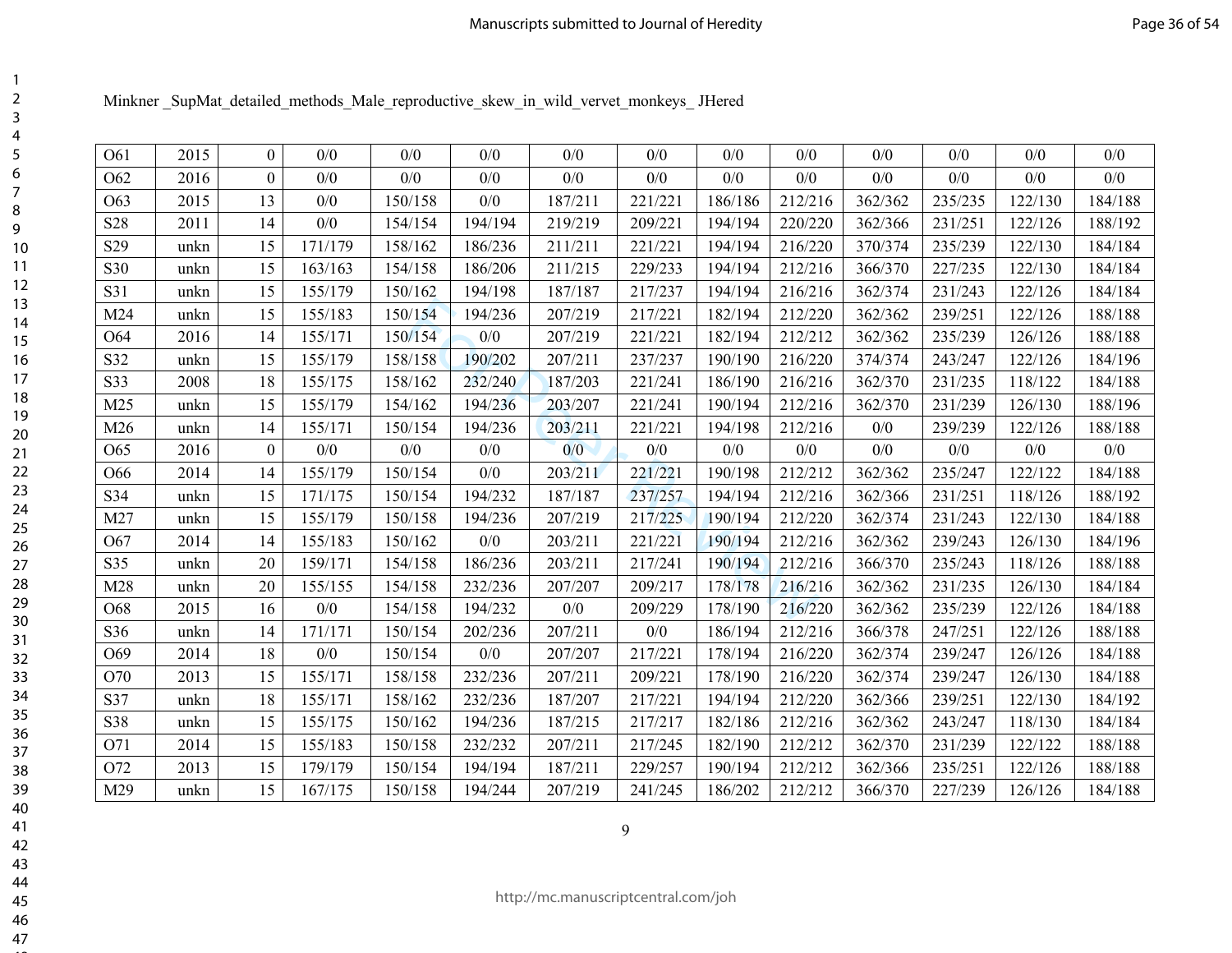| Minkner SupMat detailed methods Male reproductive skew in wild vervet monkeys JHered |  |  |  |  |  |  |  |  |  |  |  |
|--------------------------------------------------------------------------------------|--|--|--|--|--|--|--|--|--|--|--|
|--------------------------------------------------------------------------------------|--|--|--|--|--|--|--|--|--|--|--|

| M30        | unkn | 15             | 155/175 | 154/158 | 232/236 | 207/211 | 241/245 | 182/190 | 212/220 | 370/374 | 239/243 | 122/126 | 184/188 |
|------------|------|----------------|---------|---------|---------|---------|---------|---------|---------|---------|---------|---------|---------|
| O73        | 2016 | $\overline{0}$ | 0/0     | 0/0     | 0/0     | 0/0     | 0/0     | 0/0     | 0/0     | 0/0     | 0/0     | 0/0     | 0/0     |
| O74        | 2015 | 14             | 171/175 | 150/154 | 236/236 | 203/207 | 217/225 | 186/190 | 216/216 | 362/366 | 0/0     | 118/130 | 184/188 |
| O75        | 2015 | 14             | 155/155 | 150/154 | 0/0     | 211/223 | 233/245 | 190/190 | 220/220 | 362/370 | 239/239 | 126/126 | 184/184 |
| O76        | 2014 | 15             | 163/179 | 150/150 | 194/232 | 207/207 | 237/253 | 194/202 | 216/220 | 362/362 | 235/239 | 122/126 | 188/188 |
| O77        | 2014 | 20             | 171/171 | 154/158 | 194/236 | 203/207 | 217/253 | 186/190 | 212/216 | 362/366 | 235/243 | 122/126 | 184/188 |
| M31        | unkn | 13             | 0/0     | 150/154 | 194/232 | 187/207 | 229/253 | 194/202 | 212/220 | 362/366 | 235/251 | 122/126 | 188/188 |
| O78        | 2016 | 14             | 175/179 | 150/154 | 0/0     | 207/211 | 221/253 | 190/194 | 212/220 | 362/370 | 235/251 | 122/126 | 188/188 |
| O79        | 2013 | 15             | 171/175 | 150/154 | 194/236 | 211/219 | 217/241 | 186/190 | 212/212 | 366/370 | 235/239 | 126/126 | 188/188 |
| O80        | 2013 | 15             | 159/175 | 154/158 | 232/236 | 187/211 | 221/245 | 190/202 | 212/224 | 362/374 | 239/239 | 122/126 | 184/188 |
| O81        | 2013 | 15             | 171/175 | 150/154 | 236/236 | 207/207 | 225/229 | 186/190 | 216/216 | 362/366 | 239/243 | 122/126 | 184/188 |
| O82        | 2014 | 16             | 0/0     | 150/154 | 194/232 | 207/211 | 241/241 | 198/202 | 212/220 | 0/0     | 227/231 | 126/126 | 188/188 |
| M32        | unkn | 19             | 171/179 | 150/158 | 236/244 | 203/207 | 217/225 | 186/194 | 216/224 | 362/362 | 0/0     | 122/130 | 184/188 |
| S39        | unkn | 15             | 163/167 | 154/162 | 232/232 | 203/207 | 217/225 | 182/186 | 220/224 | 362/374 | 239/243 | 122/130 | 188/188 |
| <b>S40</b> | 2008 | 20             | 155/171 | 154/158 | 198/236 | 211/219 | 217/229 | 182/186 | 216/216 | 362/370 | 231/235 | 122/130 | 184/188 |
| S41        | unkn | 17             | 155/155 | 154/158 | 198/232 | 211/223 | 221/221 | 178/178 | 220/220 | 370/370 | 227/251 | 130/130 | 192/192 |
| S42        | unkn | 16             | 171/171 | 154/158 | 232/236 | 203/207 | 241/257 | 190/190 | 212/212 | 366/366 | 235/243 | 122/126 | 184/184 |
| S43        | unkn | 19             | 155/175 | 154/158 | 236/236 | 203/211 | 209/229 | 190/190 | 216/220 | 362/370 | 231/235 | 122/126 | 188/188 |
| S44        | 2012 | 15             | 171/179 | 150/154 | 194/236 | 187/207 | 217/229 | 186/190 | 216/220 | 366/370 | 239/247 | 130/130 | 184/184 |
| M33        | unkn | 15             | 155/171 | 150/158 | 194/198 | 207/207 | 229/229 | 190/190 | 212/220 | 362/366 | 239/243 | 130/130 | 184/188 |
| O83        | 2013 | 15             | 155/163 | 150/154 | 236/236 | 187/207 | 221/253 | 186/202 | 212/224 | 362/366 | 231/251 | 126/130 | 184/188 |
| O84        | 2016 | 15             | 163/171 | 150/158 | 236/236 | 203/207 | 221/241 | 190/202 | 212/224 | 362/366 | 243/251 | 126/126 | 184/184 |
| O85        | 2015 | 18             | 163/175 | 150/158 | 0/0     | 207/207 | 0/0     | 182/190 | 212/216 | 362/366 | 235/263 | 122/130 | 184/188 |
| M34        | unkn | 19             | 171/175 | 150/158 | 194/236 | 207/211 | 0/0     | 182/190 | 212/212 | 366/370 | 231/235 | 122/130 | 184/188 |
| O86        | 2016 | 15             | 155/171 | 158/162 | 194/236 | 207/211 | 221/237 | 190/190 | 212/216 | 362/370 | 235/239 | 122/126 | 184/188 |
| M35        | unkn | 15             | 155/175 | 150/154 | 194/236 | 207/211 | 221/253 | 186/190 | 212/216 | 362/366 | 235/239 | 122/130 | 184/184 |
| S45        | unkn | 15             | 155/155 | 154/158 | 236/236 | 207/215 | 217/229 | 190/194 | 212/216 | 362/362 | 231/231 | 126/130 | 184/188 |
| O87        | 2013 | 15             | 175/179 | 154/158 | 194/236 | 211/211 | 229/241 | 198/198 | 212/220 | 366/370 | 239/239 | 126/126 | 184/188 |
| M36        | unkn | 15             | 175/179 | 158/158 | 194/236 | 207/211 | 221/241 | 186/198 | 212/216 | 362/370 | 239/239 | 126/130 | 184/188 |
|            |      |                |         |         |         |         |         |         |         |         |         |         |         |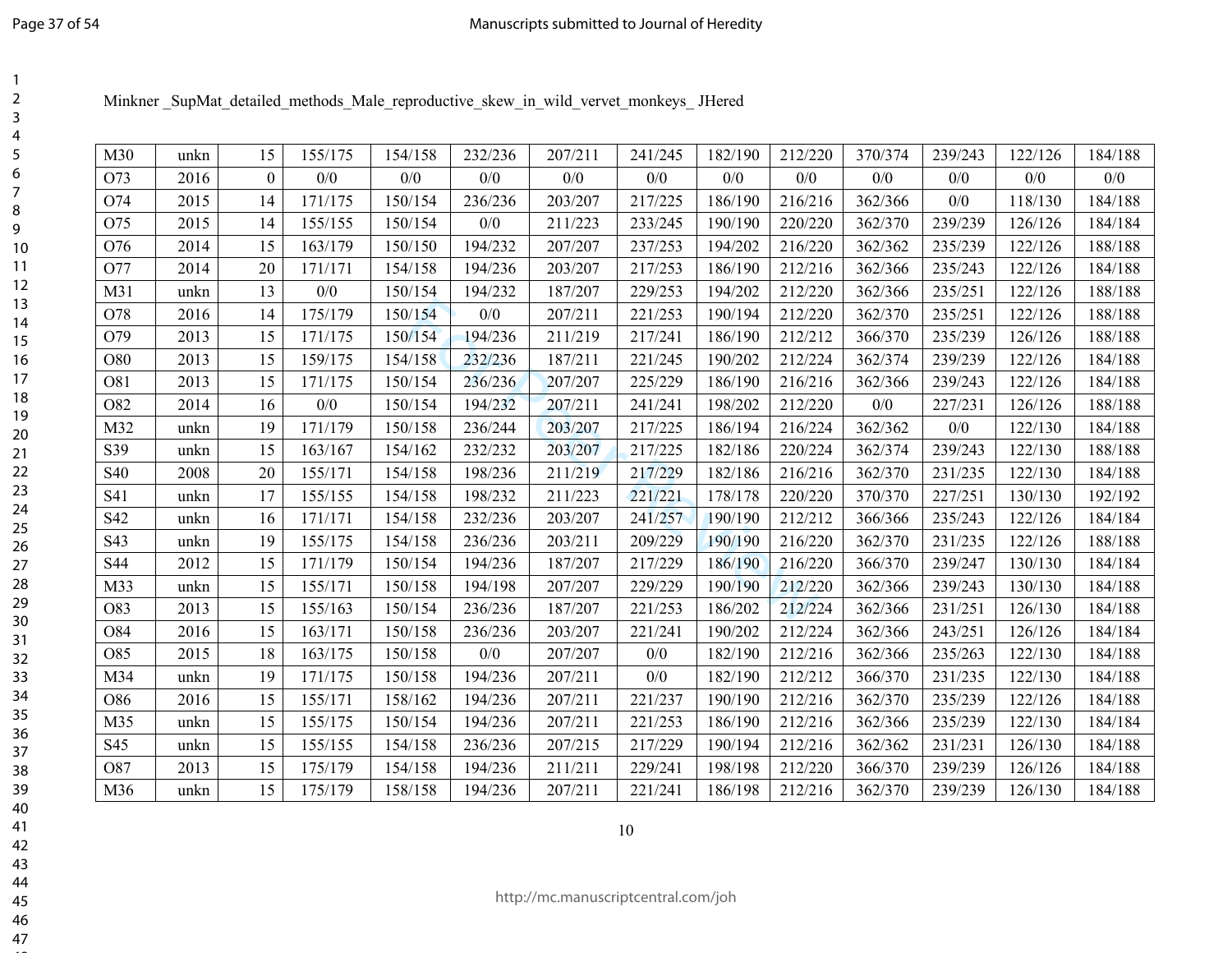|  |  | Minkner SupMat detailed methods Male reproductive skew in wild vervet monkeys JHered |  |  |  |
|--|--|--------------------------------------------------------------------------------------|--|--|--|
|  |  |                                                                                      |  |  |  |

| O88             | 2015 | $\overline{0}$ | 0/0     | 0/0     | 0/0     | 0/0     | 0/0     | 0/0     | 0/0     | 0/0     | 0/0     | 0/0     | $0/0$   |
|-----------------|------|----------------|---------|---------|---------|---------|---------|---------|---------|---------|---------|---------|---------|
| O89             | 2014 | 15             | 155/159 | 158/158 | 194/236 | 187/187 | 229/233 | 186/198 | 216/224 | 362/370 | 239/251 | 126/130 | 188/192 |
| O <sub>90</sub> | 2013 | 15             | 159/175 | 150/150 | 228/236 | 207/211 | 221/221 | 182/190 | 212/220 | 366/374 | 235/247 | 126/130 | 184/188 |
| O91             | 2014 | 15             | 175/179 | 158/158 | 194/194 | 211/211 | 221/241 | 198/198 | 216/224 | 366/370 | 239/239 | 126/126 | 184/184 |
| O92             | 2014 | 15             | 171/175 | 150/158 | 236/236 | 211/211 | 221/253 | 186/194 | 212/220 | 362/362 | 235/239 | 122/126 | 184/188 |
| S46             | unkn | 18             | 155/155 | 154/162 | 194/236 | 215/215 | 229/229 | 190/198 | 216/220 | 362/370 | 239/243 | 122/126 | 184/188 |
| O93             | 2013 | 15             | 155/155 | 154/162 | 194/236 | 187/215 | 217/221 | 190/194 | 212/216 | 362/370 | 239/259 | 118/122 | 184/188 |
| M37             | unkn | 15             | 155/175 | 150/158 | 214/244 | 203/207 | 241/241 | 186/190 | 212/216 | 366/366 | 235/239 | 122/126 | 180/188 |
| O94             | 2016 | 14             | 155/175 | 154/158 | 0/0     | 187/203 | 229/241 | 186/194 | 212/216 | 366/366 | 231/235 | 122/126 | 184/188 |
| O95             | 2013 | 15             | 155/155 | 154/162 | 236/236 | 203/211 | 221/241 | 194/194 | 212/216 | 362/370 | 239/251 | 126/130 | 184/188 |
| S47             | unkn | 15             | 163/179 | 158/158 | 194/194 | 187/211 | 233/241 | 186/186 | 216/216 | 366/374 | 227/231 | 118/130 | 184/184 |
| S48             | 2009 | 15             | 163/179 | 154/158 | 194/236 | 203/203 | 229/241 | 186/190 | 212/216 | 366/366 | 231/239 | 122/126 | 184/188 |
| O <sub>96</sub> | 2013 | 15             | 155/175 | 158/158 | 236/244 | 203/203 | 229/241 | 186/202 | 212/216 | 366/370 | 235/251 | 122/126 | 184/188 |
| O97             | 2014 | 18             | 167/179 | 150/154 | 0/0     | 203/207 | 221/237 | 194/194 | 212/216 | 362/362 | 239/243 | 126/130 | 184/188 |
| O98             | 2015 | 14             | 171/175 | 154/158 | 186/206 | 207/211 | 217/241 | 190/194 | 212/216 | 0/0     | 235/235 | 118/126 | 188/188 |
| M38             | unkn | 15             | 155/155 | 158/162 | 194/232 | 207/215 | 221/257 | 186/190 | 216/216 | 362/370 | 239/251 | 122/126 | 188/196 |
| O99             | 2014 | 15             | 155/175 | 154/162 | 194/194 | 207/215 | 229/257 | 190/190 | 212/216 | 362/366 | 239/247 | 126/126 | 184/196 |
| S49             | unkn | 19             | 179/183 | 150/158 | 206/236 | 211/211 | 221/221 | 186/190 | 212/216 | 362/366 | 235/243 | 122/130 | 184/188 |
| O100            | 2014 | 15             | 155/175 | 150/154 | 194/194 | 207/211 | 229/241 | 190/194 | 212/220 | 366/366 | 231/235 | 122/126 | 180/184 |
| O101            | 2014 | 15             | 155/155 | 154/158 | 232/236 | 187/223 | 229/241 | 190/190 | 212/220 | 362/370 | 243/247 | 118/126 | 184/184 |
| M39             | unkn | 15             | 155/171 | 150/154 | 206/236 | 207/223 | 217/241 | 190/194 | 216/220 | 362/370 | 227/243 | 122/126 | 184/188 |
| <b>S50</b>      | unkn | 20             | 155/175 | 150/154 | 194/236 | 207/223 | 209/233 | 182/190 | 220/220 | 362/366 | 231/239 | 122/126 | 184/184 |
| M40             | unkn | 19             | 179/191 | 154/162 | 232/236 | 203/211 | 221/221 | 186/194 | 212/216 | 362/366 | 239/239 | 130/130 | 188/188 |
| O102            | 2016 | 14             | 171/179 | 154/158 | 0/0     | 211/223 | 221/229 | 186/190 | 212/216 | 362/362 | 231/239 | 126/130 | 188/188 |
| M41             | 2010 | 15             | 179/179 | 154/158 | 194/236 | 203/207 | 221/221 | 186/190 | 216/216 | 366/370 | 243/243 | 126/130 | 188/188 |
| M42             | unkn | 14             | 171/179 | 150/154 | 0/0     | 203/207 | 221/229 | 190/190 | 216/220 | 362/366 | 243/243 | 126/130 | 184/188 |
| O103            | 2015 | 14             | 155/155 | 154/158 | 0/0     | 207/215 | 217/221 | 186/190 | 212/216 | 362/370 | 231/243 | 130/130 | 184/188 |
| O104            | 2016 | 18             | 171/179 | 154/162 | 194/194 | 203/211 | 221/221 | 190/194 | 216/220 | 362/370 | 231/243 | 130/130 | 184/188 |
| S51             | unkn | 15             | 155/171 | 150/154 | 194/236 | 203/207 | 217/241 | 186/194 | 216/216 | 362/370 | 239/251 | 118/126 | 184/188 |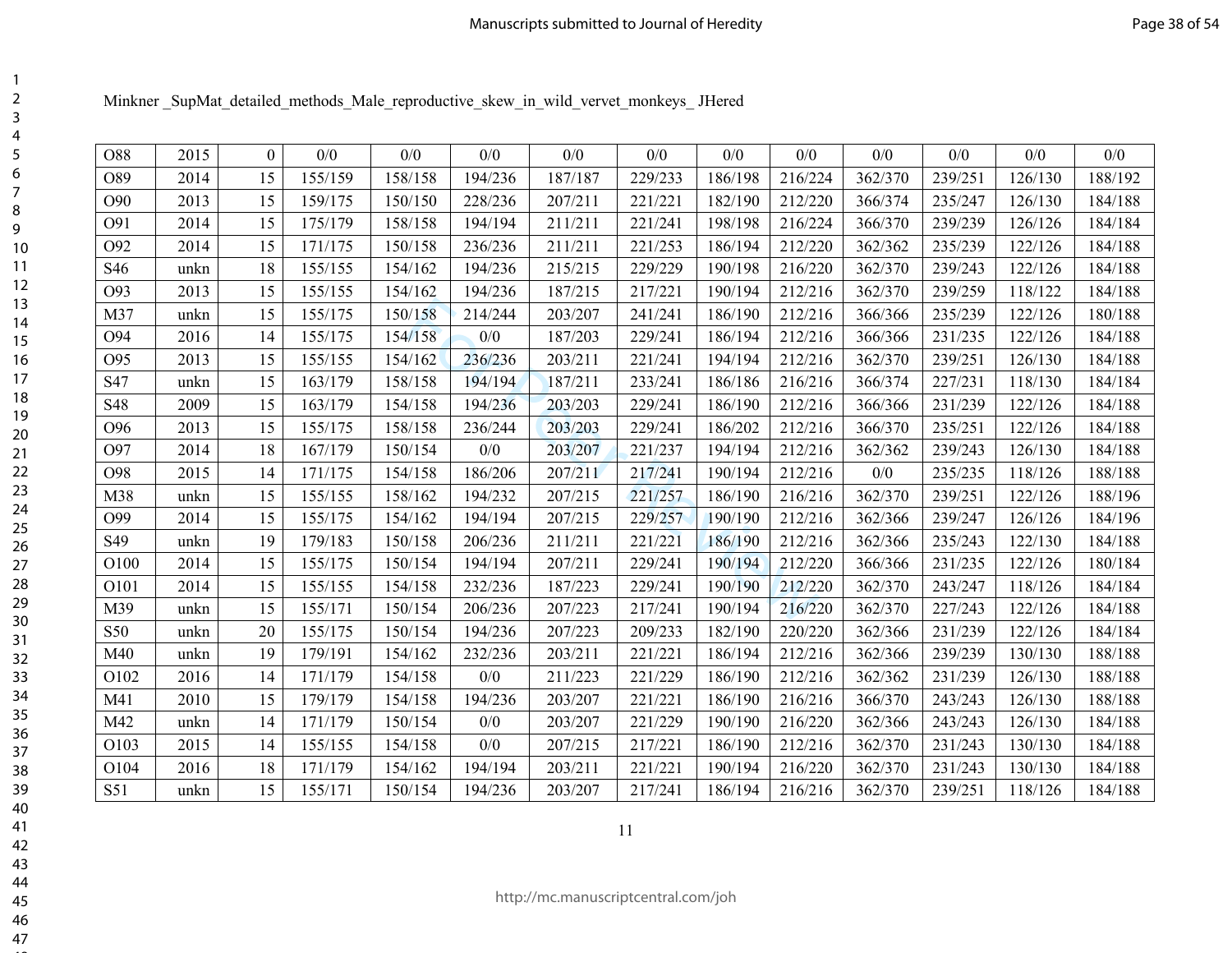86

| M43                                                                                                                                                                                                                                                                                           | unkn                    | 15       | 167/171 | 150/154 | 194/232 | 211/215 | 217/241                                                                                                                                               | 182/202     | 216/220 | 362/378 | 231/243 |         | 122/126     | 184/188 |
|-----------------------------------------------------------------------------------------------------------------------------------------------------------------------------------------------------------------------------------------------------------------------------------------------|-------------------------|----------|---------|---------|---------|---------|-------------------------------------------------------------------------------------------------------------------------------------------------------|-------------|---------|---------|---------|---------|-------------|---------|
| O105                                                                                                                                                                                                                                                                                          | 2015                    | 14       | 155/171 | 150/154 | 0/0     | 211/215 | 229/241                                                                                                                                               | 182/190     | 212/216 | 362/362 | 231/231 |         | 122/126     | 188/188 |
| O106                                                                                                                                                                                                                                                                                          | 2016                    | 14       | 163/167 | 150/158 | 0/0     | 187/215 | 217/233                                                                                                                                               | 182/202     | 216/224 | 366/378 | 231/251 |         | 122/126     | 188/188 |
| O107                                                                                                                                                                                                                                                                                          | 2013                    | 15       | 167/171 | 154/154 | 194/236 | 211/211 | 217/241                                                                                                                                               | 182/190     | 212/220 | 362/370 | 243/243 |         | 126/126     | 188/188 |
| S52                                                                                                                                                                                                                                                                                           | unkn                    | 19       | 171/179 | 150/154 | 194/236 | 207/211 | 0/0                                                                                                                                                   | 190/194     | 212/212 | 362/366 | 231/235 |         | 126/126     | 184/188 |
| M44                                                                                                                                                                                                                                                                                           | unkn                    | 15       | 155/175 | 158/158 | 232/236 | 207/211 | 225/245                                                                                                                                               | 186/190     | 216/220 | 366/374 | 235/239 |         | 126/126     | 184/192 |
| O108                                                                                                                                                                                                                                                                                          | 2013                    | $\theta$ | 0/0     | 0/0     | 0/0     | 0/0     | 0/0                                                                                                                                                   | 0/0         | 0/0     | 0/0     | 0/0     |         | 0/0         | 0/0     |
| O109                                                                                                                                                                                                                                                                                          | 2016                    | $\theta$ | 0/0     | 0/0     | 0/0     | 0/0     | 0/0                                                                                                                                                   | 0/0         | 0/0     | 0/0     | 0/0     |         | 0/0         | 0/0     |
| O110                                                                                                                                                                                                                                                                                          | 2014                    | 14       | 155/159 | 158/158 | 232/232 | 187/211 | 0/0                                                                                                                                                   | 190/202     | 216/224 | 362/366 | 235/251 |         | 126/126     | 184/188 |
| 0111                                                                                                                                                                                                                                                                                          | 2015                    | 19       | 155/171 | 154/158 | 0/0     | 203/211 | 221/229                                                                                                                                               | 182/190     | 212/216 | 362/366 | 235/251 |         | 126/130     | 184/188 |
| S53                                                                                                                                                                                                                                                                                           | unkn                    | 20       | 155/171 | 150/158 | 194/194 | 207/223 | 229/241                                                                                                                                               | 190/194     | 212/216 | 362/366 | 231/235 |         | 126/126     | 184/188 |
| S54                                                                                                                                                                                                                                                                                           | unkn                    | 14       | 0/0     | 150/154 | 0/0     | 207/211 | 253/257                                                                                                                                               | 178/190     | 220/224 | 362/370 | 243/251 |         | 122/130     | 184/188 |
| S55                                                                                                                                                                                                                                                                                           | unkn                    | 15       | 159/179 | 154/158 | 194/232 | 203/211 | 225/241                                                                                                                                               | 182/198     | 220/224 | 362/366 | 231/239 |         | 126/126     | 184/188 |
| S56                                                                                                                                                                                                                                                                                           | unkn                    | 19       | 159/163 | 150/158 | 232/236 | 187/187 | 221/233                                                                                                                                               | 186/202     | 212/224 | 362/366 | 239/251 |         | 122/126     | 188/188 |
| Table S2b: Genotypes of 211 individuals for marker, D6s474, D6s501, D7s2204, D8s1106, D11s2002, D12s67nigra, D18s536, D2s1333, D6s1017<br>and D6s493nigra with 'number'/'number' indicating two alleles of genotype and $0/0$ indicating no genotype available. Individual identifier with S= |                         |          |         |         |         |         |                                                                                                                                                       |             |         |         |         |         |             |         |
|                                                                                                                                                                                                                                                                                               |                         |          |         |         |         |         | potential sire, $M$ = potential mother, $O$ = offspring (ID), birth cohort year with unkn = unknown birth cohort (cohort), number of typed marker per |             |         |         |         |         |             |         |
|                                                                                                                                                                                                                                                                                               | individual $(\#$ typed) |          |         |         |         |         |                                                                                                                                                       |             |         |         |         |         |             |         |
| ID                                                                                                                                                                                                                                                                                            | Cohort                  | # typed  | D6S474  | D6S501  | D7S2204 | D8S1106 | D11S2002                                                                                                                                              | D12S67nigra | D18S536 |         | D2S1333 | D6S1017 | D6S493nigra |         |
| S <sub>1</sub>                                                                                                                                                                                                                                                                                | unkn                    | 19       | 194/194 | 118/126 | 231/235 | 127/135 | 0/0                                                                                                                                                   | 234/234     | 0/0     |         | 273/329 | 355/355 | 144/152     |         |

Minkner SupMat detailed methods Male reproductive skew in wild vervet monkeys JHered

| ID             | Cohort | $#$ typed | D6S474  | D6S501  | D7S2204 | D8S1106 | D11S2002 | D12S67nigra | D18S536 | D2S1333 | D6S1017 | D6S493nigra |
|----------------|--------|-----------|---------|---------|---------|---------|----------|-------------|---------|---------|---------|-------------|
| S <sub>1</sub> | unkn   | 19        | 194/194 | 18/126  | 231/235 | 127/135 | 0/0      | 234/234     | 0/0     | 273/329 | 355/355 | 144/152     |
| S <sub>2</sub> | unkn   | 17        | 94/194  | 122/130 | 239/239 | 127/131 | 222/262  | 118/122     | 0/0     | 0/0     | 0/0     | 0/0         |
| S <sub>3</sub> | unkn   | 15        | 98/198  | 134/142 | 239/239 | 131/139 | 0/0      | 0/0         | 0/0     | 0/0     | 0/0     | 0/0         |
| <sup>O1</sup>  | 2013   | 15        | 98/206  | 18/122  | 231/235 | 127/135 | 0/0      | 0/0         | 0/0     | 0/0     | 0/0     | 0/0         |
| O <sub>2</sub> | 2015   | 14        | 210/210 | 22/134  | 231/235 | 127/131 | 0/0      | 0/0         | 0/0     | 0/0     | 0/0     | 0/0         |
| M1             | unkn   | 15        | 206/210 | 122/134 | 231/231 | 127/127 | 0/0      | 0/0         | 0/0     | 0/0     | 0/0     | 0/0         |
| O <sub>3</sub> | 2014   |           | 0/0     | 0/0     | 0/0     | 0/0     | 0/0      | 0/0         | 0/0     | 0/0     | 0/0     | 0/0         |
| O4             | 2013   | 14        | 22/206  | 22/122  | 235/239 | 131/135 | 0/0      | 0/0         | 0/0     | 0/0     | 0/0     | 0/0         |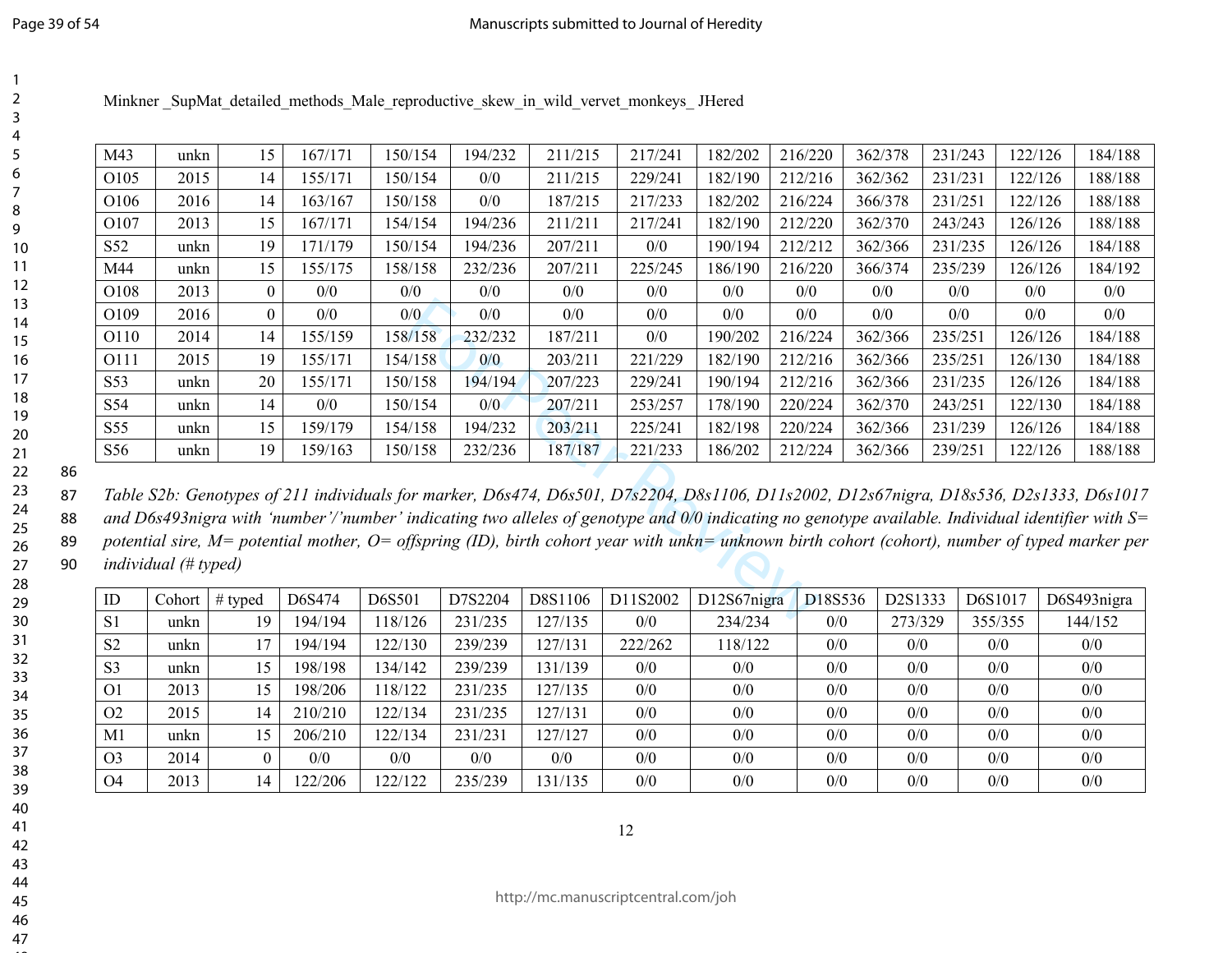|  |  | Minkner SupMat detailed methods Male reproductive skew in wild vervet monkeys JHered |  |  |  |
|--|--|--------------------------------------------------------------------------------------|--|--|--|
|  |  |                                                                                      |  |  |  |

| S <sub>4</sub><br>190/198<br>231/231<br>127/131<br>0/0<br>0/0<br>0/0<br>0/0<br>0/0<br>unkn<br>15<br>126/126<br>2014<br>122/122<br>13<br>126/130<br>0/0<br>131/135<br>0/0<br>118/146<br>0/0<br>0/0<br>0/0<br>O <sub>5</sub><br>S <sub>5</sub><br>2009<br>15<br>202/214<br>126/142<br>235/235<br>131/131<br>0/0<br>0/0<br>0/0<br>0/0<br>0/0<br>122/206<br>122/130<br>127/131<br>M <sub>2</sub><br>16<br>235/239<br>0/0<br>122/146<br>0/0<br>0/0<br>0/0<br>unkn<br>2015<br>15<br>206/206<br>122/134<br>231/235<br>127/131<br>222/222<br>186/190<br>0/0<br>0/0<br>0/0<br>O <sub>6</sub> | 0/0<br>0/0<br>0/0<br>0/0<br>0/0<br>0/0 |
|-------------------------------------------------------------------------------------------------------------------------------------------------------------------------------------------------------------------------------------------------------------------------------------------------------------------------------------------------------------------------------------------------------------------------------------------------------------------------------------------------------------------------------------------------------------------------------------|----------------------------------------|
|                                                                                                                                                                                                                                                                                                                                                                                                                                                                                                                                                                                     |                                        |
|                                                                                                                                                                                                                                                                                                                                                                                                                                                                                                                                                                                     |                                        |
|                                                                                                                                                                                                                                                                                                                                                                                                                                                                                                                                                                                     |                                        |
|                                                                                                                                                                                                                                                                                                                                                                                                                                                                                                                                                                                     |                                        |
|                                                                                                                                                                                                                                                                                                                                                                                                                                                                                                                                                                                     |                                        |
| 15<br>2014<br>198/202<br>118/122<br>235/239<br>131/135<br>0/0<br>0/0<br>0/0<br>O7<br>0/0<br>0/0                                                                                                                                                                                                                                                                                                                                                                                                                                                                                     |                                        |
| 15<br>198/202<br>127/135<br>118/122<br>223/239<br>0/0<br>0/0<br>0/0<br>0/0<br>0/0<br>M <sub>3</sub><br>unkn                                                                                                                                                                                                                                                                                                                                                                                                                                                                         | 0/0                                    |
| 2015<br>14<br>198/206<br>122/122<br>127/135<br>0/0<br>O <sub>8</sub><br>223/231<br>0/0<br>0/0<br>0/0<br>0/0                                                                                                                                                                                                                                                                                                                                                                                                                                                                         | 0/0                                    |
| 122/134<br>235/243<br>127/131<br>S <sub>6</sub><br>15<br>202/206<br>0/0<br>0/0<br>0/0<br>0/0<br>0/0<br>unkn                                                                                                                                                                                                                                                                                                                                                                                                                                                                         | 0/0                                    |
| S7<br>15<br>206/206<br>118/122<br>235/239<br>127/135<br>0/0<br>0/0<br>0/0<br>0/0<br>0/0<br>unkn                                                                                                                                                                                                                                                                                                                                                                                                                                                                                     | 0/0                                    |
| O <sub>9</sub><br>2013<br>15<br>190/202<br>118/122<br>231/239<br>127/131<br>0/0<br>0/0<br>0/0<br>0/0<br>0/0                                                                                                                                                                                                                                                                                                                                                                                                                                                                         | 0/0                                    |
| <b>S8</b><br>15<br>190/206<br>122/122<br>135/135<br>0/0<br>0/0<br>0/0<br>0/0<br>231/231<br>0/0<br>unkn                                                                                                                                                                                                                                                                                                                                                                                                                                                                              | 0/0                                    |
| 2010<br>127/135<br>M <sub>4</sub><br>18<br>202/202<br>122/134<br>231/235<br>222/262<br>122/122<br>186/190<br>0/0<br>0/0                                                                                                                                                                                                                                                                                                                                                                                                                                                             | 0/0                                    |
| 2016<br>202/206<br>131/135<br>0/0<br>0/0<br>0/0<br>O10<br>14<br>122/142<br>231/235<br>0/0<br>0/0                                                                                                                                                                                                                                                                                                                                                                                                                                                                                    | 0/0                                    |
| 0/0<br>2014<br>15<br>190/202<br>122/122<br>231/231<br>127/131<br>0/0<br>0/0<br>0/0<br>0/0<br><b>O11</b>                                                                                                                                                                                                                                                                                                                                                                                                                                                                             | 0/0                                    |
| 2014<br>15<br>194/222<br>122/130<br>235/239<br>127/127<br>0/0<br>0/0<br>O12<br>0/0<br>0/0<br>0/0                                                                                                                                                                                                                                                                                                                                                                                                                                                                                    | 0/0                                    |
| 15<br>198/222<br>127/127<br>0/0<br>M <sub>5</sub><br>122/130<br>235/239<br>0/0<br>0/0<br>0/0<br>0/0<br>unkn                                                                                                                                                                                                                                                                                                                                                                                                                                                                         | 0/0                                    |
| 2015<br>$\overline{0}$<br>0/0<br>0/0<br>0/0<br>0/0<br>0/0<br>O13<br>0/0<br>0/0<br>0/0<br>0/0                                                                                                                                                                                                                                                                                                                                                                                                                                                                                        | 0/0                                    |
| 2016<br>15<br>198/202<br>122/142<br>235/239<br>127/131<br>O14<br>0/0<br>0/0<br>0/0<br>0/0<br>0/0                                                                                                                                                                                                                                                                                                                                                                                                                                                                                    | 0/0                                    |
| 2014<br>15<br>127/131<br>O15<br>202/206<br>126/130<br>231/231<br>0/0<br>0/0<br>0/0<br>0/0<br>0/0                                                                                                                                                                                                                                                                                                                                                                                                                                                                                    | 0/0                                    |
| 15<br>194/230<br>126/130<br>239/243<br>127/127<br>0/0<br>0/0<br>0/0<br>0/0<br>M6<br>unkn<br>0/0                                                                                                                                                                                                                                                                                                                                                                                                                                                                                     | 0/0                                    |
| 2014<br>15<br>194/202<br>126/130<br>235/239<br>127/127<br>0/0<br>0/0<br>0/0<br>0/0<br>O <sub>16</sub><br>0/0                                                                                                                                                                                                                                                                                                                                                                                                                                                                        | 0/0                                    |
| S <sub>9</sub><br>194/202<br>122/122<br>14<br>231/231<br>131/131<br>0/0<br>0/0<br>0/0<br>0/0<br>0/0<br>unkn                                                                                                                                                                                                                                                                                                                                                                                                                                                                         | 0/0                                    |
| O17<br>2013<br>15<br>122/206<br>122/126<br>235/235<br>127/131<br>0/0<br>0/0<br>0/0<br>0/0<br>0/0                                                                                                                                                                                                                                                                                                                                                                                                                                                                                    | 0/0                                    |
| 15<br>O18<br>2014<br>202/206<br>122/126<br>231/239<br>127/135<br>0/0<br>0/0<br>0/0<br>0/0<br>0/0                                                                                                                                                                                                                                                                                                                                                                                                                                                                                    | 0/0                                    |
| 13<br>198/210<br>122/126<br>127/131<br><b>S10</b><br>231/231<br>0/0<br>0/0<br>0/0<br>0/0<br>0/0<br>unkn                                                                                                                                                                                                                                                                                                                                                                                                                                                                             | 0/0                                    |
| O19<br>2015<br>15<br>194/206<br>122/142<br>239/239<br>127/131<br>0/0<br>0/0<br>0/0<br>0/0<br>0/0                                                                                                                                                                                                                                                                                                                                                                                                                                                                                    | 0/0                                    |
| O20<br>2015<br>15<br>194/206<br>239/239<br>127/135<br>0/0<br>0/0<br>0/0<br>0/0<br>126/130<br>0/0                                                                                                                                                                                                                                                                                                                                                                                                                                                                                    | 0/0                                    |
| 2013<br>0/0<br>0/0<br>15<br>202/230<br>126/130<br>235/239<br>127/135<br>0/0<br>0/0<br>0/0<br>O <sub>21</sub>                                                                                                                                                                                                                                                                                                                                                                                                                                                                        | 0/0                                    |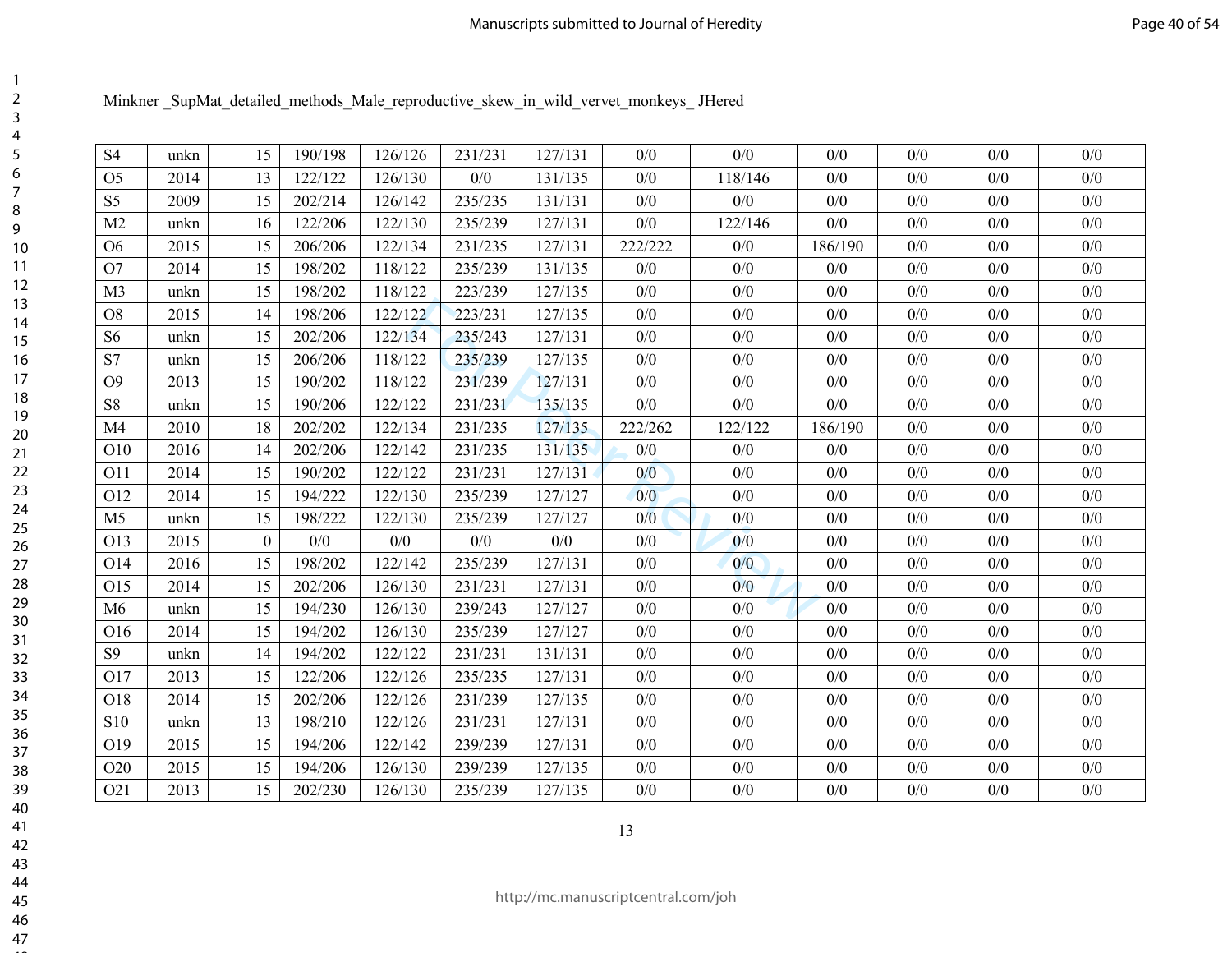|  |  | Minkner SupMat detailed methods Male reproductive skew in wild vervet monkeys JHered |  |  |  |
|--|--|--------------------------------------------------------------------------------------|--|--|--|
|  |  |                                                                                      |  |  |  |

| <b>S11</b>      | unkn | 15             | 198/202 | 122/130 | 231/239 | 131/131 | 0/0     | 0/0     | 0/0     | 0/0     | 0/0     | 0/0     |
|-----------------|------|----------------|---------|---------|---------|---------|---------|---------|---------|---------|---------|---------|
| M7              | unkn | 15             | 206/230 | 126/130 | 231/239 | 127/135 | 0/0     | 0/0     | 0/0     | 0/0     | 0/0     | 0/0     |
| O22             | 2016 | $\overline{0}$ | 0/0     | 0/0     | 0/0     | 0/0     | 0/0     | $0/0$   | 0/0     | 0/0     | 0/0     | 0/0     |
| M8              | unkn | 15             | 206/206 | 122/142 | 239/239 | 127/127 | 0/0     | 0/0     | 0/0     | 0/0     | 0/0     | 0/0     |
| O23             | 2016 | 14             | 206/222 | 118/122 | 239/239 | 127/135 | 0/0     | 0/0     | 0/0     | 0/0     | 0/0     | 0/0     |
| S <sub>12</sub> | unkn | 12             | 0/0     | 126/134 | 235/235 | 131/131 | 0/0     | 0/0     | 0/0     | 0/0     | 0/0     | 0/0     |
| S13             | unkn | 15             | 198/206 | 118/134 | 235/235 | 131/131 | 0/0     | 0/0     | 0/0     | 0/0     | 0/0     | 0/0     |
| S <sub>14</sub> | unkn | 15             | 198/206 | 122/126 | 231/235 | 131/135 | 0/0     | 0/0     | 0/0     | 0/0     | 0/0     | 0/0     |
| M9              | unkn | 21             | 202/206 | 122/126 | 239/251 | 127/135 | 222/262 | 118/122 | 186/190 | 329/329 | 355/355 | 144/152 |
| O <sub>24</sub> | 2016 | 19             | 202/202 | 126/126 | 231/231 | 0/0     | 222/222 | 118/118 | 190/230 | 329/329 | 355/355 | 144/144 |
| O25             | 2014 | 20             | 206/214 | 122/126 | 235/239 | 127/135 | 222/222 | 118/118 | 186/186 | 0/0     | 355/355 | 144/148 |
| O <sub>26</sub> | 2015 | 14             | 202/206 | 122/142 | 235/239 | 131/135 | 0/0     | 0/0     | 0/0     | 0/0     | 0/0     | 0/0     |
| S <sub>15</sub> | unkn | 13             | 198/206 | 0/0     | 235/239 | 127/131 | 0/0     | 0/0     | 0/0     | 0/0     | 0/0     | 0/0     |
| O27             | 2013 | 13             | 194/206 | 126/126 | 235/251 | 127/135 | 0/0     | 0/0     | 0/0     | 0/0     | 0/0     | 0/0     |
| S16             | unkn | 15             | 198/226 | 122/130 | 231/235 | 127/131 | 0/0     | 0/0     | 0/0     | 0/0     | 0/0     | 0/0     |
| M10             | unkn | 15             | 130/202 | 118/122 | 239/239 | 131/131 | 0/0     | 0/0     | 0/0     | 0/0     | 0/0     | 152/152 |
| O28             | 2013 | 15             | 202/206 | 118/122 | 231/239 | 131/131 | 0/0     | 0/0     | 0/0     | 0/0     | $0/0$   | 0/0     |
| O <sub>29</sub> | 2013 | 19             | 198/222 | 122/126 | 231/235 | 131/131 | 222/262 | 130/142 | 0/0     | 293/297 | 355/359 | 0/0     |
| M11             | unkn | 18             | 198/206 | 122/126 | 235/235 | 131/135 | 262/262 | 138/142 | 0/0     | 0/0     | 355/359 | 0/0     |
| O30             | 2014 | $\overline{0}$ | 0/0     | 0/0     | 0/0     | 0/0     | 0/0     | 0/0     | 0/0     | 0/0     | 0/0     | 0/0     |
| O31             | 2015 | 16             | 206/222 | 122/122 | 231/235 | 131/135 | 0/0     | 0/0     | 0/0     | 0/0     | 355/355 | 152/152 |
| S17             | unkn | 19             | 206/222 | 122/142 | 231/231 | 131/135 | 222/254 | 130/138 | 190/190 | 0/0     | 355/359 | 0/0     |
| O32             | 2014 | 15             | 130/198 | 118/122 | 235/239 | 127/131 | 0/0     | 0/0     | 0/0     | 0/0     | 0/0     | 0/0     |
| O33             | 2014 | 15             | 130/190 | 118/122 | 235/239 | 135/135 | 0/0     | 0/0     | 0/0     | 0/0     | 0/0     | 0/0     |
| S18             | unkn | 15             | 130/214 | 118/126 | 235/239 | 131/131 | 0/0     | 0/0     | 0/0     | 0/0     | 0/0     | 0/0     |
| M12             | unkn | 15             | 130/206 | 122/134 | 235/235 | 135/135 | 0/0     | 0/0     | 0/0     | 0/0     | 0/0     | 0/0     |
| O34             | 2016 | $\overline{0}$ | 0/0     | 0/0     | 0/0     | 0/0     | 0/0     | 0/0     | 0/0     | 0/0     | 0/0     | 0/0     |
| O35             | 2013 | 14             | 0/0     | 122/134 | 235/235 | 131/135 | 0/0     | 0/0     | 0/0     | 0/0     | 0/0     | 0/0     |
| O36             | 2014 | 15             | 190/210 | 122/122 | 227/231 | 131/135 | 0/0     | 0/0     | 0/0     | 0/0     | 0/0     | 0/0     |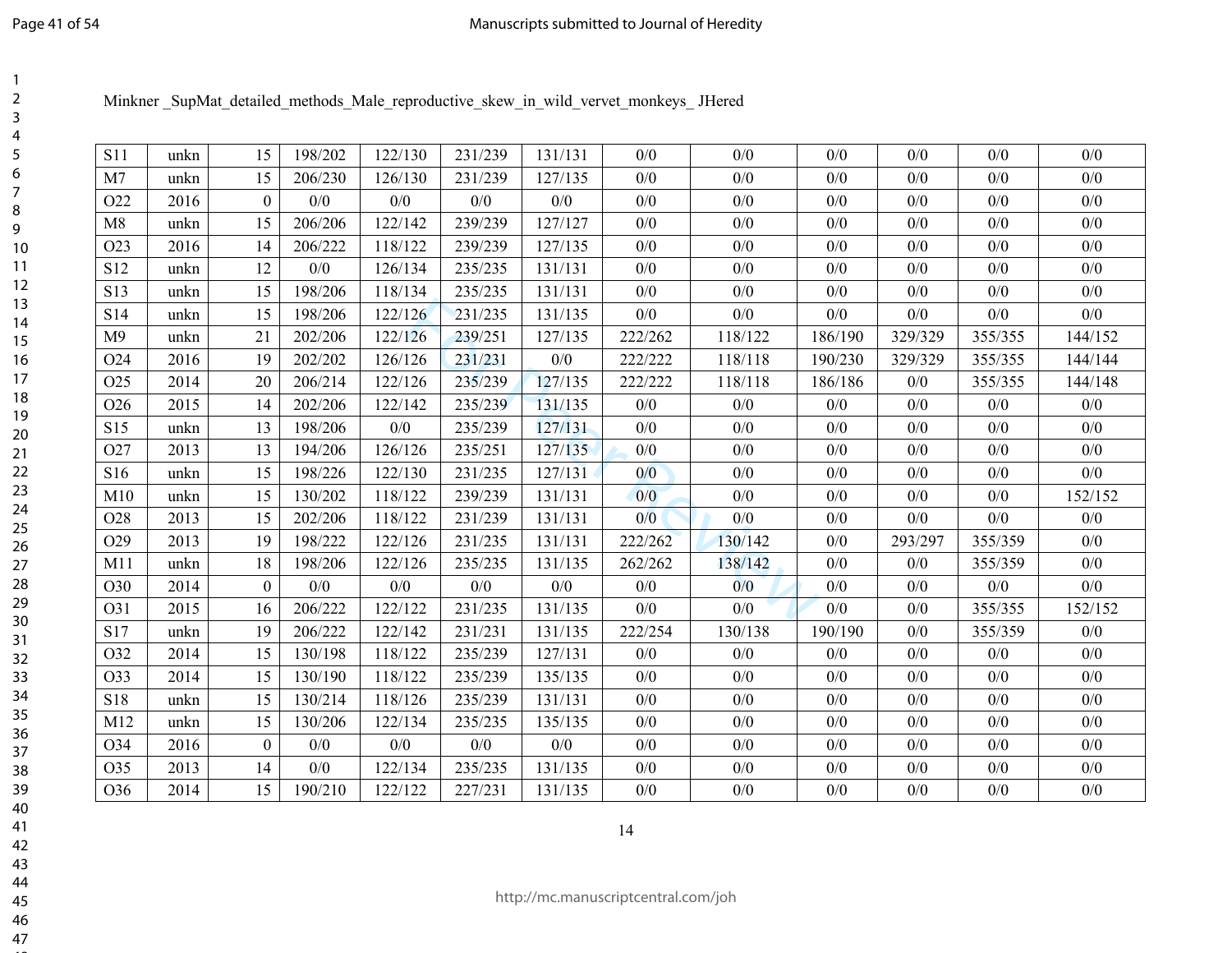|  |  | Minkner SupMat detailed methods Male reproductive skew in wild vervet monkeys JHered |  |  |  |
|--|--|--------------------------------------------------------------------------------------|--|--|--|
|  |  |                                                                                      |  |  |  |

| 131/135<br>0/0<br>M13<br>15<br>206/210<br>122/126<br>231/231<br>0/0<br>0/0<br>0/0<br>0/0<br>0/0<br>unkn<br>M14<br>15<br>190/206<br>135/135<br>0/0<br>0/0<br>122/134<br>235/235<br>0/0<br>0/0<br>0/0<br>0/0<br>unkn<br>O37<br>2013<br>0/0<br>15<br>190/198<br>122/134<br>235/235<br>131/135<br>0/0<br>0/0<br>0/0<br>0/0<br>0/0<br>O38<br>2013<br>15<br>202/206<br>131/135<br>0/0<br>0/0<br>0/0<br>0/0<br>0/0<br>126/126<br>231/239<br>0/0<br>2014<br>O39<br>15<br>190/206<br>122/122<br>235/235<br>135/135<br>0/0<br>0/0<br>0/0<br>0/0<br>0/0<br>0/0<br>2015<br>0/0<br>O40<br>13<br>0/0<br>122/134<br>235/235<br>131/135<br>0/0<br>0/0<br>0/0<br>0/0<br>0/0<br>206/210<br>S19<br>unkn<br>122/134<br>231/235<br>131/135<br>222/222<br>0/0<br>190/226<br>0/0<br>0/0<br>148/148<br>17<br>2013<br>15<br>198/198<br>122/130<br>235/235<br>131/135<br>0/0<br>O41<br>0/0<br>0/0<br>0/0<br>0/0<br>0/0<br>2013<br>127/131<br>0/0<br>O42<br>15<br>190/198<br>122/126<br>231/235<br>0/0<br>0/0<br>0/0<br>0/0<br>0/0<br>M15<br>19<br>198/206<br>118/122<br>118/122<br>355/355<br>144/148<br>235/235<br>131/135<br>0/0<br>0/0<br>317/329<br>unkn<br>2014<br>O43<br>19<br>202/226<br>122/122<br>235/239<br>131/135<br>262/262<br>118/122<br>355/355<br>144/152<br>0/0<br>0/0<br>17<br>0/0<br>198/198<br>122/126<br>235/235<br>131/131<br>0/0<br>118/122<br>0/0<br>359/363<br>M16<br>unkn<br>0/0<br><b>O44</b><br>2016<br>0/0<br>$\theta$<br>0/0<br>0/0<br>0/0<br>0/0<br>0/0<br>0/0<br>0/0<br>0/0<br>0/0<br>2015<br>131/135<br>O45<br>198/222<br>122/134<br>231/235<br>0/0<br>118/138<br>0/0<br>0/0<br>359/375<br>0/0<br>16<br>2014<br>198/206<br>135/135<br>118/122<br>148/152<br>O46<br>18<br>122/130<br>235/235<br>0/0<br>0/0<br>317/317<br>355/355<br>0/0<br>S <sub>20</sub><br>17<br>122/130<br>235/235<br>127/135<br>0/0<br>118/122<br>0/0<br>317/317<br>0/0<br>152/152<br>unkn<br>O47<br>2016<br>122/222<br>239/239<br>127/131<br>0/0<br>0/0<br>0/0<br>14<br>122/130<br>0/0<br>0/0<br>144/144<br>202/222<br>0/0<br>M17<br>unkn<br>20<br>122/126<br>235/239<br>127/135<br>222/242<br>122/270<br>293/297<br>355/359<br>144/148<br>2015<br>O48<br>17<br>194/222<br>122/122<br>239/239<br>127/135<br>222/222<br>118/270<br>0/0<br>0/0<br>0/0<br>144/144<br>2013<br>O49<br>19<br>206/214<br>118/130<br>231/239<br>127/135<br>222/242<br>0/0<br>329/329<br>355/355<br>148/152<br>0/0<br>122/202<br>122/126<br>135/135<br>118/122<br>329/329<br>S <sub>21</sub><br>18<br>231/239<br>0/0<br>174/230<br>0/0<br>144/144<br>unkn<br>M18<br>190/198<br>122/126<br>231/235<br>127/131<br>0/0<br>0/0<br>0/0<br>0/0<br>0/0<br>0/0<br>14<br>unkn<br>S22<br>9<br>0/0<br>0/0<br>0/0<br>131/131<br>0/0<br>0/0<br>0/0<br>0/0<br>0/0<br>0/0<br>unkn<br>M19<br>19<br>214/222<br>118/130<br>231/231<br>131/135<br>242/242<br>329/329<br>355/355<br>152/152<br>unkn<br>0/0<br>0/0<br>O50<br>2014<br>122/130<br>127/131<br>0/0<br>0/0<br>122/198<br>231/239<br>0/0<br>0/0<br>0/0<br>0/0<br>14<br>2015<br>198/222<br>122/130<br>131/135<br>0/0<br>0/0<br>O51<br>13<br>231/235<br>0/0<br>0/0<br>0/0<br>0/0<br>S <sub>2</sub> 3<br>118/122<br>131/135<br>19<br>190/206<br>235/239<br>0/0<br>118/122<br>0/0<br>289/329<br>355/355<br>140/144<br>unkn<br>M20<br>14<br>198/206<br>231/239<br>131/135<br>0/0<br>0/0<br>0/0<br>0/0<br>0/0<br>122/134<br>0/0<br>unkn |     |      |    |         |     |         |         |     |     |     |     |     |     |
|---------------------------------------------------------------------------------------------------------------------------------------------------------------------------------------------------------------------------------------------------------------------------------------------------------------------------------------------------------------------------------------------------------------------------------------------------------------------------------------------------------------------------------------------------------------------------------------------------------------------------------------------------------------------------------------------------------------------------------------------------------------------------------------------------------------------------------------------------------------------------------------------------------------------------------------------------------------------------------------------------------------------------------------------------------------------------------------------------------------------------------------------------------------------------------------------------------------------------------------------------------------------------------------------------------------------------------------------------------------------------------------------------------------------------------------------------------------------------------------------------------------------------------------------------------------------------------------------------------------------------------------------------------------------------------------------------------------------------------------------------------------------------------------------------------------------------------------------------------------------------------------------------------------------------------------------------------------------------------------------------------------------------------------------------------------------------------------------------------------------------------------------------------------------------------------------------------------------------------------------------------------------------------------------------------------------------------------------------------------------------------------------------------------------------------------------------------------------------------------------------------------------------------------------------------------------------------------------------------------------------------------------------------------------------------------------------------------------------------------------------------------------------------------------------------------------------------------------------------------------------------------------------------------------------------------------------------------------------------------------------------------------------------------------------------------------------------------------------------------------------------------------------------------------------------------------------------------------------------------------------------------------------------------------------------------------------|-----|------|----|---------|-----|---------|---------|-----|-----|-----|-----|-----|-----|
|                                                                                                                                                                                                                                                                                                                                                                                                                                                                                                                                                                                                                                                                                                                                                                                                                                                                                                                                                                                                                                                                                                                                                                                                                                                                                                                                                                                                                                                                                                                                                                                                                                                                                                                                                                                                                                                                                                                                                                                                                                                                                                                                                                                                                                                                                                                                                                                                                                                                                                                                                                                                                                                                                                                                                                                                                                                                                                                                                                                                                                                                                                                                                                                                                                                                                                                           |     |      |    |         |     |         |         |     |     |     |     |     |     |
|                                                                                                                                                                                                                                                                                                                                                                                                                                                                                                                                                                                                                                                                                                                                                                                                                                                                                                                                                                                                                                                                                                                                                                                                                                                                                                                                                                                                                                                                                                                                                                                                                                                                                                                                                                                                                                                                                                                                                                                                                                                                                                                                                                                                                                                                                                                                                                                                                                                                                                                                                                                                                                                                                                                                                                                                                                                                                                                                                                                                                                                                                                                                                                                                                                                                                                                           |     |      |    |         |     |         |         |     |     |     |     |     |     |
|                                                                                                                                                                                                                                                                                                                                                                                                                                                                                                                                                                                                                                                                                                                                                                                                                                                                                                                                                                                                                                                                                                                                                                                                                                                                                                                                                                                                                                                                                                                                                                                                                                                                                                                                                                                                                                                                                                                                                                                                                                                                                                                                                                                                                                                                                                                                                                                                                                                                                                                                                                                                                                                                                                                                                                                                                                                                                                                                                                                                                                                                                                                                                                                                                                                                                                                           |     |      |    |         |     |         |         |     |     |     |     |     |     |
|                                                                                                                                                                                                                                                                                                                                                                                                                                                                                                                                                                                                                                                                                                                                                                                                                                                                                                                                                                                                                                                                                                                                                                                                                                                                                                                                                                                                                                                                                                                                                                                                                                                                                                                                                                                                                                                                                                                                                                                                                                                                                                                                                                                                                                                                                                                                                                                                                                                                                                                                                                                                                                                                                                                                                                                                                                                                                                                                                                                                                                                                                                                                                                                                                                                                                                                           |     |      |    |         |     |         |         |     |     |     |     |     |     |
|                                                                                                                                                                                                                                                                                                                                                                                                                                                                                                                                                                                                                                                                                                                                                                                                                                                                                                                                                                                                                                                                                                                                                                                                                                                                                                                                                                                                                                                                                                                                                                                                                                                                                                                                                                                                                                                                                                                                                                                                                                                                                                                                                                                                                                                                                                                                                                                                                                                                                                                                                                                                                                                                                                                                                                                                                                                                                                                                                                                                                                                                                                                                                                                                                                                                                                                           |     |      |    |         |     |         |         |     |     |     |     |     |     |
|                                                                                                                                                                                                                                                                                                                                                                                                                                                                                                                                                                                                                                                                                                                                                                                                                                                                                                                                                                                                                                                                                                                                                                                                                                                                                                                                                                                                                                                                                                                                                                                                                                                                                                                                                                                                                                                                                                                                                                                                                                                                                                                                                                                                                                                                                                                                                                                                                                                                                                                                                                                                                                                                                                                                                                                                                                                                                                                                                                                                                                                                                                                                                                                                                                                                                                                           |     |      |    |         |     |         |         |     |     |     |     |     |     |
|                                                                                                                                                                                                                                                                                                                                                                                                                                                                                                                                                                                                                                                                                                                                                                                                                                                                                                                                                                                                                                                                                                                                                                                                                                                                                                                                                                                                                                                                                                                                                                                                                                                                                                                                                                                                                                                                                                                                                                                                                                                                                                                                                                                                                                                                                                                                                                                                                                                                                                                                                                                                                                                                                                                                                                                                                                                                                                                                                                                                                                                                                                                                                                                                                                                                                                                           |     |      |    |         |     |         |         |     |     |     |     |     |     |
|                                                                                                                                                                                                                                                                                                                                                                                                                                                                                                                                                                                                                                                                                                                                                                                                                                                                                                                                                                                                                                                                                                                                                                                                                                                                                                                                                                                                                                                                                                                                                                                                                                                                                                                                                                                                                                                                                                                                                                                                                                                                                                                                                                                                                                                                                                                                                                                                                                                                                                                                                                                                                                                                                                                                                                                                                                                                                                                                                                                                                                                                                                                                                                                                                                                                                                                           |     |      |    |         |     |         |         |     |     |     |     |     |     |
|                                                                                                                                                                                                                                                                                                                                                                                                                                                                                                                                                                                                                                                                                                                                                                                                                                                                                                                                                                                                                                                                                                                                                                                                                                                                                                                                                                                                                                                                                                                                                                                                                                                                                                                                                                                                                                                                                                                                                                                                                                                                                                                                                                                                                                                                                                                                                                                                                                                                                                                                                                                                                                                                                                                                                                                                                                                                                                                                                                                                                                                                                                                                                                                                                                                                                                                           |     |      |    |         |     |         |         |     |     |     |     |     |     |
|                                                                                                                                                                                                                                                                                                                                                                                                                                                                                                                                                                                                                                                                                                                                                                                                                                                                                                                                                                                                                                                                                                                                                                                                                                                                                                                                                                                                                                                                                                                                                                                                                                                                                                                                                                                                                                                                                                                                                                                                                                                                                                                                                                                                                                                                                                                                                                                                                                                                                                                                                                                                                                                                                                                                                                                                                                                                                                                                                                                                                                                                                                                                                                                                                                                                                                                           |     |      |    |         |     |         |         |     |     |     |     |     |     |
|                                                                                                                                                                                                                                                                                                                                                                                                                                                                                                                                                                                                                                                                                                                                                                                                                                                                                                                                                                                                                                                                                                                                                                                                                                                                                                                                                                                                                                                                                                                                                                                                                                                                                                                                                                                                                                                                                                                                                                                                                                                                                                                                                                                                                                                                                                                                                                                                                                                                                                                                                                                                                                                                                                                                                                                                                                                                                                                                                                                                                                                                                                                                                                                                                                                                                                                           |     |      |    |         |     |         |         |     |     |     |     |     |     |
|                                                                                                                                                                                                                                                                                                                                                                                                                                                                                                                                                                                                                                                                                                                                                                                                                                                                                                                                                                                                                                                                                                                                                                                                                                                                                                                                                                                                                                                                                                                                                                                                                                                                                                                                                                                                                                                                                                                                                                                                                                                                                                                                                                                                                                                                                                                                                                                                                                                                                                                                                                                                                                                                                                                                                                                                                                                                                                                                                                                                                                                                                                                                                                                                                                                                                                                           |     |      |    |         |     |         |         |     |     |     |     |     |     |
|                                                                                                                                                                                                                                                                                                                                                                                                                                                                                                                                                                                                                                                                                                                                                                                                                                                                                                                                                                                                                                                                                                                                                                                                                                                                                                                                                                                                                                                                                                                                                                                                                                                                                                                                                                                                                                                                                                                                                                                                                                                                                                                                                                                                                                                                                                                                                                                                                                                                                                                                                                                                                                                                                                                                                                                                                                                                                                                                                                                                                                                                                                                                                                                                                                                                                                                           |     |      |    |         |     |         |         |     |     |     |     |     |     |
|                                                                                                                                                                                                                                                                                                                                                                                                                                                                                                                                                                                                                                                                                                                                                                                                                                                                                                                                                                                                                                                                                                                                                                                                                                                                                                                                                                                                                                                                                                                                                                                                                                                                                                                                                                                                                                                                                                                                                                                                                                                                                                                                                                                                                                                                                                                                                                                                                                                                                                                                                                                                                                                                                                                                                                                                                                                                                                                                                                                                                                                                                                                                                                                                                                                                                                                           |     |      |    |         |     |         |         |     |     |     |     |     |     |
|                                                                                                                                                                                                                                                                                                                                                                                                                                                                                                                                                                                                                                                                                                                                                                                                                                                                                                                                                                                                                                                                                                                                                                                                                                                                                                                                                                                                                                                                                                                                                                                                                                                                                                                                                                                                                                                                                                                                                                                                                                                                                                                                                                                                                                                                                                                                                                                                                                                                                                                                                                                                                                                                                                                                                                                                                                                                                                                                                                                                                                                                                                                                                                                                                                                                                                                           |     |      |    |         |     |         |         |     |     |     |     |     |     |
|                                                                                                                                                                                                                                                                                                                                                                                                                                                                                                                                                                                                                                                                                                                                                                                                                                                                                                                                                                                                                                                                                                                                                                                                                                                                                                                                                                                                                                                                                                                                                                                                                                                                                                                                                                                                                                                                                                                                                                                                                                                                                                                                                                                                                                                                                                                                                                                                                                                                                                                                                                                                                                                                                                                                                                                                                                                                                                                                                                                                                                                                                                                                                                                                                                                                                                                           |     |      |    |         |     |         |         |     |     |     |     |     |     |
|                                                                                                                                                                                                                                                                                                                                                                                                                                                                                                                                                                                                                                                                                                                                                                                                                                                                                                                                                                                                                                                                                                                                                                                                                                                                                                                                                                                                                                                                                                                                                                                                                                                                                                                                                                                                                                                                                                                                                                                                                                                                                                                                                                                                                                                                                                                                                                                                                                                                                                                                                                                                                                                                                                                                                                                                                                                                                                                                                                                                                                                                                                                                                                                                                                                                                                                           |     |      |    |         |     |         |         |     |     |     |     |     |     |
|                                                                                                                                                                                                                                                                                                                                                                                                                                                                                                                                                                                                                                                                                                                                                                                                                                                                                                                                                                                                                                                                                                                                                                                                                                                                                                                                                                                                                                                                                                                                                                                                                                                                                                                                                                                                                                                                                                                                                                                                                                                                                                                                                                                                                                                                                                                                                                                                                                                                                                                                                                                                                                                                                                                                                                                                                                                                                                                                                                                                                                                                                                                                                                                                                                                                                                                           |     |      |    |         |     |         |         |     |     |     |     |     |     |
|                                                                                                                                                                                                                                                                                                                                                                                                                                                                                                                                                                                                                                                                                                                                                                                                                                                                                                                                                                                                                                                                                                                                                                                                                                                                                                                                                                                                                                                                                                                                                                                                                                                                                                                                                                                                                                                                                                                                                                                                                                                                                                                                                                                                                                                                                                                                                                                                                                                                                                                                                                                                                                                                                                                                                                                                                                                                                                                                                                                                                                                                                                                                                                                                                                                                                                                           |     |      |    |         |     |         |         |     |     |     |     |     |     |
|                                                                                                                                                                                                                                                                                                                                                                                                                                                                                                                                                                                                                                                                                                                                                                                                                                                                                                                                                                                                                                                                                                                                                                                                                                                                                                                                                                                                                                                                                                                                                                                                                                                                                                                                                                                                                                                                                                                                                                                                                                                                                                                                                                                                                                                                                                                                                                                                                                                                                                                                                                                                                                                                                                                                                                                                                                                                                                                                                                                                                                                                                                                                                                                                                                                                                                                           |     |      |    |         |     |         |         |     |     |     |     |     |     |
|                                                                                                                                                                                                                                                                                                                                                                                                                                                                                                                                                                                                                                                                                                                                                                                                                                                                                                                                                                                                                                                                                                                                                                                                                                                                                                                                                                                                                                                                                                                                                                                                                                                                                                                                                                                                                                                                                                                                                                                                                                                                                                                                                                                                                                                                                                                                                                                                                                                                                                                                                                                                                                                                                                                                                                                                                                                                                                                                                                                                                                                                                                                                                                                                                                                                                                                           |     |      |    |         |     |         |         |     |     |     |     |     |     |
|                                                                                                                                                                                                                                                                                                                                                                                                                                                                                                                                                                                                                                                                                                                                                                                                                                                                                                                                                                                                                                                                                                                                                                                                                                                                                                                                                                                                                                                                                                                                                                                                                                                                                                                                                                                                                                                                                                                                                                                                                                                                                                                                                                                                                                                                                                                                                                                                                                                                                                                                                                                                                                                                                                                                                                                                                                                                                                                                                                                                                                                                                                                                                                                                                                                                                                                           |     |      |    |         |     |         |         |     |     |     |     |     |     |
|                                                                                                                                                                                                                                                                                                                                                                                                                                                                                                                                                                                                                                                                                                                                                                                                                                                                                                                                                                                                                                                                                                                                                                                                                                                                                                                                                                                                                                                                                                                                                                                                                                                                                                                                                                                                                                                                                                                                                                                                                                                                                                                                                                                                                                                                                                                                                                                                                                                                                                                                                                                                                                                                                                                                                                                                                                                                                                                                                                                                                                                                                                                                                                                                                                                                                                                           |     |      |    |         |     |         |         |     |     |     |     |     |     |
|                                                                                                                                                                                                                                                                                                                                                                                                                                                                                                                                                                                                                                                                                                                                                                                                                                                                                                                                                                                                                                                                                                                                                                                                                                                                                                                                                                                                                                                                                                                                                                                                                                                                                                                                                                                                                                                                                                                                                                                                                                                                                                                                                                                                                                                                                                                                                                                                                                                                                                                                                                                                                                                                                                                                                                                                                                                                                                                                                                                                                                                                                                                                                                                                                                                                                                                           |     |      |    |         |     |         |         |     |     |     |     |     |     |
|                                                                                                                                                                                                                                                                                                                                                                                                                                                                                                                                                                                                                                                                                                                                                                                                                                                                                                                                                                                                                                                                                                                                                                                                                                                                                                                                                                                                                                                                                                                                                                                                                                                                                                                                                                                                                                                                                                                                                                                                                                                                                                                                                                                                                                                                                                                                                                                                                                                                                                                                                                                                                                                                                                                                                                                                                                                                                                                                                                                                                                                                                                                                                                                                                                                                                                                           |     |      |    |         |     |         |         |     |     |     |     |     |     |
|                                                                                                                                                                                                                                                                                                                                                                                                                                                                                                                                                                                                                                                                                                                                                                                                                                                                                                                                                                                                                                                                                                                                                                                                                                                                                                                                                                                                                                                                                                                                                                                                                                                                                                                                                                                                                                                                                                                                                                                                                                                                                                                                                                                                                                                                                                                                                                                                                                                                                                                                                                                                                                                                                                                                                                                                                                                                                                                                                                                                                                                                                                                                                                                                                                                                                                                           |     |      |    |         |     |         |         |     |     |     |     |     |     |
|                                                                                                                                                                                                                                                                                                                                                                                                                                                                                                                                                                                                                                                                                                                                                                                                                                                                                                                                                                                                                                                                                                                                                                                                                                                                                                                                                                                                                                                                                                                                                                                                                                                                                                                                                                                                                                                                                                                                                                                                                                                                                                                                                                                                                                                                                                                                                                                                                                                                                                                                                                                                                                                                                                                                                                                                                                                                                                                                                                                                                                                                                                                                                                                                                                                                                                                           |     |      |    |         |     |         |         |     |     |     |     |     |     |
|                                                                                                                                                                                                                                                                                                                                                                                                                                                                                                                                                                                                                                                                                                                                                                                                                                                                                                                                                                                                                                                                                                                                                                                                                                                                                                                                                                                                                                                                                                                                                                                                                                                                                                                                                                                                                                                                                                                                                                                                                                                                                                                                                                                                                                                                                                                                                                                                                                                                                                                                                                                                                                                                                                                                                                                                                                                                                                                                                                                                                                                                                                                                                                                                                                                                                                                           |     |      |    |         |     |         |         |     |     |     |     |     |     |
|                                                                                                                                                                                                                                                                                                                                                                                                                                                                                                                                                                                                                                                                                                                                                                                                                                                                                                                                                                                                                                                                                                                                                                                                                                                                                                                                                                                                                                                                                                                                                                                                                                                                                                                                                                                                                                                                                                                                                                                                                                                                                                                                                                                                                                                                                                                                                                                                                                                                                                                                                                                                                                                                                                                                                                                                                                                                                                                                                                                                                                                                                                                                                                                                                                                                                                                           | O52 | 2015 | 13 | 194/206 | 0/0 | 239/239 | 131/131 | 0/0 | 0/0 | 0/0 | 0/0 | 0/0 | 0/0 |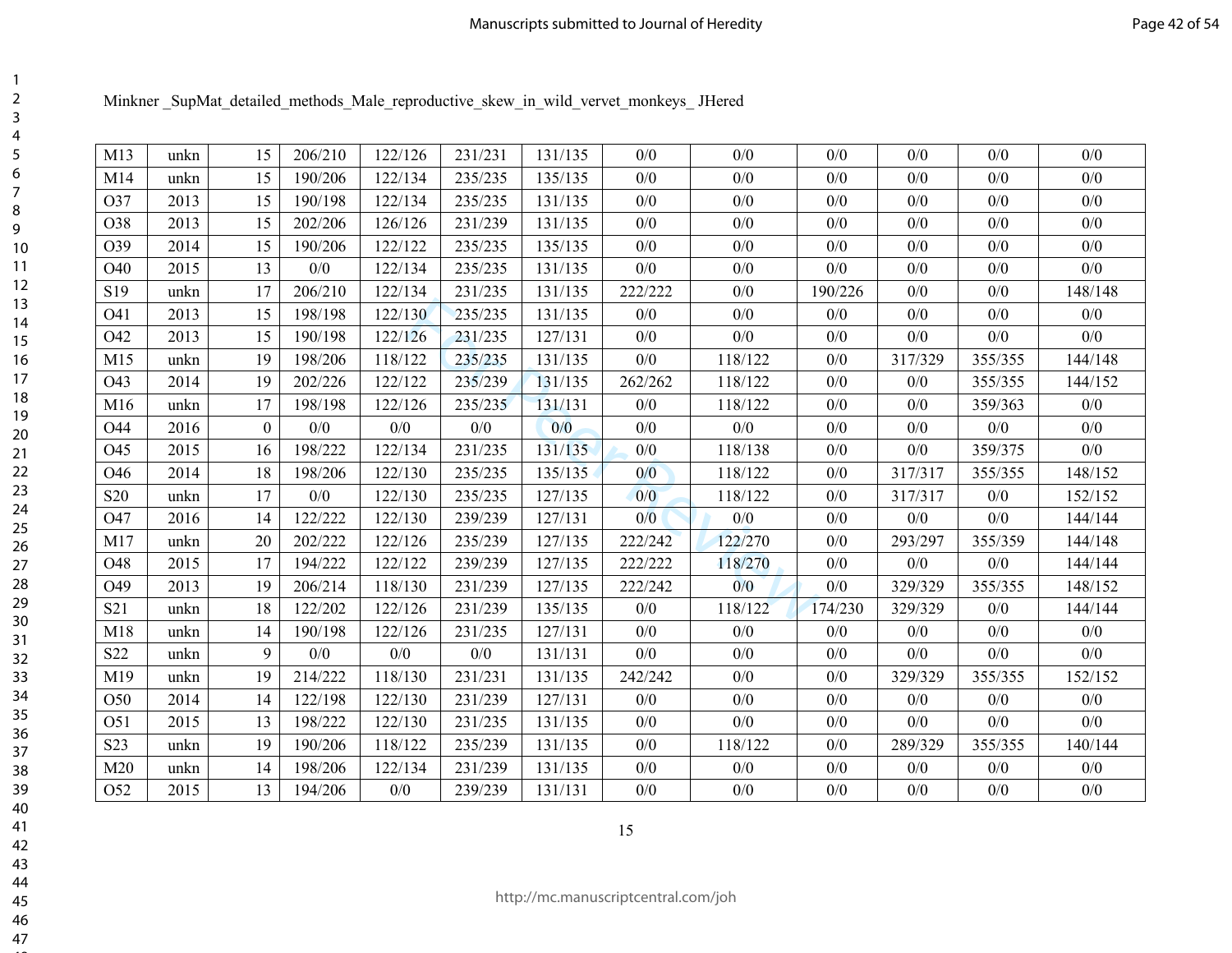|  |  | Minkner SupMat detailed methods Male reproductive skew in wild vervet monkeys JHered |  |  |  |
|--|--|--------------------------------------------------------------------------------------|--|--|--|
|  |  |                                                                                      |  |  |  |

| O <sub>53</sub> | 2016 | $\theta$       | 0/0     | 0/0     | 0/0     | 0/0     | 0/0     | 0/0     | 0/0     | 0/0     | 0/0     | 0/0 |
|-----------------|------|----------------|---------|---------|---------|---------|---------|---------|---------|---------|---------|-----|
| M21             | unkn | 15             | 206/222 | 122/122 | 231/239 | 135/135 | 0/0     | 0/0     | 0/0     | 0/0     | 0/0     | 0/0 |
| O54             | 2015 | 15             | 202/222 | 122/130 | 231/231 | 131/135 | 0/0     | 0/0     | 0/0     | 0/0     | 0/0     | 0/0 |
| S <sub>24</sub> | unkn | 15             | 190/222 | 122/126 | 235/239 | 127/131 | 0/0     | 0/0     | 0/0     | 0/0     | 0/0     | 0/0 |
| S <sub>25</sub> | unkn | 15             | 190/206 | 122/130 | 227/239 | 131/131 | 0/0     | 0/0     | 0/0     | 0/0     | 0/0     | 0/0 |
| O <sub>55</sub> | 2013 | 15             | 198/206 | 122/130 | 235/239 | 135/135 | 0/0     | 0/0     | 0/0     | 0/0     | 0/0     | 0/0 |
| O56             | 2013 | 15             | 202/206 | 122/130 | 231/235 | 131/135 | 0/0     | 0/0     | 0/0     | 0/0     | 0/0     | 0/0 |
| O57             | 2014 | 15             | 198/198 | 122/134 | 231/231 | 131/135 | 0/0     | 0/0     | 0/0     | 0/0     | 0/0     | 0/0 |
| M22             | unkn | 19             | 206/210 | 122/126 | 235/235 | 131/135 | 222/262 | 138/138 | 178/198 | 0/0     | 355/359 | 0/0 |
| O58             | 2014 | 19             | 206/206 | 122/122 | 235/239 | 127/131 | 222/262 | 138/142 | 186/198 | 0/0     | 355/355 | 0/0 |
| S <sub>26</sub> | unkn | 15             | 198/206 | 122/122 | 235/235 | 131/135 | 0/0     | 0/0     | 0/0     | 0/0     | 0/0     | 0/0 |
| O59             | 2013 | 14             | 198/206 | 122/134 | 231/239 | 131/135 | 0/0     | 0/0     | 0/0     | 0/0     | 0/0     | 0/0 |
| O60             | 2014 | 15             | 190/214 | 122/122 | 235/235 | 131/135 | 0/0     | 0/0     | 0/0     | 0/0     | 0/0     | 0/0 |
| S <sub>27</sub> | unkn | 15             | 122/230 | 122/122 | 235/235 | 131/135 | 0/0     | $0/0$   | 0/0     | 0/0     | 0/0     | 0/0 |
| M23             | 2010 | 18             | 202/214 | 122/122 | 235/235 | 131/131 | 262/306 | 122/122 | 0/0     | 321/329 | 0/0     | 0/0 |
| O61             | 2015 | $\overline{0}$ | 0/0     | 0/0     | 0/0     | 0/0     | 0/0     | 0/0     | 0/0     | 0/0     | 0/0     | 0/0 |
| O62             | 2016 | $\overline{0}$ | 0/0     | 0/0     | 0/0     | 0/0     | 0/0     | 0/0     | 0/0     | 0/0     | 0/0     | 0/0 |
| O63             | 2015 | 13             | 206/206 | 122/122 | 235/239 | 127/131 | 0/0     | 0/0     | 0/0     | 0/0     | 0/0     | 0/0 |
| S <sub>28</sub> | 2011 | 14             | 190/190 | 126/134 | 227/231 | 131/139 | 0/0     | 0/0     | 0/0     | 0/0     | 0/0     | 0/0 |
| S <sub>29</sub> | unkn | 15             | 194/198 | 122/126 | 231/235 | 131/135 | 0/0     | 0/0     | 0/0     | 0/0     | 0/0     | 0/0 |
| <b>S30</b>      | unkn | 15             | 202/206 | 118/122 | 227/231 | 131/135 | 0/0     | 0/0     | 0/0     | 0/0     | 0/0     | 0/0 |
| S31             | unkn | 15             | 198/198 | 122/130 | 235/235 | 127/135 | 0/0     | 0/0     | 0/0     | 0/0     | 0/0     | 0/0 |
| M24             | unkn | 15             | 190/198 | 126/134 | 231/231 | 127/131 | 0/0     | 0/0     | 0/0     | 0/0     | 0/0     | 0/0 |
| O64             | 2016 | 14             | 198/206 | 122/126 | 231/239 | 127/135 | 0/0     | 0/0     | 0/0     | 0/0     | 0/0     | 0/0 |
| S32             | unkn | 15             | 206/206 | 118/122 | 235/235 | 127/131 | 0/0     | $0/0$   | 0/0     | 0/0     | 0/0     | 0/0 |
| S33             | 2008 | 18             | 202/206 | 122/126 | 231/235 | 131/131 | 222/222 | 118/118 | 186/190 | 0/0     | 0/0     | 0/0 |
| M25             | unkn | 15             | 206/210 | 118/122 | 231/239 | 131/131 | 0/0     | 0/0     | 0/0     | 0/0     | 0/0     | 0/0 |
| M26             | unkn | 14             | 194/206 | 122/126 | 235/235 | 127/131 | 0/0     | 0/0     | 0/0     | 0/0     | 0/0     | 0/0 |
| O65             | 2016 | $\Omega$       | 0/0     | 0/0     | 0/0     | 0/0     | 0/0     | 0/0     | 0/0     | 0/0     | 0/0     | 0/0 |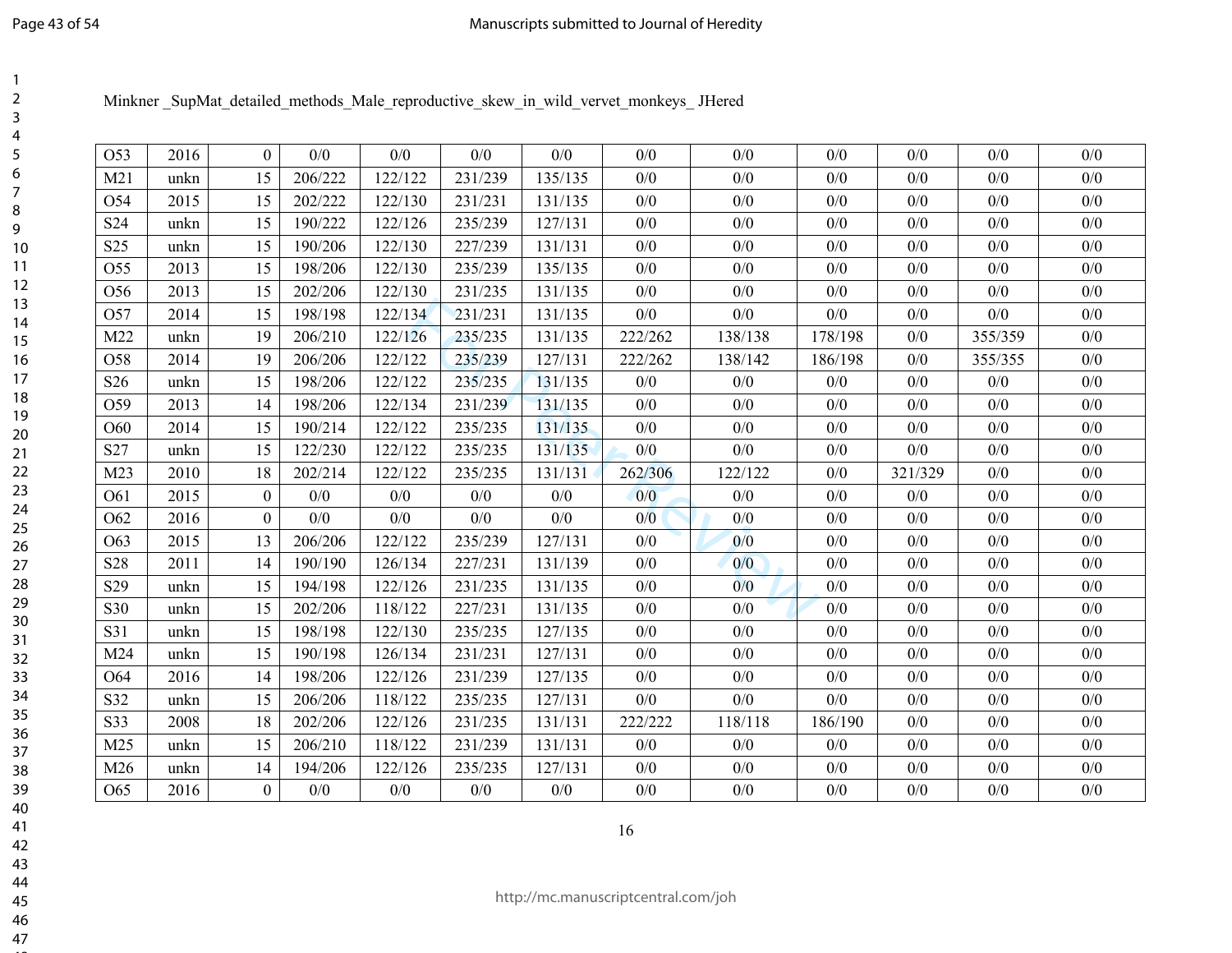|  |  | Minkner SupMat detailed methods Male reproductive skew in wild vervet monkeys JHered |  |  |  |
|--|--|--------------------------------------------------------------------------------------|--|--|--|
|  |  |                                                                                      |  |  |  |

| O <sub>66</sub> | 2014 | 14       | 206/206 | 118/122 | 235/239 | 127/131 | 0/0     | 0/0     | 0/0     | 0/0     | 0/0     | 0/0     |
|-----------------|------|----------|---------|---------|---------|---------|---------|---------|---------|---------|---------|---------|
| S34             | unkn | 15       | 130/198 | 122/130 | 235/239 | 131/135 | 0/0     | 0/0     | 0/0     | 0/0     | 0/0     | 0/0     |
| M27             | unkn | 15       | 206/210 | 118/122 | 231/239 | 131/135 | 0/0     | 0/0     | 0/0     | 0/0     | 0/0     | 0/0     |
| O67             | 2014 | 14       | 206/206 | 122/122 | 231/239 | 131/131 | 0/0     | 0/0     | 0/0     | 0/0     | 0/0     | 0/0     |
| S35             | unkn | 20       | 194/206 | 126/130 | 235/239 | 127/127 | 222/222 | 130/130 | 0/0     | 273/329 | 355/355 | 148/148 |
| M28             | unkn | 20       | 190/202 | 118/122 | 231/239 | 127/135 | 222/306 | 118/122 | 0/0     | 289/309 | 355/355 | 148/148 |
| O68             | 2015 | 16       | 198/202 | 118/118 | 231/235 | 127/135 | 190/306 | 118/122 | 0/0     | 0/0     | 0/0     | 148/148 |
| S36             | unkn | 14       | 134/190 | 122/142 | 231/231 | 127/131 | 0/0     | 0/0     | 0/0     | 0/0     | 0/0     | 0/0     |
| O69             | 2014 | 18       | 190/202 | 118/122 | 231/235 | 127/131 | 222/222 | 118/122 | 0/0     | 289/289 | 355/355 | 144/148 |
| O70             | 2013 | 15       | 190/202 | 118/118 | 235/239 | 127/135 | 0/0     | 0/0     | 0/0     | 0/0     | 0/0     | 0/0     |
| S37             | unkn | 18       | 190/222 | 122/134 | 231/235 | 131/135 | 262/262 | 138/142 | 186/186 | 0/0     | 0/0     | 0/0     |
| S38             | unkn | 15       | 122/230 | 122/130 | 235/235 | 127/131 | 0/0     | 0/0     | 0/0     | 0/0     | 0/0     | 0/0     |
| O71             | 2014 | 15       | 198/198 | 122/126 | 231/235 | 127/135 | 0/0     | 0/0     | 0/0     | 0/0     | 0/0     | 0/0     |
| O72             | 2013 | 15       | 130/198 | 122/130 | 235/235 | 131/135 | 0/0     | 0/0     | 0/0     | 0/0     | 0/0     | 0/0     |
| M29             | unkn | 15       | 198/222 | 122/122 | 231/239 | 127/131 | 0/0     | 0/0     | 0/0     | 0/0     | 0/0     | 0/0     |
| M30             | unkn | 15       | 198/206 | 122/130 | 227/235 | 131/135 | 0/0     | 0/0     | 0/0     | 0/0     | 0/0     | 0/0     |
| O73             | 2016 | $\theta$ | 0/0     | 0/0     | 0/0     | 0/0     | 0/0     | 0/0     | 0/0     | 0/0     | 0/0     | 0/0     |
| O74             | 2015 | 14       | 122/122 | 122/126 | 235/239 | 131/135 | 0/0     | 0/0     | 0/0     | 0/0     | 0/0     | 0/0     |
| O75             | 2015 | 14       | 198/214 | 122/122 | 227/239 | 131/131 | 0/0     | 0/0     | 0/0     | 0/0     | 0/0     | 0/0     |
| O76             | 2014 | 15       | 198/210 | 122/122 | 235/239 | 131/131 | 0/0     | 0/0     | 0/0     | 0/0     | 0/0     | 0/0     |
| O77             | 2014 | 20       | 122/206 | 122/130 | 235/239 | 131/135 | 222/222 | 118/122 | 0/0     | 317/329 | 355/355 | 140/156 |
| M31             | unkn | 13       | 0/0     | 122/130 | 235/239 | 131/135 | 0/0     | 0/0     | 0/0     | 0/0     | 0/0     | 0/0     |
| O78             | 2016 | 14       | 130/202 | 122/142 | 235/239 | 131/131 | 0/0     | 0/0     | 0/0     | 0/0     | 0/0     | 0/0     |
| O79             | 2013 | 15       | 194/198 | 122/126 | 231/235 | 127/127 | 0/0     | 0/0     | 0/0     | 0/0     | 0/0     | 0/0     |
| O80             | 2013 | 15       | 206/226 | 122/130 | 235/235 | 131/135 | 0/0     | 0/0     | 0/0     | 0/0     | 0/0     | 0/0     |
| O81             | 2013 | 15       | 202/210 | 122/126 | 231/239 | 131/135 | 0/0     | 0/0     | 0/0     | 0/0     | 0/0     | 0/0     |
| O82             | 2014 | 16       | 198/222 | 122/130 | 239/239 | 127/131 | 190/222 | 118/118 | 0/0     | 0/0     | 0/0     | 148/152 |
| M32             | unkn | 19       | 122/210 | 126/130 | 235/239 | 131/131 | 222/222 | 118/118 | 0/0     | 317/317 | 355/355 | 140/152 |
| S39             | unkn | 15       | 210/222 | 122/126 | 231/239 | 131/135 | 0/0     | 0/0     | 0/0     | 0/0     | 0/0     | 0/0     |
|                 |      |          |         |         |         |         |         |         |         |         |         |         |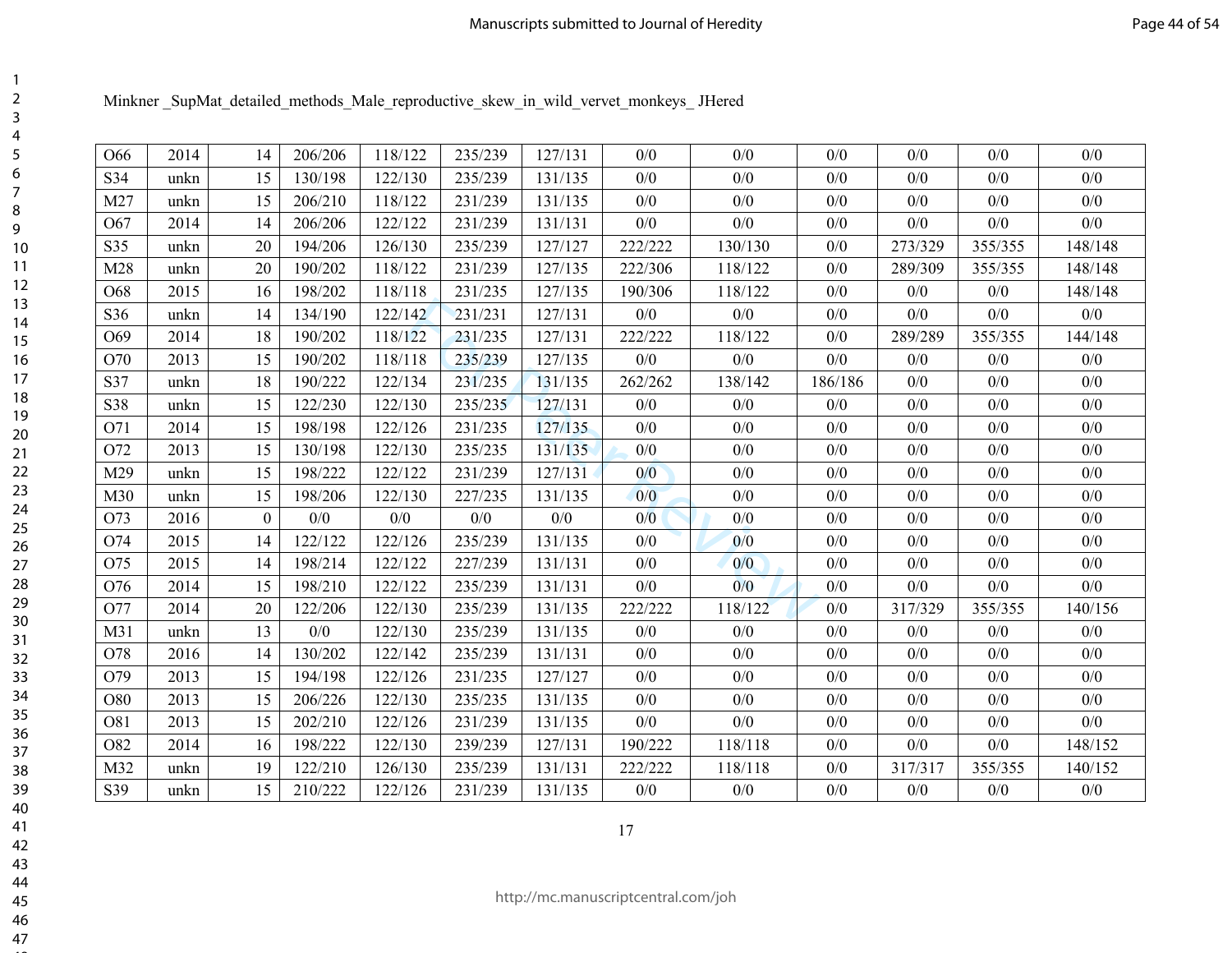|  |  | Minkner SupMat detailed methods Male reproductive skew in wild vervet monkeys JHered |  |  |  |
|--|--|--------------------------------------------------------------------------------------|--|--|--|
|  |  |                                                                                      |  |  |  |

| <b>S40</b>      | 2008 | 20       | 130/198 | 118/122 | 231/239 | 127/131 | 250/258 | 142/142 | 174/186 | 289/297 | 355/355 | 0/0     |
|-----------------|------|----------|---------|---------|---------|---------|---------|---------|---------|---------|---------|---------|
| S41             | unkn | 17       | 202/202 | 118/118 | 243/243 | 135/135 | 222/226 | 118/142 | 0/0     | 0/0     | 0/0     | 0/0     |
| S42             | unkn | 16       | 122/202 | 126/130 | 235/239 | 131/135 | 222/222 | 0/0     | 0/0     | 0/0     | 0/0     | 0/0     |
| S43             | unkn | 19       | 198/238 | 118/126 | 235/239 | 127/135 | 266/270 | 118/118 | 0/0     | 329/329 | 0/0     | 144/144 |
| S44             | 2012 | 15       | 198/206 | 126/134 | 239/239 | 127/135 | 0/0     | 0/0     | 0/0     | 0/0     | 0/0     | 0/0     |
| M33             | unkn | 15       | 198/206 | 134/134 | 239/239 | 127/135 | 0/0     | 0/0     | 0/0     | 0/0     | 0/0     | 0/0     |
| O83             | 2013 | 15       | 202/226 | 122/122 | 235/239 | 127/127 | 0/0     | 0/0     | 0/0     | 0/0     | 0/0     | 0/0     |
| O84             | 2016 | 15       | 202/226 | 122/130 | 235/239 | 127/135 | 0/0     | 0/0     | 0/0     | 0/0     | 0/0     | 0/0     |
| O85             | 2015 | 18       | 194/202 | 122/126 | 235/239 | 127/131 | 270/274 | 118/234 | 0/0     | 329/329 | 355/355 | 144/144 |
| M34             | unkn | 19       | 130/202 | 122/126 | 235/239 | 131/135 | 262/270 | 118/122 | 0/0     | 329/329 | 355/355 | 144/152 |
| O86             | 2016 | 15       | 202/222 | 122/122 | 231/239 | 135/135 | 0/0     | 0/0     | 0/0     | 0/0     | 0/0     | 0/0     |
| M35             | unkn | 15       | 198/202 | 122/134 | 231/239 | 127/131 | 0/0     | 0/0     | 0/0     | 0/0     | 0/0     | 0/0     |
| S45             | unkn | 15       | 198/222 | 118/118 | 235/239 | 127/135 | 0/0     | 0/0     | 0/0     | 0/0     | 0/0     | 0/0     |
| O87             | 2013 | 15       | 194/206 | 122/122 | 235/239 | 127/127 | 0/0     | 0/0     | 0/0     | 0/0     | 0/0     | 0/0     |
| M36             | unkn | 15       | 198/206 | 122/126 | 235/239 | 127/127 | 0/0     | 0/0     | 0/0     | 0/0     | 0/0     | 0/0     |
| O88             | 2015 | $\theta$ | 0/0     | 0/0     | 0/0     | 0/0     | 0/0     | 0/0     | 0/0     | 0/0     | 0/0     | 0/0     |
| O89             | 2014 | 15       | 198/226 | 122/126 | 235/235 | 127/131 | 0/0     | 0/0     | 0/0     | 0/0     | 0/0     | 0/0     |
| O <sub>90</sub> | 2013 | 15       | 130/190 | 122/122 | 239/239 | 131/135 | 0/0     | 0/0     | 0/0     | 0/0     | 0/0     | 0/0     |
| O91             | 2014 | 15       | 198/198 | 122/126 | 239/239 | 127/131 | 0/0     | 0/0     | 0/0     | 0/0     | 0/0     | 0/0     |
| O92             | 2014 | 15       | 190/202 | 118/122 | 231/239 | 131/131 | 0/0     | 0/0     | 0/0     | 0/0     | 0/0     | 0/0     |
| S46             | unkn | 18       | 198/202 | 118/122 | 235/235 | 127/131 | 190/262 | 118/118 | 0/0     | 0/0     | 0/0     | 148/152 |
| O93             | 2013 | 15       | 122/202 | 126/130 | 231/239 | 131/135 | 0/0     | 0/0     | 0/0     | 0/0     | 0/0     | 0/0     |
| M37             | unkn | 15       | 198/202 | 122/122 | 231/235 | 131/131 | 0/0     | 0/0     | 0/0     | 0/0     | 0/0     | 0/0     |
| O94             | 2016 | 14       | 194/202 | 122/122 | 235/239 | 131/131 | 0/0     | 0/0     | 0/0     | 0/0     | 0/0     | 0/0     |
| O95             | 2013 | 15       | 202/218 | 122/130 | 231/235 | 127/131 | 0/0     | 0/0     | 0/0     | 0/0     | 0/0     | 0/0     |
| S47             | unkn | 15       | 198/202 | 126/130 | 227/231 | 131/135 | 0/0     | 0/0     | 0/0     | 0/0     | 0/0     | 0/0     |
| S48             | 2009 | 15       | 198/206 | 122/130 | 235/239 | 127/135 | 0/0     | 0/0     | 0/0     | 0/0     | 0/0     | 0/0     |
| O <sub>96</sub> | 2013 | 15       | 198/198 | 118/122 | 231/235 | 131/131 | 0/0     | $0/0$   | 0/0     | 0/0     | 0/0     | 0/0     |
| O97             | 2014 | 18       | 198/218 | 122/130 | 235/235 | 131/135 | 258/258 | 122/122 | 0/0     | 317/317 | 0/0     | 144/152 |
|                 |      |          |         |         |         |         |         |         |         |         |         |         |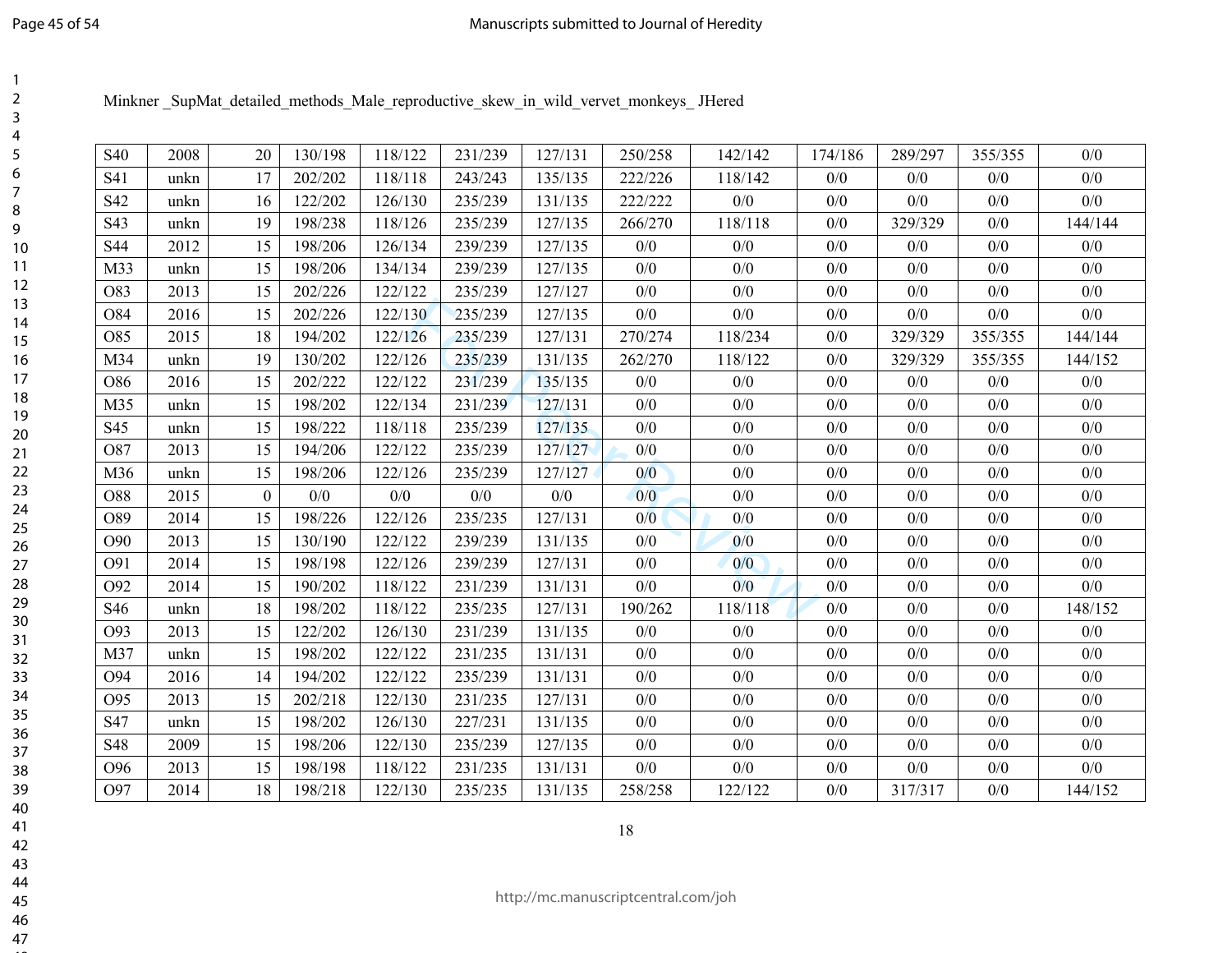| O98  | 2015 | 14             | 202/206 | 122/130 | 235/239 | 127/131 | 0/0     | 0/0     | 0/0     | 0/0     | 0/0     | 0/0     |
|------|------|----------------|---------|---------|---------|---------|---------|---------|---------|---------|---------|---------|
| M38  | unkn | 15             | 122/206 | 122/130 | 231/239 | 131/135 | 0/0     | 0/0     | 0/0     | 0/0     | 0/0     | 0/0     |
| O99  | 2014 | 15             | 202/206 | 126/130 | 231/239 | 135/135 | $0/0$   | 0/0     | $0/0$   | $0/0$   | 0/0     | $0/0$   |
| S49  | unkn | 19             | 206/206 | 118/122 | 231/239 | 127/131 | 222/222 | 138/142 | 186/186 | 0/0     | 355/355 | 0/0     |
| O100 | 2014 | 15             | 194/198 | 122/122 | 231/239 | 127/131 | $0/0$   | 0/0     | 0/0     | 0/0     | 0/0     | $0/0$   |
| O101 | 2014 | 15             | 122/206 | 122/130 | 231/235 | 131/135 | 0/0     | 0/0     | 0/0     | 0/0     | 0/0     | 0/0     |
| M39  | unkn | 15             | 206/230 | 126/130 | 231/235 | 127/131 | $0/0$   | 0/0     | $0/0$   | 0/0     | 0/0     | 0/0     |
| S50  | unkn | 20             | 214/222 | 122/122 | 235/239 | 127/131 | 222/222 | 118/122 | 186/186 | 0/0     | 355/359 | 144/156 |
| M40  | unkn | 19             | 206/218 | 122/122 | 231/231 | 131/131 | 222/258 | 122/126 | 0/0     | 317/317 | 0/0     | 144/152 |
| O102 | 2016 | 14             | 198/218 | 118/122 | 231/235 | 131/135 | 0/0     | 0/0     | 0/0     | 0/0     | 0/0     | 0/0     |
| M41  | 2010 | 15             | 206/214 | 118/126 | 231/235 | 127/127 | 0/0     | 0/0     | 0/0     | 0/0     | 0/0     | 0/0     |
| M42  | unkn | 14             | 202/206 | 118/122 | 231/235 | 127/127 | 0/0     | 0/0     | 0/0     | 0/0     | 0/0     | 0/0     |
| O103 | 2015 | 14             | 198/206 | 118/118 | 235/239 | 127/135 | 0/0     | 0/0     | 0/0     | 0/0     | 0/0     | 0/0     |
| O104 | 2016 | 18             | 206/214 | 122/126 | 231/235 | 127/131 | 190/222 | 0/0     | 186/190 | 0/0     | 0/0     | 144/148 |
| S51  | unkn | 15             | 198/202 | 122/130 | 231/235 | 127/135 | 0/0     | 0/0     | 0/0     | 0/0     | 0/0     | 0/0     |
| M43  | unkn | 15             | 198/202 | 122/122 | 239/251 | 127/135 | 0/0     | 0/0     | 0/0     | 0/0     | 0/0     | 0/0     |
| O105 | 2015 | 14             | 202/222 | 118/122 | 235/251 | 127/135 | 0/0     | 0/0     | 0/0     | 0/0     | 0/0     | 0/0     |
| O106 | 2016 | 14             | 198/198 | 122/122 | 235/251 | 127/135 | 0/0     | 0/0     | 0/0     | 0/0     | 0/0     | 0/0     |
| O107 | 2013 | 15             | 194/202 | 122/126 | 239/243 | 127/135 | 0/0     | 0/0     | 0/0     | 0/0     | 0/0     | 0/0     |
| S52  | unkn | 19             | 198/206 | 122/130 | 235/239 | 127/135 | 222/306 | 122/122 | 0/0     | 289/329 | 355/355 | 144/156 |
| M44  | unkn | 15             | 198/206 | 122/122 | 231/239 | 131/135 | 0/0     | 0/0     | 0/0     | 0/0     | 0/0     | 0/0     |
| O108 | 2013 | $\overline{0}$ | 0/0     | 0/0     | 0/0     | 0/0     | 0/0     | 0/0     | 0/0     | 0/0     | 0/0     | 0/0     |
| O109 | 2016 | $\Omega$       | 0/0     | 0/0     | 0/0     | 0/0     | 0/0     | $0/0$   | 0/0     | 0/0     | 0/0     | 0/0     |
| O110 | 2014 | 14             | 206/226 | 122/122 | 235/239 | 127/135 | 0/0     | 0/0     | 0/0     | 0/0     | 0/0     | 0/0     |
| O111 | 2015 | 19             | 194/202 | 122/126 | 235/239 | 127/131 | 266/274 | 118/122 | 0/0     | 293/329 | 355/355 | 144/152 |
| S53  | unkn | 20             | 198/214 | 118/126 | 231/235 | 135/135 | 222/262 | 118/118 | 186/186 | 0/0     | 355/359 | 144/148 |
| S54  | unkn | 14             | 198/206 | 122/134 | 231/231 | 131/135 | 0/0     | 0/0     | 0/0     | 0/0     | 0/0     | 144/152 |
| S55  | unkn | 15             | 198/206 | 122/130 | 239/239 | 127/131 | 0/0     | 0/0     | 0/0     | 0/0     | 0/0     | 0/0     |
| S56  | unkn | 19             | 198/226 | 122/122 | 235/235 | 127/131 | 222/262 | 118/118 | 0/0     | 0/0     | 355/355 | 144/152 |

http://mc.manuscriptcentral.com/joh



- 41 42 43
- 

- 44 45
- 46
- 47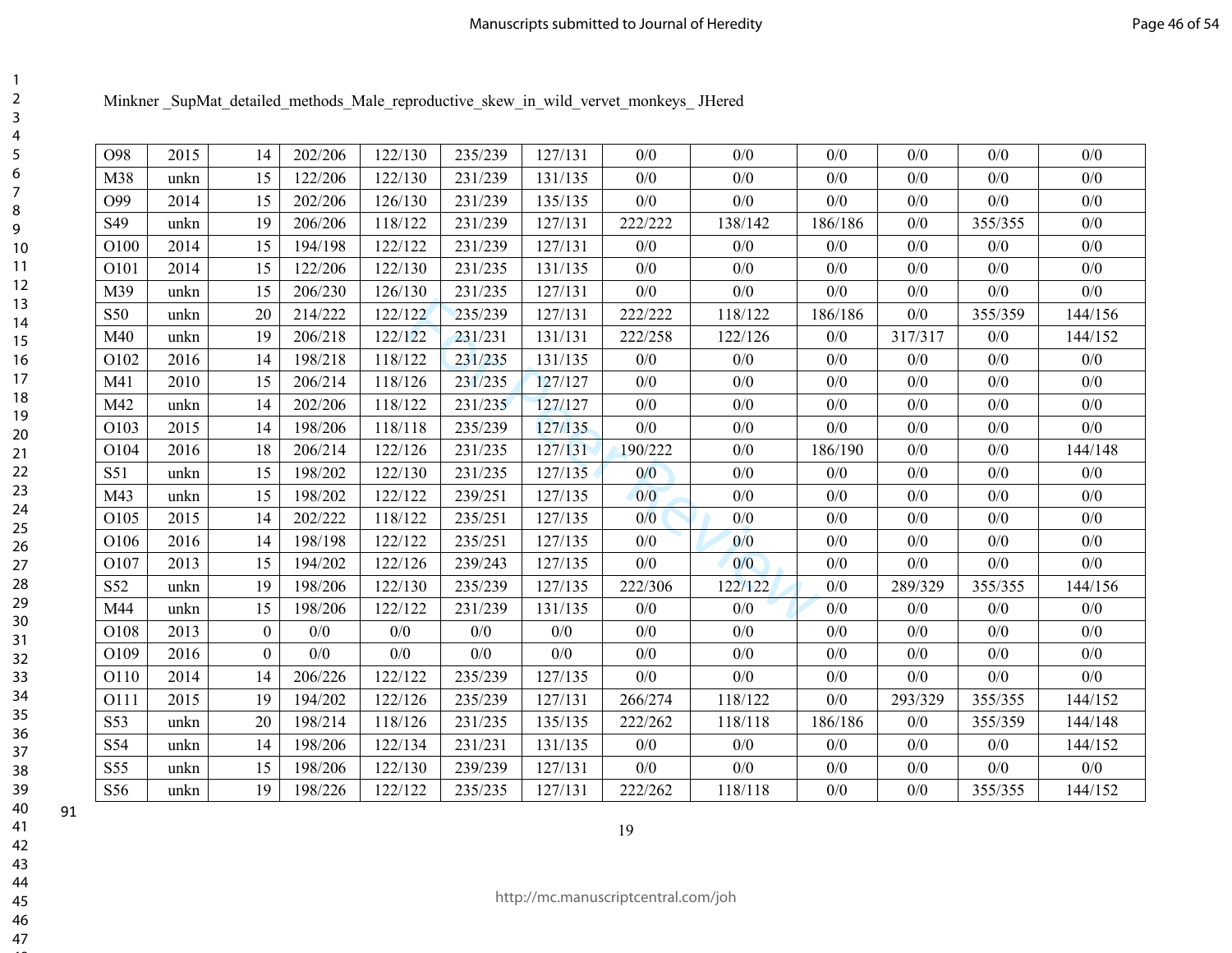$\mathbf{1}$  $\overline{2}$ 3  $\overline{4}$ 5 6  $\overline{7}$ 8 9

Minkner SupMat detailed methods Male reproductive skew in wild vervet monkeys JHered

- 92 *Table S3: 111 infants (infantID) their birth cohort year (cohort), genetic mother*
- 93 *(genMomID),birthgroup (bgrp), genetic sire (sireID), the paternity criteria (patCrit) with*
- 94 *which sire was assigned, paternity likelihood confidence level of parent-offspring trio*
- 95 *(patLike) with which sire was confirmed, comments for certain samples (comment)*

| infantID         |      | cohort   genMomID | bgrp       | sireID           | patCrit    | patLike | comment   |
|------------------|------|-------------------|------------|------------------|------------|---------|-----------|
| O <sub>1</sub>   | 2013 | M1                | <b>RST</b> | S53              | strict     | 0.95    |           |
| O2               | 2015 | M1                | <b>RST</b> | S19              | strict     | 0.95    |           |
| O <sub>3</sub>   | 2014 |                   | <b>RST</b> |                  |            |         | no sample |
| O <sub>4</sub>   | 2013 | M <sub>2</sub>    | PT         | S <sub>21</sub>  | strict     | 0.95    |           |
| O <sub>5</sub>   | 2014 | M <sub>2</sub>    | PT         | S21              | strict     | 0.95    |           |
| O <sub>6</sub>   | 2015 | M4                | <b>RBM</b> | S17              | strict     | 0.95    |           |
| O <sub>7</sub>   | 2014 | M <sub>3</sub>    | <b>RBM</b> | S16              | strict     | 0.95    |           |
| O <sub>8</sub>   | 2015 | M <sub>3</sub>    | <b>RBM</b> | S17              | strict     | 0.95    |           |
| O <sub>9</sub>   | 2013 | M <sub>3</sub>    | <b>RBM</b> | S36              | strict     | 0.95    |           |
| O10              | 2016 | M4                | <b>RBM</b> | S17              | strict     | 0.95    |           |
| O11              | 2014 | M4                | <b>RBM</b> | S37              | strict     | 0.95    |           |
| O12              | 2014 | M <sub>5</sub>    | <b>RST</b> | S2               | strict     | 0.95    |           |
| O13              | 2015 |                   | <b>RST</b> |                  |            |         | no sample |
| O14              | 2016 | M <sub>5</sub>    | <b>RST</b> | S <sub>5</sub>   | strict     | 0.95    |           |
| O15              | 2014 | M7                | <b>RBM</b> | S33              | strict     | 0.95    |           |
| O16              | 2014 | M <sub>6</sub>    | <b>PT</b>  | S51              | strict     | 0.95    |           |
| O17              | 2013 | M8                | <b>RST</b> | S42              | strict     | 0.95    |           |
| O18              | 2014 | M8                | <b>RST</b> | S47              | strict     | 0.95    |           |
| O19              | 2015 | M8                | <b>RST</b> | S <sub>2</sub>   | strict     | 0.95    |           |
| O <sub>20</sub>  | 2015 | M7                | <b>RBM</b> | S35              | strict     | 0.95    |           |
| O <sub>21</sub>  | 2013 | M <sub>6</sub>    | PT         | S51              | strict     | 0.95    |           |
| O22              | 2016 |                   | <b>RBM</b> |                  |            |         | no sample |
| O <sub>2</sub> 3 | 2016 | M8                | <b>RST</b> | S45              | strict     | 0.95    |           |
| O24              | 2016 | M <sub>9</sub>    | <b>RST</b> | S21              | strict     | 0.95    |           |
| O <sub>25</sub>  | 2014 | M <sub>9</sub>    | <b>RST</b> | S53              | strict     | 0.95    |           |
| O <sub>26</sub>  | 2015 | M <sub>9</sub>    | <b>RST</b> | S <sub>5</sub>   | strict     | 0.95    |           |
| O27              | 2013 | M <sub>9</sub>    | <b>RST</b> | S35              | strict     | 0.95    |           |
| O28              | 2013 | M10               | <b>RBM</b> | S33              | best match | 0.95    |           |
| O29              | 2013 | M11               | <b>RBM</b> | S17              | strict     | 0.95    |           |
| O30              | 2014 |                   | <b>RBM</b> |                  |            |         | no sample |
| O31              | 2015 | M11               | RBM        | S17              | strict     | 0.95    |           |
| O32              | 2014 | M10               | <b>RBM</b> | S <sub>56</sub>  | strict     | 0.95    |           |
| O33              | 2014 | M12               | <b>RBM</b> | S <sub>2</sub> 3 | strict     | 0.95    |           |
| O34              | 2016 |                   | <b>RBM</b> |                  |            |         | no sample |
| O35              | 2013 | M12               | <b>RBM</b> | S <sub>56</sub>  | strict     | 0.95    |           |
| O36              | 2014 | M13               | PT         | S <sub>25</sub>  | strict     | 0.95    |           |
| O37              | 2013 | M14               | <b>RST</b> |                  |            |         | no match  |
| O38              | 2013 | M13               | PT         | S <sub>21</sub>  | strict     | 0.95    |           |
| O39              | 2014 | M14               | <b>RST</b> | S <sub>26</sub>  | strict     | 0.95    |           |
| O40              | 2015 | M12               | <b>RBM</b> | S37              | relaxed    | 0.95    |           |
|                  |      |                   |            | 20               |            |         |           |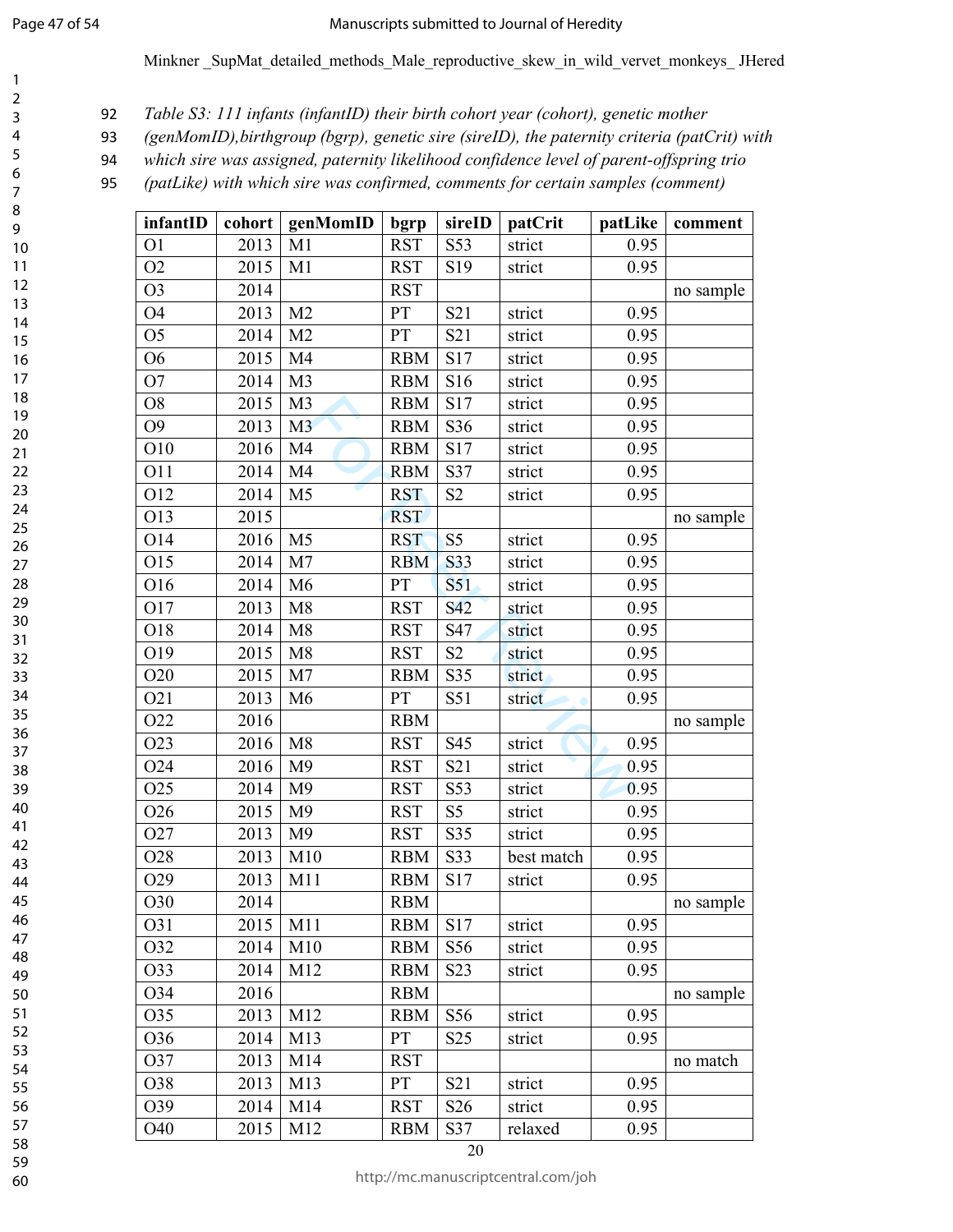#### Manuscripts submitted to Journal of Heredity

Minkner SupMat detailed methods Male reproductive skew in wild vervet monkeys JHered

| O41 | 2013 | M15             | PT         | S31              | best match | 0.95 |           |
|-----|------|-----------------|------------|------------------|------------|------|-----------|
| O42 | 2013 | M16             | <b>RBM</b> | S36              | strict     | 0.95 |           |
| O43 | 2014 | M34             | <b>RBM</b> | S56              | strict     | 0.95 |           |
| O44 | 2016 |                 | <b>RBM</b> |                  |            |      | no sample |
| O45 | 2015 | M16             | <b>RBM</b> | S37              | best match | 0.95 |           |
| O46 | 2014 | M15             | PT         | S <sub>20</sub>  | best match | 0.95 |           |
| O47 | 2016 | M17             | <b>RST</b> | S42              | best match | 0.95 |           |
| O48 | 2015 | M17             | <b>RST</b> | S2               | strict     | 0.95 |           |
| O49 | 2013 | M19             | <b>RST</b> | S35              | strict     | 0.95 |           |
| O50 | 2014 | M18             | <b>RST</b> | S42              | strict     | 0.95 |           |
| O51 | 2015 | M19             | <b>RST</b> | S56              | strict     | 0.95 |           |
| O52 | 2015 | M20             | <b>RST</b> | S <sub>2</sub>   | strict     | 0.95 |           |
| O53 | 2016 |                 | <b>RST</b> |                  |            |      | no sample |
| O54 | 2015 | M21             | <b>RST</b> | S11              | strict     | 0.95 |           |
| O55 | 2013 | M21             | <b>RST</b> | S52              | strict     | 0.95 |           |
| O56 | 2013 | M22             | PT         | S51              | strict     | 0.95 |           |
| O57 | 2014 | M20             | <b>RST</b> | S11              | strict     | 0.95 |           |
| O58 | 2014 | M22             | PT         | S49              | strict     | 0.95 |           |
| O59 | 2013 | M20             | <b>RST</b> | S11              | strict     | 0.95 |           |
| O60 | 2014 | M <sub>23</sub> | <b>RBM</b> | S37              | strict     | 0.95 |           |
| O61 | 2015 |                 | <b>RBM</b> |                  |            |      | no sample |
| O62 | 2016 |                 | <b>RBM</b> |                  |            |      | no sample |
| O63 | 2015 | M22             | PT         | S <sub>49</sub>  | strict     | 0.95 |           |
| O64 | 2016 | M24             | <b>RST</b> | S52              | strict     | 0.95 |           |
| O65 | 2016 |                 | PT         |                  |            |      | no sample |
| O66 | 2014 | M26             | PT         | S49              | strict     | 0.95 |           |
| O67 | 2014 | M25             | PT         | S49              | strict     | 0.95 |           |
| O68 | 2015 | M28             | <b>RBM</b> | S46              | strict     | 0.95 |           |
| O69 | 2014 | M28             | <b>RBM</b> | S <sub>2</sub> 3 | strict     | 0.95 |           |
| O70 | 2013 | M28             | <b>RBM</b> | S23              | strict     | 0.95 |           |
| O71 | 2014 | M30             | RBM        | S4               | strict     | 0.95 |           |
| O72 | 2013 | M31             | <b>RST</b> | S52              | strict     | 0.95 |           |
| O73 | 2016 |                 | <b>RBM</b> |                  |            |      | no sample |
| O74 | 2015 | M32             | PT         | S <sub>21</sub>  | strict     | 0.95 |           |
| O75 | 2015 | M30             | <b>RBM</b> | S50              | strict     | 0.95 |           |
| O76 | 2014 | M31             | <b>RST</b> | S11              | strict     | 0.95 |           |
| O77 | 2014 | M32             | PT         | S52              | strict     | 0.95 |           |
| O78 | 2016 | M31             | <b>RST</b> | S <sub>5</sub>   | strict     | 0.95 |           |
| O79 | 2013 | M29             | <b>RST</b> | S35              | strict     | 0.95 |           |
| O80 | 2013 | M30             | <b>RBM</b> | S56              | strict     | 0.95 |           |
| O81 | 2013 | M32             | PT         | S <sub>21</sub>  | strict     | 0.95 |           |
| O82 | 2014 | M29             | <b>RST</b> | S55              | strict     | 0.95 |           |
| O83 | 2013 | M35             | <b>RBM</b> | S56              | strict     | 0.95 |           |
| O84 | 2016 | O83             | <b>RBM</b> | S42              | strict     | 0.95 |           |
| O85 | 2015 | M34             | <b>RBM</b> | S <sub>1</sub>   | strict     | 0.95 |           |
|     |      |                 |            |                  |            |      |           |

http://mc.manuscriptcentral.com/joh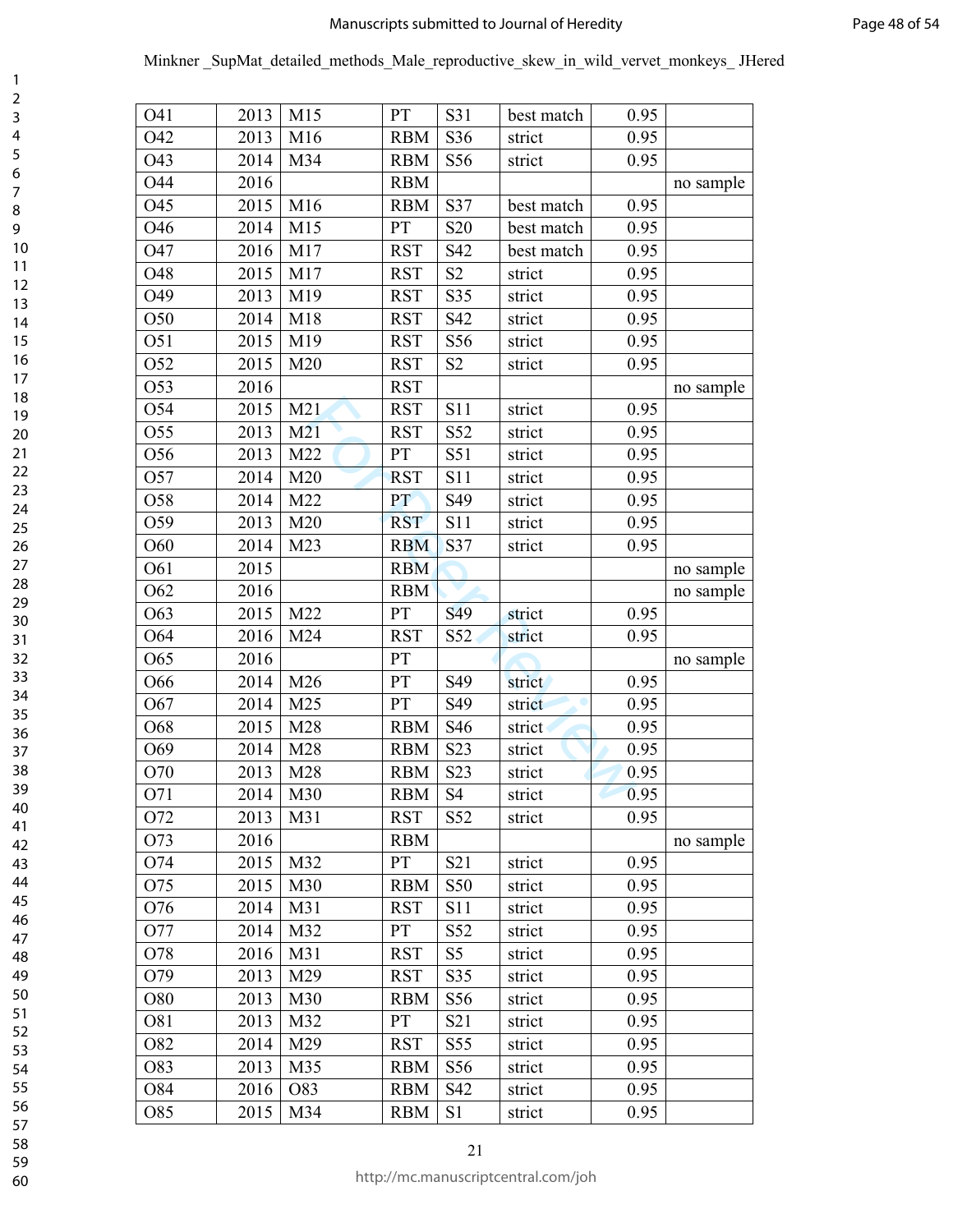$\mathbf{1}$  $\overline{2}$  $\overline{4}$  $\overline{7}$ 

| O86               | 2016 | M34                                                                                    | <b>RBM</b> | S17              | strict     | 0.95 |           |
|-------------------|------|----------------------------------------------------------------------------------------|------------|------------------|------------|------|-----------|
| O87               | 2013 | M36                                                                                    | <b>RST</b> | S2               | best match | 0.95 |           |
| O88               | 2015 |                                                                                        | <b>RST</b> |                  |            |      | no sample |
| O89               | 2014 | M16                                                                                    | <b>RBM</b> | S56              | strict     | 0.95 |           |
| O <sub>90</sub>   | 2013 | M34                                                                                    | <b>RBM</b> | S <sub>2</sub> 3 | strict     | 0.95 |           |
| O91               | 2014 | M36                                                                                    | <b>RST</b> | S55              | strict     | 0.95 |           |
| O92               | 2014 | M35                                                                                    | <b>RBM</b> | S23              | strict     | 0.95 |           |
| O93               | 2013 | M38                                                                                    | PT         | S <sub>21</sub>  | best match | 0.95 |           |
| O94               | 2016 | M37                                                                                    | <b>RST</b> | S <sub>2</sub>   | strict     | 0.95 |           |
| O95               | 2013 | M40                                                                                    | PT         | S51              | strict     | 0.95 |           |
| O <sub>96</sub>   | 2013 | M37                                                                                    | <b>RST</b> |                  |            |      | no match  |
| O97               | 2014 | M40                                                                                    | PT         | <b>S20</b>       | best match | 0.95 |           |
| O98               | 2015 | M37                                                                                    | <b>RST</b> | S35              | strict     | 0.95 |           |
| O99               | 2014 | M38                                                                                    | PT         | S <sub>21</sub>  | strict     | 0.95 |           |
| O100              | 2014 | M37                                                                                    | <b>RST</b> | S <sub>2</sub>   | strict     | 0.95 |           |
| O101              | 2014 | M39                                                                                    | PT         | S <sub>21</sub>  | strict     | 0.95 |           |
| O102              | 2016 | M40                                                                                    | PT         | S53              | strict     | 0.95 |           |
| O103              | 2015 | M41                                                                                    | <b>RST</b> | S45              | strict     | 0.95 |           |
| O104              | 2016 | M41                                                                                    | <b>RST</b> | S <sub>19</sub>  | strict     | 0.95 |           |
| O105              | 2015 | M43                                                                                    | <b>RST</b> | S45              | strict     | 0.95 |           |
| O106              | 2016 | M43                                                                                    | <b>RST</b> | S <sub>56</sub>  | strict     | 0.95 |           |
| O107              | 2013 | M43                                                                                    | <b>RST</b> | <b>S35</b>       | best match | 0.95 |           |
| O108              | 2013 |                                                                                        | <b>RBM</b> |                  |            |      | no sample |
| O109              | 2016 |                                                                                        | <b>RBM</b> |                  |            |      | no sample |
| O110              | 2014 | M44                                                                                    | <b>RBM</b> | S56              | strict     | 0.95 |           |
| O111              | 2015 | M10                                                                                    | <b>RBM</b> |                  |            |      | no match  |
| <b>References</b> |      | Almeida, J.L., Hill, C.R., Cole, K.D., 2011. Authentication of African green monkey ce |            |                  |            |      |           |

|  |  | Minkner SupMat detailed methods Male reproductive skew in wild vervet monkeys JHered |  |  |  |
|--|--|--------------------------------------------------------------------------------------|--|--|--|
|  |  |                                                                                      |  |  |  |

## **References**

Almeida, J.L., Hill, C.R., Cole, K.D., 2011. Authentication of African green monkey cell lines using human short tandem repeat markers. BMC Biotechnol. 11, 102.

Bayes, M.K., Smith, K.L., Alberts, S.C., Altmann, J., Bruford, M.W., 2000. Testing the reliability of microsatellite typing from faecal DNA in the savannah baboon. Conserv. 102 Genet. 1, 173–176.

Botstein, D., White, R.L., Skolnick, M., Davis, R.W., 1980. Construction of a genetic linkage map in man using restriction fragment length polymorphisms. Am. J. Hum. Genet. 32, 314–331.

Bradley, B.J., Boesch, C., Vigilant, L., 2000. Identification and redesign of human microsatellite markers for genotyping wild chimpanzee (*Pan troglodytes verus*) and gorilla (*Gorilla gorilla gorilla*) DNA from faeces. Conserv. Genet. 1, 289–292.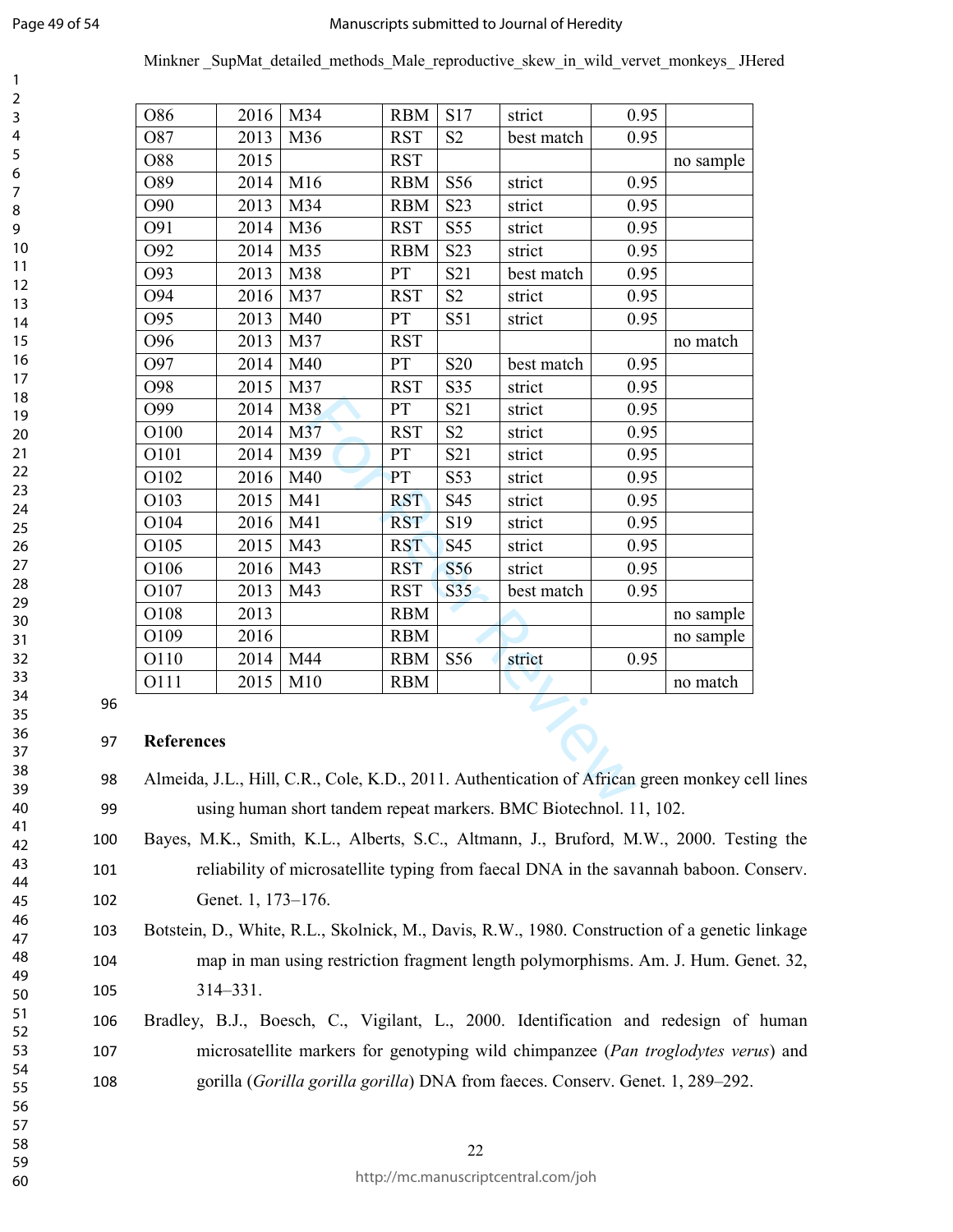Minkner SupMat detailed methods Male reproductive skew in wild vervet monkeys JHered

# Chapuis, M.-P., Estoup, A., 2007. Microsatellite null alleles and estimation of population differentiation. Mol. Biol. Evol. 24, 621–631.

Engelhardt, A., Muniz, L., Perwitasari-Farajallah, D., Widdig, A., 2017. Highly polymorphic microsatellite markers for the assessment of male reproductive skew and genetic variation in critically endangered crested macaques (*Macaca nigra*). Int. J. Primatol. 38, 672–691.

# Gyapay, G., Morissette, J., Vignal, A., Dib, C., Fizames, C., Millasseau, P., Marc, S., Bernardi, G., Lathrop, M., Weissenbach, J., 1994. The 1993-94 Genethon human genetic linkage map. Nat. Genet. 7, 246–339.

- nsen, M.J., Fairbanks, L.A., Turner, T., Cantor,<br>urren, W., Wilson, R.K., Weinstock, G., Jents<br>uman primate system for large-scale genetic st<br>tet. 21, 3307–3316.<br>p. S., Levinson, M., Slaten, E., Lee, O., Sobar<br>rgensen, M.J Jasinska, A.J., Lin, M.K., Service, S., Choi, O.-W., DeYoung, J., Grujic, O., Kong, S.-Y., Jung, Y., Jorgensen, M.J., Fairbanks, L.A., Turner, T., Cantor, R.M., Wasserscheid, J., Dewar, K., Warren, W., Wilson, R.K., Weinstock, G., Jentsch, J.D., Freimer, N.B., 2012. A non-human primate system for large-scale genetic studies of complex traits. Hum. Mol. Genet. 21, 3307–3316.
- Jasinska, A.J., Service, S., Levinson, M., Slaten, E., Lee, O., Sobel, E., Fairbanks, L.A., Bailey, J.N., Jorgensen, M.J., Breidenthal, S.E., Dewar, K., Hudson, T.J., Palmour, R., Freimer, N.B., Ophoff, R.A., 2007. A genetic linkage map of the vervet monkey (*Chlorocebus aethiops sabaeus*). Mamm. Genome 18, 347–360. 4
- Kalinowski, S.T., Taper, M.L., Marshall, T.C., 2007. Revising how the computer program CERVUS accommodates genotyping error increases success in paternity assignment. Mol. Ecol. 16, 1099–1106.
- Kanthaswamy, S., Satkoski, J., Kou, A., Malladi, V., Glenn Smith, D., 2010. Detecting signatures of inter-regional and inter-specific hybridization among the Chinese rhesus macaque specific pathogen-free (SPF) population using single nucleotide polymorphic (SNP) markers. J. Med. Primatol. 39, 252–265.
- Kayser, M., Nürnberg, P., Bercovitch, F., Nagy, M., Roewer, L., 1995. Increased microsatellite variability in *Macaca mulatta* compared to humans due to a large scale deletion/ insertion event during primate evolution. Electrophoresis 16, 1607–1611.
- Kayser, M., Ritter, H., Bercovitch, F.B., Mrug, M., Roewer, L., Nürnberg, P., 1996. Identification of highly polymorphic microsatellites in the rhesus macaque *Macaca mulatta* by cross‐species amplification. Mol. Ecol. 5, 157–159.
- Newman, T.K., Fairbanks, L.A., Pollack, D., Rogers, J., 2002. Effectiveness of human microsatellite loci for assessing paternity in a captive colony of vervets (*Chlorocebus aethiops sabaeus*). Am. J. Primatol. 56, 237–243.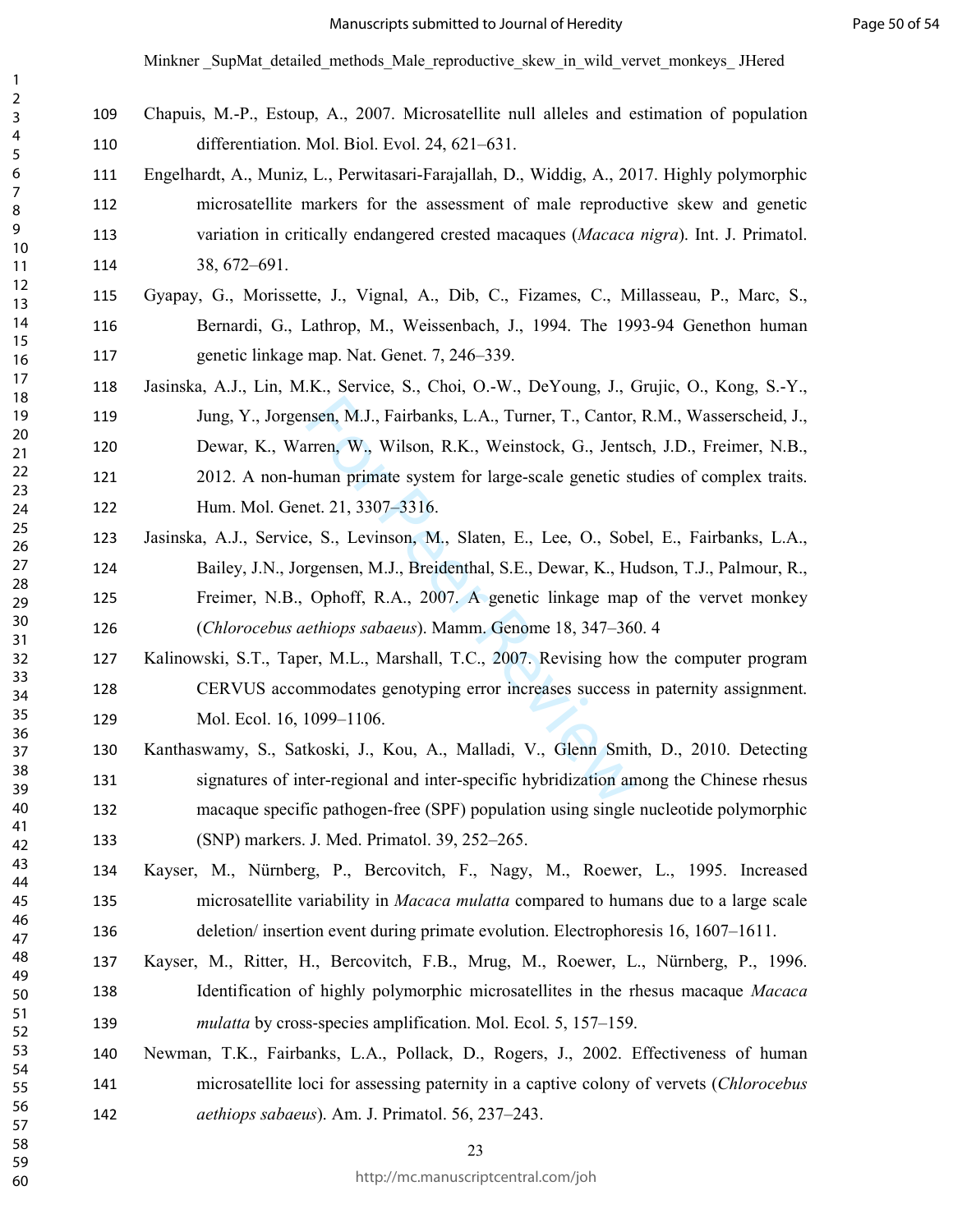Minkner SupMat detailed methods Male reproductive skew in wild vervet monkeys JHered

- Nsubuga, A.M., Robbins, M.M., Roeder, A.D., Morin, A., Boesch, C., Vigilant, L., 2004. Factors affecting the amount of genomic DNA extracted from ape faeces and the identification of an improved sample storage method. Mol. Ecol. 13, 2089–2094.
- Nürnberg, P., Sauermann, U., Kayser, M., Lanfer, C., Manz, E., Widdig, A., Berard, J., Bercovitch, F.B., Kessler, M., Schmidtke, J., Krawczak, M., 1998. Paternity assessment in rhesus macaques (*Macaca mulatta*): Multilocus DNA fingerprinting and PCR marker typing. Am. J. Primatol. 44, 1–18.
	- Orr, H.T., Chung, M., Banfi, S., Kwiatkowski Jr., T.J., Servadio, A., Beaudet, A.L., McCall, A.E., Duvick, L.A., Ranum, L.P.W., Zoghbi, H.Y., 1993. Expansion of an unstable trinucleotide CAG repeat in spinocerebellar ataxia type 1. Nat. Genet. 4, 221–226.
- Pokorny, R.M., Hofmeister, A., Galandiuk, S., Dietz, A.B., Cohen, N.D., Neibergs, H.L., 1997. Crohn's disease and ulcerative colitis are associated with the DNA repair gene MLH1. Ann. Surg. 225, 718–725.
- eister, A., Galandiuk, S., Dietz, A.B., Cohen<br>disease and ulcerative colitis are associated wi<br>arg. 225, 718–725.<br>M., Garcia, R., Kaplan, J., Arya, A., Novak<br>helledy, W., 2005. A panel of 20 highly<br>in rhesus macaques (*Mac* Rogers, J., Bergstrom, M., Garcia, R., Kaplan, J., Arya, A., Novakowski, L., Johnson, Z., Vinson, A., Shelledy, W., 2005. A panel of 20 highly variable microsatellite polymorphisms in rhesus macaques (*Macaca mulatta*) selected for pedigree or population genetic analysis. Am. J. Primatol. 67, 377–383.
- Weingrill, T., Willems, E.P., Krützen, M., Noë, R., 2011. Determinants of paternity success in a group of captive vervet monkeys (*Chlorocebus aethiops sabaeus*). Int. J. Primatol. 32, 415–429.
- Weissenbach, J., Gyapay, G., Dib, C., Vignal, A., Morissette, J., Millasseau, P., Vaysseix, G., Lathrop, M., 1992. A second-generation linkage map of the human genome. Nature 359, 794–801.
	- Widdig, A., Muniz, L., Minkner, M., Barth, Y., Bley, S., Ruiz-Lambides, A., Junge, O., Mundry, R., Kulik, L., 2017. Low incidence of inbreeding in a long-lived primate population isolated for 75 years. Behav. Ecol. Sociobiol. 71, 1–15.
	- Xu, S.Y., Denton, M., Sullivan, L., Daiger, S.P., Gal, A., 1996. Genetic mapping of RP1 on 8q11-q21 in an Australian family with autosomal dominant retinitis pigmentosa reduces the critical region to 4 cM between D8S601 and D8S285. Hum. Genet. 98, 741–743.
	- Zhang, Yun-wu, Morin, P.A., Ryder, O.A., Zhang, Ya-ping, 2001. A set of human tri- and tetra-nucleotide microsatellite loci useful for population analyses in gorillas (*Gorilla gorilla gorilla*) and orangutans (*Pongo pygmaeus*). Conserv. Genet. 2, 391–395.
-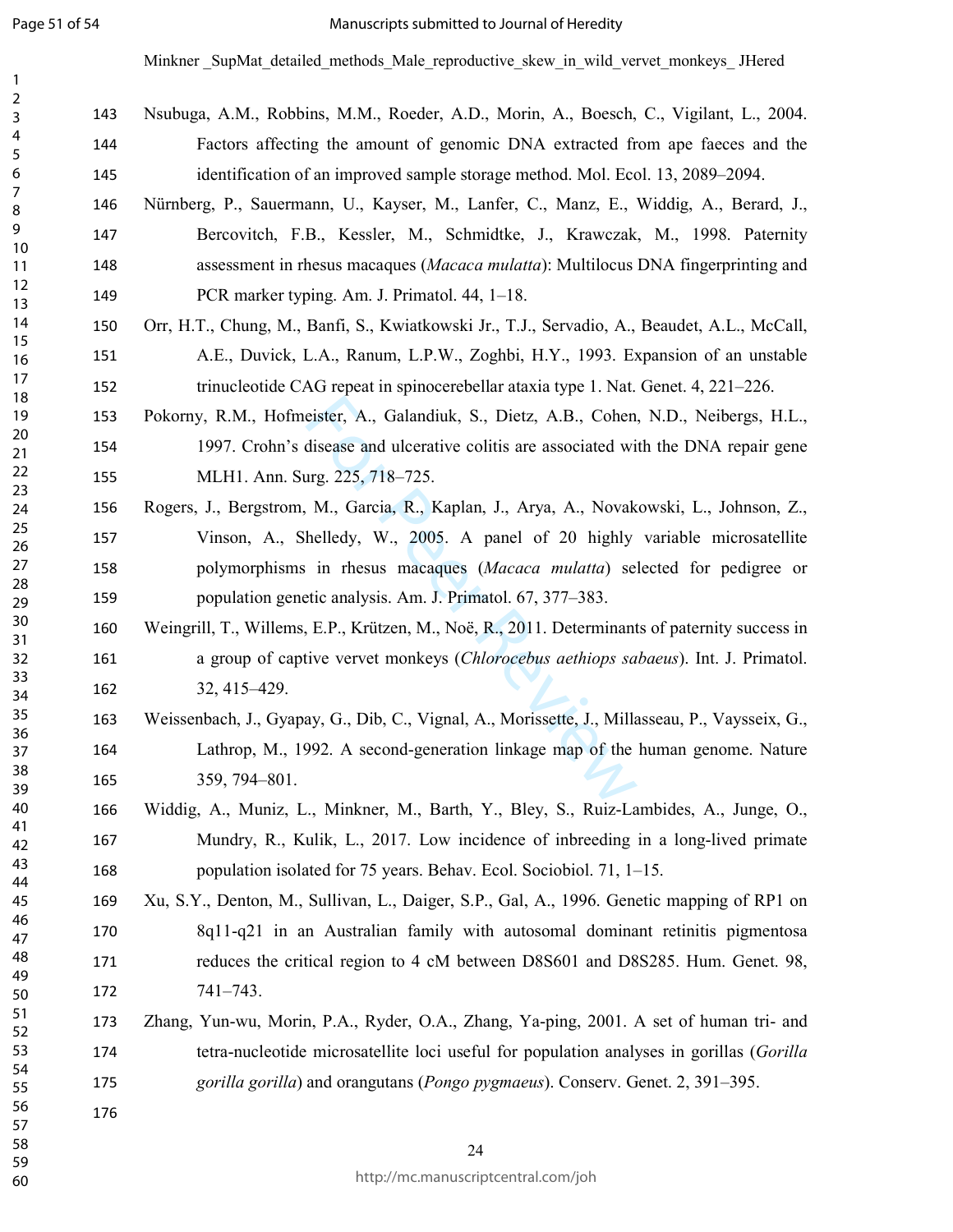# **Table captions**

# **Assessment of male reproductive skew via highly polymorphic STR markers in wild**

**vervet monkeys,** *Chlorocebus pygerythrus* 

# **Running title: Male reproductive skew in wild vervet monkeys**

5 Mirjam M. I. Minkner<sup>1,2,3</sup>, Christopher Young<sup>3,4,5</sup>, Federica Amici<sup>1,2</sup>, Richard McFarland<sup>6,7</sup>, 6 Louise Barrett<sup>3,4</sup>, J. Paul Grobler<sup>8</sup>, S. Peter Henzi<sup>3,4</sup>, Anja Widdig<sup>1,2</sup>

*Table 1: Overview of microsatellites (core markers 1-15, additional markers 16-21). Name of locus with indication if modified for Macaca nigra (locus), number of alleles at locus (k), number of individuals typed at locus (N), observed heterozygosity (Hobs), expected heterozygosity (Hexp), polymorphic information content (PIC), estimated null allele frequency (F(Null)), and nucleotide motif repeats for each locus (repeat). Note that the last 6 marker were used on a limited number of specific trios only to enhance paternity exclusion, leading to different genetic parameters.* 

if modified for Macaca nigra (locus), number<br>ls typed at locus (N), observed heterozygolymorphic information content (PIC), estimat<br>ide motif repeats for each locus (repeat). Note<br>number of specific trios only to enhance p *Table 2: Mating skew over three groups and four mating seasons. Number of potential males (troop + extra-group males) for skew calculation and number of males used for Spearman rank correlation (in parenthesis) (Np), number of observed mating males (Nb), alpha male share of mating (% α‐mat), alpha male tenure share of four month mating season (% α‐tenure), the observed B value (B index), corresponding p value of the B index (p (B index)), B index for an equal sharing of mating (equalB), B index for complete monopolization of mating (monopolB), lower confidence interval (lCI: .95 %), upper confidence interval (uCI: .95 %), correlation coefficient for Spearman rank correlation (rho) between dominance rank and mating success, corresponding p value of rho (p (rho), p values ( for B index and rho)* are in *bold* when remaining significant (i.e. when smaller than the adjusted α-level ( $α'$ )), *in gray shading when lCI and uCI included zero and when equalB and lCI are equal.* 

*Table 3: Reproductive skew over three groups and four mating seasons. Number of potential sires (troop + extra group sires) for skew calculation and number of potential sires used for Spearman rank correlation (in parenthesis) (Np), number of observed sires (Nb), number infants sampled (InfS), number infants not sampled (InfnS), alpha male share of paternity (% α‐pat), the observed B value (B index), corresponding p value of the B index (p (B index)), B index for an equal sharing of paternity (equalB), B index for complete monopolization of paternity (monopolB), lower confidence interval (lCI: .95 %), upper confidence interval (uCI: .95 %), correlation coefficient for Spearman rank correlation (rho) between dominance rank and paternity success, corresponding p value of rho (p (rho)), p values (for B index and rho)* are in *bold* when remaining significant (i.e. when smaller than the adjusted  $\alpha$ -level  $(\alpha')$ ), *in gray shading when lCI and uCI included zero and when equalB and lCI are equal.*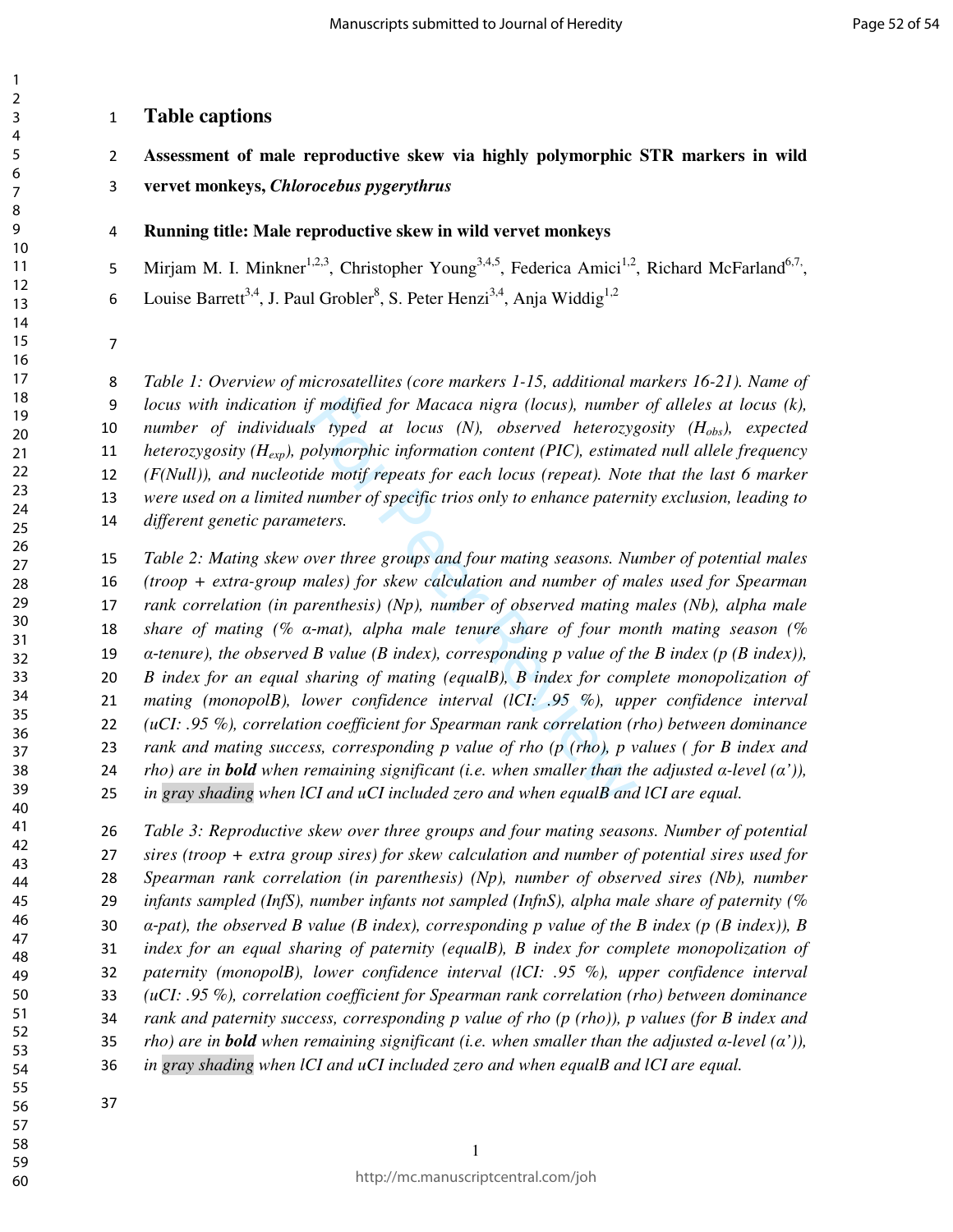| No.            | locus       | $\bf k$        | ${\bf N}$ | $H_{Obs}$ | $H_{Exp}$ | <b>PIC</b> | F(Null)  | repeat |
|----------------|-------------|----------------|-----------|-----------|-----------|------------|----------|--------|
| $\mathbf{1}$   | D1S518      | 8              | 195       | 0.821     | 0.799     | 0.770      | $-0.020$ | tetra  |
| $\overline{2}$ | D1S548      | $\overline{4}$ | 197       | 0.680     | 0.671     | 0.605      | $-0.010$ | tetra  |
| 3              | D4S2408     | 8              | 186       | 0.672     | 0.706     | 0.655      | 0.025    | tetra  |
| 4              | D4S243      | 9              | 193       | 0.845     | 0.815     | 0.788      | $-0.019$ | tetra  |
| 5              | D5S1457     | $\overline{4}$ | 197       | 0.736     | 0.684     | 0.627      | $-0.037$ | tetra  |
| 6              | D5S1467     | 5              | 197       | 0.604     | 0.580     | 0.491      | $-0.023$ | tetra  |
| $\overline{7}$ | D6S474      | 15             | 191       | 0.859     | 0.854     | 0.836      | $-0.006$ | tetra  |
| 8              | D6S501      | 6              | 194       | 0.768     | 0.696     | 0.660      | $-0.066$ | tetra  |
| 9              | D7S2204     | $\overline{7}$ | 195       | 0.667     | 0.692     | 0.629      | 0.016    | tetra  |
| 10             | D8S1106     | $\overline{4}$ | 196       | 0.735     | 0.664     | 0.590      | $-0.053$ | tetra  |
| 11             | D10S1432    | 9              | 186       | 0.812     | 0.790     | 0.758      | $-0.015$ | tetra  |
| 12             | D10S611     | $\overline{4}$ | 197       | 0.807     | 0.713     | 0.655      | $-0.065$ | tetra  |
| 13             | D13S765     | 12             | 163       | 0.699     | 0.737     | 0.695      | 0.023    | tetra  |
| 14             | D17S1304    | $\overline{7}$ | 194       | 0.789     | 0.792     | 0.760      | $-0.001$ | tetra  |
| 15             | D19S245     | 11             | 188       | 0.787     | 0.817     | 0.793      | 0.020    | tetra  |
| 16             | D2S1333     | 8              | 26        | 0.462     | 0.725     | 0.677      | 0.225    | tetra  |
| 17             | D6S1017     | $\overline{4}$ | 33        | 0.273     | 0.291     | 0.260      | 0.082    | tetra  |
| 18             | D6S493nigra | 5              | 38        | 0.632     | 0.711     | 0.646      | 0.049    | tetra  |
| 19             | D11S2002    | 12             | 43        | 0.581     | 0.708     | 0.673      | 0.098    | tetra  |
| 20             | D12S67nigra | 9              | 47        | 0.638     | 0.735     | 0.689      | 0.057    | tetra  |
| 21             | D18S536     | $\overline{7}$ | 17        | 0.647     | 0.688     | 0.625      | 0.029    | tetra  |
| Mean           |             | 7.5            | 146.3     | 0.691     | 0.708     | 0.661      | 0.015    |        |
| SD             |             | 3.1            | 73.4      | 0.138     | 0.115     | 0.122      | 0.065    |        |
|                |             |                |           |           | Lieu      |            |          |        |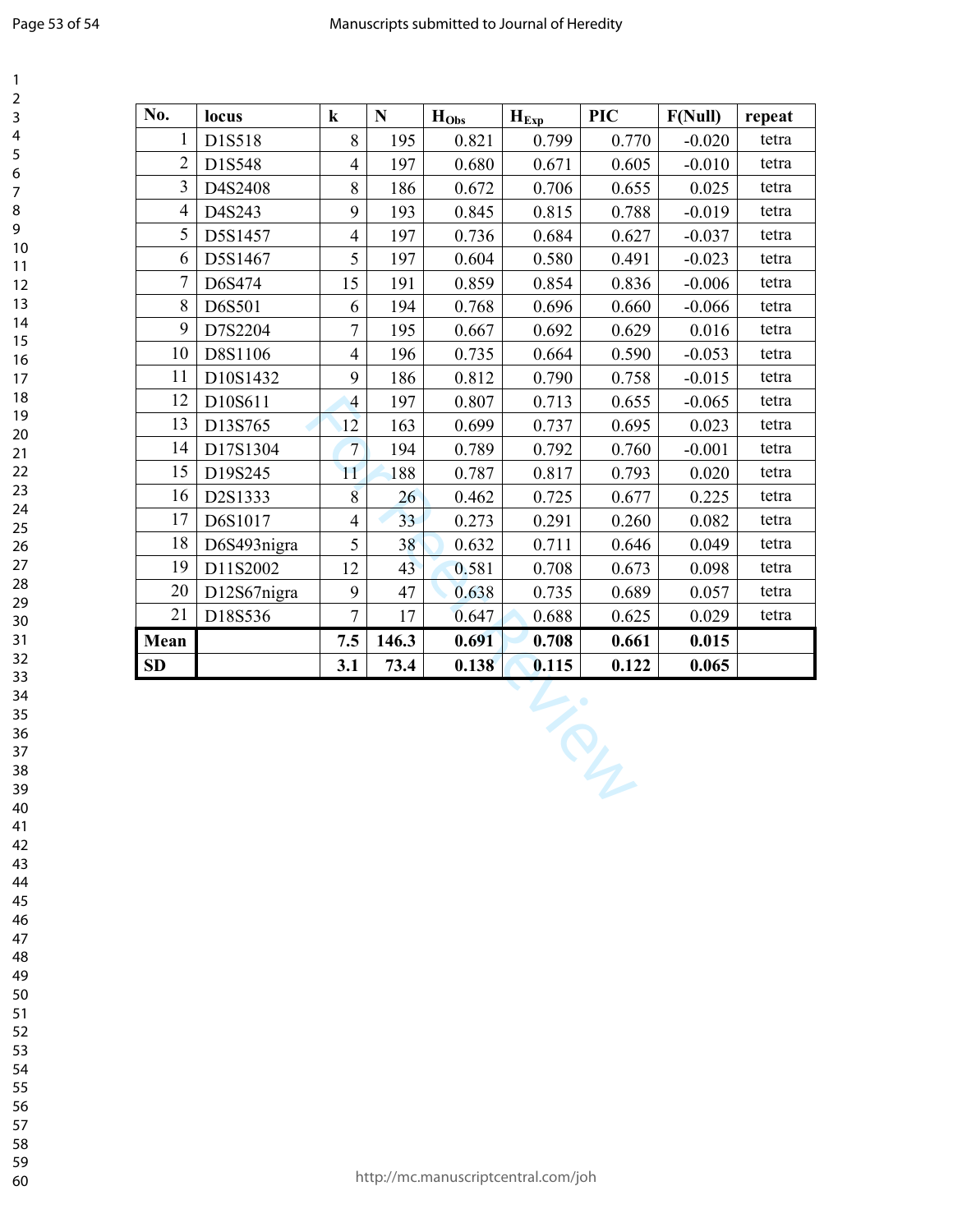| Page 54 of 54 |  |
|---------------|--|
|---------------|--|

| Group-<br>Season | Np         | Nb             | $% \alpha$ -mat | $\%$ $\alpha$ -tenure | $B$ index | $p(B \text{ index})$<br>$\alpha' = 0.017$ | equal $B$ | monopolB | 1 <sub>CI</sub> | uCI   | rho      | $p$ (rho)<br>$\alpha' = 0.0045$ |
|------------------|------------|----------------|-----------------|-----------------------|-----------|-------------------------------------------|-----------|----------|-----------------|-------|----------|---------------------------------|
| $PT-13$          | 13(10)     | 9              | 20.6            | 69.7                  | 0.040     | < 0.001                                   | $-0.012$  | 0.932    | 0.019           | 0.078 | $-0.103$ | 0.776                           |
| $PT-14$          | 6(6)       | 6              | 50              | 97.6                  | 0.130     | < 0.001                                   | $-0.023$  | 0.808    | 0.053           | 0.248 | 0.174    | 0.742                           |
| $PT-15$          | 4(4)       | 4              | 57.8            | 98.6                  | 0.073     | $0.001$                                   | $-0.010$  | 0.607    | 0.019           | 0.168 | a        | a                               |
| $PT-16$          | 10(10)     | 9              | 24.5            | 70.5                  | 0.032     | $0.001$                                   | $-0.009$  | 0.879    | 0.012           | 0.064 | 0.300    | 0.400                           |
| <b>RBM-13</b>    | 24(19)     | 13             | 12.9            | 100.0                 | 0.055     | $0.001$                                   | $-0.013$  | 1.036    | 0.031           | 0.769 | 0.052    | 0.832                           |
| <b>RBM-14</b>    | 21(20)     | 15             | 6.4             | 100.0                 | 0.017     | 0.016                                     | $-0.020$  | 0.921    | $-0.020$        | 0.046 | 0.189    | 0.425                           |
| <b>RBM-15</b>    | 14(12)     | 10             | 16.2            | 98.7                  | 0.031     | $0.001$                                   | $-0.006$  | 0.878    | $-0.006$        | 0.055 | 0.348    | 0.268                           |
| <b>RBM-16</b>    | 8 (6)      | $\overline{4}$ | 34.4            | 100.0                 | 0.048     | 0.002                                     | $-0.012$  | 1.090    | $-0.012$        | 0.147 | 0.580    | 0.228                           |
| $RST-13$         | 20(14)     | 6              | $\overline{0}$  | 95.2                  | 0.026     | 0.242                                     | $-0.132$  | 0.922    | $-0.132$        | 0.657 | $-0.162$ | 0.581                           |
| <b>RST-14</b>    | 14(13)     | 10             | 5               | 97.3                  | 0.016     | 0.186                                     | $-0.046$  | 0.875    | $-0.046$        | 0.085 | $-0.573$ | $0.041^b$                       |
| <b>RST-15</b>    | 17(17)     | 13             | 4.2             | 100.0                 | 0.020     | $0.001$                                   | $-0.007$  | 0.913    | 0.010           | 0.037 | $-0.124$ | 0.634                           |
| $RST-16$         | 19(17)     | 15             | 11.6            | 100.0                 | 0.047     | $0.001$                                   | $-0.006$  | 1.066    | 0.030           | 0.109 | 0.160    | 0.538                           |
| Mean             | 14.2(12.3) | 9.5            | 20.3            | 94.0                  | 0.045     |                                           |           |          |                 |       |          |                                 |
| ${\rm SD}$       | 6.3(5.3)   | 3.9            | 18.5            | 11.3                  | 0.032     |                                           |           |          |                 |       |          |                                 |

<sup>a</sup> Spearman rank test for groups and seasons with less than five potential mating males are not determined. b p value considered significant before comparison with adjusted α-level